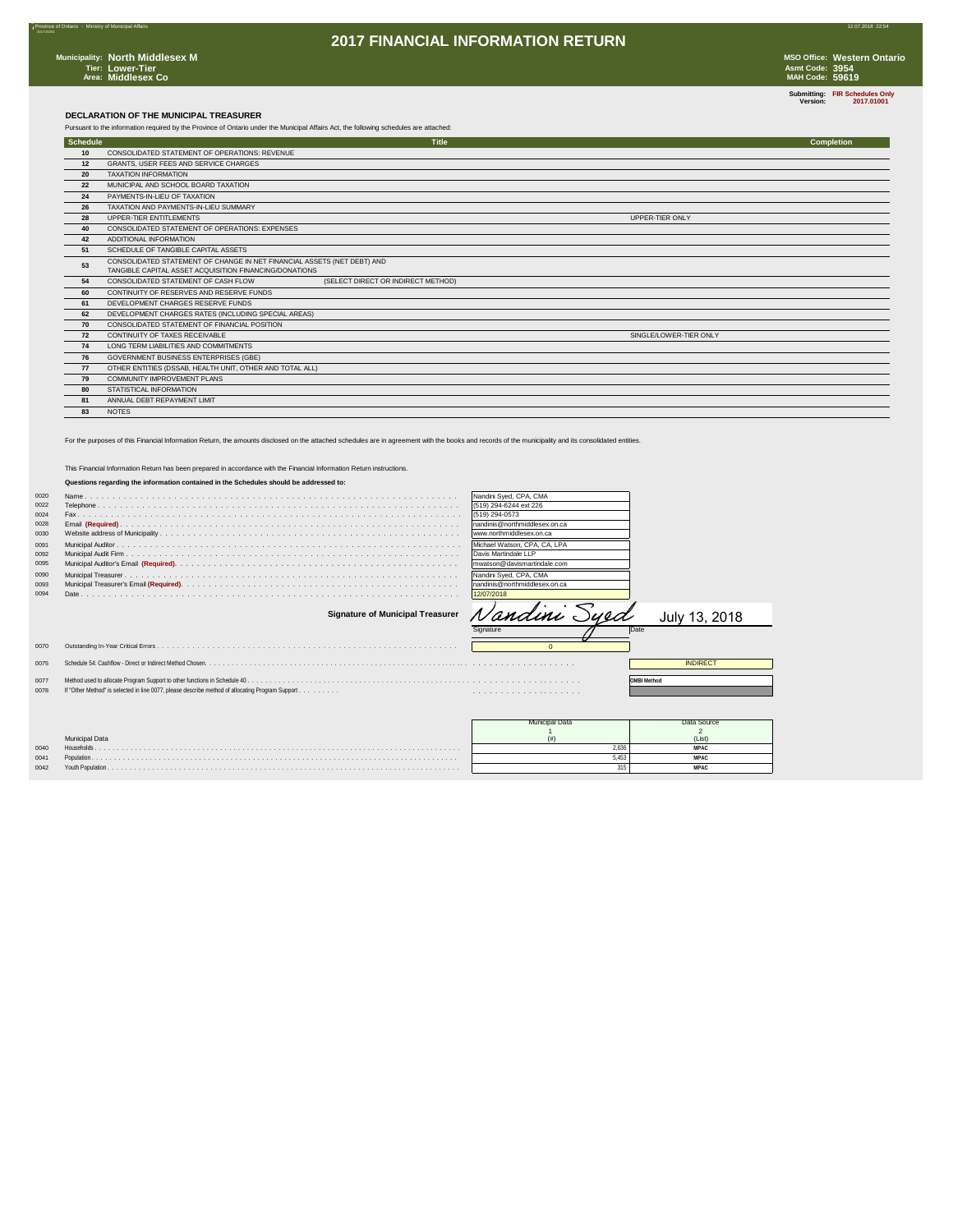| 2017.0100    |                                                             |                           |                                                                                                                                                                       |                                      |
|--------------|-------------------------------------------------------------|---------------------------|-----------------------------------------------------------------------------------------------------------------------------------------------------------------------|--------------------------------------|
|              | FIR2017: North Middlesex M                                  |                           |                                                                                                                                                                       | <b>Schedule 10</b>                   |
|              | Asmt Code: 3954<br><b>MAH Code: 59619</b>                   |                           | <b>CONSOLIDATED STATEMENT OF OPERATIONS: REVENUE</b>                                                                                                                  |                                      |
|              |                                                             |                           |                                                                                                                                                                       | for the year ended December 31, 2017 |
|              | <b>STATEMENT OF OPERATIONS: REVENUE</b>                     |                           |                                                                                                                                                                       | Own Purposes Revenue                 |
|              | <b>Property Taxation</b>                                    |                           |                                                                                                                                                                       | $\overline{1}$<br>$\mathbb{S}$       |
| 0299         |                                                             |                           |                                                                                                                                                                       | 6,528,322                            |
| 0499         |                                                             |                           |                                                                                                                                                                       | 73,728                               |
| 9940         |                                                             |                           | <b>Subtotal</b>                                                                                                                                                       | 6,602,050                            |
|              |                                                             |                           |                                                                                                                                                                       |                                      |
| 0510         |                                                             |                           |                                                                                                                                                                       |                                      |
|              |                                                             |                           |                                                                                                                                                                       |                                      |
| 0620         |                                                             |                           |                                                                                                                                                                       | 1,898,200                            |
| 0695<br>0696 | <b>OMAFRA OCIF</b>                                          |                           |                                                                                                                                                                       | 134,793                              |
| 0697         |                                                             |                           |                                                                                                                                                                       |                                      |
| 0698         | Other, $\ldots$ , $\ldots$ , $\ldots$ , $\ldots$ , $\ldots$ |                           |                                                                                                                                                                       |                                      |
| 0699         |                                                             |                           | Subtotal                                                                                                                                                              | 2,032,993                            |
|              | <b>Conditional Grants</b>                                   |                           |                                                                                                                                                                       |                                      |
| 0810<br>0815 |                                                             |                           |                                                                                                                                                                       | 82,818<br>$\mathbf{0}$               |
| 0820         |                                                             |                           |                                                                                                                                                                       | $\mathbf{0}$                         |
| 0825         |                                                             |                           |                                                                                                                                                                       | $\mathbf{0}$                         |
| 0830         |                                                             |                           | Deferred revenue earned (Provincial Gas Tax) (SLC 60 1042 01 + SLC 60 1045 01). $\ldots \ldots \ldots \ldots \ldots \ldots \ldots \ldots \ldots \ldots \ldots \ldots$ | $\mathbf{0}$                         |
| 0831         |                                                             |                           |                                                                                                                                                                       | $\mathbf{0}$                         |
| 0899         |                                                             |                           | Subtotal                                                                                                                                                              | 82,818                               |
| 1098         |                                                             |                           |                                                                                                                                                                       | $\mathbf{0}$                         |
| 1099         |                                                             |                           |                                                                                                                                                                       | 21,502                               |
| 1299         |                                                             |                           |                                                                                                                                                                       | 4,305,417                            |
|              | Licences, permits, rents, etc.                              |                           |                                                                                                                                                                       |                                      |
| 1410         |                                                             |                           |                                                                                                                                                                       |                                      |
| 1420         |                                                             |                           |                                                                                                                                                                       | 212,702                              |
| 1430         |                                                             |                           |                                                                                                                                                                       | 13,439                               |
| 1431<br>1432 |                                                             |                           |                                                                                                                                                                       |                                      |
| 1498         |                                                             |                           |                                                                                                                                                                       |                                      |
| 1499         |                                                             |                           | Subtotal                                                                                                                                                              | 226,141                              |
|              | <b>Fines and penalties</b>                                  |                           |                                                                                                                                                                       |                                      |
| 1605         |                                                             |                           |                                                                                                                                                                       |                                      |
| 1610<br>1620 | Penalties and interest on taxes                             |                           |                                                                                                                                                                       | 2,340<br>113,679                     |
| 1698         |                                                             | .<br>Late Payment Charges |                                                                                                                                                                       | 2,718                                |
| 1699         |                                                             |                           | Subtotal                                                                                                                                                              | 118,737                              |
|              |                                                             |                           |                                                                                                                                                                       |                                      |
|              | Other revenue                                               |                           |                                                                                                                                                                       |                                      |
| 1805         |                                                             |                           |                                                                                                                                                                       | 71,752                               |
| 1806<br>1811 |                                                             |                           |                                                                                                                                                                       | 14,458                               |
| 1812         |                                                             |                           |                                                                                                                                                                       | $\mathbf{0}$                         |
| 1813         |                                                             |                           |                                                                                                                                                                       | $\theta$                             |
| 1814         | Other Deferred revenue earned                               |                           |                                                                                                                                                                       |                                      |
| 1830         |                                                             |                           |                                                                                                                                                                       | 31,985                               |
| 1831<br>1840 |                                                             |                           |                                                                                                                                                                       | $\theta$                             |
| 1850         |                                                             |                           |                                                                                                                                                                       |                                      |
| 1865         |                                                             |                           |                                                                                                                                                                       |                                      |
| 1870         |                                                             |                           |                                                                                                                                                                       |                                      |
| 1890         | <b>MTO</b>                                                  |                           |                                                                                                                                                                       | 63,206                               |
| 1891         |                                                             |                           |                                                                                                                                                                       |                                      |
| 1892         |                                                             |                           |                                                                                                                                                                       |                                      |
| 1893<br>1894 |                                                             |                           |                                                                                                                                                                       |                                      |
| 1895         |                                                             |                           |                                                                                                                                                                       |                                      |
| 1896         |                                                             |                           |                                                                                                                                                                       |                                      |
| 1897         |                                                             |                           |                                                                                                                                                                       |                                      |
| 1898         |                                                             |                           |                                                                                                                                                                       |                                      |
| 1899         |                                                             |                           | Subtotal                                                                                                                                                              | 181,401                              |
| 1880         |                                                             |                           |                                                                                                                                                                       |                                      |
|              |                                                             |                           |                                                                                                                                                                       |                                      |
| 1905         |                                                             |                           |                                                                                                                                                                       |                                      |
| 9910         |                                                             |                           | <b>TOTAL Revenues</b>                                                                                                                                                 | 13,571,059                           |
|              |                                                             |                           |                                                                                                                                                                       |                                      |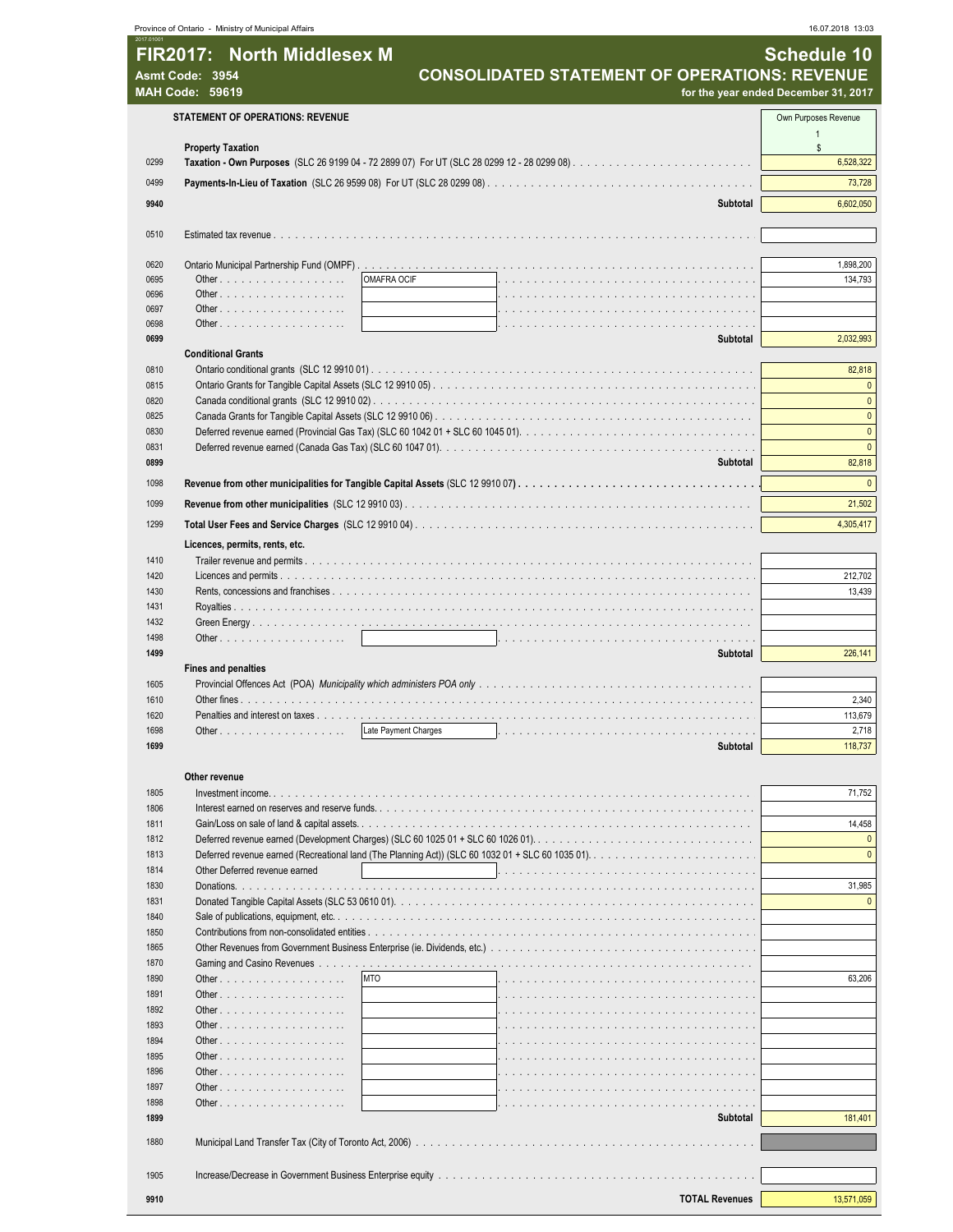|                                                                                       | Province of Ontario - Ministry of Municipal Affairs | 16.07.2018 13:03                                                                                            |  |
|---------------------------------------------------------------------------------------|-----------------------------------------------------|-------------------------------------------------------------------------------------------------------------|--|
| 2017.01001<br>FIR2017: North Middlesex M<br>Asmt Code: 3954<br><b>MAH Code: 59619</b> |                                                     | Schedule 10<br><b>CONSOLIDATED STATEMENT OF OPERATIONS: REVENUE</b><br>for the year ended December 31, 2017 |  |
|                                                                                       |                                                     |                                                                                                             |  |
|                                                                                       | <b>Continuity of Accumulated Surplus/(Deficit)</b>  |                                                                                                             |  |
| 2010                                                                                  |                                                     | 13,571,059                                                                                                  |  |

|      |            | <b>COU.UZU.</b> |
|------|------------|-----------------|
|      |            |                 |
|      | 2040 PLUS: |                 |
|      |            |                 |
|      |            | 1.550.974       |
|      |            |                 |
| 2060 |            | 60,614,078      |
| 2061 |            |                 |
| 2062 |            | 60,614,078      |
| 9950 |            | 62,165,052      |
|      |            |                 |

|              | <b>Continuity of Government Business Enterprise Equity</b> |  |
|--------------|------------------------------------------------------------|--|
| 6010         |                                                            |  |
| 6020<br>6060 | PLUS: 1                                                    |  |
| 6090         |                                                            |  |

|      | Total of line 0899 includes:      |  |
|------|-----------------------------------|--|
|      | <b>Provincial Gas Tax Funding</b> |  |
| 4018 |                                   |  |
| 4019 |                                   |  |
| 4020 |                                   |  |

|  |  |  | Total of line 0899 includes: |
|--|--|--|------------------------------|
|--|--|--|------------------------------|

|      | Canada Gas Tax Funding          |          |
|------|---------------------------------|----------|
| 4025 |                                 |          |
|      | <b>Transportation Services:</b> |          |
| 4030 |                                 |          |
| 4031 |                                 |          |
| 4032 |                                 |          |
| 4033 |                                 |          |
| 4040 |                                 |          |
| 4041 |                                 |          |
| 4045 |                                 |          |
| 4046 |                                 |          |
|      | <b>Environmental Services:</b>  |          |
| 4060 |                                 |          |
| 4061 |                                 |          |
| 4062 |                                 |          |
| 4063 |                                 |          |
| 4064 |                                 |          |
| 4065 |                                 |          |
| 4066 |                                 |          |
| 4067 |                                 |          |
| 4068 |                                 |          |
| 4069 |                                 |          |
|      |                                 |          |
| 4075 |                                 |          |
| 4076 |                                 |          |
| 4080 |                                 |          |
| 4099 | <b>Canada Gas Tax</b>           | $\Omega$ |
|      |                                 |          |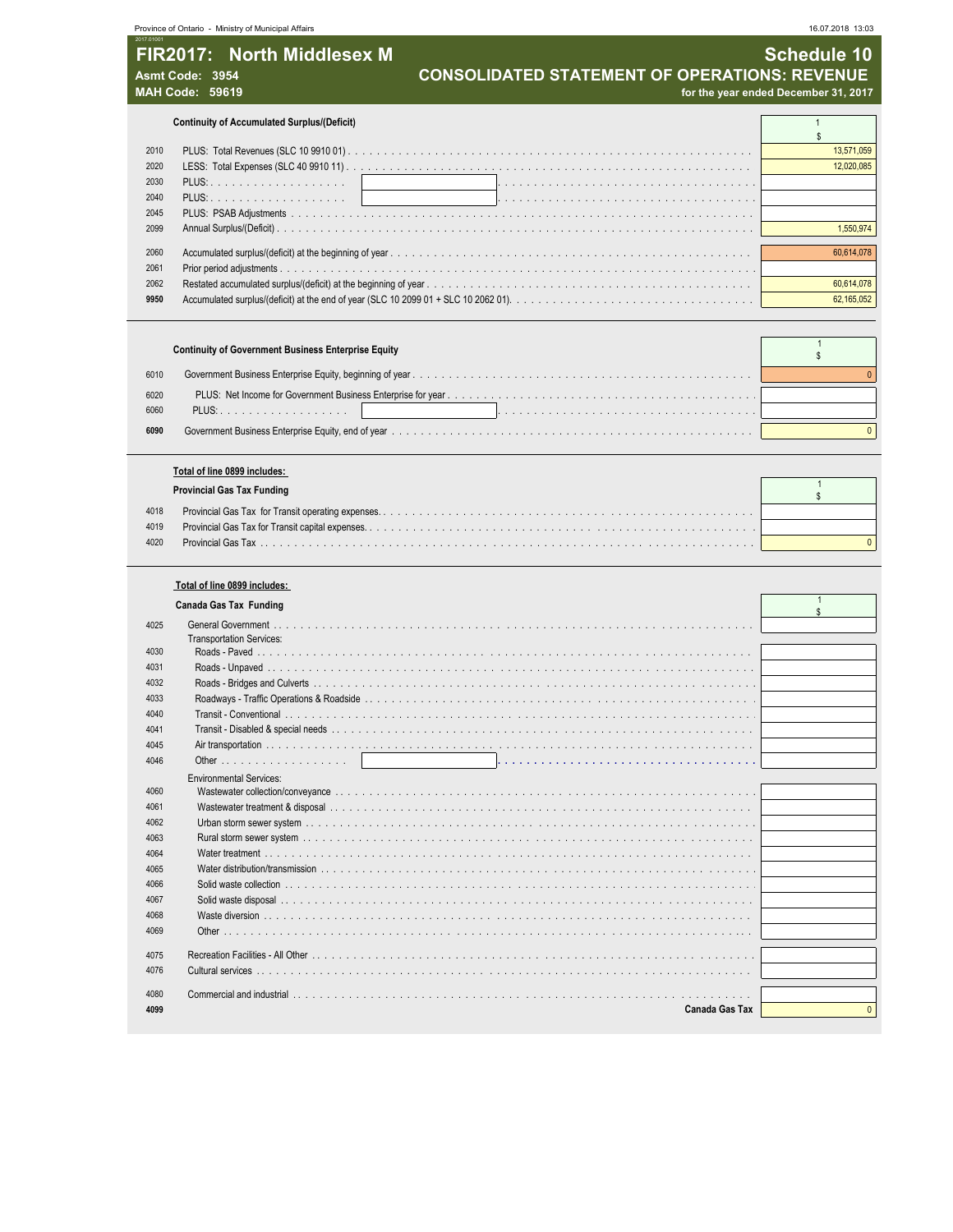### FIR2017: North Middlesex M

### **GRANTS, USER FEES AND SERVICE CHARGES**

|              | <b>GRANTS, USER FEES AND SERVICE CHARGES</b><br>Asmt Code: 3954             |                                      |                              |                             |                                  |                                                                             |                                      |                                                   |
|--------------|-----------------------------------------------------------------------------|--------------------------------------|------------------------------|-----------------------------|----------------------------------|-----------------------------------------------------------------------------|--------------------------------------|---------------------------------------------------|
|              | <b>MAH Code: 59619</b>                                                      |                                      |                              |                             |                                  |                                                                             | for the year ended December 31, 2017 |                                                   |
|              |                                                                             | <b>Ontario Conditional</b><br>Grants | Canada Conditional<br>Grants | <b>Other Municipalities</b> | User Fees and Service<br>Charges | Ontario Grants - Tangible Canada Grants - Tangible<br><b>Capital Assets</b> | <b>Capital Assets</b>                | Other Municipalities -<br>Tangible Capital Assets |
|              |                                                                             | $\mathbf{1}$<br>s.                   | $\overline{2}$<br>\$         | 3<br>s                      | $\overline{4}$<br>s.             | 5<br>s.                                                                     | 6<br>\$                              | $\overline{7}$<br>s                               |
| 0299         |                                                                             | 29,658                               |                              |                             | 37,215                           |                                                                             |                                      |                                                   |
|              | <b>Protection services</b>                                                  |                                      |                              |                             |                                  |                                                                             |                                      |                                                   |
| 0410<br>0420 |                                                                             |                                      |                              |                             |                                  |                                                                             |                                      |                                                   |
| 0421         |                                                                             |                                      |                              |                             |                                  |                                                                             |                                      |                                                   |
| 0422         |                                                                             |                                      |                              |                             |                                  |                                                                             |                                      |                                                   |
| 0430<br>0440 |                                                                             |                                      |                              |                             |                                  |                                                                             |                                      |                                                   |
| 0445         |                                                                             |                                      |                              |                             |                                  |                                                                             |                                      |                                                   |
| 0450<br>0460 |                                                                             |                                      |                              | 21,502                      |                                  |                                                                             |                                      |                                                   |
| 0498         | Other<br>.                                                                  |                                      |                              |                             |                                  |                                                                             |                                      |                                                   |
| 0499         | Subtotal                                                                    | $\pmb{0}$                            | $\mathbf{0}$                 | 21,502                      | $\pmb{0}$                        | $\pmb{0}$                                                                   | $\mathbf{0}$                         |                                                   |
| 0611         | <b>Transportation services</b>                                              |                                      |                              |                             | 1,550                            |                                                                             |                                      |                                                   |
| 0612         |                                                                             |                                      |                              |                             |                                  |                                                                             |                                      |                                                   |
| 0613<br>0614 |                                                                             |                                      |                              |                             |                                  |                                                                             |                                      |                                                   |
| 0621         | Winter Control - Except sidewalks, Parking Lots                             |                                      |                              |                             |                                  |                                                                             |                                      |                                                   |
| 0622         | Winter Control - Sidewalks, Parking Lots Only.                              |                                      |                              |                             |                                  |                                                                             |                                      |                                                   |
| 0631<br>0632 |                                                                             |                                      |                              |                             |                                  |                                                                             |                                      |                                                   |
| 0640         |                                                                             |                                      |                              |                             |                                  |                                                                             |                                      |                                                   |
| 0650<br>0660 |                                                                             |                                      |                              |                             |                                  |                                                                             |                                      |                                                   |
| 0698         | Other<br>.                                                                  |                                      |                              |                             |                                  |                                                                             |                                      |                                                   |
| 0699         | Subtotal                                                                    | $\pmb{0}$                            | $\mathbf{0}$                 | $\mathbf{0}$                | 1,550                            | $\mathbf{0}$                                                                | $\pmb{0}$                            |                                                   |
| 0811         | <b>Environmental services</b>                                               |                                      |                              |                             | 795,641                          |                                                                             |                                      |                                                   |
| 0812         |                                                                             |                                      |                              |                             |                                  |                                                                             |                                      |                                                   |
| 0821<br>0822 |                                                                             |                                      |                              |                             |                                  |                                                                             |                                      |                                                   |
| 0831         |                                                                             |                                      |                              |                             |                                  |                                                                             |                                      |                                                   |
| 0832         |                                                                             |                                      |                              |                             | 1,850,239                        |                                                                             |                                      |                                                   |
| 0840<br>0850 | Solid waste disposal                                                        |                                      |                              |                             | 254,302                          |                                                                             |                                      |                                                   |
| 0860         |                                                                             |                                      |                              |                             |                                  |                                                                             |                                      |                                                   |
| 0898<br>0899 | Other<br>.<br>Subtotal                                                      | $\pmb{0}$                            | $\pmb{0}$                    | $\pmb{0}$                   | 2,900,182                        | $\pmb{0}$                                                                   | $\mathbf{0}$                         |                                                   |
|              | <b>Health services</b>                                                      |                                      |                              |                             |                                  |                                                                             |                                      |                                                   |
| 1010         |                                                                             |                                      |                              |                             |                                  |                                                                             |                                      |                                                   |
| 1020<br>1030 |                                                                             |                                      |                              |                             |                                  |                                                                             |                                      |                                                   |
| 1035         |                                                                             |                                      |                              |                             |                                  |                                                                             |                                      |                                                   |
| 1040<br>1098 | Other<br>.                                                                  |                                      |                              |                             | 24,164                           |                                                                             |                                      |                                                   |
| 1099         | Subtotal                                                                    | $\overline{0}$                       | $\pmb{0}$                    | $\mathbf{0}$                | 24,164                           | $\pmb{0}$                                                                   | $\mathbf{0}$                         |                                                   |
|              | Social and family services                                                  |                                      |                              |                             |                                  |                                                                             |                                      |                                                   |
| 1210<br>1220 |                                                                             |                                      |                              |                             |                                  |                                                                             |                                      |                                                   |
| 1230         |                                                                             |                                      |                              |                             |                                  |                                                                             |                                      |                                                   |
| 1298<br>1299 | Other<br>.<br>Subtotal                                                      | $\mathbf{0}$                         | $\theta$                     | $\mathbf{0}$                | $\Omega$                         | $\mathbf{0}$                                                                | $\mathbf{0}$                         |                                                   |
|              |                                                                             |                                      |                              |                             |                                  |                                                                             |                                      |                                                   |
| 1410         | Social Housing                                                              |                                      |                              |                             |                                  |                                                                             |                                      |                                                   |
| 1420         |                                                                             |                                      |                              |                             |                                  |                                                                             |                                      |                                                   |
| 1430<br>1497 | Other<br>.                                                                  |                                      |                              |                             |                                  |                                                                             |                                      |                                                   |
| 1498         | Other<br>.                                                                  |                                      |                              |                             |                                  |                                                                             |                                      |                                                   |
| 1499         | Subtotal                                                                    | $\pmb{0}$                            | $\pmb{0}$                    | $\pmb{0}$                   | $\pmb{0}$                        | $\pmb{0}$                                                                   | $\mathbf{0}$                         | $\mathbf{0}$                                      |
| 1610         | <b>Recreation and cultural services</b>                                     |                                      |                              |                             |                                  |                                                                             |                                      |                                                   |
| 1620         |                                                                             |                                      |                              |                             |                                  |                                                                             |                                      |                                                   |
| 1631<br>1634 | Recreation facilities - Golf Course, Marina, Ski Hill                       | 9,900                                |                              |                             | 411,404                          |                                                                             |                                      |                                                   |
| 1640         |                                                                             |                                      |                              |                             |                                  |                                                                             |                                      |                                                   |
| 1645         |                                                                             |                                      |                              |                             |                                  |                                                                             |                                      |                                                   |
| 1650<br>1698 | Other                                                                       |                                      |                              |                             |                                  |                                                                             |                                      |                                                   |
| 1699         | Subtotal                                                                    | 9,900                                | $\mathbf{0}$                 | $\pmb{0}$                   | 411,404                          | $\pmb{0}$                                                                   | $\mathbf{0}$                         | $\mathbf{0}$                                      |
|              | Planning and development                                                    |                                      |                              |                             |                                  |                                                                             |                                      |                                                   |
| 1810<br>1820 |                                                                             |                                      |                              |                             | 290,398                          |                                                                             |                                      |                                                   |
| 1830         |                                                                             |                                      |                              |                             |                                  |                                                                             |                                      |                                                   |
| 1840<br>1850 |                                                                             | 43,260                               |                              |                             | 635,778<br>4,726                 |                                                                             |                                      |                                                   |
| 1898         | Other<br>.                                                                  |                                      |                              |                             |                                  |                                                                             |                                      |                                                   |
| 1899         | Subtotal                                                                    | 43,260                               | $\mathbf{0}$                 | $\mathbf{0}$                | 930,902                          | $\mathbf{0}$                                                                | $\mathbf{0}$                         | $\mathbf{0}$                                      |
| 1910         | Other<br>$\mathcal{L}$ . The set of the set of the set of the $\mathcal{L}$ |                                      |                              |                             |                                  |                                                                             |                                      |                                                   |
| 9910         | <b>TOTAL</b>                                                                | 82,818                               | $\mathbf 0$                  | 21,502                      | 4,305,417                        | $\pmb{0}$                                                                   | $\mathbf{0}$                         | $\bullet$                                         |

16.07.2018 13:03

Schedule 12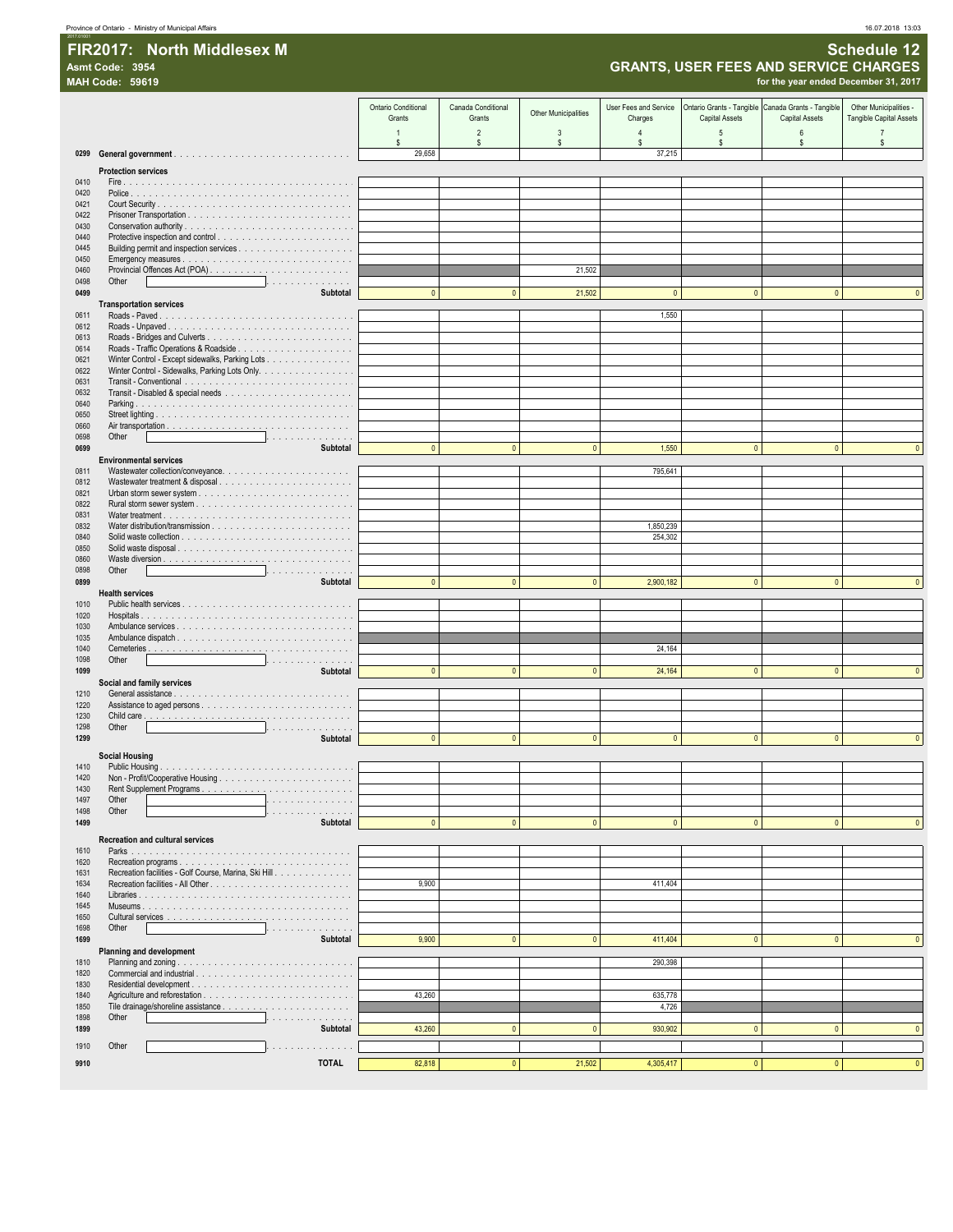**General Information**

#### **1. Optional Property Classes in Effect** 2 **2**

|      |       | Y or N |
|------|-------|--------|
| 0202 |       |        |
| 0205 |       |        |
| 0210 |       |        |
| 0215 |       |        |
| 0220 |       |        |
| 0225 | Other |        |

|      | 2. Capping Parameters and Results | Exit capping<br>immediately | Decrease -<br>Percentage<br>Retained | Tax Adjustment -<br>Increasers | Net Class Impact Annualized Tax Limit | CVA Tax Limit | <b>CVA Threshold</b><br>Value for Protected Value for Clawed<br>Properties | <b>CVA Threshold</b><br><b>Back Properties</b> | Exclude<br>Properties<br>Previously at<br>CVA Tax | Exclude<br>to Clawed Back | Exclude<br>Properties that Properties that go<br>go from Capped from Clawed Back<br>to Capped |
|------|-----------------------------------|-----------------------------|--------------------------------------|--------------------------------|---------------------------------------|---------------|----------------------------------------------------------------------------|------------------------------------------------|---------------------------------------------------|---------------------------|-----------------------------------------------------------------------------------------------|
|      |                                   |                             |                                      |                                |                                       |               |                                                                            |                                                |                                                   | 10                        |                                                                                               |
|      |                                   | Y or N                      |                                      |                                |                                       |               |                                                                            |                                                | Y or N                                            | Y or N                    | Y or N                                                                                        |
| 0320 | M Multi-Residential.              |                             | 100.0%                               |                                | 10.0%                                 | 5.0%          | 500                                                                        | 500                                            |                                                   |                           |                                                                                               |
| 0330 | C Commercial.                     |                             | 60.6%                                |                                | 10.0%                                 | 10.0%         | 500                                                                        | 500                                            |                                                   |                           |                                                                                               |
| 0340 | Industrial                        |                             | 96.3%                                |                                | 10.0%                                 | 10.0%         | 500                                                                        | 500                                            |                                                   |                           |                                                                                               |

|      |                                   |                               |                        |                     | Low Band                  |              | Middle Band               |
|------|-----------------------------------|-------------------------------|------------------------|---------------------|---------------------------|--------------|---------------------------|
|      |                                   | Grad, Tax Rates<br>in Effect? | Number of Tax<br>Bands | <b>CVA Boundary</b> | % of Highest Band<br>Rate | CVA Boundary | % of Highest Band<br>Rate |
|      | 3. Graduated Taxation (Tax Bands) |                               |                        |                     | 5                         |              |                           |
|      |                                   | Y or N                        |                        |                     | %                         |              |                           |
| 0610 |                                   | N                             |                        |                     |                           |              |                           |
| 0611 |                                   |                               |                        |                     |                           |              |                           |
| 0612 |                                   |                               |                        |                     |                           |              |                           |
| 0613 |                                   | N                             |                        |                     |                           |              |                           |
| 0620 |                                   | N                             |                        |                     |                           |              |                           |
| 0621 |                                   | N                             |                        |                     |                           |              |                           |

|      | 4. Phase-In Program in Effect (Most recent Phase-In only) | Phase-In<br>Program in<br>Effect? | Year Current Phase-<br>In Initiated<br>3 | Term of Current<br>Phase-In<br>4 |  |
|------|-----------------------------------------------------------|-----------------------------------|------------------------------------------|----------------------------------|--|
|      |                                                           | Y or N                            | Year                                     | # of Yrs                         |  |
| 0805 |                                                           | N                                 |                                          |                                  |  |
| 0810 |                                                           | N                                 |                                          |                                  |  |
| 0815 |                                                           | N                                 |                                          |                                  |  |
| 0820 |                                                           | N                                 |                                          |                                  |  |
| 0840 |                                                           | N                                 |                                          |                                  |  |
| 0850 |                                                           | N                                 |                                          |                                  |  |
| 0855 |                                                           | N                                 |                                          |                                  |  |
| 0860 |                                                           | N                                 |                                          |                                  |  |

#### **5. Rebates for Eligible Charities** 2

% 1010 Rebate Percentage for Eligible Charities (SLC 72 2099 xx) . . . . . . . . . . . . . . . . . . . . . . . . . . . . . . . . . . . . . . . . . . . . . . . . . . . 40.0%

|      |                                                          |              | <b>INTERIM Billing Installments</b> |                 |                     | <b>FINAL Billing Installments</b> |               |
|------|----------------------------------------------------------|--------------|-------------------------------------|-----------------|---------------------|-----------------------------------|---------------|
|      | 6. Property Tax Due Dates for Current Year               | Installments | First Due Date                      | Last Due Date   | <b>Installments</b> | First Due Date                    | Last Due Date |
|      | To be completed by Single/Lower-tier Municipalities Only |              |                                     |                 |                     |                                   |               |
|      |                                                          |              | <b>YYYYMMDD</b>                     | <b>YYYYMMDD</b> |                     | YYYYMMDD                          | YYYYMMDD      |
| 1210 |                                                          |              | 20170223                            | 20170528        |                     | 20170828                          | 20171127      |
| 1220 |                                                          |              |                                     |                 |                     |                                   |               |
| 1230 |                                                          |              |                                     |                 |                     |                                   |               |
| 1240 |                                                          |              |                                     |                 |                     |                                   |               |
| 1250 |                                                          |              |                                     |                 |                     |                                   |               |
| 1260 |                                                          |              |                                     |                 |                     |                                   |               |
| 1270 |                                                          |              |                                     |                 |                     |                                   |               |
| 1298 | Other                                                    |              |                                     |                 |                     |                                   |               |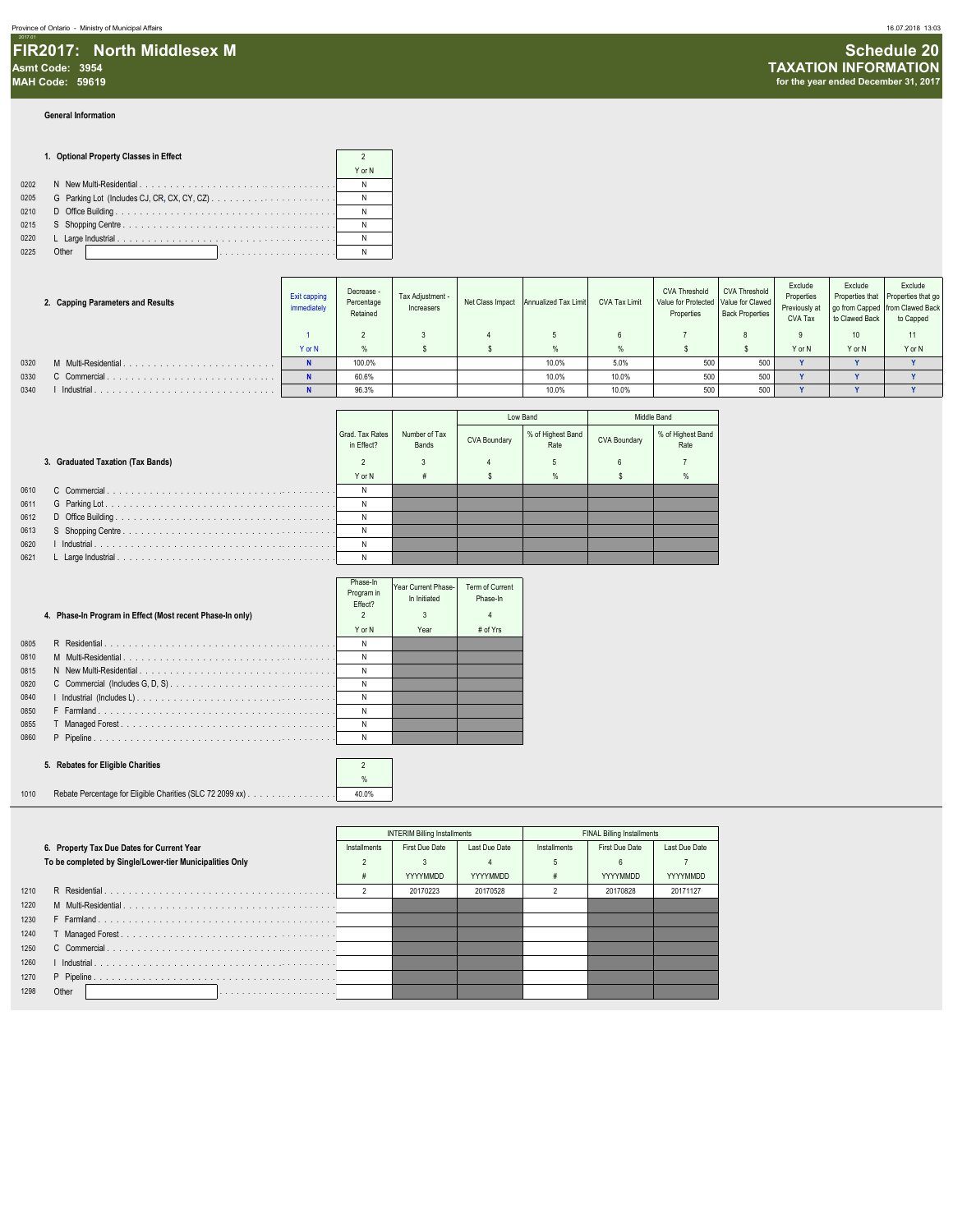**1. GENERAL PURPOSE LEVY INFORMATION**

|      |                          |                |                          |                      |                  |                 |               | Phase-In Taxable<br>Assessment |                 |              |                  |                 | <b>LT/ST Taxes</b>     | UT Taxes     | <b>Education Taxes</b> | <b>TOTAL</b>   |
|------|--------------------------|----------------|--------------------------|----------------------|------------------|-----------------|---------------|--------------------------------|-----------------|--------------|------------------|-----------------|------------------------|--------------|------------------------|----------------|
| 9299 |                          |                |                          |                      |                  |                 |               | 1,525,429,180                  |                 |              |                  |                 | 6,547,109              | 3,152,935    | 1.944.641              | 11,644,685     |
|      |                          |                |                          |                      |                  |                 |               |                                |                 |              |                  |                 |                        |              |                        |                |
|      |                          |                | Property                 | Tax Rate             |                  | Percent of      | <b>CVA</b>    | Phase-In                       |                 |              | <b>Tax Rates</b> |                 | <b>Municipal Taxes</b> |              | Education              |                |
|      | <b>RTC</b><br><b>RTQ</b> | Tax<br>Band    | Class                    | Description          | <b>Tax Ratio</b> | Full Rate       | Assessment    | Taxable Assessment             | LT/ST           | UT           | <b>EDUC</b>      | <b>TOTAL</b>    | LT/ST                  | UT           | Taxes                  | <b>TOTAL</b>   |
|      |                          | $\overline{2}$ | 3                        |                      | 5                | $6\overline{6}$ |               | 16                             | 8               | $\mathbf{q}$ | 10 <sup>10</sup> | 11              | 12                     | 13           | 14                     | 15             |
|      | <b>LIST</b>              | LIST           |                          |                      |                  | $\frac{9}{6}$   | $\mathbf{s}$  | - \$                           | $0.$ xxxxxx $%$ | 0.xxxxxx%    | 0.xxxxxx%        | $0.$ xxxxxx $%$ |                        | $\mathbf{s}$ |                        | $\mathbf{s}$   |
| 2001 | $\mathbf{0}$             |                | <b>North Middlesex M</b> |                      |                  |                 |               |                                |                 |              |                  |                 |                        |              |                        |                |
| 0010 | <b>RT</b>                | $\Omega$       | Residential              | <b>Full Occupied</b> | 1.000000         | 100%            | 540,296,400   | 503,158,534                    | 0.804130%       | 0.387250%    | 0.179000%        | 1.370380%       | 4,046,049              | 1,948,481    | 900,654                | 6,895,184      |
| 0050 | MT                       | $\Omega$       | Multi-Residential        | <b>Full Occupied</b> | 1.769700         | 100%            | 6,134,700     | 5,956,200                      | 1.423070%       | 0.685316%    | 0.179000%        | 2.287386%       | 84,761                 | 40,819       | 10,662                 | 136,242        |
| 0110 | <b>FT</b>                | $^{\circ}$     | Farmland                 | <b>Full Occupied</b> | 0.250000         | 100%            | 1,436,326,600 | 963,418,356                    | 0.201033%       | 0.096813%    | 0.044750%        | 0.342596%       | 1,936,789              | 932,714      | 431,130                | 3,300,633      |
| 0140 | <b>TT</b>                | $^{\circ}$     | <b>Managed Forest</b>    | <b>Full Occupied</b> | 0.250000         | 100%            | 7,361,200     | 6,101,988                      | 0.201033%       | 0.096813%    | 0.044750%        | 0.342596%       | 12.267                 | 5,908        | 2,731                  | 20,906         |
| 0210 | CT                       | 0              | Commercial               | <b>Full Occupied</b> | 1.144900         | 100%            | 26,494,100    | 22,487,154                     | 0.920649%       | 0.443363%    | 1.362025%        | 2.726037%       | 207,028                | 99,700       | 306,281                | 613,009        |
| 0240 | CU                       | $\Omega$       | Commercial               | <b>Excess Land</b>   | 1.144900         | 70%             | 75,800        | 57,500                         | 0.644454%       | 0.310354%    | 0.953418%        | 1.908226%       | 371                    | 178          | 548                    | 1,097          |
| 0270 | CX                       | $^{\circ}$     | Commercial               | Vacant Land          | 1.144900         | 70%             | 569,800       | 338,950                        | 0.644454%       | 0.310354%    | 0.953418%        | 1.908226%       | 2,184                  | 1,052        | 3,232                  | 6,468          |
| 0510 | $\mathsf{I}$             | $^{\circ}$     | Industrial               | <b>Full Occupied</b> | 1.745100         | 100%            | 1.888.700     | 1.663.548                      | 1.403288%       | 0.675790%    | 1.390000%        | 3.469078%       | 23,344                 | 11.242       | 23,123                 | 57,709         |
|      |                          |                |                          |                      |                  |                 |               |                                |                 |              |                  |                 | $\Omega$               | $\sqrt{ }$   | $\mathbf{0}$           | $\mathbf{0}$   |
|      |                          |                |                          |                      |                  |                 |               |                                |                 |              |                  |                 | $\mathbf{0}$           | $\sqrt{ }$   | $\sqrt{ }$             | $\theta$       |
| 0570 | IX                       | $^{\circ}$     | Industrial               | <b>Vacant Land</b>   | 1.745100         | 65%             | 372,000       | 212,250                        | 0.912137%       | 0.439263%    | 0.903500%        | 2.254900%       | 1,936                  | 932          | 1,918                  | 4,786          |
| 0710 | PT                       | 0              | Pipeline                 | <b>Full Occupied</b> | 1.055500         | 100%            | 12,845,000    | 11,623,250                     | 0.848760%       | 0.408742%    | 1.253283%        | 2.510785%       | 98,653                 | 47,509       | 145,672                | 291,834        |
| 2140 | JT.                      | $^{\circ}$     | Industrial, NConstr.     | <b>Full Occupied</b> | 1.745100         | 100%            | 10.346.200    | 7,847,200                      | 1.403288%       | 0.675790%    | 1.140000%        | 3.219078%       | 110.119                | 53,031       | 89.458                 | 252,608        |
| 2440 | XT                       | $\Omega$       | Commercial, NConstr.     | <b>Full Occupied</b> | 1.144900         | 100%            | 2,771,100     | 2,564,250                      | 0.920649%       | 0.443363%    | 1.140000%        | 2.504012%       | 23,608                 | 11,369       | 29,232                 | 64,209         |
|      |                          |                |                          |                      |                  |                 |               |                                |                 |              |                  |                 | $\Omega$               | $\sqrt{ }$   | $\mathbf{0}$           | $\mathbf{0}$   |
|      |                          |                |                          |                      |                  |                 |               |                                |                 |              |                  |                 | $\mathbf{0}$           | $\sqrt{ }$   | $\Omega$               | $\overline{0}$ |
|      |                          |                |                          |                      |                  |                 |               |                                |                 |              |                  |                 | $\mathbf{0}$           | $\Omega$     | $\Omega$               | $\mathbf{0}$   |
|      |                          |                |                          |                      |                  |                 |               |                                |                 |              |                  |                 | $\mathbf{0}$           | $\sqrt{ }$   | $\Omega$               | $\mathbf{0}$   |
|      |                          |                |                          |                      |                  |                 |               |                                |                 |              |                  |                 | $\mathbf{0}$           | $\Omega$     | $\mathbf{0}$           | $\mathbf{0}$   |
|      |                          |                |                          |                      |                  |                 |               |                                |                 |              |                  |                 | $\sqrt{ }$             |              |                        | $\theta$       |
| 9201 |                          |                |                          | Subtotal             |                  |                 | 2,045,481,600 | 1,525,429,180                  |                 |              |                  |                 | 6,547,109              | 3,152,935    | 1,944,641              | 11,644,685     |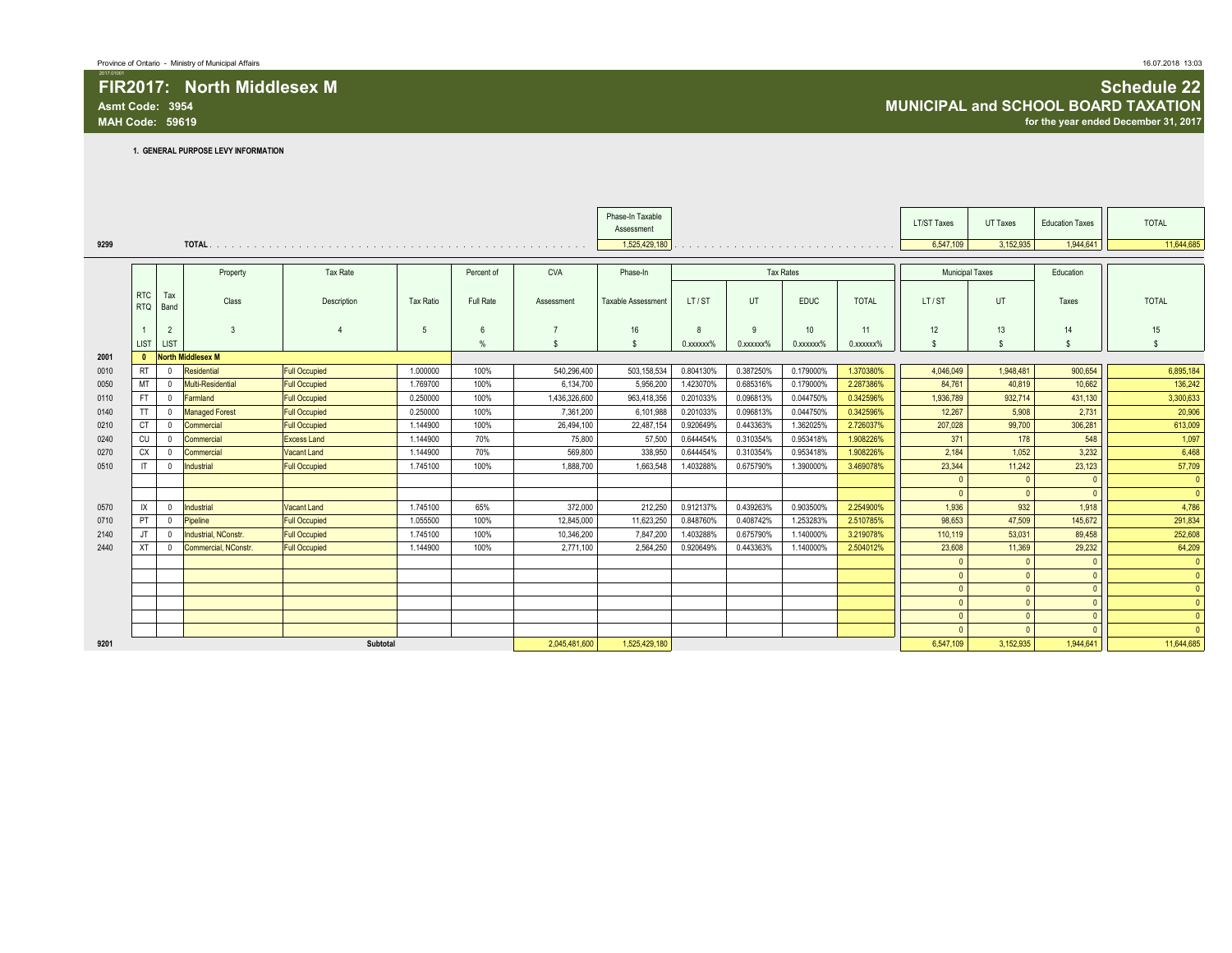#### FIR2017: North Middlesex M **Schedule 22**<br>Asmt Code: 3954 **Schedule 22 MUNICIPAL and SCHOOL BOARD TAXATION Asmt Code: 3954 MUNICIPAL and SCHOOL BOARD TAXATION MAH CODE: 59619919 for the year ended December 31, 2017**

**2. LOWER-TIER / SINGLE-TIER SPECIAL AREA LEVY INFORMATION**

|      |                          |                |                         |                |                 |            |                                      |                    |                |                |                 |                 | LT/ST Taxes          | UT Taxes           | <b>Education Taxes</b> | <b>TOTAL</b>                   |
|------|--------------------------|----------------|-------------------------|----------------|-----------------|------------|--------------------------------------|--------------------|----------------|----------------|-----------------|-----------------|----------------------|--------------------|------------------------|--------------------------------|
| 9499 |                          |                |                         |                |                 |            |                                      |                    |                |                |                 |                 | $\mathbf{0}$         |                    |                        |                                |
|      |                          |                | Property                | Tax Rate       |                 | Percent of | <b>CVA</b>                           | Phase-In           |                | Tax Rates      |                 |                 | Municipal Taxes      |                    | Education              |                                |
|      | <b>RTC</b><br><b>RTQ</b> | Tax<br>Band    | Class                   | Description    | Tax Ratio       | Full Rate  | Assessment                           | Taxable Assessment | LT/ST          | UT             | <b>EDUC</b>     | <b>TOTAL</b>    | LT/ST                | UT                 | Taxes                  | <b>TOTAL</b>                   |
|      | LIST LIST                | $\overline{2}$ | $\overline{\mathbf{3}}$ | $\overline{4}$ | $5\overline{5}$ | 6<br>$\%$  | $\overline{7}$<br>$\mathbf{\hat{s}}$ | 16<br>$\mathbb{S}$ | 8<br>0.xxxxxx% | 9<br>0.xxxxxx% | 10<br>0.xxxxxx% | 11<br>0.xxxxxx% | 12<br>$\mathbb{S}$   | 13<br>$\mathbf{s}$ | 14<br>$\mathbf{s}$     | 15<br>$\mathbb{S}$             |
| 4001 |                          |                |                         |                |                 |            |                                      |                    |                |                |                 |                 |                      |                    |                        |                                |
|      |                          |                |                         |                |                 |            |                                      |                    |                |                |                 |                 | $\sqrt{ }$           |                    |                        | $\Omega$                       |
|      |                          |                |                         |                |                 |            |                                      |                    |                |                |                 |                 |                      |                    |                        | $\Omega$                       |
|      |                          |                |                         |                |                 |            |                                      |                    |                |                |                 |                 |                      |                    |                        | $\Omega$                       |
|      |                          |                |                         |                |                 |            |                                      |                    |                |                |                 |                 | $\Omega$<br>$\Omega$ |                    |                        | $\mathbf{0}$<br>$\mathbf{0}$   |
|      |                          |                |                         |                |                 |            |                                      |                    |                |                |                 |                 | $\Omega$             |                    |                        | $\mathbf{0}$                   |
|      |                          |                |                         |                |                 |            |                                      |                    |                |                |                 |                 | $\sqrt{ }$           |                    |                        | $\mathbf{0}$                   |
|      |                          |                |                         |                |                 |            |                                      |                    |                |                |                 |                 | $\Omega$             |                    |                        | $\mathbf{0}$                   |
|      |                          |                |                         |                |                 |            |                                      |                    |                |                |                 |                 | $\Omega$             |                    |                        | $\overline{0}$                 |
|      |                          |                |                         |                |                 |            |                                      |                    |                |                |                 |                 | $\Omega$             |                    |                        | $\overline{0}$<br>$\mathbf{0}$ |
|      |                          |                |                         |                |                 |            |                                      |                    |                |                |                 |                 |                      |                    |                        | $\mathbf{0}$                   |
|      |                          |                |                         |                |                 |            |                                      |                    |                |                |                 |                 |                      |                    |                        | $\mathbf{0}$                   |
|      |                          |                |                         |                |                 |            |                                      |                    |                |                |                 |                 | $\sqrt{ }$           |                    |                        | $\mathbf{0}$                   |
|      |                          |                |                         |                |                 |            |                                      |                    |                |                |                 |                 | $\Omega$             |                    |                        | $\mathbf{0}$<br>$\mathbf{0}$   |
|      |                          |                |                         |                |                 |            |                                      |                    |                |                |                 |                 | $\Omega$             |                    |                        | $\mathbf{0}$                   |
|      |                          |                |                         |                |                 |            |                                      |                    |                |                |                 |                 | $\sqrt{ }$           |                    |                        | $\mathbf{0}$                   |
|      |                          |                |                         |                |                 |            |                                      |                    |                |                |                 |                 | $\Omega$             |                    |                        | $\overline{0}$                 |
| 9401 |                          |                |                         | Subtotal       |                 |            | $\Omega$                             | $\overline{0}$     |                |                |                 |                 | $\sqrt{ }$           |                    |                        | $\mathbf{0}$                   |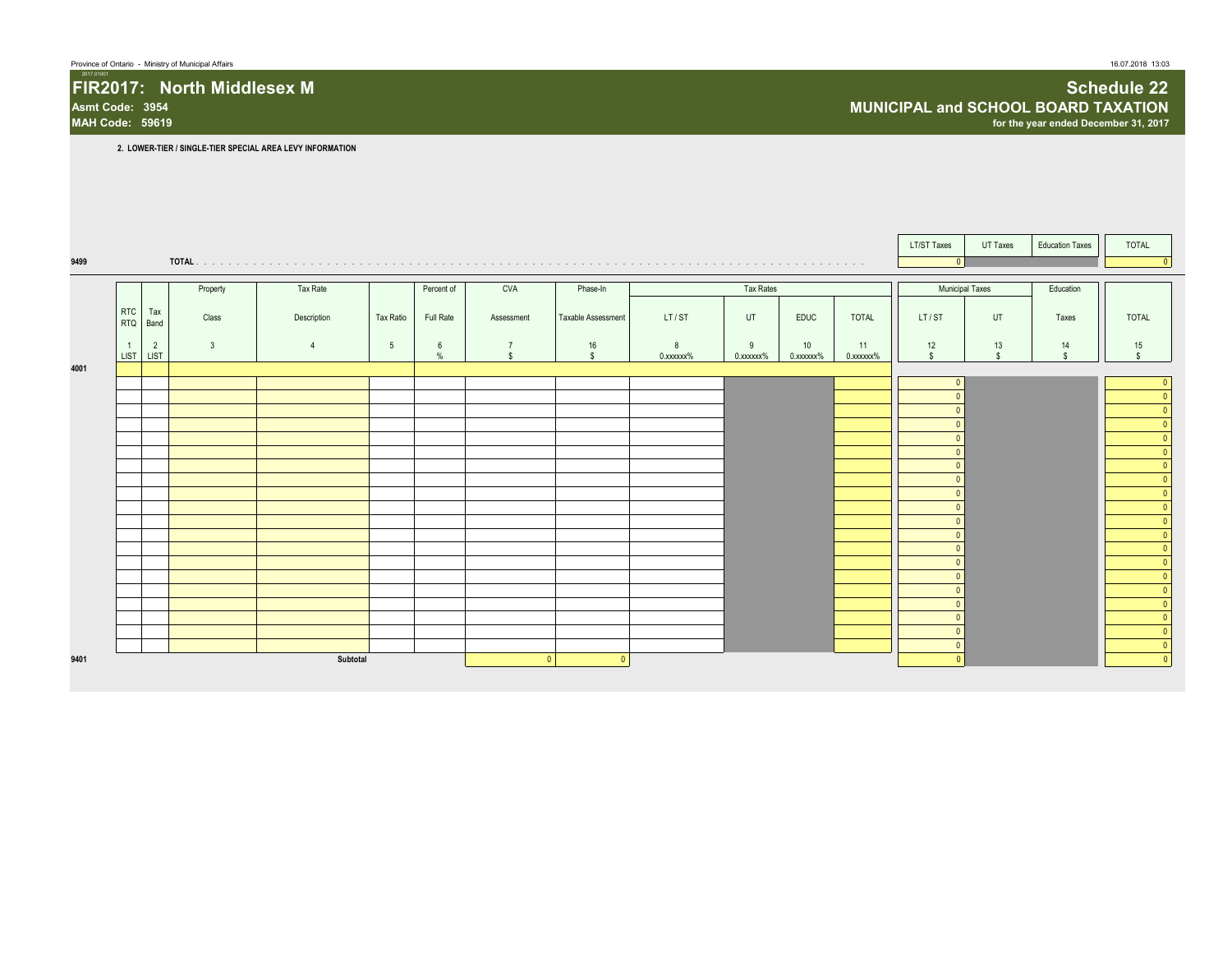**FIR2017:** North Middlesex M **Schedule 22 Asmt Code: 3954 MUNICIPAL and SCHOOL BOARD TAXATION MAH Code: 59619 for the year ended December 31, 2017**

**3. UPPER-TIER SPECIAL AREA LEVY INFORMATION**

|      |                          |             |              |             |           |            |            |                    |           |           |             |              | <b>LT/ST Taxes</b> | UT Taxes               | <b>Education Taxes</b> | TOTAL                     |
|------|--------------------------|-------------|--------------|-------------|-----------|------------|------------|--------------------|-----------|-----------|-------------|--------------|--------------------|------------------------|------------------------|---------------------------|
| 9699 |                          |             |              |             |           |            |            |                    |           |           |             |              |                    | $\Omega$               |                        | $\Omega$                  |
|      |                          |             |              |             |           |            |            |                    |           |           |             |              |                    |                        |                        |                           |
|      |                          |             | Property     | Tax Rate    |           | Percent of | CVA        | Phase-In           |           |           | Tax Rates   |              |                    | <b>Municipal Taxes</b> | Education              |                           |
|      | <b>RTC</b><br><b>RTQ</b> | Tax<br>Band | Class        | Description | Tax Ratio | Full Rate  | Assessment | Taxable Assessment | LT/ST     | UT        | <b>EDUC</b> | <b>TOTAL</b> | LT/ST              | UT                     | Taxes                  | <b>TOTAL</b>              |
|      | $\overline{1}$           | 2           | $\mathbf{3}$ |             | 5         | 6          |            | 16                 | 8         | 9         | 10          | 11           | 12                 | 13                     | 14                     | 15                        |
|      | <b>LIST</b>              | <b>LIST</b> |              |             |           | $\%$       |            | $\mathbb{S}$       | 0.xxxxxx% | 0.xxxxxx% | 0.xxxxxx%   | 0.xxxxxx%    | $\mathbb{S}$       | $\hat{\mathbf{s}}$     | $\mathbf{s}$           | \$.                       |
| 6001 |                          |             |              |             |           |            |            |                    |           |           |             |              |                    |                        |                        |                           |
|      |                          |             |              |             |           |            |            |                    |           |           |             |              |                    | $\Omega$               |                        | $\overline{0}$            |
|      |                          |             |              |             |           |            |            |                    |           |           |             |              |                    |                        |                        | $\overline{0}$            |
|      |                          |             |              |             |           |            |            |                    |           |           |             |              |                    |                        |                        | $\overline{0}$            |
|      |                          |             |              |             |           |            |            |                    |           |           |             |              |                    | $\Omega$               |                        | $\overline{0}$            |
|      |                          |             |              |             |           |            |            |                    |           |           |             |              |                    | $\Omega$               |                        | $\mathbf{0}$              |
|      |                          |             |              |             |           |            |            |                    |           |           |             |              |                    | $\Omega$               |                        | $\overline{0}$            |
|      |                          |             |              |             |           |            |            |                    |           |           |             |              |                    | $\Omega$               |                        | $\mathbf{0}$              |
|      |                          |             |              |             |           |            |            |                    |           |           |             |              |                    | $\Omega$               |                        | $\overline{0}$            |
|      |                          |             |              |             |           |            |            |                    |           |           |             |              |                    | $\Omega$               |                        | $\overline{\mathfrak{o}}$ |
|      |                          |             |              |             |           |            |            |                    |           |           |             |              |                    | $\Omega$               |                        | $\overline{0}$            |
|      |                          |             |              |             |           |            |            |                    |           |           |             |              |                    | $\Omega$               |                        | $\overline{0}$            |
|      |                          |             |              |             |           |            |            |                    |           |           |             |              |                    | $\Omega$               |                        | $\mathbf{0}$              |
|      |                          |             |              |             |           |            |            |                    |           |           |             |              |                    | $\Omega$               |                        | $\overline{0}$            |
|      |                          |             |              |             |           |            |            |                    |           |           |             |              |                    | $\Omega$               |                        | $\mathbf{0}$              |
|      |                          |             |              |             |           |            |            |                    |           |           |             |              |                    | $\Omega$               |                        | $\overline{0}$            |
|      |                          |             |              |             |           |            |            |                    |           |           |             |              |                    | $\sqrt{ }$             |                        | $\overline{0}$            |
|      |                          |             |              |             |           |            |            |                    |           |           |             |              |                    | $\Omega$               |                        | $\overline{0}$            |
|      |                          |             |              |             |           |            |            |                    |           |           |             |              |                    | $\Omega$               |                        | $\overline{0}$            |
|      |                          |             |              |             |           |            |            |                    |           |           |             |              |                    | $\Omega$               |                        | $\overline{0}$            |
|      |                          |             |              |             |           |            |            |                    |           |           |             |              |                    | $\Omega$               |                        | $\overline{0}$<br>e e     |
| 9601 |                          |             |              | Subtotal    |           |            | $\Omega$   |                    |           |           |             |              |                    |                        |                        | $\overline{0}$            |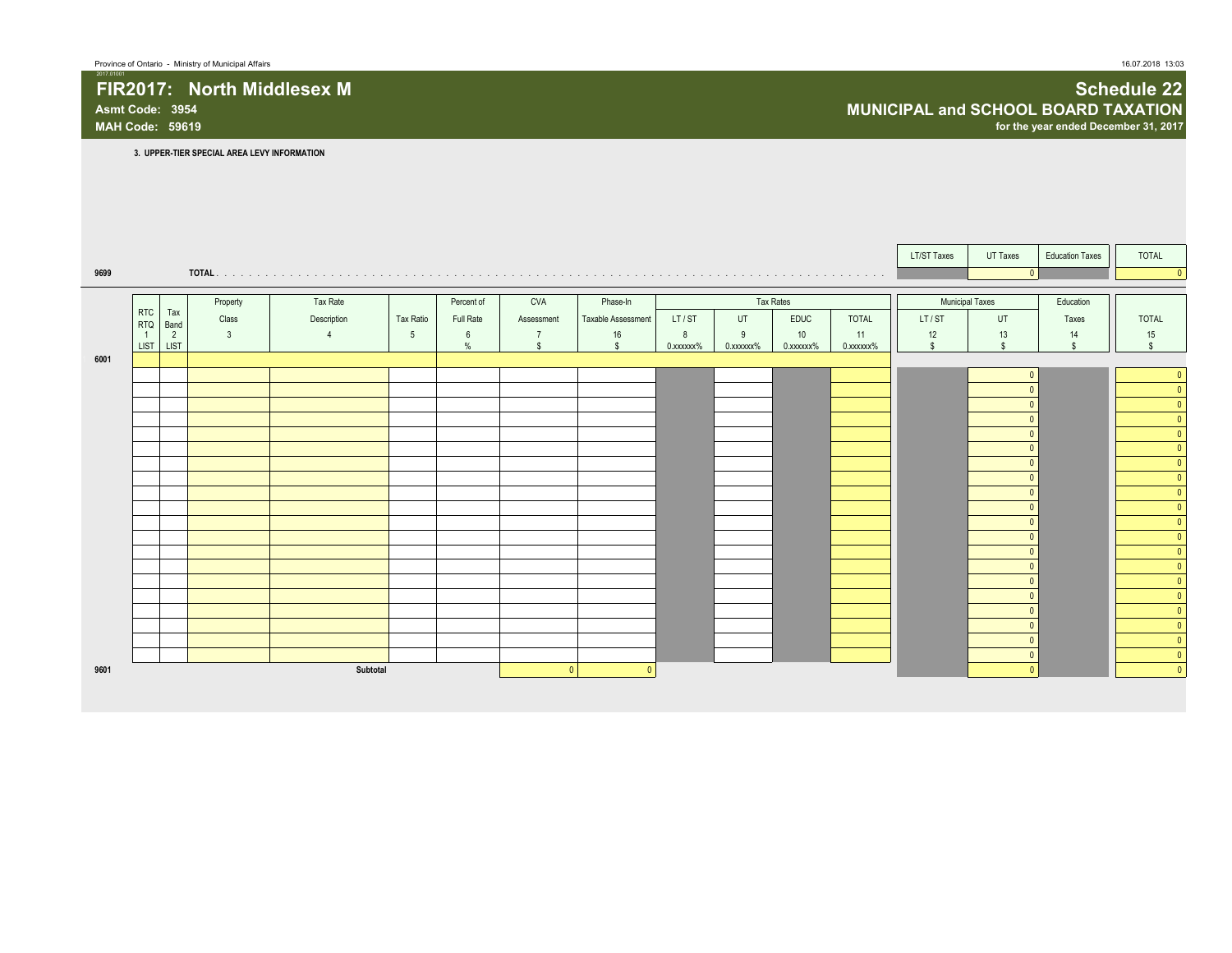**MAH Code: 59619 for the year ended December 31, 2017**

|      | 4. ADJUSTMENTS TO TAXATION      | <b>Municipal Taxes</b><br>LT/ST<br>12<br>\$ | UT<br>13  | Education<br>Taxes<br>14 | <b>TOTAL</b><br>15 |
|------|---------------------------------|---------------------------------------------|-----------|--------------------------|--------------------|
| 7010 |                                 | 6,164                                       |           | $-6.164$                 |                    |
|      | 5. SUPPLEMENTARY TAXES          |                                             |           |                          |                    |
| 9799 |                                 | 40,480                                      | 19,548    | 17,217                   | 77,245             |
|      | 6. AMOUNT LEVIED BY TAX RATE    |                                             |           |                          |                    |
| 9910 | <b>TOTAL Levied by Tax Rate</b> | 6,593,753                                   | 3,172,483 | 1,955,694                | 11,721,930         |
|      | 7. AMOUNTS ADDED TO TAX BILL    |                                             |           |                          |                    |
| 8005 |                                 |                                             |           |                          | $\Omega$           |
| 8010 |                                 |                                             |           |                          |                    |
| 8015 |                                 |                                             |           |                          |                    |
| 8020 |                                 |                                             |           |                          |                    |
| 8025 |                                 |                                             |           |                          |                    |
| 8030 |                                 |                                             |           |                          |                    |
| 8035 |                                 |                                             |           |                          |                    |
| 8040 |                                 |                                             |           |                          |                    |
| 8097 | Other                           |                                             |           |                          |                    |
| 9890 | Subtotal                        | $\Omega$                                    |           | $\Omega$                 |                    |
|      | 8. OTHER TAXATION AMOUNTS       |                                             |           |                          |                    |
| 8045 |                                 |                                             |           |                          |                    |
| 8050 |                                 |                                             |           |                          |                    |
| 8098 | Other                           |                                             |           |                          |                    |
| 9892 | Subtotal                        | $\Omega$                                    | $\Omega$  | $\Omega$                 |                    |
|      | 9. TOTAL AMOUNT LEVIED          |                                             |           |                          |                    |
| 9990 | <b>TOTAL Levies</b>             | 6,593,753                                   | 3,172,483 | 1,955,694                | 11,721,930         |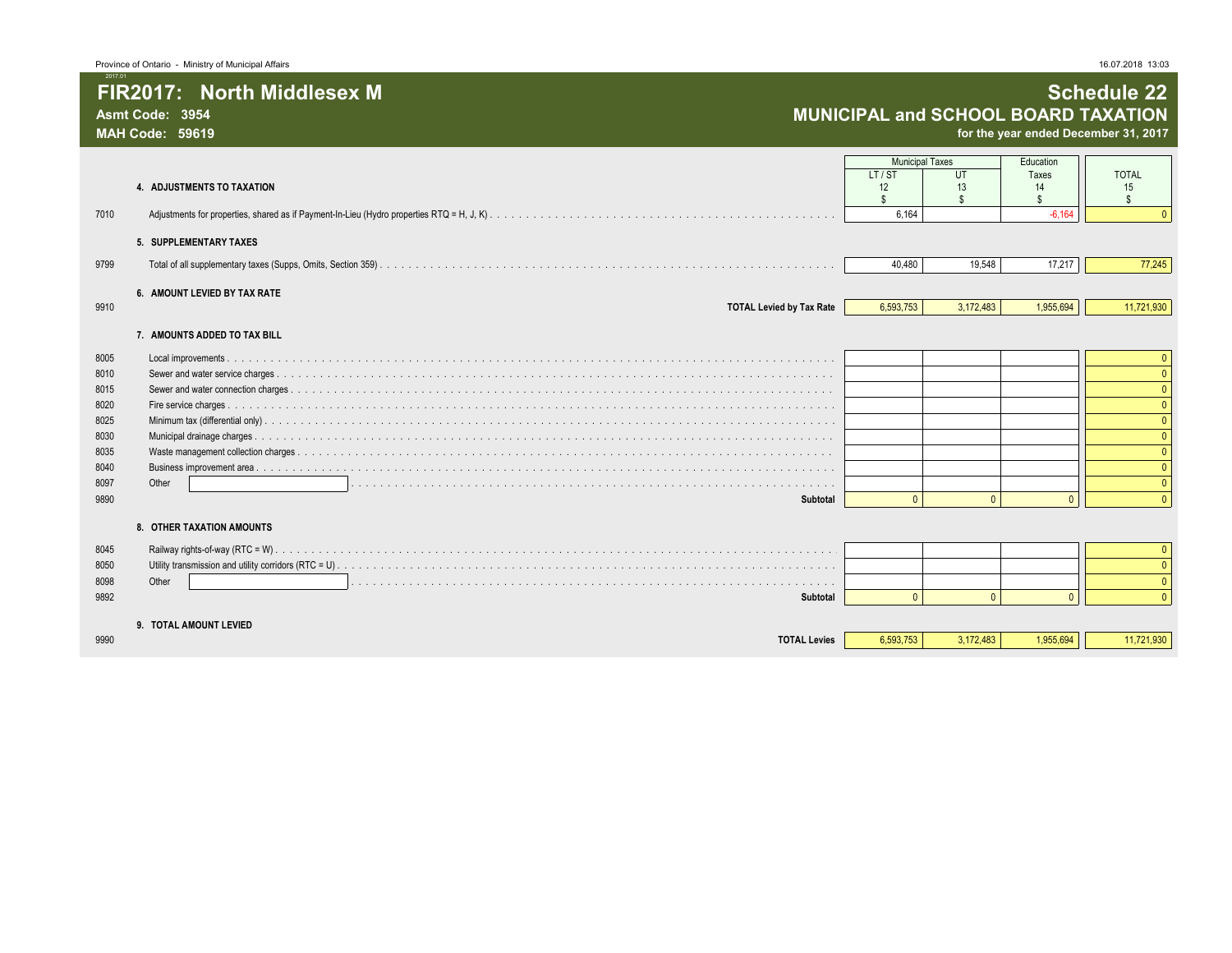# **Asmt Code: 3954 PAYMENTS-IN-LIEU of TAXATION**

2017.01001

## **FIR2017: North Middlesex M Schedule 24 MAH Code: 59619 for the year ended December 31, 2017**

**1. GENERAL PURPOSE PAYMENTS-IN-LIEU**

|      |                   |                    |                     |                           |           |            |            | PIL Phased-In<br>Assessment |                 |           |             |                                                                                                                                                                                                                                | LT/ST PILS           | UT PILS                | <b>Education PILS</b>      | TOTAL                                        |
|------|-------------------|--------------------|---------------------|---------------------------|-----------|------------|------------|-----------------------------|-----------------|-----------|-------------|--------------------------------------------------------------------------------------------------------------------------------------------------------------------------------------------------------------------------------|----------------------|------------------------|----------------------------|----------------------------------------------|
| 9299 |                   |                    |                     |                           |           |            |            | 2,957,150                   |                 |           |             | the contract of the contract of the contract of the contract of the contract of the contract of the contract of the contract of the contract of the contract of the contract of the contract of the contract of the contract o | 27,225               | 13,111                 | 40,277                     | 80,613                                       |
|      |                   |                    |                     |                           |           |            |            |                             |                 |           |             |                                                                                                                                                                                                                                |                      |                        |                            |                                              |
|      |                   |                    | Property            | Tax Rate                  |           | Percent of | PIL CVA    | PIL Phased-In               |                 |           | Tax Rates   |                                                                                                                                                                                                                                | Municipal PILS       |                        | Education                  |                                              |
|      | KIU<br><b>DTO</b> | <b>Tax</b><br>Dona | Class               | Description               | Tax Ratio | Full Rate  | Assessment | Assessment                  | LT/ST           | UT        | <b>EDUC</b> | <b>TOTAL</b>                                                                                                                                                                                                                   | LT/ST                | UT                     | <b>PILS</b>                | <b>TOTAL</b>                                 |
|      | $\overline{1}$    | $\overline{2}$     | $\overline{3}$      |                           | 5         | 6          |            | 16                          | 8               | 9         | 10          | 11                                                                                                                                                                                                                             | 12                   | 13                     | 14                         | 15                                           |
|      | <b>LIST</b>       | <b>LIST</b>        |                     |                           |           | $\%$       | S.         | -S                          | $0.$ xxxxxx $%$ | 0.xxxxxx% | 0.xxxxxx%   | 0.xxxxxx%                                                                                                                                                                                                                      | <b>S</b>             | S.                     | -S                         | s.                                           |
| 2001 |                   |                    | 0 North Middlesex M |                           |           |            |            |                             |                 |           |             |                                                                                                                                                                                                                                |                      |                        |                            |                                              |
| 1010 | <b>RF</b>         | $^{\circ}$         | Residential         | <b>PIL:</b> Full Occupied | 1.000000  | 100%       |            |                             | 0.804130%       | 0.387250% | 0.179000%   | 1.370380%                                                                                                                                                                                                                      | $\Omega$             | $\Omega$               |                            | $\overline{0}$                               |
| 1210 | CF                | $^{\circ}$         | Commercial          | <b>PIL:</b> Full Occupied | 1.144900  | 100%       | 3,407,900  | 2,957,150                   | 0.920649%       | 0.443360% | 1.362025%   | 2.726034%                                                                                                                                                                                                                      | 27,225               | 13,111                 | 40,277                     | 80,613                                       |
|      |                   |                    |                     |                           |           |            |            |                             |                 |           |             |                                                                                                                                                                                                                                | $\Omega$             | $\sqrt{ }$             | $\Omega$                   | $\overline{\mathbf{0}}$                      |
|      |                   |                    |                     |                           |           |            |            |                             |                 |           |             |                                                                                                                                                                                                                                | $\mathbf{0}$         | $\Omega$               | $\overline{0}$             | $\overline{\mathbf{0}}$                      |
|      |                   |                    |                     |                           |           |            |            |                             |                 |           |             |                                                                                                                                                                                                                                | $\mathbf{0}$         | $\Omega$               | $\Omega$                   | $\begin{array}{c c} \mathbf{0} \end{array}$  |
|      |                   |                    |                     |                           |           |            |            |                             |                 |           |             |                                                                                                                                                                                                                                | $\mathbf{0}$         | $\Omega$               | $\Omega$                   |                                              |
|      |                   |                    |                     |                           |           |            |            |                             |                 |           |             |                                                                                                                                                                                                                                | $\theta$             | $\Omega$               | $\Omega$                   | $\overline{\ }$                              |
|      |                   |                    |                     |                           |           |            |            |                             |                 |           |             |                                                                                                                                                                                                                                | $\mathbf{0}$         | $\Omega$               | $\Omega$                   | $\begin{array}{c}\n0 \\ \hline\n\end{array}$ |
|      |                   |                    |                     |                           |           |            |            |                             |                 |           |             |                                                                                                                                                                                                                                | $\mathbf{0}$         | $\Omega$<br>$\Omega$   | $\Omega$                   |                                              |
|      |                   |                    |                     |                           |           |            |            |                             |                 |           |             |                                                                                                                                                                                                                                | $\Omega$             |                        | $\Omega$                   | $\overline{\mathbf{0}}$                      |
|      |                   |                    |                     |                           |           |            |            |                             |                 |           |             |                                                                                                                                                                                                                                | $\Omega$             | $\Omega$<br>$\sqrt{ }$ | $\Omega$                   | $\bullet$                                    |
|      |                   |                    |                     |                           |           |            |            |                             |                 |           |             |                                                                                                                                                                                                                                | $\Omega$<br>$\Omega$ | $\sqrt{ }$             | $\overline{0}$<br>$\Omega$ | $\bullet$<br>$\overline{\ }$                 |
|      |                   |                    |                     |                           |           |            |            |                             |                 |           |             |                                                                                                                                                                                                                                | $\Omega$             | $\Omega$               | $\Omega$                   | $\overline{\bullet}$                         |
|      |                   |                    |                     |                           |           |            |            |                             |                 |           |             |                                                                                                                                                                                                                                | $\Omega$             |                        |                            | $\bullet$                                    |
|      |                   |                    |                     |                           |           |            |            |                             |                 |           |             |                                                                                                                                                                                                                                | $\theta$             |                        | $\overline{0}$             |                                              |
|      |                   |                    |                     |                           |           |            |            |                             |                 |           |             |                                                                                                                                                                                                                                | $\Omega$             | $\Omega$               | $\Omega$                   | $\circ$                                      |
|      |                   |                    |                     |                           |           |            |            |                             |                 |           |             |                                                                                                                                                                                                                                | $\Omega$             | $\sqrt{2}$             | $\Omega$                   | $\bullet$                                    |
|      |                   |                    |                     |                           |           |            |            |                             |                 |           |             |                                                                                                                                                                                                                                | $\mathbf{0}$         | $\overline{0}$         | $\Omega$                   |                                              |
|      |                   |                    |                     |                           |           |            |            |                             |                 |           |             |                                                                                                                                                                                                                                | $\mathbf{0}$         | $\Omega$               | $\overline{0}$             | $\begin{array}{c}\n0 \\ 0\n\end{array}$      |
|      |                   |                    |                     |                           |           |            |            |                             |                 |           |             |                                                                                                                                                                                                                                | $\Omega$             | $\Omega$               | $\Omega$                   | $\overline{0}$                               |
| 9201 |                   |                    |                     | Subtotal                  |           |            | 3,407,900  | 2,957,150                   |                 |           |             |                                                                                                                                                                                                                                | 27,225               | 13,111                 | 40,277                     | 80,613                                       |
|      |                   |                    |                     |                           |           |            |            |                             |                 |           |             |                                                                                                                                                                                                                                |                      |                        |                            |                                              |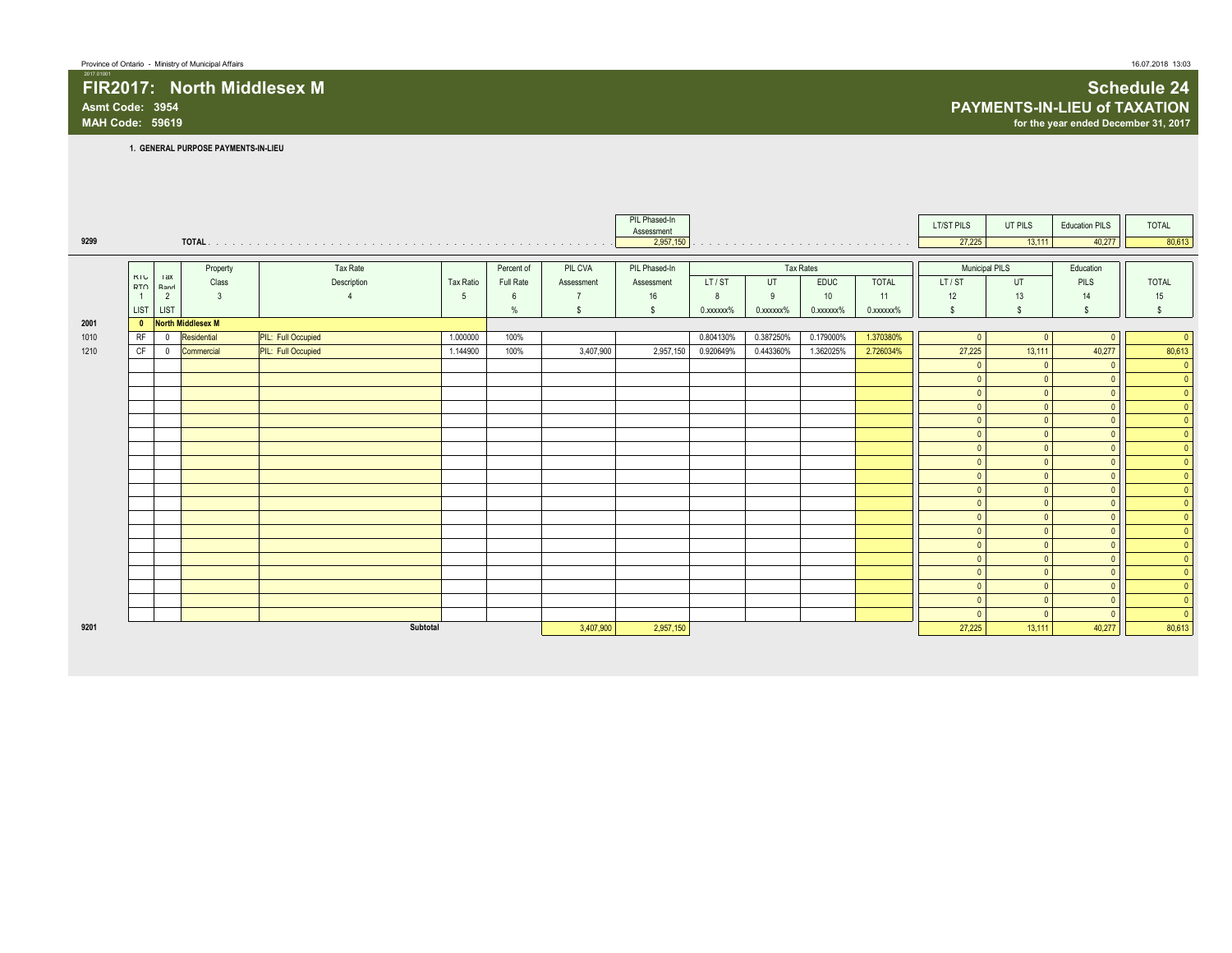|      |                        |                |              |                |                 |                      |                                |                    |                |                |                 |                 | LT/ST PILS             | UT PILS               | <b>Education PILS</b> | <b>TOTAL</b>             |
|------|------------------------|----------------|--------------|----------------|-----------------|----------------------|--------------------------------|--------------------|----------------|----------------|-----------------|-----------------|------------------------|-----------------------|-----------------------|--------------------------|
| 9499 |                        |                |              |                |                 |                      |                                |                    |                |                |                 |                 | $\Omega$               |                       |                       |                          |
|      |                        |                | Property     | Tax Rate       |                 | Percent of           | PIL CVA                        | Phase-In           |                |                | Tax Rates       |                 |                        | <b>Municipal PILS</b> | Education             |                          |
|      | <b>RTC</b><br>RTQ Band | Tax            | Class        | Description    | Tax Ratio       | Full Rate            | Assessment                     | Taxable Assessment | LT/ST          | UT             | <b>EDUC</b>     | <b>TOTAL</b>    | LT/ST                  | UT                    | PILS                  | TOTAL                    |
|      | LIST LIST              | $\overline{2}$ | $\mathbf{3}$ | $\overline{4}$ | $5\overline{)}$ | $6\overline{6}$<br>% | $\overline{7}$<br>$\mathbf{s}$ | 16<br>$\mathbb{S}$ | 8<br>0.xxxxxx% | 9<br>0.xxxxxx% | 10<br>0.xxxxxx% | 11<br>0.xxxxxx% | 12<br>$\mathbb{S}$     | 13<br>$\mathbb{S}$    | 14<br>$\mathbb{S}$    | 15<br>$\mathbf{\hat{s}}$ |
| 4001 |                        |                |              |                |                 |                      |                                |                    |                |                |                 |                 | $\Omega$               |                       |                       |                          |
|      |                        |                |              |                |                 |                      |                                |                    |                |                |                 |                 | $\Omega$               |                       |                       |                          |
|      |                        |                |              |                |                 |                      |                                |                    |                |                |                 |                 |                        |                       |                       |                          |
|      |                        |                |              |                |                 |                      |                                |                    |                |                |                 |                 | $\Omega$               |                       |                       |                          |
|      |                        |                |              |                |                 |                      |                                |                    |                |                |                 |                 | $\sqrt{ }$             |                       |                       |                          |
|      |                        |                |              |                |                 |                      |                                |                    |                |                |                 |                 | $\Omega$               |                       |                       |                          |
|      |                        |                |              |                |                 |                      |                                |                    |                |                |                 |                 | $\Omega$               |                       |                       |                          |
|      |                        |                |              |                |                 |                      |                                |                    |                |                |                 |                 | $\sqrt{2}$             |                       |                       |                          |
|      |                        |                |              |                |                 |                      |                                |                    |                |                |                 |                 | $\Omega$               |                       |                       |                          |
|      |                        |                |              |                |                 |                      |                                |                    |                |                |                 |                 |                        |                       |                       |                          |
|      |                        |                |              |                |                 |                      |                                |                    |                |                |                 |                 | $\sqrt{2}$<br>$\Omega$ |                       |                       |                          |
|      |                        |                |              |                |                 |                      |                                |                    |                |                |                 |                 |                        |                       |                       |                          |
|      |                        |                |              |                |                 |                      |                                |                    |                |                |                 |                 | $\Omega$               |                       |                       | $\Omega$                 |
|      |                        |                |              |                |                 |                      |                                |                    |                |                |                 |                 | $\Omega$<br>$\Omega$   |                       |                       | $\Omega$<br>$\Omega$     |
|      |                        |                |              |                |                 |                      |                                |                    |                |                |                 |                 | $\Omega$               |                       |                       | $\overline{0}$           |
| 9401 |                        |                |              | Subtotal       |                 |                      | $\Omega$                       | $\mathbf{0}$       |                |                |                 |                 | $\Omega$               |                       |                       | $\Omega$                 |

2017.01 **FIR2017: North Middlesex M Schedule 24 Asmt Code: 3954 PAYMENTS-IN-LIEU of TAXATION** for the year ended December 31, 2017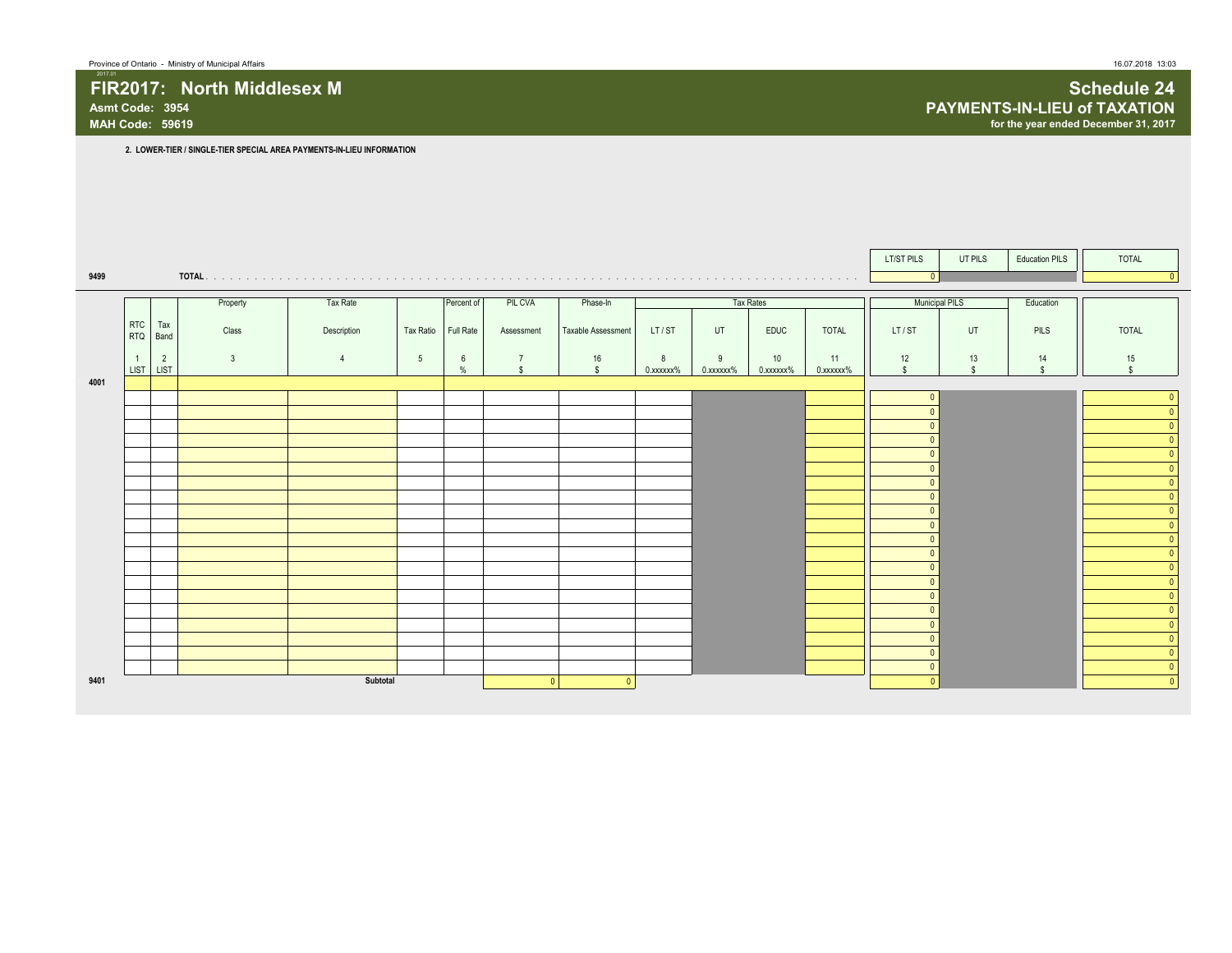**MAH Code: 59619 for the year ended December 31, 2017**

## 2017.01 **FIR2017: North Middlesex M Schedule 24**

**Asmt Code: 3954 PAYMENTS-IN-LIEU of TAXATION**

**3. UPPER-TIER SPECIAL AREA PAYMENTS-IN-LIEU INFORMATION**

|      |                             |                |              |                |                 |                    |                                |                    |                |                |                 |                 | LT/ST PILS         | UT PILS              | <b>Education PILS</b>    | <b>TOTAL</b>           |
|------|-----------------------------|----------------|--------------|----------------|-----------------|--------------------|--------------------------------|--------------------|----------------|----------------|-----------------|-----------------|--------------------|----------------------|--------------------------|------------------------|
| 9699 |                             |                |              |                |                 |                    |                                |                    |                |                |                 |                 |                    |                      |                          |                        |
|      |                             |                |              |                |                 |                    |                                |                    |                |                |                 |                 |                    |                      |                          |                        |
|      |                             |                | Property     | Tax Rate       |                 | Percent of         | PIL CVA                        | PIL Phased-In      |                |                | Tax Rates       |                 | Municipal PILS     |                      | Education                |                        |
|      | <b>RTC</b><br><b>RTQ</b>    | Tax<br>Band    | Class        | Description    | Tax Ratio       | Full Rate          | Assessment                     | Assessment         | LT/ST          | UT             | EDUC            | <b>TOTAL</b>    | LT/ST              | UT                   | <b>PILS</b>              | <b>TOTAL</b>           |
|      | $\overline{1}$<br>LIST LIST | $\overline{2}$ | $\mathbf{3}$ | $\overline{4}$ | $5\phantom{.0}$ | 6<br>$\frac{0}{2}$ | $\overline{7}$<br>$\mathbf{s}$ | 16<br>$\mathbf{s}$ | 8<br>0.xxxxxx% | 9<br>0.xxxxxx% | 10<br>0.xxxxxx% | 11<br>0.xxxxxx% | 12<br>$\mathbf{s}$ | $13$<br>$\mathbf{s}$ | 14<br>$\hat{\mathbf{S}}$ | 15<br>$\mathbf{s}$     |
| 6001 |                             |                |              |                |                 |                    |                                |                    |                |                |                 |                 |                    |                      |                          |                        |
|      |                             |                |              |                |                 |                    |                                |                    |                |                |                 |                 |                    |                      |                          | $\Omega$<br>$\sqrt{ }$ |
|      |                             |                |              |                |                 |                    |                                |                    |                |                |                 |                 |                    |                      |                          |                        |
|      |                             |                |              |                |                 |                    |                                |                    |                |                |                 |                 |                    |                      |                          |                        |
|      |                             |                |              |                |                 |                    |                                |                    |                |                |                 |                 |                    | $\Omega$             |                          |                        |
|      |                             |                |              |                |                 |                    |                                |                    |                |                |                 |                 |                    | $\Omega$             |                          |                        |
|      |                             |                |              |                |                 |                    |                                |                    |                |                |                 |                 |                    | $\Omega$             |                          |                        |
|      |                             |                |              |                |                 |                    |                                |                    |                |                |                 |                 |                    | $\Omega$             |                          |                        |
|      |                             |                |              |                |                 |                    |                                |                    |                |                |                 |                 |                    | $\mathbf{0}$         |                          |                        |
|      |                             |                |              |                |                 |                    |                                |                    |                |                |                 |                 |                    | $\Omega$<br>$\Omega$ |                          |                        |
|      |                             |                |              |                |                 |                    |                                |                    |                |                |                 |                 |                    | $\mathbf{0}$         |                          |                        |
|      |                             |                |              |                |                 |                    |                                |                    |                |                |                 |                 |                    | $\Omega$             |                          |                        |
|      |                             |                |              |                |                 |                    |                                |                    |                |                |                 |                 |                    | $\Omega$             |                          |                        |
|      |                             |                |              |                |                 |                    |                                |                    |                |                |                 |                 |                    | $\Omega$<br>$\Omega$ |                          |                        |
|      |                             |                |              |                |                 |                    |                                |                    |                |                |                 |                 |                    | $\Omega$             |                          |                        |
|      |                             |                |              |                |                 |                    |                                |                    |                |                |                 |                 |                    | $\mathbf{0}$         |                          |                        |
|      |                             |                |              |                |                 |                    |                                |                    |                |                |                 |                 |                    | $\Omega$             |                          |                        |
| 9601 |                             |                |              | Subtotal       |                 |                    | 0                              | $\mathbf{0}$       |                |                |                 |                 |                    |                      |                          |                        |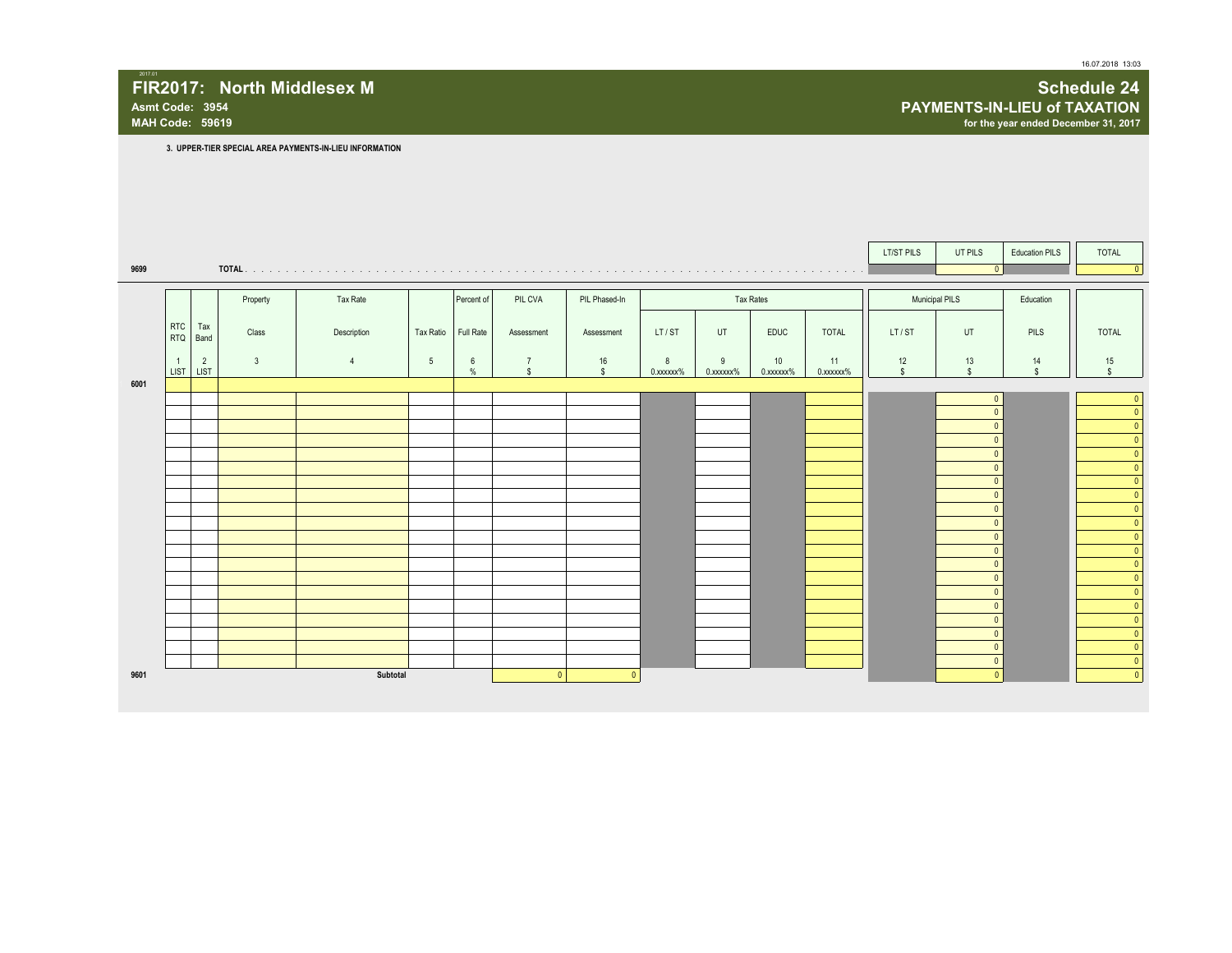# **Asmt Code: 3954 PAYMENTS-IN-LIEU of TAXATION**

**MAH Code: 59619 for the year ended December 31, 2017**

|      |                                        | <b>Municipal PILS</b> |              | Education         |                          |
|------|----------------------------------------|-----------------------|--------------|-------------------|--------------------------|
|      | 4. SUPPLEMENTARY PAYMENTS-IN-LIEU      | LT/ST<br>12           | UT<br>13     | <b>PILS</b><br>14 | <b>TOTAL</b><br>15       |
|      |                                        |                       | \$.          |                   | $\mathfrak{L}$           |
| 9799 |                                        | 40.277                |              | $-40.277$         | $\Omega$                 |
|      | 5. PAYMENTS-IN-LIEU LEVIED BY TAX RATE |                       |              |                   |                          |
| 9910 | <b>TOTAL PILS Levied by Tax Rate</b>   | 67,502                | 13.111       | $\mathbf{0}$      | 80,613                   |
|      | 6. AMOUNTS ADDED TO PAYMENTS-IN-LIEU   |                       |              |                   |                          |
|      |                                        |                       |              |                   |                          |
| 8005 |                                        |                       |              |                   | $\mathbf{0}$<br>$\Omega$ |
| 8010 |                                        |                       |              |                   |                          |
| 8015 |                                        |                       |              |                   | $\Omega$                 |
| 8020 |                                        |                       |              |                   | $\Omega$                 |
| 8030 |                                        |                       |              |                   |                          |
| 8035 |                                        |                       |              |                   | $\Omega$                 |
| 8040 |                                        |                       |              |                   | $\Omega$                 |
| 8097 | Other                                  |                       |              |                   | $\Omega$                 |
| 9890 | Subtotal                               | $\Omega$              | $\mathbf{0}$ | $\mathbf{0}$      | $\Omega$                 |
|      | 7. OTHER PAYMENTS-IN-LIEU AMOUNTS      |                       |              |                   |                          |
| 8045 |                                        |                       |              |                   | $\mathbf{0}$             |
| 8046 |                                        |                       |              |                   | $\Omega$                 |
| 8050 |                                        | 6.226                 | 2.998        | 6.167             | 15,391                   |
| 8051 |                                        |                       |              |                   | $\Omega$                 |
| 8055 |                                        |                       |              |                   | $\Omega$                 |
| 8060 |                                        |                       |              |                   | $\Omega$                 |
| 8098 | Other                                  |                       |              |                   |                          |
| 9892 | Subtotal                               | 6,226                 | 2.998        | 6,167             | 15,391                   |
|      | 8. TOTAL PAYMENTS-IN-LIEU LEVIED       |                       |              |                   |                          |
| 9990 | <b>TOTAL PILS Levied</b>               | 73.728                | 16.109       | 6.167             | 96,004                   |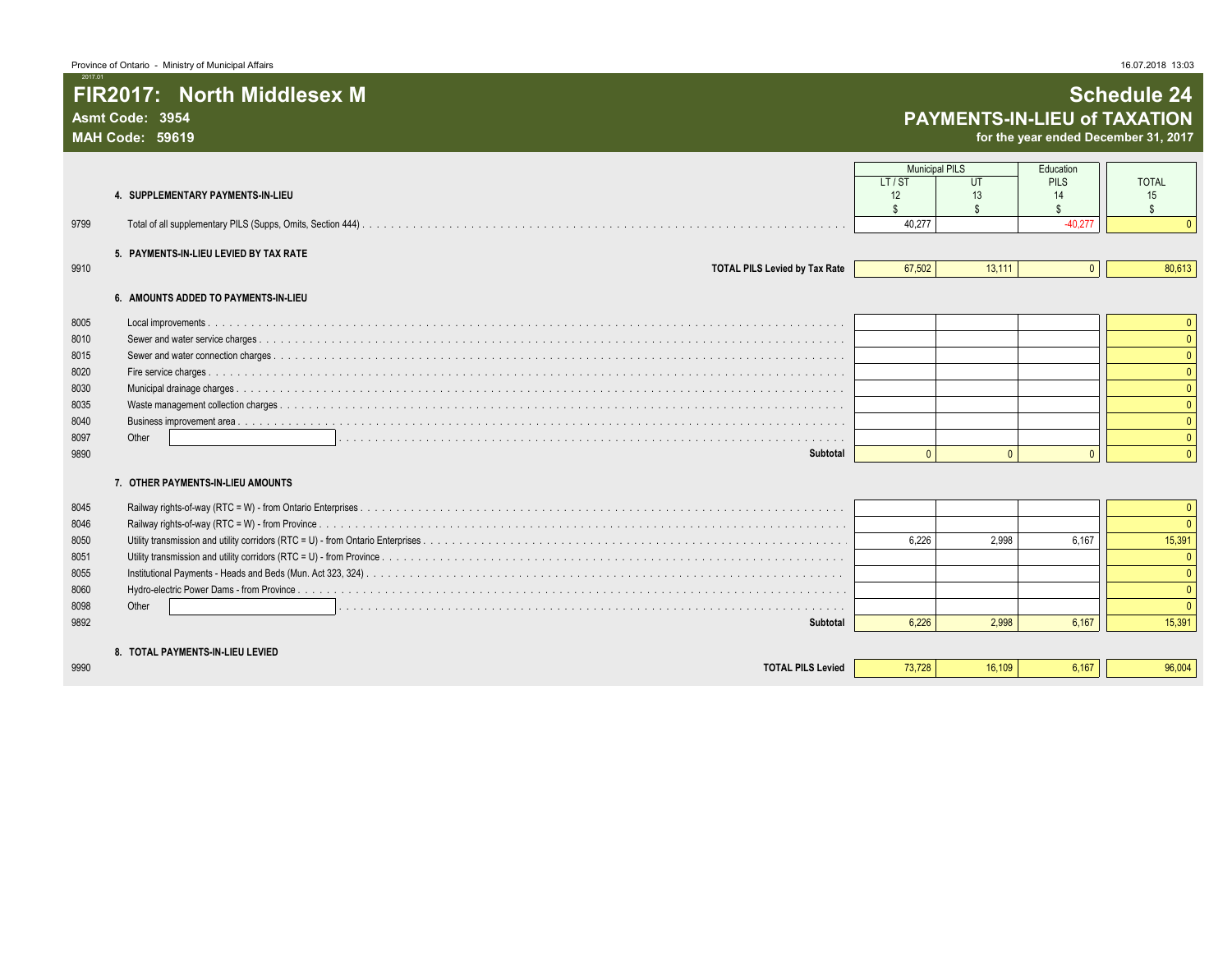#### **FIR2017:** North Middlesex M<br>
Asmt Code: 3954<br>
MAH Code: 59619<br>
MAH Code: 59619<br>
MAH Code: 59619 **Asmt Code: 3954 TAXATION and PAYMENTS-IN-LIEU SUMMARY MAH Code: 59619 for the year ended December 31, 2017**

|              | INTI VOUG. VJUTJ                                   |                                |                                |                           |                                   |                                |                                  |                                  |                                |                                                       |                                           |                                                             | ior the year ended December 91, 2011 |                                |
|--------------|----------------------------------------------------|--------------------------------|--------------------------------|---------------------------|-----------------------------------|--------------------------------|----------------------------------|----------------------------------|--------------------------------|-------------------------------------------------------|-------------------------------------------|-------------------------------------------------------------|--------------------------------------|--------------------------------|
|              | 1. Municipal and School Board Taxation             |                                |                                |                           |                                   |                                |                                  |                                  | <b>TOTAL</b>                   | ENG - Public                                          | FRE - Public                              | ENG - Separate                                              | FRE - Separate                       | Other                          |
|              |                                                    |                                |                                |                           |                                   |                                |                                  |                                  | 100.000%                       | 77.694%                                               | 0.728%                                    | 19.852%                                                     | 1.726%                               | 0.000%                         |
|              |                                                    | Taxable Asmt.                  | Taxable Asmt.                  | Phase-In                  | Phase-In                          |                                | <b>Municipal Taxes</b>           |                                  |                                |                                                       |                                           | Distribution of Education Taxes in column 6 by School Board |                                      |                                |
|              |                                                    | (CVA)                          | (Wtd & Disc CVA)               | Taxable Asmt.<br>(CVA)    | Taxable Asmt.<br>(Wtd & Disc CVA) | <b>TOTAL Taxes</b>             | LT/ST                            | UT                               | <b>Education Taxes</b>         | <b>ENG - Public</b>                                   | FRE - Public                              | ENG - Separate                                              | FRE - Separate                       | Other                          |
|              | <b>Property Class Group</b>                        | $16\,$                         | $\overline{2}$                 | 18<br>\$                  | 17<br>Ŝ                           |                                | $\overline{4}$                   | 5                                | 6                              |                                                       | 8                                         | $\mathbf{q}$                                                | 10<br>$\mathbf{\hat{s}}$             | 11<br>s                        |
|              | 0010 Residential                                   | 540,296,400                    | 540,296,400                    | 503,158,534               | 503,158,534                       | 6,895,184                      | 4,046,049                        | 1,948,481                        | 900,654                        | 757,539                                               | 6                                         | 143,096                                                     | 13                                   |                                |
| 0050         | Multi-residential                                  | 6,134,700                      | 10,856,579                     | 5,956,200                 | 10,540,687                        | 136,242                        | 84,761                           | 40,819                           | 10,662                         | 10,149                                                |                                           | 513                                                         |                                      |                                |
| 0110         | Farmland                                           | 1,436,326,600                  | 359,081,650                    | 963,418,356               | 240,854,589                       | 3,300,633                      | 1,936,789                        | 932,714                          | 431,130                        | 315,193                                               |                                           | 115,612                                                     | 325                                  |                                |
| 0140         | Managed Forests                                    | 7,361,200                      | 1,840,300                      | 6,101,988                 | 1,525,497                         | 20,906                         | 12,267                           | 5,908                            | 2,731                          | 2,387                                                 | 10                                        | 311                                                         | 23                                   |                                |
| 9110         | Subtotal                                           | 1,990,118,900                  | 912,074,929                    | 1,478,635,078             | 756,079,307                       | 10,352,965                     | 6,079,866                        | 2,927,922                        | 1,345,177                      | 1,085,268                                             | 16                                        | 259,532                                                     | 361                                  | $\overline{0}$                 |
| 0210         | Commercial                                         | 27,139,700                     | 30,850,498                     | 22,883,604                | 26,063,270                        | 620,574                        | 209,583                          | 100,930                          | 310,061                        | 240,899                                               | 2,257                                     | 61,553                                                      | 5,352                                | $\overline{\mathbf{0}}$        |
| 0215         | Commercial New Construction.                       | 2,771,100                      | 3,172,632                      | 2,564,250                 | 2,935,810                         | 64,209                         | 23,608                           | 11,369                           | 29,232                         | 22,712                                                | 213                                       | 5,803                                                       | 505                                  | $\mathbf{0}$                   |
| 0310         | Parking Lot.                                       | $\Omega$                       | $\mathbf{0}$                   | $\mathbf{0}$              | $\Omega$                          | $\mathbf{0}$                   | $\mathbf{0}$                     | $\Omega$                         | $\overline{0}$                 | $\mathbf{0}$                                          | $\overline{0}$                            | $\mathbf{0}$                                                | $\Omega$                             | $\overline{0}$                 |
| 0320         | Office Building                                    | $\overline{0}$                 | $\mathbf{0}$                   | $\mathbf{0}$              | $\overline{0}$                    | $\mathbf{0}$                   | $\bullet$                        | $\overline{0}$                   | $\overline{0}$                 | $\overline{0}$                                        | $\overline{\mathbf{0}}$                   | $\mathbf{0}$                                                | $\Omega$                             | $\mathbf 0$                    |
| 0325         | Office Building New Construction                   | $\Omega$<br>$\Omega$           | $\mathbf{0}$                   | $\Omega$<br>$\Omega$      | $\Omega$<br>$\Omega$              | $\mathbf{0}$<br>$\mathbf{0}$   | $\overline{0}$<br>$\overline{0}$ | $\Omega$<br>$\overline{0}$       | $\overline{0}$<br>$\mathbf{0}$ | $\overline{0}$                                        | $\overline{0}$<br>$\overline{\mathbf{0}}$ | $\Omega$<br>$\Omega$                                        | $\Omega$<br>$\Omega$                 | $\mathbf{0}$                   |
| 0340<br>0345 | Shopping Centre<br>Shopping Centre New Construc    | $\Omega$                       | $\mathbf{0}$<br>$\overline{0}$ | $\overline{0}$            | $\overline{0}$                    | $\overline{0}$                 | $\overline{0}$                   | $\overline{0}$                   | $\overline{0}$                 | $\overline{0}$<br>$\bullet$                           | $\overline{0}$                            | $\mathbf{0}$                                                | $\overline{0}$                       | $\mathbf{0}$<br>$\overline{0}$ |
| 9120         | Subtotal                                           | 29,910,800                     | 34,023,131                     | 25,447,854                | 28,999,079                        | 684,783                        | 233,191                          | 112,299                          | 339,293                        | 263,610                                               | 2,470                                     | 67,356                                                      | 5,856                                | $\mathbf 0$                    |
| 0510         | Industrial                                         | 2,260,700                      | 3,717,936                      | 1,875,798                 | 3,143,816                         | 62,495                         | 25,280                           | 12,174                           | 25,041                         | 19,455                                                | 182                                       | 4,971                                                       | 432                                  | $\overline{0}$                 |
| 0515         | Industrial New Construction.                       | 10,346,200                     | 18,055,154                     | 7,847,200                 | 13,694,149                        | 252,608                        | 110,119                          | 53,031                           | 89,458                         | 69,503                                                | 651                                       | 17,759                                                      | 1,544                                | $\mathbf{0}$                   |
| 0610         | Large Industrial                                   | $\mathbf{0}$                   | $\mathbf{0}$                   | $\Omega$                  | $\Omega$                          | $\Omega$                       | $\overline{0}$                   | $\overline{0}$                   | $\mathbf{0}$                   | $\Omega$                                              | $\mathbf{0}$                              | $\mathbf{0}$                                                | $\Omega$                             | $\mathbf{0}$                   |
| 0615         | Large Industrial New Constructio                   | $\overline{0}$                 | $\mathbf{0}$                   | $\mathbf{0}$              | $\overline{0}$                    | $\mathbf{0}$                   | $\overline{0}$                   | $\overline{0}$                   | $\overline{0}$                 | $\mathbf{0}$                                          | $\mathbf{0}$                              | $\overline{0}$                                              | $\overline{0}$                       | $\mathbf{0}$                   |
| 9130         | Subtotal                                           | 12,606,900                     | 21,773,089                     | 9,722,998                 | 16,837,965                        | 315,103                        | 135,399                          | 65,205                           | 114,499                        | 88,959                                                | 834                                       | 22,730                                                      | 1,976                                | $\mathbf{0}$                   |
| 0705         | Landfill.                                          | $\mathbf{0}$                   | $\Omega$                       |                           |                                   | $\Omega$                       | $\mathbf{0}$                     | $\Omega$                         | $\Omega$                       | $\Omega$                                              | $\Omega$                                  | $\Omega$                                                    | $\Omega$                             | $\overline{0}$                 |
| 0710         | Pipelines                                          | 12,845,000                     | 13,557,898                     | 11,623,250                | 12,268,340                        | 291,834                        | 98,653                           | 47,509                           | 145,672                        | 113,178                                               | 1,060                                     | 28,919                                                      | 2,514                                | $\mathbf 0$                    |
| 0810         | Other Property Classes                             | $\Omega$                       | $\mathbf{0}$                   | $\mathbf{0}$              | $\Omega$                          | $\Omega$                       | $\Omega$                         | $\Omega$                         | $\Omega$                       |                                                       |                                           |                                                             |                                      |                                |
|              | 9160 Adj. for shared PIL properties                |                                |                                |                           |                                   | $\Omega$                       | 6,164                            | $\overline{0}$                   | $-6.164$                       | $-4.789$                                              | $-1.224$                                  | $-45$                                                       | $-106$                               |                                |
|              | 9170 Supplementary Taxes                           |                                |                                |                           |                                   | 77,245                         | 40,480                           | 19,548                           | 17,217                         | 13,928                                                | 70                                        | 3,051                                                       | 168                                  |                                |
| 9180         | <b>Total Levied by Rate</b>                        |                                |                                |                           |                                   | 11,721,930                     | 6,593,753                        | 3,172,483                        | 1,955,694                      | 1,560,155                                             | 3,226                                     | 381,544                                                     | 10,770                               | $\overline{0}$                 |
| 9190         | Amts Added to Tax Bill                             |                                |                                |                           |                                   | $\Omega$<br>$\Omega$           | $\Omega$                         | $\mathbf{0}$                     | $\mathbf{0}$<br>$\overline{0}$ |                                                       |                                           |                                                             |                                      |                                |
| 9192<br>9199 | Other Taxation Amounts<br><b>TOTAL before Adj.</b> | 2,045,481,600                  | 981,429,046                    | 1,525,429,180             | 814, 184, 692                     | 11,721,930                     | $\mathbf{0}$<br>6,593,753        | $\mathbf{0}$<br>3,172,483        | 1,955,694                      | 1,560,155                                             | 3,226                                     | 381,544                                                     | 10,770                               | $\overline{0}$                 |
|              |                                                    |                                |                                |                           |                                   |                                |                                  |                                  |                                |                                                       |                                           |                                                             |                                      |                                |
|              | 2. Payments-In-Lieu of Taxation                    |                                |                                |                           |                                   |                                |                                  |                                  |                                |                                                       |                                           |                                                             |                                      |                                |
|              |                                                    | PIL Asmt.                      | PIL Asmt.<br>(Wtd & Disc CVA)  | Phase-In<br>PIL Asmt.     | Phase-In<br>PIL Asmt.             | <b>Total PILS Levied</b>       | <b>Municipal PILS</b>            |                                  | <b>Education PILS</b>          |                                                       |                                           |                                                             |                                      |                                |
|              |                                                    | (CVA)                          |                                | (CVA)                     | (Wtd & Disc CVA)                  |                                | LT/ST                            | UT                               |                                |                                                       |                                           |                                                             |                                      |                                |
|              | <b>Property Class Group</b>                        | 16                             | $\overline{2}$                 | 18                        | 17                                | 3                              | $\overline{4}$                   | 5                                | 6                              |                                                       |                                           |                                                             |                                      |                                |
|              |                                                    | s.                             |                                | \$                        | <sub>S</sub>                      |                                |                                  |                                  |                                |                                                       |                                           |                                                             |                                      |                                |
|              | 1010 Residential                                   | $\mathbf{0}$<br>$\overline{0}$ | $\mathbf{0}$                   | $\Omega$<br>$\mathbf{0}$  | $\Omega$<br>$\Omega$              | $\mathbf{0}$<br>$\mathbf{0}$   | $\Omega$                         | $\overline{0}$<br>$\overline{0}$ | $\mathbf{0}$<br>$\overline{0}$ |                                                       |                                           |                                                             |                                      |                                |
| 1050<br>1110 | Multi-residential<br>Farmland                      | $\mathbf{0}$                   | $\mathbf{0}$<br>$\mathbf{0}$   | $\overline{0}$            | $\mathbf{0}$                      | $\mathbf{0}$                   | $\overline{0}$<br>$\mathbf{0}$   | $\overline{0}$                   | $\overline{0}$                 |                                                       |                                           |                                                             |                                      |                                |
| 1140         | Managed Forests                                    | $\overline{0}$                 | $\mathbf{0}$                   | $\mathbf{0}$              | $\mathbf{0}$                      | $\mathbf{0}$                   | $\overline{0}$                   | $\overline{0}$                   | $\mathbf{0}$                   |                                                       |                                           |                                                             |                                      |                                |
| 9210         | Subtotal                                           | $\overline{0}$                 | $\mathbf{0}$                   | $\Omega$                  | $\mathbf{0}$                      | $\mathbf{0}$                   | $\overline{0}$                   | $\overline{0}$                   | $\mathbf{0}$                   |                                                       |                                           |                                                             |                                      |                                |
| 1210         | Commercial.                                        | 3,407,900                      | 3,901,705                      | 2,957,150                 | 3,385,641                         | 80,613                         | 27,225                           | 13,111                           | 40,277                         |                                                       |                                           |                                                             |                                      |                                |
| 1215         | Commercial New Construction.                       | $\Omega$                       | $\mathbf{0}$                   | 0                         | $\overline{0}$                    | $\mathbf{0}$                   | $^{\circ}$                       | $^{\circ}$                       | $\mathbf 0$                    |                                                       |                                           |                                                             |                                      |                                |
| 1310         | Parking Lot.                                       | $\Omega$                       | $\mathbf{0}$                   | $\mathbf{0}$              | $\overline{0}$                    | $\mathbf{0}$                   | $\circ$                          | $\overline{0}$                   | $\overline{0}$                 |                                                       |                                           |                                                             |                                      |                                |
| 1320         | Office Building                                    | $\Omega$                       | $\mathbf{0}$                   | $\overline{\mathbf{0}}$   | $\overline{0}$                    | $\overline{0}$                 | $\overline{0}$                   | $\mathbf{0}$                     | $\overline{0}$                 |                                                       |                                           |                                                             |                                      |                                |
| 1325         | Office Building New Construction                   | $\Omega$                       | $\overline{0}$                 | $\overline{0}$            | $\overline{0}$                    | $\overline{0}$                 | $\overline{0}$                   | $\mathbf{0}$                     | $\overline{0}$                 |                                                       |                                           |                                                             |                                      |                                |
| 1340         | Shopping Centre                                    | $\Omega$<br>$\Omega$           | $\mathbf{0}$                   | $\overline{0}$            | $\mathbf{0}$<br>$\overline{0}$    | $\mathbf{0}$<br>$\overline{0}$ | $\overline{0}$                   | $\overline{0}$                   | $\mathbf{0}$                   | Part 3 contains Distribution of PILS by School Boards |                                           |                                                             |                                      |                                |
| 1345<br>9220 | Shopping Centre New Construc<br>Subtotal           | 3,407,900                      | $\mathbf{0}$<br>3,901,705      | $\mathbf{0}$<br>2,957,150 | 3,385,641                         | 80,613                         | $\overline{0}$<br>27,225         | $\overline{0}$<br>13,111         | $\Omega$<br>40,277             |                                                       |                                           |                                                             |                                      |                                |
|              |                                                    |                                |                                |                           |                                   |                                |                                  |                                  |                                |                                                       |                                           |                                                             |                                      |                                |
| 1510         | Industrial                                         | $\overline{0}$                 | $\Omega$                       | $\Omega$                  | $\mathbf{0}$                      | $\mathbf{0}$                   | $\Omega$                         | $\overline{0}$                   | $\mathbf{0}$                   |                                                       |                                           |                                                             |                                      |                                |
| 1515<br>1610 | Industrial New Construction.<br>Large Industrial   | $\overline{0}$<br> 0           | $\mathbf{0}$<br>$\mathbf{0}$   | $\Omega$<br>$\mathbf{0}$  | $\mathbf{0}$<br>$\mathbf{0}$      | $\mathbf{0}$<br>$\mathbf{0}$   | $\circ$<br>$\circ$               | $\overline{0}$<br>$\overline{0}$ | $\mathbf{0}$<br>$\mathbf{0}$   |                                                       |                                           |                                                             |                                      |                                |
| 1615         | Large Industrial New Constructiv                   | 0                              | $\overline{0}$                 | $\overline{0}$            | $\bullet$                         | $\overline{0}$                 | $\overline{0}$                   | 0                                | $\overline{0}$                 |                                                       |                                           |                                                             |                                      |                                |
| 9230         | Subtotal                                           | 0                              | $\overline{0}$                 | $\bullet$                 | $\bullet$                         | $\bullet$                      | $\overline{0}$                   | 0                                | $\pmb{0}$                      |                                                       |                                           |                                                             |                                      |                                |
|              | 1705 Landfill.                                     | $\overline{0}$                 | $\overline{0}$                 | $\overline{0}$            | $\overline{0}$                    | $\boxed{0}$                    | $\overline{0}$                   | 0 <sup>1</sup>                   | $\overline{0}$                 |                                                       |                                           |                                                             |                                      |                                |
| 1718         | Pipelines                                          | $\overline{0}$                 | $\mathbf{0}$                   | $\overline{0}$            | $\sqrt{0}$                        | $\overline{0}$                 | $\Omega$                         | $\Omega$                         | $\mathbf{0}$                   |                                                       |                                           |                                                             |                                      |                                |
| 1810         | Other Property Classes                             | 0                              | 0                              | $\overline{0}$            | $\overline{0}$                    | $\overline{0}$                 | $\overline{0}$                   | $\overline{0}$                   | $\overline{0}$                 |                                                       |                                           |                                                             |                                      |                                |
| 9270         | Supplementary PILS                                 |                                |                                |                           |                                   | $\mathbf{0}$                   | 40,277                           | $\overline{0}$                   | $-40,277$                      |                                                       |                                           |                                                             |                                      |                                |
| 9280         | <b>Total Levied by Rate</b>                        |                                |                                |                           |                                   | 80,613                         | 67,502                           | 13,111                           | $\mathbf{0}$                   |                                                       |                                           |                                                             |                                      |                                |
| 9290         | Amts Added to PILs                                 |                                |                                |                           |                                   |                                |                                  | $\mathbf{0}$                     | $\overline{0}$                 |                                                       |                                           |                                                             |                                      |                                |
| 9299         | 9292 Other PIL Amounts<br><b>TOTAL before Adj.</b> | 3,407,900                      | 3,901,705                      | 2,957,150                 | 3,385,641                         | 15,391<br>96.004               | 6,226<br>73.728                  | 2,998<br>16,109                  | 6,167<br>6,167                 |                                                       |                                           |                                                             |                                      |                                |
|              |                                                    |                                |                                |                           |                                   |                                |                                  |                                  |                                |                                                       |                                           |                                                             |                                      |                                |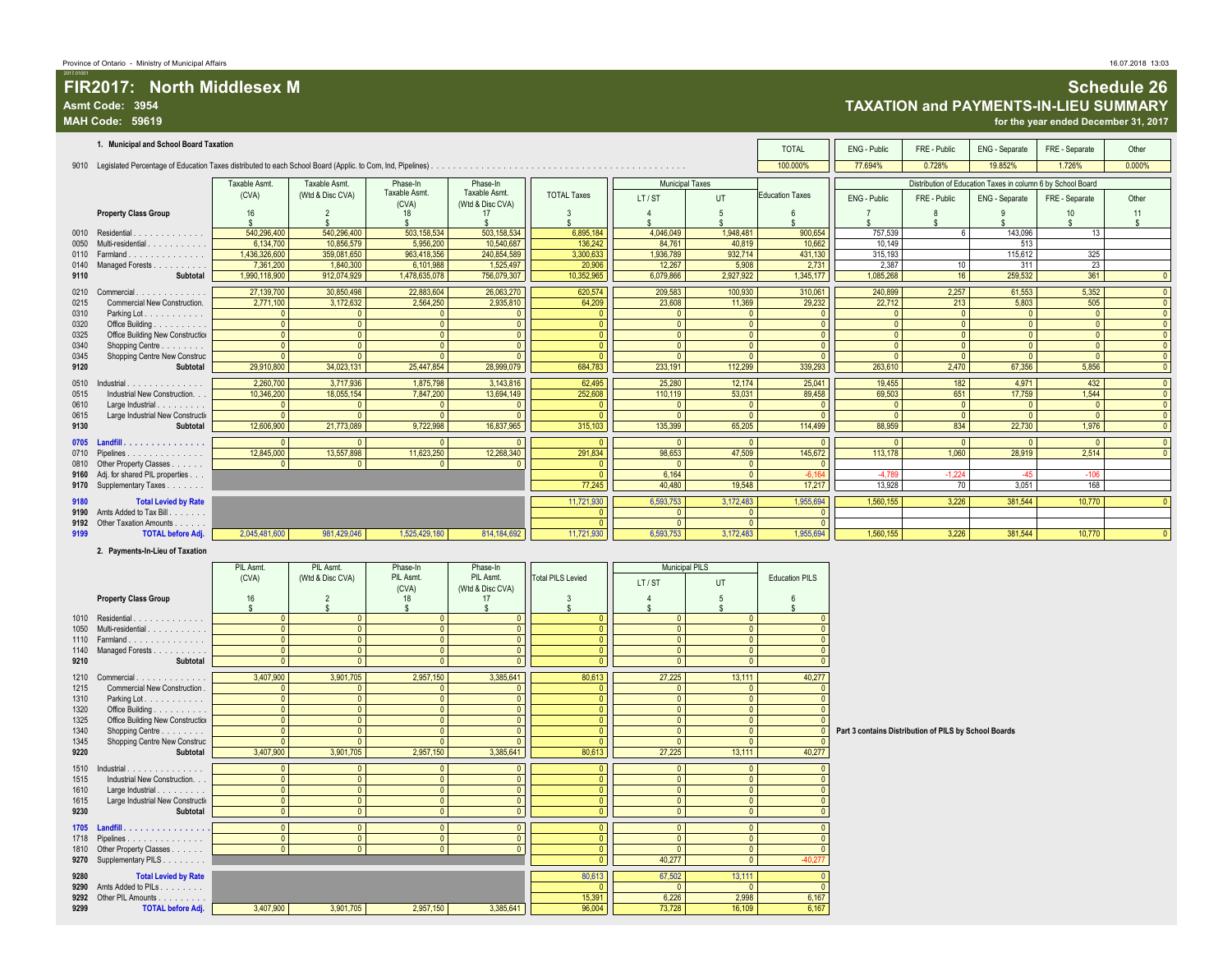## **FIR2017: North Middlesex M Schedule 26 Asmt Code: 3954 TAXATION and PAYMENTS-IN-LIEU SUMMARY**

for the year ended December 31, 2017

**3. Payments-In-Lieu of Taxation: Distribution of Entitlements**

|      |                                                            |        | <b>PILS Levied</b> |           | <b>TOTAL PILS</b>  | Adjustment         | <b>TOTAL PIL</b>   |        | Distrib. of PIL Entitlement in Col. 7 |                 |                     | Distribution of Education PILS in column 10 by School Board |                       |                      |                |
|------|------------------------------------------------------------|--------|--------------------|-----------|--------------------|--------------------|--------------------|--------|---------------------------------------|-----------------|---------------------|-------------------------------------------------------------|-----------------------|----------------------|----------------|
|      | Source of PILS                                             | LT/ST  | UT                 | Education | Levied             | to PILS Levied     | Entitlement        | LT/ST  | UT                                    | Education       | English -<br>Public | French - Public                                             | English -<br>Separate | French -<br>Separate | Other          |
|      |                                                            |        |                    |           | $\overline{2}$     | $\kappa$           |                    | 8      | 9                                     | 10 <sup>°</sup> | 11                  | 12                                                          | 13                    | 14                   | 15             |
|      |                                                            |        |                    |           | $\mathbf{\hat{S}}$ | $\mathbf{\hat{s}}$ | $\mathbf{\hat{s}}$ | \$     | \$                                    | $\mathfrak{s}$  |                     | \$                                                          |                       | $\mathbf{\hat{S}}$   | $\mathfrak{L}$ |
| 5010 | Canada                                                     |        |                    |           |                    |                    |                    |        |                                       |                 |                     |                                                             |                       |                      |                |
| 5020 | <b>Canada Enterprises</b><br>.                             | 5,314  | 1,032              |           | 6,346              |                    | 6,346              | 5,314  | 1,032                                 |                 |                     |                                                             |                       |                      |                |
|      | Ontario                                                    |        |                    |           |                    |                    |                    |        |                                       |                 |                     |                                                             |                       |                      |                |
|      | Municipal Tax Assist. Act                                  |        |                    |           |                    |                    |                    |        |                                       |                 |                     |                                                             |                       |                      |                |
| 5210 | Prev. Exempt Properties.<br>and a straight and             |        |                    |           |                    |                    |                    |        |                                       |                 |                     |                                                             |                       |                      |                |
| 5220 | Other Mun. Tax Asst. Act.<br>and a straight and a straight |        |                    |           |                    |                    |                    |        |                                       |                 |                     |                                                             |                       |                      |                |
| 5230 | Inst. Payments - Heads and Beds                            |        |                    |           |                    |                    |                    |        |                                       |                 |                     |                                                             |                       |                      |                |
| 5232 | Railway Rights-of-way                                      |        |                    |           |                    |                    |                    |        |                                       |                 |                     |                                                             |                       |                      |                |
| 5234 | Utility Corridors/Transmission                             |        |                    |           |                    |                    |                    |        |                                       |                 |                     |                                                             |                       |                      |                |
| 5236 | Hydro-Electric Power Dams                                  |        |                    |           |                    |                    |                    |        |                                       |                 |                     |                                                             |                       |                      |                |
| 5240 | Other<br>.                                                 |        |                    |           | $\Omega$           |                    |                    |        |                                       |                 |                     |                                                             |                       |                      |                |
|      | <b>Ontario Enterprises</b>                                 |        |                    |           |                    |                    |                    |        |                                       |                 |                     |                                                             |                       |                      |                |
| 5410 | Ontario Mortgage and Housing Corporation.                  |        |                    |           |                    |                    |                    |        |                                       |                 |                     |                                                             |                       |                      |                |
| 5430 | Liquor Control Board of Ont.                               |        |                    |           | $\Omega$           |                    |                    |        |                                       |                 |                     |                                                             |                       |                      |                |
| 5432 | Railway Rights-of-way                                      |        | $\Omega$           |           | $\sqrt{2}$         |                    |                    |        |                                       |                 |                     |                                                             |                       |                      |                |
| 5434 | Utility Corridors/Transmission                             | 6.226  | 2.998              | 6.167     | 15.391             |                    | 15.391             | 6.226  | 2.998                                 | 6.167           | 4.792               | 45                                                          | 1.224                 | 106                  |                |
| 5437 | Ontario Lottery and Gaming Corp.                           |        |                    |           |                    |                    |                    |        |                                       |                 |                     |                                                             |                       |                      |                |
| 5460 | Other<br>.                                                 |        |                    |           |                    |                    |                    |        |                                       |                 |                     |                                                             |                       |                      |                |
| 5610 | <b>Municipal Enterprises.</b><br>.                         | 36,548 | 7.099              |           | 43.647             |                    | 43,647             | 36,548 | 7,099                                 |                 |                     |                                                             |                       |                      |                |
| 5910 | Other Muns and Enterprises                                 | 25,640 | 4,980              |           | 30,620             |                    | 30,620             | 25,640 | 4,980                                 |                 |                     |                                                             |                       |                      |                |
| 5950 | Amounts Added to PIL.<br>.                                 |        |                    |           | $\Omega$           |                    |                    |        |                                       |                 |                     |                                                             |                       |                      |                |
| 9599 | <b>TOTAL</b>                                               | 73,728 | 16,109             | 6,167     | 96,004             |                    | 96,004             | 73,728 | 16,109                                | 6,167           | 4,792               | 45                                                          | 1,224                 | 106                  |                |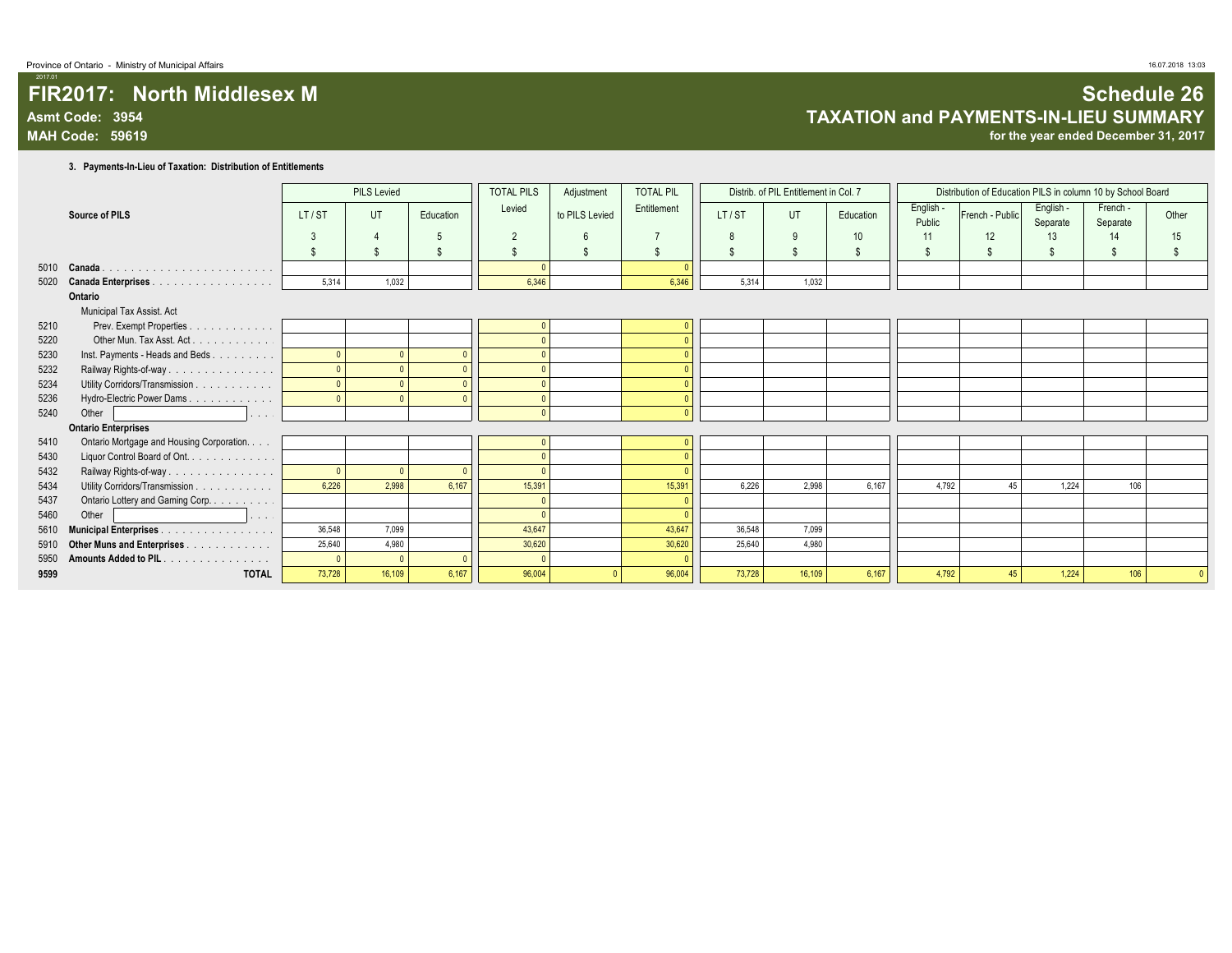FIR2017: North Middlesex M

#### **FIR2017: North Middlesex M Schedule 40 Asmt Code: 3954 CONSOLIDATED STATEMENT OF OPERATIONS: EXPENSES**

**MAH Code: 59619 for the year ended December 31, 2017**

|              |                        |                                                 | Salaries, Wages and      | Interest on    |                  | Contracted         | Rents and Financial | External     |                         | <b>Total Expenses</b>     | Inter-Functional | Allocation of   | <b>Total Expenses</b>            |
|--------------|------------------------|-------------------------------------------------|--------------------------|----------------|------------------|--------------------|---------------------|--------------|-------------------------|---------------------------|------------------|-----------------|----------------------------------|
|              |                        |                                                 | <b>Employee Benefits</b> | Long Term Debt | Materials        | Services           | Expenses            | Transfers    | Amortization            | <b>Before Adjustments</b> | Adjustments      | Program Support | After Adjustments                |
|              |                        |                                                 |                          |                |                  |                    |                     |              |                         |                           |                  |                 |                                  |
|              |                        |                                                 |                          | $\overline{2}$ | 3                | $\overline{4}$     | $\overline{5}$      | 6            | 16                      | $\overline{7}$            | 12               | 13              | 11                               |
|              |                        | General government                              | s                        | \$             | -S               | $\mathbf{s}$       | -S                  | \$           | $\mathbb{S}$            | \$                        | \$               | \$              | \$                               |
| 0240         |                        |                                                 | 96,072                   |                | 34,985           |                    |                     |              |                         | 131,057                   |                  |                 | 131.057                          |
| 0250         |                        |                                                 | 745194                   |                | 327,720          | 149,632            |                     | 119,287      | 63,570                  | 1,405,403                 |                  |                 | 1,405,403                        |
| 0260         |                        |                                                 |                          |                |                  |                    |                     |              |                         |                           |                  |                 | $\sqrt{0}$                       |
| 0299         |                        | Subtotal                                        | 841,266                  | $\overline{0}$ | 362,705          | 149,632            | $\overline{0}$      | 119,287      | 63,570                  | 1,536,460                 | $\mathbf{0}$     | $\mathbf{0}$    | 1,536,460                        |
|              |                        |                                                 |                          |                |                  |                    |                     |              |                         |                           |                  |                 |                                  |
|              |                        | <b>Protection services</b>                      |                          |                |                  |                    |                     |              |                         |                           |                  |                 |                                  |
| 0410         |                        |                                                 | 287,252<br>7,279         |                | 200,281<br>483   | 1,050,250          |                     |              | 45.162                  | 532,695                   |                  |                 | 532,695<br>1,058,012             |
| 0420<br>0421 |                        |                                                 |                          |                |                  |                    |                     |              |                         | 1,058,012                 |                  |                 | $\mathbf 0$                      |
| 0422         |                        |                                                 |                          |                |                  |                    |                     |              |                         | $\sqrt{2}$                |                  |                 | $\overline{0}$                   |
| 0430         |                        |                                                 |                          |                |                  |                    |                     | 172,221      |                         | 172,221                   |                  |                 | 172,221                          |
| 0440         |                        | Protective inspection and control               | 91,143                   |                | 26,672           | 5,940              |                     |              | 5,243                   | 128,998                   |                  |                 | 128,998                          |
| 0445         |                        | Building permit and inspection services         |                          |                |                  |                    |                     |              |                         |                           |                  |                 | $\overline{\mathbf{0}}$          |
| 0450         |                        |                                                 |                          |                |                  |                    |                     |              |                         | $\sqrt{2}$                |                  |                 | $\overline{0}$                   |
| 0460         |                        | Provincial Offences Act (POA)                   |                          |                |                  |                    |                     |              |                         | $\sqrt{2}$                |                  |                 | $\mathbf 0$                      |
| 0498         | Other                  |                                                 |                          |                |                  |                    |                     |              |                         |                           |                  |                 | $\sqrt{0}$                       |
| 0499         |                        | <b>Subtotal</b>                                 | 385,674                  | $\overline{0}$ | 227,436          | 1,056,190          | $\overline{0}$      | 172,221      | 50,405                  | 1,891,926                 | $\overline{0}$   |                 | 1,891,926                        |
|              |                        |                                                 |                          |                |                  |                    |                     |              |                         |                           |                  |                 |                                  |
| 0611         |                        | <b>Transportation services</b>                  | 737.546                  |                | 1.640.496        | 100.362            | 2.294               |              | 591.213                 | 3.071.911                 |                  |                 | 3.071.911                        |
| 0612         |                        |                                                 |                          |                |                  |                    |                     |              | 23,195                  | 23,195                    |                  |                 | 23,195                           |
| 0613         |                        |                                                 |                          |                |                  |                    |                     |              | 70,872                  | 70,872                    |                  |                 | 70,872                           |
| 0614         |                        | Roads - Traffic Operations & Roadside           |                          |                |                  |                    |                     |              | 277,232                 | 277,232                   |                  |                 | 277,232                          |
| 0621         |                        | Winter Control - Except sidewalks, Parking Lots | 62,412                   |                | 46.752           | 1,170              | 2,327               |              |                         | 112,661                   |                  |                 | 112,661                          |
| 0622         |                        | Winter Control - Sidewalks, Parking Lots Only   |                          |                |                  |                    |                     |              |                         |                           |                  |                 | $\,$ 0                           |
| 0631         |                        |                                                 |                          |                |                  |                    |                     |              |                         | $\sqrt{0}$                |                  |                 | $\overline{\mathbf{0}}$          |
| 0632         |                        | Transit - Disabled & special needs              |                          |                |                  |                    |                     |              |                         | $\sqrt{2}$                |                  |                 | $\mathbf 0$                      |
| 0640         |                        |                                                 |                          |                |                  |                    |                     |              |                         | $\sqrt{2}$                |                  |                 | $\overline{0}$                   |
| 0650         |                        |                                                 |                          |                | 37.075           | 526                |                     |              | 15.520                  | 53,121                    |                  |                 | 53,121                           |
| 0660<br>0698 | Other                  |                                                 |                          |                |                  |                    |                     |              |                         |                           |                  |                 | $\mathbf{0}$<br>$\overline{0}$   |
| 0699         |                        | Subtotal                                        | 799,958                  | $\overline{0}$ | 1,724,323        | 102,058            | 4,621               | $\circ$      | 978,032                 | 3,608,992                 | 0                | $\Omega$        | 3,608,992                        |
|              |                        |                                                 |                          |                |                  |                    |                     |              |                         |                           |                  |                 |                                  |
|              |                        | <b>Environmental services</b>                   |                          |                |                  |                    |                     |              |                         |                           |                  |                 |                                  |
| 0811         |                        | Wastewater collection/conveyance.               | 24,477                   | 41,280         | 291.343          | 290,557            |                     |              | 172,435                 | 820,092                   |                  |                 | 820,092                          |
| 0812         |                        | Wastewater treatment & disposal                 |                          |                |                  |                    |                     |              | 107,056                 | 107,056                   |                  |                 | 107,056                          |
| 0821         |                        |                                                 |                          |                |                  |                    |                     |              | 50,773                  | 50,773                    |                  |                 | 50,773                           |
| 0822         |                        |                                                 |                          |                |                  |                    |                     |              |                         |                           |                  |                 | $\,$ 0                           |
| 0831         |                        |                                                 |                          |                |                  |                    |                     |              |                         |                           |                  |                 | $\overline{0}$                   |
| 0832<br>0840 |                        | Water distribution/transmission                 | 127,378<br>3.648         |                | 809,203<br>9.186 | 549,320<br>281.406 |                     |              | 186,032                 | 1,671,933<br>294,240      |                  |                 | 1,671,933<br>294,240             |
| 0850         |                        |                                                 |                          |                |                  |                    |                     |              |                         | $\sqrt{2}$                |                  |                 | $\sqrt{2}$                       |
| 0860         |                        |                                                 |                          |                |                  | 178,446            |                     |              |                         | 178,446                   |                  |                 | 178,446                          |
| 0898         | Other                  | Spring Cleanup                                  | 322                      |                |                  |                    |                     |              |                         | 322                       |                  |                 | 322                              |
| 0899         |                        | Subtotal                                        | 155,825                  | 41,280         | 1,109,732        | 1,299,729          | $\Omega$            | $\mathbf{0}$ | 516,296                 | 3,122,862                 | $\Omega$         |                 | 3,122,862                        |
|              |                        |                                                 |                          |                |                  |                    |                     |              |                         |                           |                  |                 |                                  |
|              | <b>Health services</b> |                                                 |                          |                |                  |                    |                     |              |                         |                           |                  |                 |                                  |
| 1010         |                        |                                                 |                          |                | 10.272           |                    |                     |              |                         | 10,272                    |                  |                 | 10,272                           |
| 1020         |                        |                                                 |                          |                |                  |                    |                     |              |                         | $\sqrt{0}$                |                  |                 | $\mathbf 0$                      |
| 1030         |                        |                                                 |                          |                |                  |                    |                     |              |                         | $\Omega$<br>$\sqrt{2}$    |                  |                 | $\overline{0}$<br>$\overline{0}$ |
| 1035<br>1040 |                        |                                                 | 23,125                   |                | 709              | 2,440              |                     |              |                         | 26,274                    |                  |                 | 26,274                           |
| 1098         | Other                  |                                                 |                          |                |                  |                    |                     |              |                         | $\sqrt{0}$                |                  |                 | $\sqrt{0}$                       |
| 1099         |                        | Subtotal                                        | 23,125                   | $\overline{0}$ | 10,981           | 2,440              | $\overline{0}$      | $\circ$      | $\overline{\mathbf{0}}$ | 36,546                    | $\circ$          | $\mathbf{0}$    | 36,546                           |
|              |                        |                                                 |                          |                |                  |                    |                     |              |                         |                           |                  |                 |                                  |
|              |                        | Social and family services                      |                          |                |                  |                    |                     |              |                         |                           |                  |                 |                                  |
| 1210         |                        |                                                 |                          |                |                  |                    |                     |              |                         |                           |                  |                 | $\mathbf 0$                      |
| 1220         |                        |                                                 |                          |                |                  |                    |                     |              |                         |                           |                  |                 | $\overline{\mathbf{0}}$          |
| 1230         |                        |                                                 |                          |                |                  |                    |                     |              |                         | $\sqrt{2}$                |                  |                 | $\overline{\mathbf{0}}$          |
| 1298         | Other                  |                                                 |                          |                |                  |                    |                     |              |                         |                           |                  |                 | $\mathbf{0}$                     |
| 1299         |                        | Subtotal                                        |                          | $\sqrt{2}$     |                  |                    |                     |              |                         |                           |                  |                 | $\sqrt{2}$                       |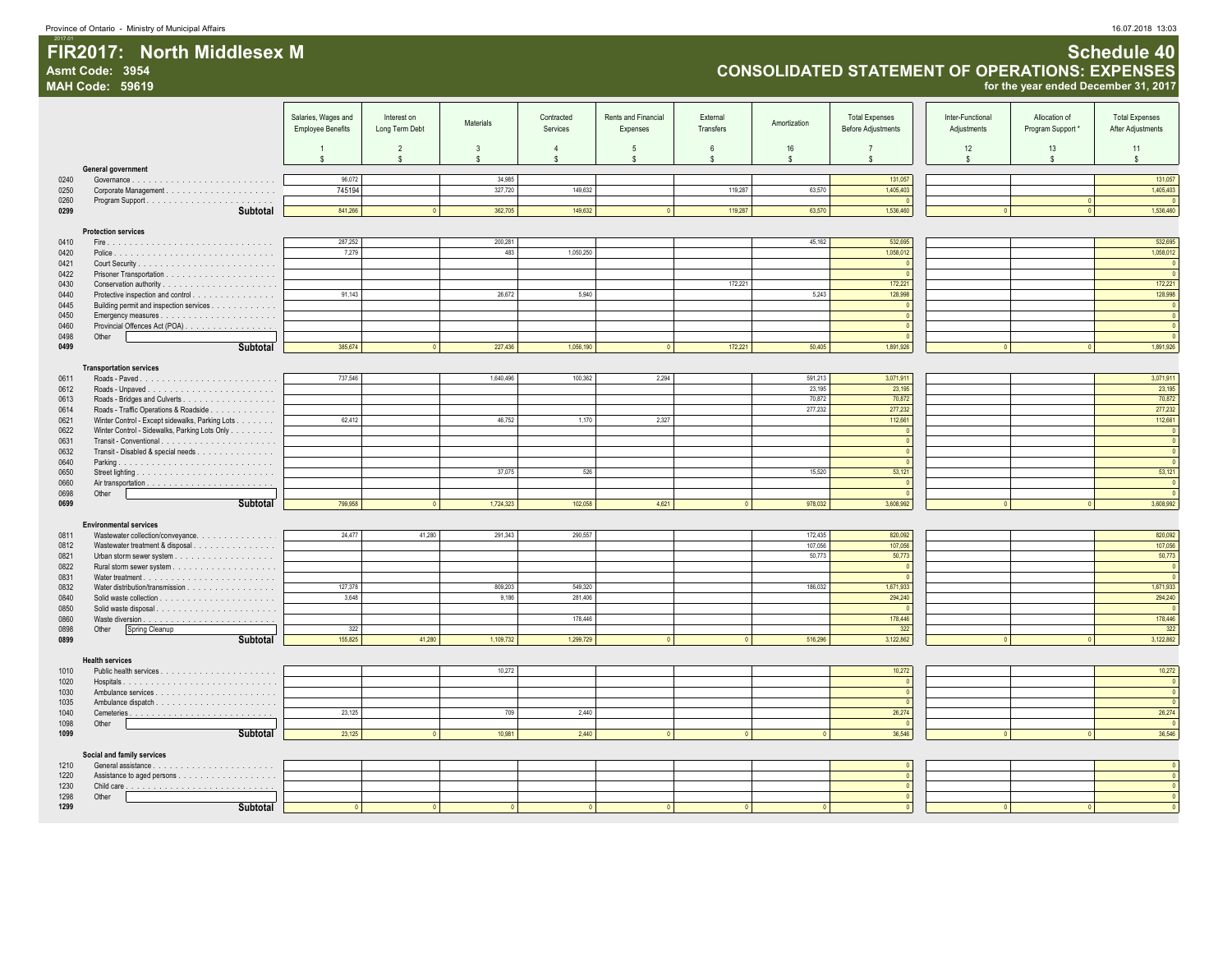### 2017.01 **FIR2017: North Middlesex M Schedule 40 Asmt Code: 3954 CONSOLIDATED STATEMENT OF OPERATIONS: EXPENSES**

|              | <b>MAH Code: 59619</b> |                                         |                                                 |                                |                   |                                |                                 |                       |                    |                                                    |                                 | for the year ended December 31, 2017 |                                            |
|--------------|------------------------|-----------------------------------------|-------------------------------------------------|--------------------------------|-------------------|--------------------------------|---------------------------------|-----------------------|--------------------|----------------------------------------------------|---------------------------------|--------------------------------------|--------------------------------------------|
|              |                        |                                         | Salaries, Wages and<br><b>Employee Benefits</b> | Interest on<br>Long Term Debt  | Materials         | Contracted<br>Services         | Rents and Financial<br>Expenses | External<br>Transfers | Amortization       | <b>Total Expenses</b><br><b>Before Adjustments</b> | Inter-Functional<br>Adjustments | Allocation of<br>Program Support*    | <b>Total Expenses</b><br>After Adjustments |
|              |                        |                                         | $\mathbf{s}$                                    | $\overline{2}$<br>$\mathbf{s}$ | 3<br>$\mathbb{S}$ | $\overline{4}$<br>$\mathbf{s}$ | -5                              | 6<br>$\mathbf{s}$     | 16<br>$\mathbf{s}$ | $\overline{7}$<br>$\mathbf{s}$                     | 12<br>$\mathbf{s}$              | 13<br>$\mathbf{s}$                   | 11<br>$\mathbf{s}$                         |
|              | <b>Social Housing</b>  |                                         |                                                 |                                |                   |                                |                                 |                       |                    |                                                    |                                 |                                      |                                            |
| 1410         |                        |                                         |                                                 |                                |                   |                                |                                 |                       |                    |                                                    |                                 |                                      |                                            |
| 1420         |                        | Non-Profit/Cooperative Housing          |                                                 |                                |                   |                                |                                 |                       |                    |                                                    |                                 |                                      |                                            |
| 1430         |                        |                                         |                                                 |                                |                   |                                |                                 |                       |                    |                                                    |                                 |                                      | $\Omega$                                   |
| 1497         | Other                  |                                         |                                                 |                                |                   |                                |                                 |                       |                    |                                                    |                                 |                                      | $\Omega$                                   |
| 1498         | Other                  |                                         |                                                 |                                |                   |                                |                                 |                       |                    |                                                    |                                 |                                      | $\overline{0}$                             |
| 1499         |                        | Subtotal                                |                                                 |                                |                   |                                |                                 | $\sqrt{2}$            |                    |                                                    |                                 |                                      | $\overline{0}$                             |
|              |                        |                                         |                                                 |                                |                   |                                |                                 |                       |                    |                                                    |                                 |                                      |                                            |
|              |                        | <b>Recreation and cultural services</b> |                                                 |                                |                   |                                |                                 |                       |                    |                                                    |                                 |                                      |                                            |
| 1610<br>1620 |                        |                                         | 98,461                                          |                                | 95,278            |                                |                                 |                       |                    | 193,739                                            |                                 |                                      | 193,739<br>$\overline{\phantom{a}}$        |
| 1631         |                        | Rec. Fac. - Golf Crs, Marina, Ski Hill. |                                                 |                                |                   |                                |                                 |                       |                    |                                                    |                                 |                                      | $\overline{0}$                             |
| 1634         |                        |                                         | 408,778                                         |                                | 393,574           | 80,314                         |                                 |                       | 158,566            | 1,041,232                                          |                                 |                                      | 1,041,232                                  |
| 1640         |                        |                                         | 3,108                                           |                                | 21,310            |                                |                                 |                       |                    | 24,418                                             |                                 |                                      | 24,418                                     |
| 1645         |                        |                                         |                                                 |                                |                   |                                |                                 |                       |                    |                                                    |                                 |                                      | $\overline{0}$                             |
| 1650         |                        |                                         |                                                 |                                |                   |                                |                                 |                       |                    |                                                    |                                 |                                      | $\overline{0}$                             |
| 1698         | Other                  |                                         |                                                 |                                |                   |                                |                                 |                       |                    |                                                    |                                 |                                      | $\overline{0}$                             |
| 1699         |                        | <b>Subtotal</b>                         | 510,347                                         |                                | 510,162           | 80,314                         |                                 | $\sqrt{2}$            | 158,566            | 1,259,389                                          |                                 |                                      | 1,259,389                                  |
|              |                        | <b>Planning and development</b>         |                                                 |                                |                   |                                |                                 |                       |                    |                                                    |                                 |                                      |                                            |
| 1810         |                        |                                         | 81,646                                          |                                | 15,613            | 8,270                          |                                 |                       |                    | 105,529                                            |                                 |                                      | 105,529                                    |
| 1820         |                        |                                         |                                                 |                                |                   |                                |                                 |                       |                    |                                                    |                                 |                                      | $\overline{\mathbf{0}}$                    |
| 1830         |                        |                                         |                                                 |                                |                   |                                |                                 |                       |                    |                                                    |                                 |                                      | $\overline{\phantom{a}}$                   |
| 1840         |                        |                                         | 77,718                                          |                                | 2,354             | 373,583                        |                                 |                       |                    | 453,655                                            |                                 |                                      | 453,655                                    |
| 1850         |                        | Tile drainage/shoreline assistance      |                                                 | 4,726                          |                   |                                |                                 |                       |                    | 4,726                                              |                                 |                                      | 4,726                                      |
| 1898         | Other                  |                                         |                                                 |                                |                   |                                |                                 |                       |                    |                                                    |                                 |                                      | $\overline{\phantom{a}}$                   |
| 1899         |                        | Subtotal                                | 159,364                                         | 4.726                          | 17,967            | 381,853                        |                                 |                       |                    | 563,910                                            |                                 |                                      | 563,910                                    |
| 1910         | Other                  |                                         |                                                 |                                |                   |                                |                                 |                       |                    |                                                    |                                 |                                      | $\overline{0}$                             |
|              |                        |                                         |                                                 |                                |                   |                                |                                 |                       |                    |                                                    |                                 |                                      |                                            |
| 9910         |                        | <b>TOTAL</b>                            | 2,875,559                                       | 46,006                         | 3,963,306         | 3,072,216                      | 4,621                           | 291,508               | 1,766,869          | 12,020,085                                         |                                 |                                      | 12,020,085                                 |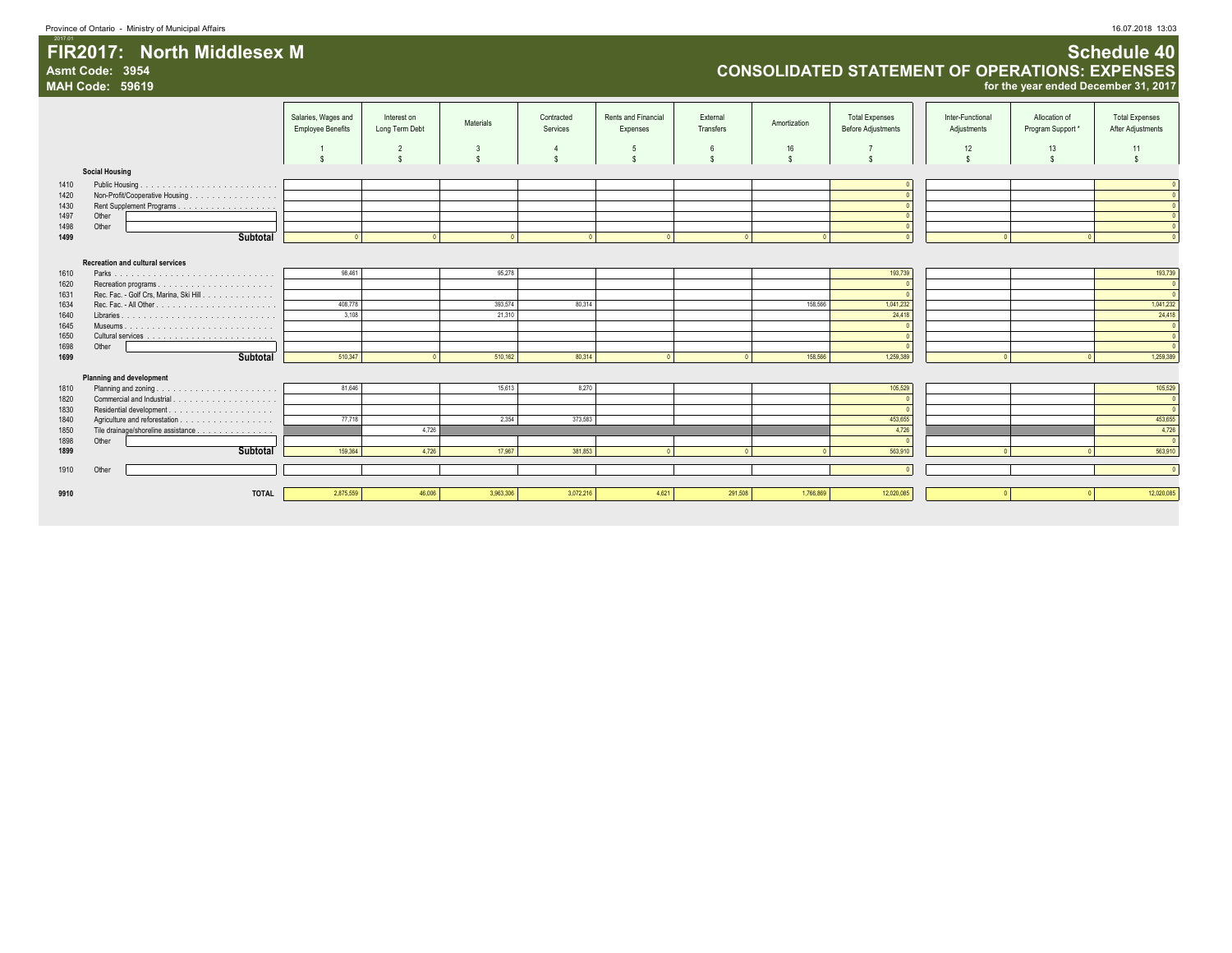#### $2017.0$ FIR2017: North Middlesex M Asmt Code: 3954 **MAH Code: 59619**

Additional information contained in Schedule 40

|              |                                                                                   | $\overline{1}$       |
|--------------|-----------------------------------------------------------------------------------|----------------------|
|              | Total of column 1 includes:                                                       | \$                   |
| 5010<br>5020 |                                                                                   | 2,283,661<br>591,898 |
| 5099         |                                                                                   | 2,875,559            |
| 5050         |                                                                                   |                      |
| 5098         |                                                                                   | 2,875,559            |
|              | Total of column 3 includes:                                                       |                      |
| 5110         |                                                                                   |                      |
|              |                                                                                   |                      |
|              | Total of column 4 includes:                                                       |                      |
| 5210         |                                                                                   |                      |
|              |                                                                                   |                      |
|              | Total of column 5 includes:                                                       |                      |
| 5610         |                                                                                   |                      |
|              | Total of column 6 includes:                                                       |                      |
| 5810         |                                                                                   |                      |
| 5820         |                                                                                   |                      |
|              | Contributions to UNCONSOLIDATED joint local boards                                |                      |
| 5840         |                                                                                   |                      |
| 5850         |                                                                                   |                      |
| 5860         |                                                                                   |                      |
| 5870         |                                                                                   |                      |
| 5880         |                                                                                   |                      |
| 5890         |                                                                                   |                      |
| 5895         | Other                                                                             |                      |
| 5896         | Other                                                                             |                      |
| 5897         | Other                                                                             |                      |
| 5898         | Other                                                                             |                      |
|              | Total of column 11 includes:                                                      |                      |
|              | Payments for long term commitments and liabilities financed from the consolidated |                      |
| 6010         |                                                                                   |                      |
|              |                                                                                   |                      |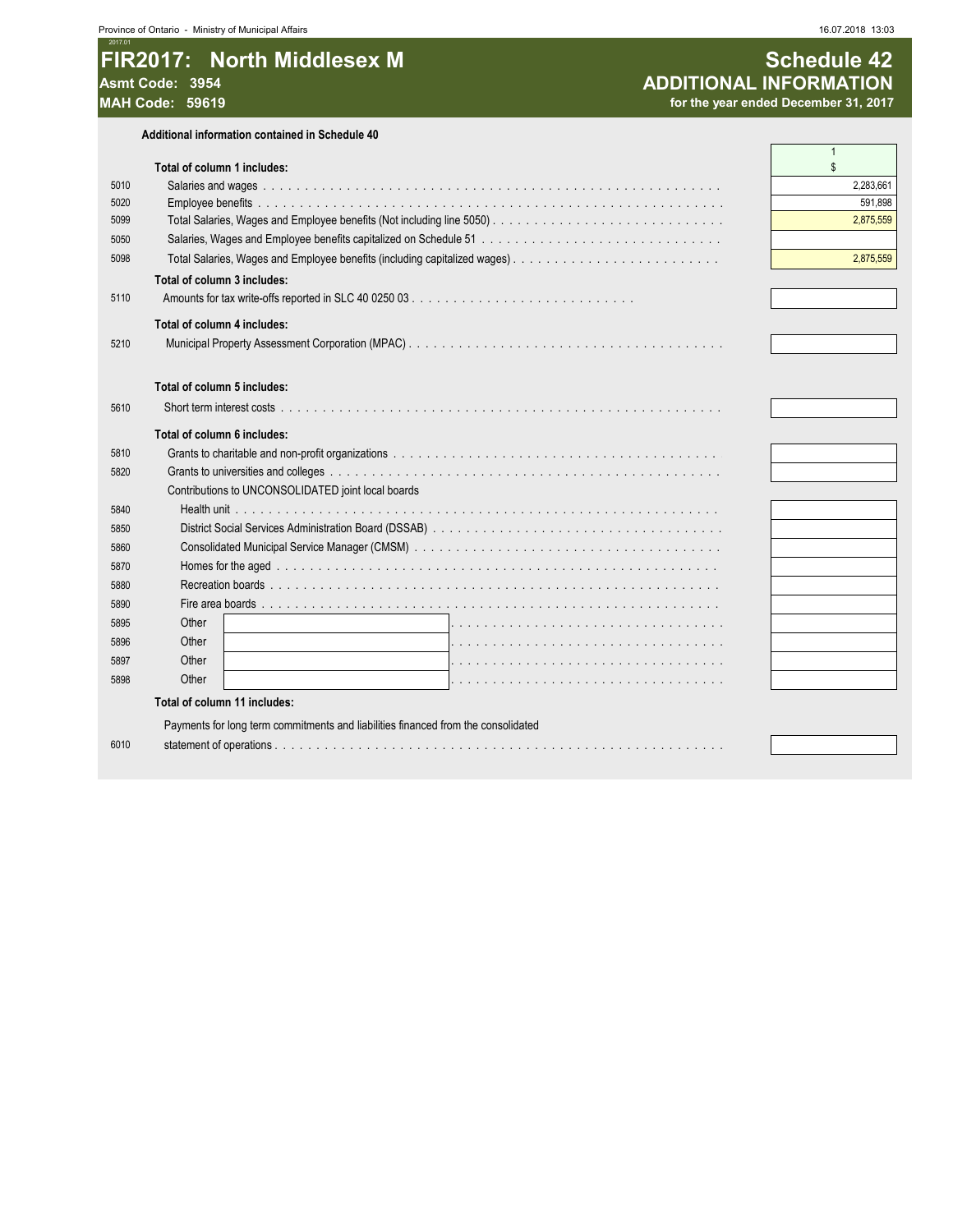### Asmt Code: 3954 **Asmt Code: 3954 Asmt Code: 3954 SCHEDULE OF TANGIBLE CAPITAL ASSETS**<br>MAH Code: 59619 *Asmt Code: 59619 BCHEDULE OF TANGIBLE CAPITAL ASSETS* for the year ended December 31, 2017

|              | ANALYSIS BY FUNCTIONAL CLASSIFICATION           |                                          |                              |                                     | COST      |                    |                              |                                         | <b>AMORTIZATION</b>    |                          |                                         |                                |
|--------------|-------------------------------------------------|------------------------------------------|------------------------------|-------------------------------------|-----------|--------------------|------------------------------|-----------------------------------------|------------------------|--------------------------|-----------------------------------------|--------------------------------|
|              |                                                 | 2017<br><b>Opening Net Book</b><br>Value | 2017 Opening<br>Cost Balance | Additions and<br><b>Betterments</b> | Disposals | <b>Write Downs</b> | 2017 Closing<br>Cost Balance | 2017 Opening<br>Amortization<br>Balance | Annual<br>Amortization | Amortization<br>Disposal | 2017 Closing<br>Amortization<br>Balance | 2017 Closing<br>Net Book Value |
|              |                                                 | $\mathbf{1}$<br>\$                       | $\overline{2}$<br>\$         | 3<br>\$                             | <b>S</b>  | 5<br><b>S</b>      | 6<br>\$.                     | $\overline{7}$<br>£.                    | 8<br>\$                | 9<br>$\mathbf{s}$        | 10<br>s.                                | 11<br>$\mathbf{\hat{s}}$       |
|              |                                                 | 4,566,436                                | 4,942,956                    | 55,663                              |           |                    | 4.998.619                    | 376,520                                 | 63,570                 |                          | 440,090                                 | 4,558,529                      |
|              | <b>Protection services</b>                      |                                          |                              |                                     |           |                    |                              |                                         |                        |                          |                                         |                                |
| 0410         |                                                 | 433,038                                  | 1,218,523                    | 86,343                              |           |                    | 1,304,866                    | 785,485                                 | 45,162                 |                          | 830,647                                 | 474,219                        |
| 0420         |                                                 | $\mathbf{0}$                             |                              |                                     |           |                    |                              | $\bullet$                               |                        |                          | $\theta$                                | $\overline{0}$                 |
| 0421         |                                                 | $\mathbf{0}$                             |                              |                                     |           |                    |                              | $\overline{0}$                          |                        |                          | $\theta$                                | $\overline{0}$                 |
| 0422         |                                                 | $\mathbf{0}$                             | $\Omega$                     |                                     |           |                    | $\sqrt{ }$                   | $\bullet$                               |                        |                          | $\theta$                                | $\overline{0}$                 |
| 0430<br>0440 |                                                 | $\mathbf 0$                              |                              |                                     |           |                    |                              | $\overline{0}$                          |                        |                          | $\theta$                                | $\Omega$                       |
| 0445         | Protective inspection and control               | 34,109<br>$\mathbf{0}$                   | 36,738                       |                                     |           |                    | 36,738                       | 2,629<br>$\mathbf{0}$                   | 5,243                  |                          | 7,872                                   | 28,866<br>$\overline{0}$       |
| 0450         | Building permit and inspection services         | $\mathbf{0}$                             |                              |                                     |           |                    |                              | $\bullet$                               |                        |                          | $\theta$                                | $\overline{0}$                 |
| 0460         | Provincial Offences Act (POA)                   | $\mathbf{0}$                             |                              |                                     |           |                    |                              | $\overline{0}$                          |                        |                          |                                         | $\overline{0}$                 |
| 0498         | Other                                           | $\mathbf{0}$                             |                              |                                     |           |                    |                              | $\mathbf{0}$                            |                        |                          | $\sqrt{ }$                              | $\overline{\mathbf{0}}$        |
| 0499         | Subtotal                                        | 467,147                                  | 1,255,261                    | 86,343                              |           | $\mathbf{0}$       | 1,341,604                    | 788,114                                 | 50,405                 | $\circ$                  | 838,519                                 | 503,085                        |
|              | <b>Transportation services</b>                  |                                          |                              |                                     |           |                    |                              |                                         |                        |                          |                                         |                                |
| 0611         |                                                 | 12,402,701                               | 20,406,714                   | 556,968                             |           |                    | 20,963,682                   | 8,004,013                               | 591,213                |                          | 8,595,226                               | 12,368,456                     |
| 0612         |                                                 | 1,488,026                                | 2,309,106                    | 23,864                              |           |                    | 2,332,970                    | 821,080                                 | 23,195                 |                          | 844,275                                 | 1,488,695                      |
| 0613         |                                                 | 2,658,878                                | 5,369,788                    | 161,869                             | 59,651    |                    | 5,472,006                    | 2,710,910                               | 70,872                 | 59,651                   | 2,722,131                               | 2,749,875                      |
| 0614         | Roads - Traffic Operations & Roadside           | 2,185,081                                | 4,935,518                    | 210,038                             | 114,681   |                    | 5,030,875                    | 2,750,437                               | 278,217                | 101.118                  | 2,927,536                               | 2,103,339                      |
| 0621         | Winter Control - Except sidewalks, Parking Lots | $\mathbf{0}$                             |                              |                                     |           |                    |                              | $\Omega$                                |                        |                          |                                         | $\mathbf{0}$                   |
| 0622         | Winter Control - Sidewalks, Parking Lots Only   | $\pmb{0}$                                |                              |                                     |           |                    |                              | $\Omega$                                |                        |                          | $\sqrt{2}$                              | $\overline{0}$                 |
| 0631         |                                                 | $\pmb{0}$                                | $\Omega$                     |                                     |           |                    |                              | $\overline{0}$                          |                        |                          | $\sqrt{2}$                              | $\overline{0}$                 |
| 0632         | Transit - Disabled & special needs              | $\mathbf{0}$                             |                              |                                     |           |                    |                              | $\Omega$                                |                        |                          | $\sqrt{2}$                              | $\Omega$                       |
| 0640         |                                                 | $\mathbf{0}$                             |                              |                                     |           |                    |                              | $\overline{0}$                          |                        |                          | $\sqrt{2}$                              | $\Omega$                       |
| 0650         |                                                 | 271,819                                  | 310,606                      |                                     |           |                    | 310,606                      | 38.787                                  | 15,520                 |                          | 54,307                                  | 256,299                        |
| 0660         |                                                 | $\mathbf{0}$                             |                              |                                     |           |                    |                              | $\Omega$                                |                        |                          | $\sqrt{2}$                              | $\overline{0}$                 |
| 0698         | Other                                           | $\mathbf{0}$                             |                              |                                     |           |                    |                              | $\Omega$                                |                        |                          |                                         | $\Omega$                       |
| 0699         | Subtotal                                        | 19,006,505                               | 33,331,732                   | 952,739                             | 174,332   | $\Omega$           | 34,110,139                   | 14,325,227                              | 979,017                | 160,769                  | 15,143,475                              | 18,966,664                     |
|              | <b>Environmental services</b>                   |                                          |                              |                                     |           |                    |                              |                                         |                        |                          |                                         |                                |
| 0811         | Wastewater collection/conveyance.               | 8,408,814                                | 10,143,968                   |                                     |           |                    | 10,143,968                   | 1,735,154                               | 172,435                |                          | 1,907,589                               | 8,236,379                      |
| 0812         | Wastewater treatment & disposal                 | 5,947,949                                | 8.054.822                    |                                     |           |                    | 8.054.822                    | 2,106,873                               | 107,056                |                          | 2,213,929                               | 5,840,893                      |
| 0821         |                                                 | 2,738,116                                | 3.831.739                    |                                     |           |                    | 3,831,739                    | 1,093,623                               | 50,773                 |                          | 1,144,396                               | 2,687,343                      |
| 0822         |                                                 | $\mathbf{0}$                             |                              |                                     |           |                    |                              | $\Omega$                                |                        |                          |                                         | $\overline{0}$                 |
| 0831         |                                                 | $\mathbf{0}$                             |                              |                                     |           |                    |                              | $\Omega$                                |                        |                          |                                         | $\Omega$                       |
| 0832         |                                                 | 9,298,298                                | 13,436,909                   |                                     |           |                    | 13,436,909                   | 4,138,611                               | 185,378                |                          | 4,323,989                               | 9,112,920                      |
| 0840         |                                                 | $\Omega$                                 |                              |                                     |           |                    |                              | $\mathbf{0}$                            |                        |                          |                                         | $\Omega$                       |
| 0850         | Solid waste disposal                            | 91,213                                   | 91,213                       |                                     |           |                    | 91,213                       | $\bullet$                               |                        |                          |                                         | 91,213                         |
| 0860         |                                                 | $\mathbf{0}$                             |                              |                                     |           |                    |                              | $\mathbf{0}$                            |                        |                          |                                         | $\overline{0}$                 |
| 0898         | Other                                           | $\mathbf{0}$                             |                              |                                     |           |                    |                              | $\overline{0}$                          |                        |                          |                                         | $\overline{0}$                 |
| 0899         | Subtotal                                        | 26,484,390                               | 35,558,651                   | $\Omega$                            |           |                    | 35,558,651                   | 9,074,261                               | 515,642                | $\overline{0}$           | 9,589,903                               | 25,968,748                     |
|              | <b>Health services</b>                          |                                          |                              |                                     |           |                    |                              |                                         |                        |                          |                                         |                                |
| 1010         |                                                 | $\pmb{0}$                                |                              |                                     |           |                    |                              | $\Omega$                                |                        |                          | $\Omega$                                | $\Omega$                       |
| 1020         |                                                 | $\mathbf{0}$                             | $\sqrt{2}$                   |                                     |           |                    |                              | $\Omega$                                |                        |                          | $\sqrt{2}$                              | $\theta$                       |
| 1030         |                                                 | $\mathbf{0}$                             |                              |                                     |           |                    |                              | $\Omega$                                |                        |                          | $\sqrt{2}$                              | $\theta$                       |
| 1035         |                                                 | $\Omega$                                 |                              |                                     |           |                    |                              | $\overline{0}$                          |                        |                          | $\sqrt{2}$                              | $\sqrt{2}$                     |
| 1040         |                                                 | 4,020                                    | 8.498                        |                                     |           |                    | 8,498                        | 4.478                                   |                        |                          | 4.478                                   | 4.020                          |
| 1098         | Other                                           | $\overline{0}$                           | $\sqrt{2}$                   |                                     |           |                    | $\sqrt{2}$                   | $\mathbf{0}$                            |                        |                          | $\sqrt{ }$                              | $\overline{\mathbf{0}}$        |
| 1099         | Subtotal                                        | 4.020                                    | 8,498                        | $\sim$                              |           | $\Omega$           | 8,498                        | 4.478                                   | $\sqrt{2}$             | $\Omega$                 | 4.478                                   | 4.020                          |
|              | Social and family services                      |                                          |                              |                                     |           |                    |                              |                                         |                        |                          |                                         |                                |
| 1210         |                                                 | $\mathbf{0}$                             |                              |                                     |           |                    |                              | $\Omega$                                |                        |                          | $\sqrt{2}$                              | $\Omega$                       |
| 1220         |                                                 | $\mathbf{0}$                             | $\mathbf{0}$                 |                                     |           |                    | $\Omega$                     | $\circ$                                 |                        |                          | $\sqrt{2}$                              | $\theta$                       |
| 1230         |                                                 | $\overline{0}$                           | $\sqrt{2}$                   |                                     |           |                    |                              | $\overline{0}$                          |                        |                          | $\theta$                                | $\theta$                       |
| 1298         | Other                                           | $\mathbf{0}$<br>$\overline{0}$           |                              |                                     |           |                    |                              | $\Omega$                                |                        |                          | $\sqrt{2}$                              | $\Omega$                       |
| 1299         | Subtotal                                        |                                          | $\sqrt{2}$                   |                                     |           |                    |                              | $\mathbf{0}$                            |                        | $\Omega$                 |                                         |                                |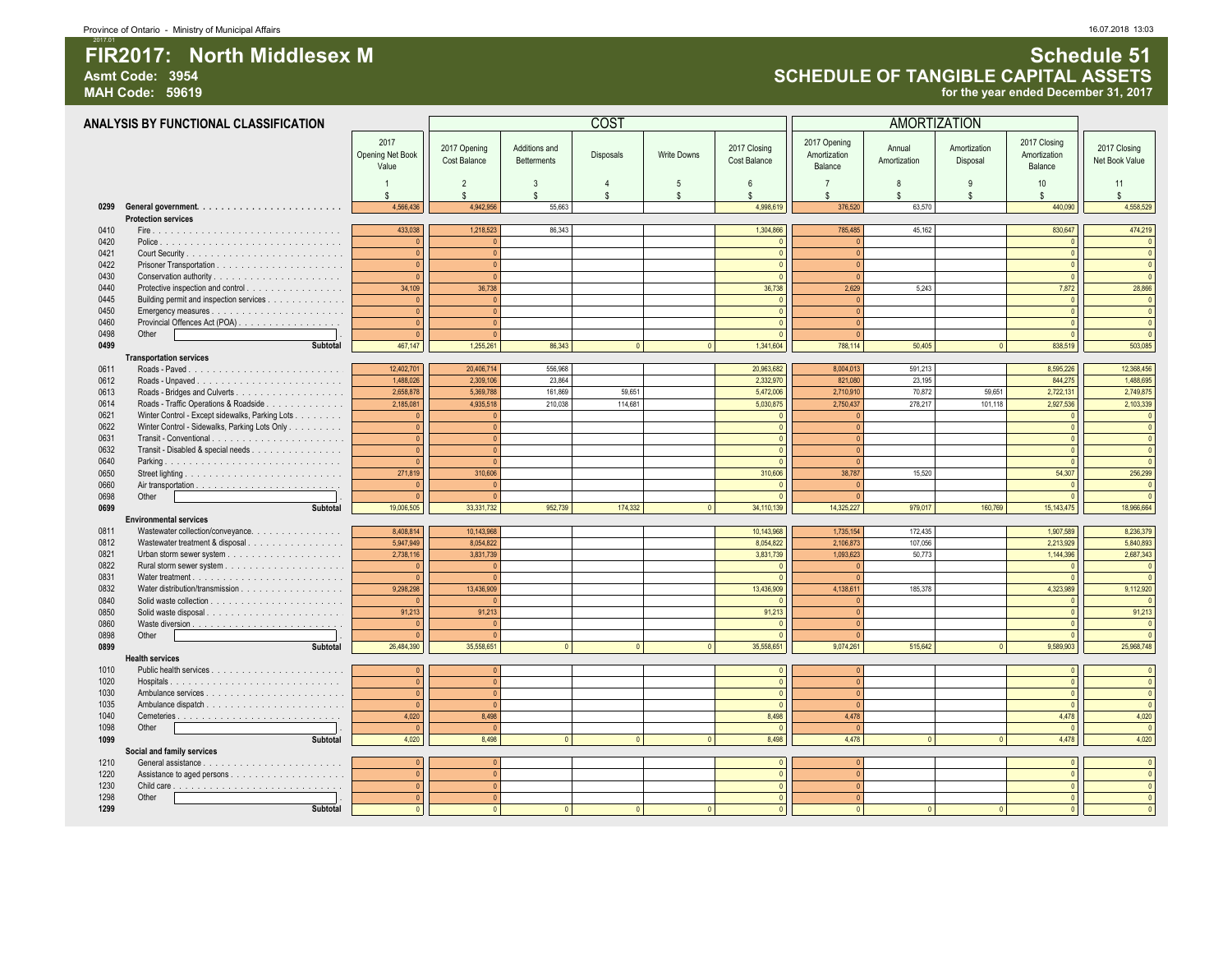# **Asmt Code: 3954 SCHEDULE OF TANGIBLE CAPITAL ASSETS**

for the year ended December 31, 2017

|      | ANALYSIS BY FUNCTIONAL CLASSIFICATION   |                                   |                              |                                     | <b>COST</b>      |                    |                              |                                         | <b>AMORTIZATION</b>    |                          |                                         |                                |
|------|-----------------------------------------|-----------------------------------|------------------------------|-------------------------------------|------------------|--------------------|------------------------------|-----------------------------------------|------------------------|--------------------------|-----------------------------------------|--------------------------------|
|      |                                         | 2017<br>Opening Net Book<br>Value | 2017 Opening<br>Cost Balance | Additions and<br><b>Betterments</b> | <b>Disposals</b> | <b>Write Downs</b> | 2017 Closing<br>Cost Balance | 2017 Opening<br>Amortization<br>Balance | Annual<br>Amortization | Amortization<br>Disposal | 2017 Closing<br>Amortization<br>Balance | 2017 Closing<br>Net Book Value |
|      |                                         |                                   | $\overline{2}$               | 3                                   |                  | 5                  | 6                            |                                         |                        | 9                        | 10                                      | 11                             |
|      |                                         | $\mathbf{c}$                      | $\hat{\mathbf{S}}$           | $\hat{\mathbf{S}}$                  | \$.              | ¢                  | \$.                          |                                         |                        | $\hat{\mathbf{r}}$       | \$.                                     | $\mathbf{s}$                   |
|      | <b>Social Housing</b>                   |                                   |                              |                                     |                  |                    |                              |                                         |                        |                          |                                         |                                |
| 1410 | Public Housing.                         |                                   |                              |                                     |                  |                    |                              |                                         |                        |                          |                                         |                                |
| 1420 | Non-Profit/Cooperative Housing          |                                   | $\sqrt{ }$                   |                                     |                  |                    | $\sqrt{2}$                   | $\Omega$                                |                        |                          |                                         |                                |
| 1430 |                                         | $\theta$                          | $\sqrt{ }$                   |                                     |                  |                    | $\sqrt{2}$                   | $\Omega$                                |                        |                          |                                         |                                |
| 1497 | Other                                   | $\sqrt{2}$                        | $\sqrt{ }$                   |                                     |                  |                    | $\sqrt{2}$                   | $\Omega$                                |                        |                          |                                         |                                |
| 1498 | Other                                   | $\sqrt{ }$                        | $\Omega$                     |                                     |                  |                    | $\sqrt{2}$                   | $\Omega$                                |                        |                          |                                         | $\Omega$                       |
| 1499 | Subtotal                                |                                   |                              | $\sqrt{2}$                          | $\sqrt{ }$       | $\sqrt{2}$         |                              | $\sqrt{2}$                              |                        |                          |                                         |                                |
|      | <b>Recreation and cultural services</b> |                                   |                              |                                     |                  |                    |                              |                                         |                        |                          |                                         |                                |
| 1610 |                                         | $\sqrt{2}$                        |                              |                                     |                  |                    |                              | $\Omega$                                |                        |                          |                                         |                                |
| 1620 |                                         |                                   | $\Omega$                     |                                     |                  |                    | $\sqrt{2}$                   | $\Omega$                                |                        |                          |                                         |                                |
| 1631 | Rec. Fac. - Golf Crs, Marina, Ski Hill. | $\sqrt{2}$                        | $\sqrt{ }$                   |                                     |                  |                    | $\sqrt{2}$                   | $\Omega$                                |                        |                          |                                         |                                |
| 1634 |                                         | 5,369,537                         | 7,353,075                    | 145,529                             | 29,414           |                    | 7,469,190                    | 1,983,538                               | 158,235                | 20,639                   | 2,121,134                               | 5,348,056                      |
| 1640 |                                         | 770                               | 7,240                        |                                     |                  |                    | 7,240                        | 6,470                                   |                        |                          | 6,470                                   | 770                            |
| 1645 |                                         | $\theta$                          |                              |                                     |                  |                    |                              | $\Omega$                                |                        |                          |                                         | $\Omega$                       |
| 1650 |                                         |                                   | $\sqrt{ }$                   |                                     |                  |                    |                              | $\Omega$                                |                        |                          |                                         |                                |
| 1698 | Other                                   |                                   |                              |                                     |                  |                    |                              | $\Omega$                                |                        |                          |                                         |                                |
| 1699 | Subtotal                                | 5,370,307                         | 7,360,315                    | 145,529                             | 29,414           | $\Omega$           | 7,476,430                    | 1,990,008                               | 158,235                | 20,639                   | 2,127,604                               | 5,348,826                      |
|      |                                         |                                   |                              |                                     |                  |                    |                              |                                         |                        |                          |                                         |                                |
|      | Planning and development                |                                   |                              |                                     |                  |                    |                              |                                         |                        |                          |                                         |                                |
| 1810 |                                         | $\sqrt{2}$                        |                              |                                     |                  |                    | $\sqrt{ }$                   | $\Omega$                                |                        |                          |                                         | $\Omega$                       |
| 1820 | Commercial and Industrial.<br>.         | $\sqrt{2}$                        | $\Omega$                     |                                     |                  |                    | $\sqrt{2}$                   | $\Omega$                                |                        |                          |                                         | $\Omega$                       |
| 1830 |                                         |                                   | $\sqrt{ }$                   |                                     |                  |                    | $\sqrt{2}$                   | $\Omega$                                |                        |                          |                                         |                                |
| 1840 |                                         | $\theta$                          | $\sqrt{2}$                   |                                     |                  |                    | $\sqrt{2}$                   | $\Omega$                                |                        |                          |                                         |                                |
| 1850 | Tile drainage/shoreline assistance      | $\theta$                          |                              |                                     |                  |                    | $\Omega$                     | $\Omega$                                |                        |                          |                                         |                                |
| 1898 | Other                                   | $\sqrt{2}$                        | $\Omega$                     |                                     |                  |                    | $\sqrt{2}$                   | $\Omega$                                |                        |                          |                                         |                                |
| 1899 | Subtotal                                |                                   |                              |                                     |                  |                    |                              | $\sqrt{2}$                              |                        |                          |                                         |                                |
|      |                                         |                                   |                              |                                     |                  |                    |                              |                                         |                        |                          |                                         |                                |
| 1910 | Other                                   | $\sqrt{2}$                        |                              |                                     |                  |                    |                              | $\Omega$                                |                        |                          |                                         |                                |
| 9910 | <b>Total Tangible Capital Assets</b>    | 55,898,805                        | 82,457,413                   | 1,240,274                           | 203,746          | $\sqrt{ }$         | 83,493,941                   | 26,558,608                              | 1,766,869              | 181,408                  | 28,144,069                              | 55,349,872                     |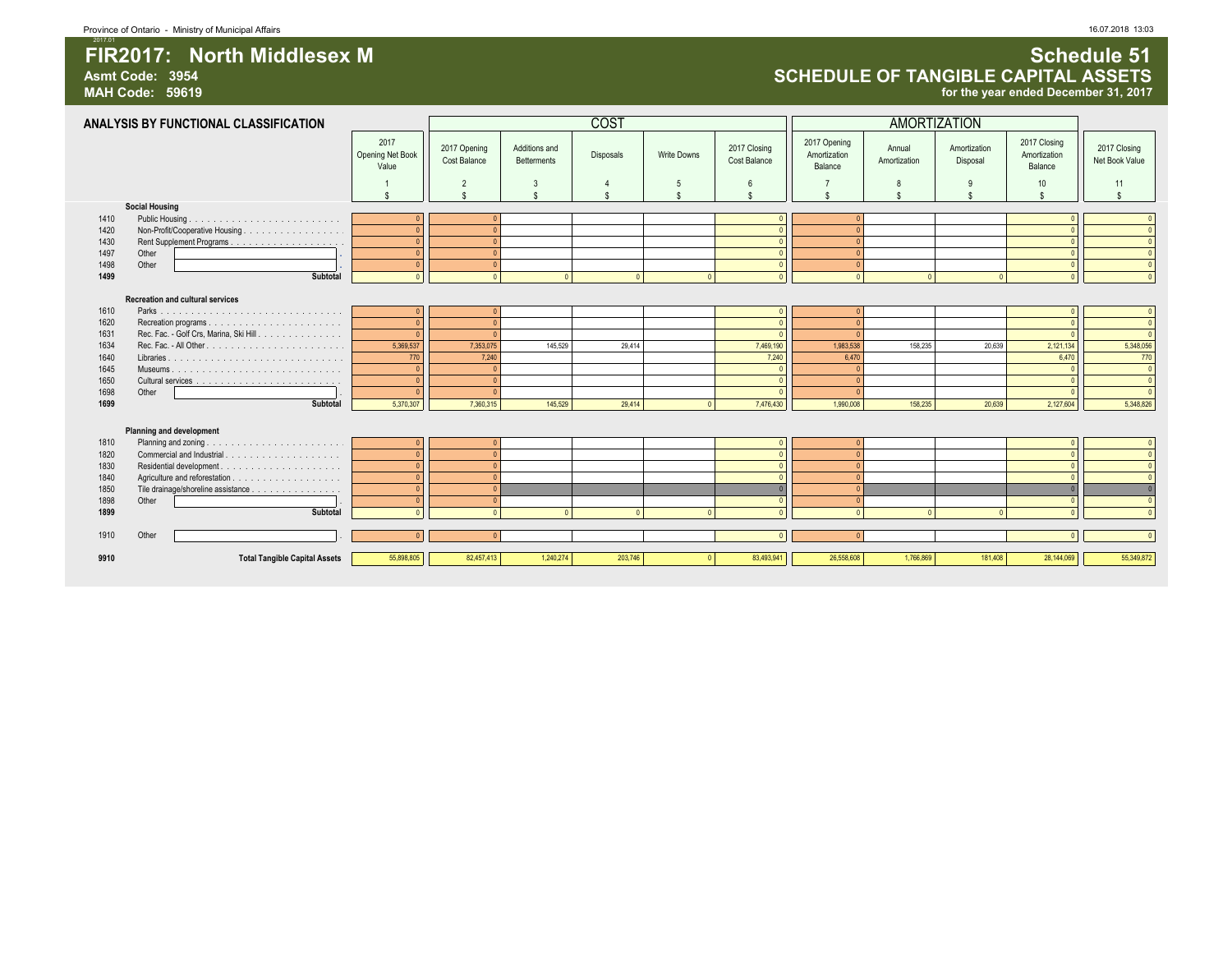| Province of Ontario - Ministry of Municipal Affairs                                      |                                                                           | 16.07.2018 13:03                                                                                                                                                                                                                                                              |
|------------------------------------------------------------------------------------------|---------------------------------------------------------------------------|-------------------------------------------------------------------------------------------------------------------------------------------------------------------------------------------------------------------------------------------------------------------------------|
| FIR2017: North Middlesex M<br>Asmt Code: 3954<br><b>MAH Code: 59619</b>                  |                                                                           | <b>Schedule 51</b><br>for the year ended December 31, 2017                                                                                                                                                                                                                    |
| <b>SEGMENTED BY ASSET CLASS</b>                                                          |                                                                           |                                                                                                                                                                                                                                                                               |
| <b>General Capital Assets</b>                                                            | 2017 Opening<br>Net Book Value<br>(NBV)<br>$\overline{1}$<br>$\mathbb{S}$ | 2017 Closing<br>Net Book Value<br>(NBV)<br>11<br>$$\mathbb{S}$$                                                                                                                                                                                                               |
|                                                                                          | 876,077                                                                   | 876,077                                                                                                                                                                                                                                                                       |
|                                                                                          | $\mathbf{0}$<br>8,996,741                                                 | 9,048,668                                                                                                                                                                                                                                                                     |
|                                                                                          | 2,095,742                                                                 | 2,095,161                                                                                                                                                                                                                                                                     |
|                                                                                          | 932,434                                                                   | 784,700                                                                                                                                                                                                                                                                       |
| Other                                                                                    | $\mathbf{0}$                                                              |                                                                                                                                                                                                                                                                               |
| Other                                                                                    |                                                                           |                                                                                                                                                                                                                                                                               |
|                                                                                          |                                                                           | 12,804,606                                                                                                                                                                                                                                                                    |
|                                                                                          |                                                                           |                                                                                                                                                                                                                                                                               |
|                                                                                          | 2017 Opening<br>Net Book Value<br>(NBV)                                   | 2017 Closing<br>Net Book Value<br>(NBV)<br>11                                                                                                                                                                                                                                 |
| <b>Infrastructure Assets</b>                                                             | \$                                                                        | \$                                                                                                                                                                                                                                                                            |
|                                                                                          | 107,186                                                                   | 107,186                                                                                                                                                                                                                                                                       |
|                                                                                          | $\Omega$                                                                  |                                                                                                                                                                                                                                                                               |
|                                                                                          | 9,700,486                                                                 | 9,500,393                                                                                                                                                                                                                                                                     |
|                                                                                          | $\pmb{0}$                                                                 |                                                                                                                                                                                                                                                                               |
| Vehicles                                                                                 | $\Omega$                                                                  |                                                                                                                                                                                                                                                                               |
| Linear Assets $\ldots$ , $\ldots$ , $\ldots$ , $\ldots$ , $\ldots$ , $\ldots$ , $\ldots$ | 33,190,139                                                                | 32,937,687                                                                                                                                                                                                                                                                    |
|                                                                                          | $\pmb{0}$                                                                 |                                                                                                                                                                                                                                                                               |
|                                                                                          |                                                                           |                                                                                                                                                                                                                                                                               |
|                                                                                          |                                                                           | 42,545,266                                                                                                                                                                                                                                                                    |
|                                                                                          | 55,898,805                                                                | 55,349,872                                                                                                                                                                                                                                                                    |
|                                                                                          |                                                                           |                                                                                                                                                                                                                                                                               |
| <b>Construction-in-progress</b>                                                          | $\pmb{0}$                                                                 | 718,388                                                                                                                                                                                                                                                                       |
|                                                                                          | Other<br>Other                                                            | <b>SCHEDULE OF TANGIBLE CAPITAL ASSETS</b><br>Machinery & Equipment<br>$\mathbf{0}$<br><b>Total General Capital Assets</b><br>12,900,994<br>Machinery & Equipment<br>$\mathbf{0}$<br><b>Total Infrastructure Assets</b><br>42,997,811<br><b>Total Tangible Capital Assets</b> |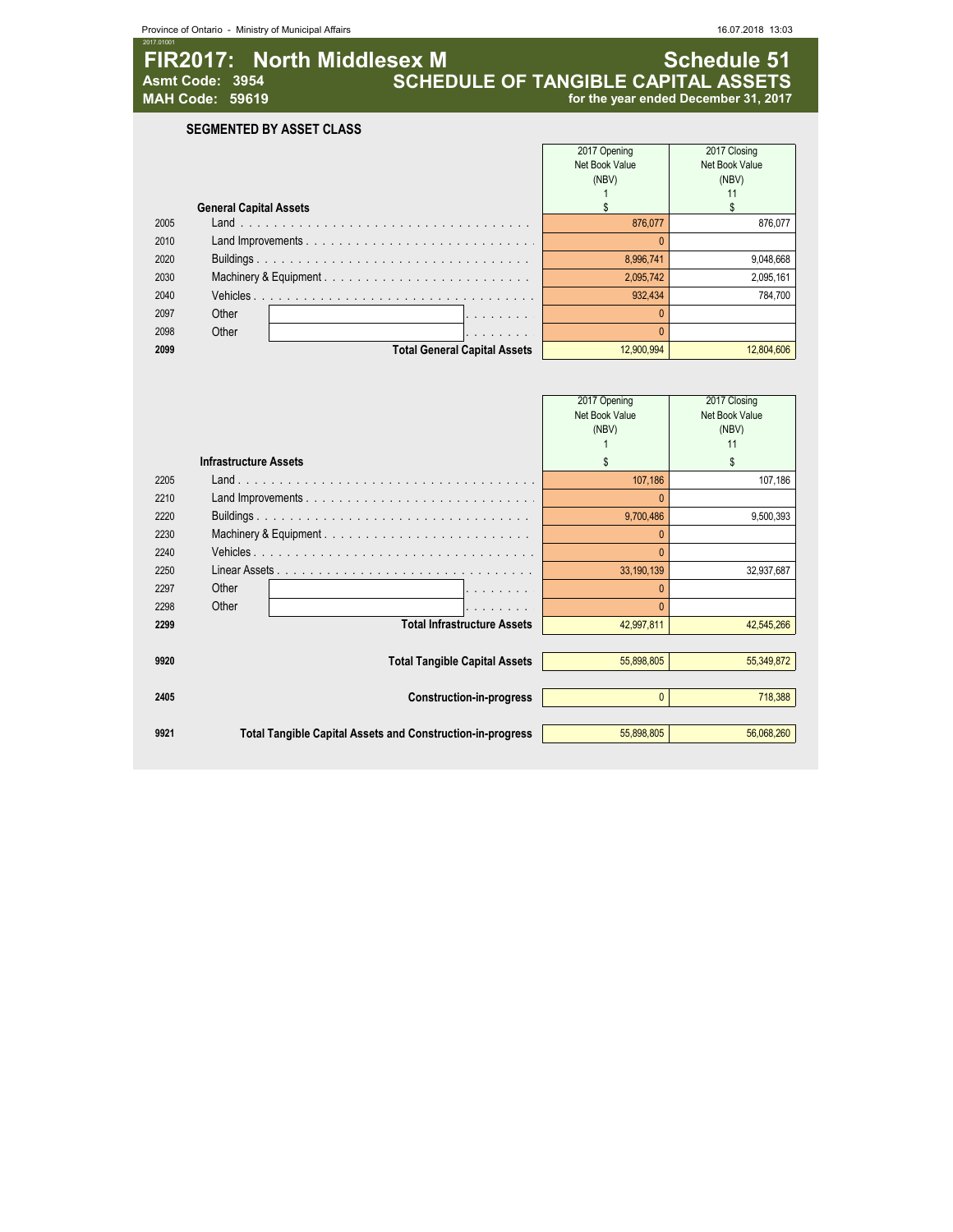**Asmt Code: 3954 SCHEDULE OF TANGIBLE CAPITAL ASSET: CONSTRUCTION-IN-PROGRESS**

**MAH Code: 59619 for the year ended December 31, 2017**

|                               | <b>ANALYSIS BY FUNCTIONAL CLASSIFICATION</b>                                                |                 |                                |                      | COST                           |                                |
|-------------------------------|---------------------------------------------------------------------------------------------|-----------------|--------------------------------|----------------------|--------------------------------|--------------------------------|
|                               |                                                                                             |                 | 2017 Opening<br>Balance        | Expenditures in 2017 | Less Assets Capitalized        | 2017 Closing Balance           |
|                               |                                                                                             |                 | $\mathbf{1}$<br>\$             | $\overline{2}$<br>s. | $\overline{3}$<br>$\mathsf{s}$ | $\overline{4}$<br>s            |
| 0299                          | <b>Protection services</b>                                                                  |                 | $\mathbf{0}$                   |                      |                                | $\overline{0}$                 |
| 0410<br>0420                  |                                                                                             |                 | $\mathbf{0}$<br>$\mathbf{0}$   |                      |                                | $\overline{0}$<br>0            |
| 0421                          |                                                                                             |                 | $\mathbf{0}$                   |                      |                                | 0                              |
| 0422<br>0430                  |                                                                                             |                 | $\mathbf{0}$<br>$\mathbf{0}$   |                      |                                | 0<br>$\mathbf{0}$              |
| 0440                          |                                                                                             |                 | $\Omega$                       |                      |                                | $\mathbf{0}$                   |
| 0445                          | Building permit and inspection services                                                     |                 | $\Omega$                       |                      |                                | $\pmb{0}$                      |
| 0450                          | Emergency measures                                                                          |                 | $\mathbf{0}$                   |                      |                                | 0                              |
| 0460<br>0498<br>Other I       |                                                                                             |                 | $\mathbf{0}$<br>$\mathbf{0}$   |                      |                                | 0<br>$\pmb{0}$                 |
| 0499                          |                                                                                             | <b>Subtotal</b> | $\overline{0}$                 | $\overline{0}$       | $\mathbf{0}$                   | $\overline{\mathbf{0}}$        |
|                               | <b>Transportation services</b>                                                              |                 | $\mathbf{0}$                   |                      |                                |                                |
| 0611<br>0612                  |                                                                                             |                 | $\mathbf{0}$                   |                      |                                | $\mathbf{0}$<br>$\mathbf{0}$   |
| 0613                          |                                                                                             |                 | $\mathbf{0}$                   | 72,465               |                                | 72,465                         |
| 0614<br>0621                  | Roadways - Traffic Operations & Roadside<br>Winter Control - Except sidewalks, Parking Lots |                 | $\mathbf{0}$<br>$\mathbf{0}$   |                      |                                | 0<br>0                         |
| 0622                          | Winter Control - Sidewalks, Parking Lots Only                                               |                 | $\Omega$                       |                      |                                | 0                              |
| 0631                          | Transit - Conventional                                                                      |                 | $\Omega$                       |                      |                                | $\mathbf{0}$                   |
| 0632<br>0640                  | Transit - Disabled & special needs                                                          |                 | $\mathbf{0}$<br>$\mathbf{0}$   |                      |                                | 0<br>$\mathbf{0}$              |
| 0650                          |                                                                                             |                 | $\mathbf{0}$                   |                      |                                | 0                              |
| 0660<br>0698                  |                                                                                             |                 | $\mathbf{0}$<br>$\mathbf{0}$   |                      |                                | $\pmb{0}$<br>0                 |
| Other<br>0699                 |                                                                                             | Subtotal        | $\overline{0}$                 | 72,465               | $\mathbf{0}$                   | 72,465                         |
|                               | <b>Environmental services</b>                                                               |                 |                                |                      |                                |                                |
| 0811<br>0812                  | Wastewater collection/conveyance.<br>Wastewater treatment & disposal                        |                 | $\mathbf{0}$<br>$\Omega$       |                      |                                | 0<br>0                         |
| 0821                          |                                                                                             |                 | $\mathbf{0}$                   |                      |                                | $\overline{\mathbf{0}}$        |
| 0822                          |                                                                                             |                 | $\mathbf{0}$                   |                      |                                | $\mathbf{0}$                   |
| 0831<br>0832                  |                                                                                             |                 | $\mathbf{0}$<br>$\mathbf{0}$   | 645,923              |                                | $\mathbf{0}$<br>645,923        |
| 0840                          |                                                                                             |                 | $\mathbf{0}$                   |                      |                                | $\mathbf{0}$                   |
| 0850                          | Solid waste disposal                                                                        |                 | $\mathbf{0}$                   |                      |                                | $\pmb{0}$                      |
| 0860<br>0898<br>Other         |                                                                                             |                 | $\mathbf{0}$<br>$\mathbf{0}$   |                      |                                | $\pmb{0}$<br>$\mathbf{0}$      |
| 0899                          |                                                                                             | <b>Subtotal</b> | $\overline{0}$                 | 645,923              | $\mathbf{0}$                   | 645,923                        |
| <b>Health services</b>        |                                                                                             |                 | $\overline{0}$                 |                      |                                | $\mathbf{0}$                   |
| 1010<br>1020                  |                                                                                             |                 | $\mathbf{0}$                   |                      |                                | 0                              |
| 1030                          |                                                                                             |                 | $\mathbf{0}$                   |                      |                                | 0                              |
| 1035<br>1040                  |                                                                                             |                 | $\mathbf{0}$<br>$\mathbf{0}$   |                      |                                | 0<br>0                         |
| 1098<br>Other                 |                                                                                             |                 | $\mathbf{0}$                   |                      |                                | $\mathbf{0}$                   |
| 1099                          |                                                                                             | <b>Subtotal</b> | $\mathbf{0}$                   | $\mathbf{0}$         | $\mathbf{0}$                   | $\mathbf{0}$                   |
| 1210                          | Social and family services                                                                  |                 | $\overline{0}$                 |                      |                                | $\mathbf{0}$                   |
| 1220                          |                                                                                             |                 | $\mathbf{0}$                   |                      |                                | $\overline{\mathbf{0}}$        |
| 1230<br>1298                  |                                                                                             |                 | $\Omega$<br>$\mathbf{0}$       |                      |                                | 0<br>$\overline{\mathbf{0}}$   |
| Other<br>1299                 |                                                                                             | Subtotal        | $\mathbf{0}$                   | $\mathbf{0}$         | $\overline{0}$                 | $\pmb{0}$                      |
|                               |                                                                                             |                 |                                |                      |                                |                                |
| <b>Social Housing</b><br>1410 |                                                                                             |                 | $\mathbf{0}$                   |                      |                                | $\mathbf{0}$                   |
| 1420                          |                                                                                             |                 | $\Omega$                       |                      |                                | $\Omega$                       |
| 1430<br>1497<br>Other         |                                                                                             |                 | $\mathbf{0}$<br>$\mathbf{0}$   |                      |                                | 0<br>0                         |
| 1498<br>Other                 |                                                                                             |                 | $\mathbf{0}$                   |                      |                                | 0                              |
| 1499                          |                                                                                             | Subtotal        | $\overline{0}$                 | $\mathbf{0}$         | $\mathbf{0}$                   | $\pmb{0}$                      |
|                               | <b>Recreation and cultural services</b>                                                     |                 |                                |                      |                                |                                |
|                               |                                                                                             |                 | $\mathbf{0}$                   |                      |                                | 0                              |
|                               | Rec. Fac. - Golf Crs, Marina, Ski Hill.                                                     |                 | $\overline{0}$<br>$\mathbf{0}$ |                      |                                | 0<br>0                         |
|                               |                                                                                             |                 | $\mathbf{0}$                   |                      |                                | $\overline{0}$                 |
| 1640                          |                                                                                             |                 | $\mathbf{0}$                   |                      |                                | 0                              |
| 1645<br>1650                  |                                                                                             |                 | $\overline{0}$<br>$\mathbf{0}$ |                      |                                | 0<br>$\overline{0}$            |
| 1698<br>Other I               |                                                                                             |                 | $\mathbf{0}$                   |                      |                                | $\mathbf{0}$                   |
|                               |                                                                                             | Subtotal        | $\overline{0}$                 | $\mathbf{0}$         | $\mathbf{0}$                   | $\pmb{0}$                      |
|                               |                                                                                             |                 |                                |                      |                                |                                |
|                               | Planning and development                                                                    |                 | $\mathbf{0}$                   |                      |                                | $\pmb{0}$                      |
| 1810<br>1820                  |                                                                                             |                 | $\mathbf{0}$                   |                      |                                | 0                              |
| 1830                          |                                                                                             |                 | $\mathbf{0}$                   |                      |                                | 0                              |
| 1840<br>1850                  |                                                                                             |                 | $\overline{0}$<br>$\mathbf{0}$ |                      |                                | $\mathbf{0}$<br>$\overline{0}$ |
| 1898<br>Other                 |                                                                                             |                 | $\mathbf{0}$                   |                      |                                | $\mathbf{0}$                   |
| 1899                          |                                                                                             | Subtotal        | $\overline{0}$                 | $\mathbf{0}$         | $\mathbf{0}$                   | $\pmb{0}$                      |
| 1910<br>Other                 |                                                                                             |                 | $\overline{0}$                 |                      |                                | $\mathbf{0}$                   |
| 9910                          | <b>Total Construction-In-Progress</b>                                                       |                 | $\overline{0}$                 | 718,388              | $\mathbf{0}$                   | 718,388                        |
|                               |                                                                                             |                 |                                |                      |                                |                                |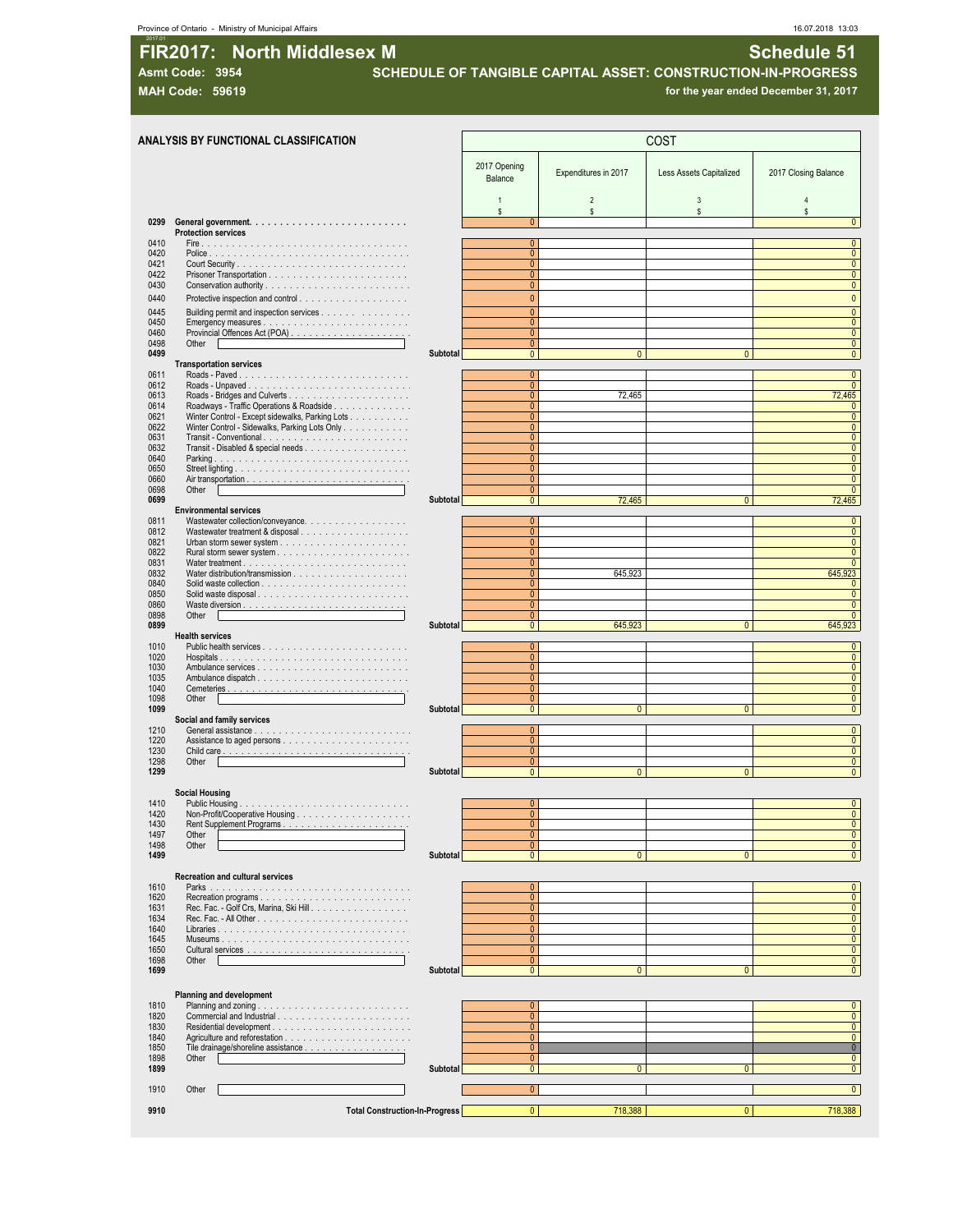|      | Province of Ontario - Ministry of Municipal Affairs                                                                                                                                                          | 16.07.2018 13:03                                    |
|------|--------------------------------------------------------------------------------------------------------------------------------------------------------------------------------------------------------------|-----------------------------------------------------|
|      | FIR2017: North Middlesex M<br><b>CONSOLIDATED STATEMENT OF CHANGE IN NET FINANCIAL ASSETS</b><br>Asmt Code: 3954<br>(NET DEBT) AND TANGIBLE CAPITAL ASSET ACQUISITION FINANCING/DONATIONS<br>MAH Code: 59619 | Schedule 53<br>for the year ended December 31, 2017 |
|      | CONSOLIDATED STATEMENT OF CHANGE IN NET FINANCIAL ASSETS (NET DEBT)                                                                                                                                          |                                                     |
|      |                                                                                                                                                                                                              |                                                     |
| 1010 |                                                                                                                                                                                                              | 1,550,974                                           |
| 1020 |                                                                                                                                                                                                              | 1,958,66                                            |
| 1030 |                                                                                                                                                                                                              | 1,766,869                                           |
| 1031 |                                                                                                                                                                                                              |                                                     |
| 1032 | Change in construction-in-progress.                                                                                                                                                                          |                                                     |
| 1040 |                                                                                                                                                                                                              | 14,458                                              |

Proceeds on sale of tangible capital assets . . . . . . . . . . . . . . . . . . . . . . . . . . . . . . . . . . . . . . . . . . . . . . . . . . . . . . . . . . . . . . . . . . . . . . . . . . . . . . . . . . . . . . . . . . . . . . . . . . 36,797

**Subtotal** -169,455

 **Subtotal** 19,806 (Increase)/decrease in net financial assets/net debt . . . . . . . . . . . . . . . . . . . . . . . . . . . . . . . . . . . . . . . . . . . . . . . . . . . . . . . . . . . . . . . . . . . . . . . . . . . . . . . . . . . . . . . . . . . . . . . . . . 1,401,325 Net financial assets (net debt), beginning of year . . . . . . . . . . . . . . . . . . . . . . . . . . . . . . . . . . . . . . . . . . . . . . . . . . . . . . . . . . . . . . . . . . . . . . . . . . . . . . . . . . . . . . . . . . . . . . . . . . 4,348,382 Net financial assets (net debt), end of year . . . . . . . . . . . . . . . . . . . . . . . . . . . . . . . . . . . . . . . . . . . . . . . . . . . . . . . . . . . . . . . . . . . . . . . . . . . . . . . . . . . . . . . . . . . . . . . . . . 5,749,707

Change in prepaid expenses . . . . . . . . . . . . . . . . . . . . . . . . . . . . . . . . . . . . . . . . . . . . . . . . . . . . . . . . . . . . . . . . . . . . . . . . . . . . . . . . . . . . . . . . . . . . . . . . . . 19,806

Other **. . . . . . . . . . . . . . . . . . . . . . . . . . . . . . . . . . . . . . . . . . . . . . . . . . . . . . . . . . . . . . . . . . . . . . . . . . . . . .**

 Write-downs of tangible capital assets . . . . . . . . . . . . . . . . . . . . . . . . . . . . . . . . . . . . . . . . . . . . . . . . . . . . . . . . . . . . . . . . . . . . . . . . . . . . . . . . . . . . . . . . . . . . . . . . . . Other **. . . . . . . . . . . . . . . . . . . . . . . . . . . . . . . . . . . . . . . . . . . . . . . . . . . . . . . . . . . . . . . . . . . . . . . . . . . . . .** Other **. . . . . . . . . . . . . . . . . . . . . . . . . . . . . . . . . . . . . . . . . . . . . . . . . . . . . . . . . . . . . . . . . . . . . . . . . . . . . .**

Change in supplies inventories . . . . . . . . . . . . . . . . . . . . . . . . . . . . . . . . . . . . . . . . . . . . . . . . . . . . . . . . . . . . . . . . . . . . . . . . . . . . . . . . . . . . . . . . . . . . . . . . . .

**SOURCES OF FINANCING FOR TCA ACQUISITIONS / DONATIONS**

|      | Long Term Liabilities Incurred          | $\mathbf{s}$ |
|------|-----------------------------------------|--------------|
| 0205 |                                         |              |
| 0210 |                                         |              |
| 0215 |                                         |              |
| 0220 |                                         |              |
| 0235 |                                         |              |
| 0240 |                                         |              |
| 0245 |                                         |              |
| 0250 |                                         |              |
| 0255 |                                         |              |
| 0260 |                                         |              |
|      |                                         |              |
| 0265 |                                         |              |
| 0297 | Other                                   |              |
| 0298 | Other                                   |              |
| 0299 | <b>Subtotal</b>                         | $\Omega$     |
|      | <b>Financing from Dedicated Revenue</b> |              |
| 0405 |                                         |              |
| 0406 |                                         | 425,863      |
| 0410 |                                         |              |
| 0415 |                                         | $\Omega$     |
| 0416 |                                         | $\Omega$     |
| 0419 |                                         |              |
| 0420 | Other                                   |              |
| 0446 |                                         |              |
| 0447 |                                         |              |
| 0448 |                                         |              |
|      |                                         |              |
| 0495 | Other                                   |              |
| 0496 | Other                                   |              |
| 0497 | Other                                   |              |
| 0498 | Other                                   |              |
| 0501 | <b>Subtotal</b>                         | 425,863      |
|      | <b>Government Transfers</b>             |              |
| 0425 |                                         |              |
| 0430 |                                         | $\mathbf{0}$ |
| 0435 |                                         | $\mathbf{0}$ |
|      |                                         | $\mathbf{0}$ |
| 0440 |                                         |              |
| 0445 |                                         | $\mathbf{0}$ |
| 0502 | Subtotal                                | $\mathbf{0}$ |
|      |                                         |              |
| 0499 | <b>Subtotal</b>                         | 425,863      |
| 0610 |                                         | $\Omega$     |
|      |                                         |              |
| 9920 | <b>Total Capital Financing</b>          | 425,863      |
| 0810 |                                         | $-1.532.800$ |
|      |                                         |              |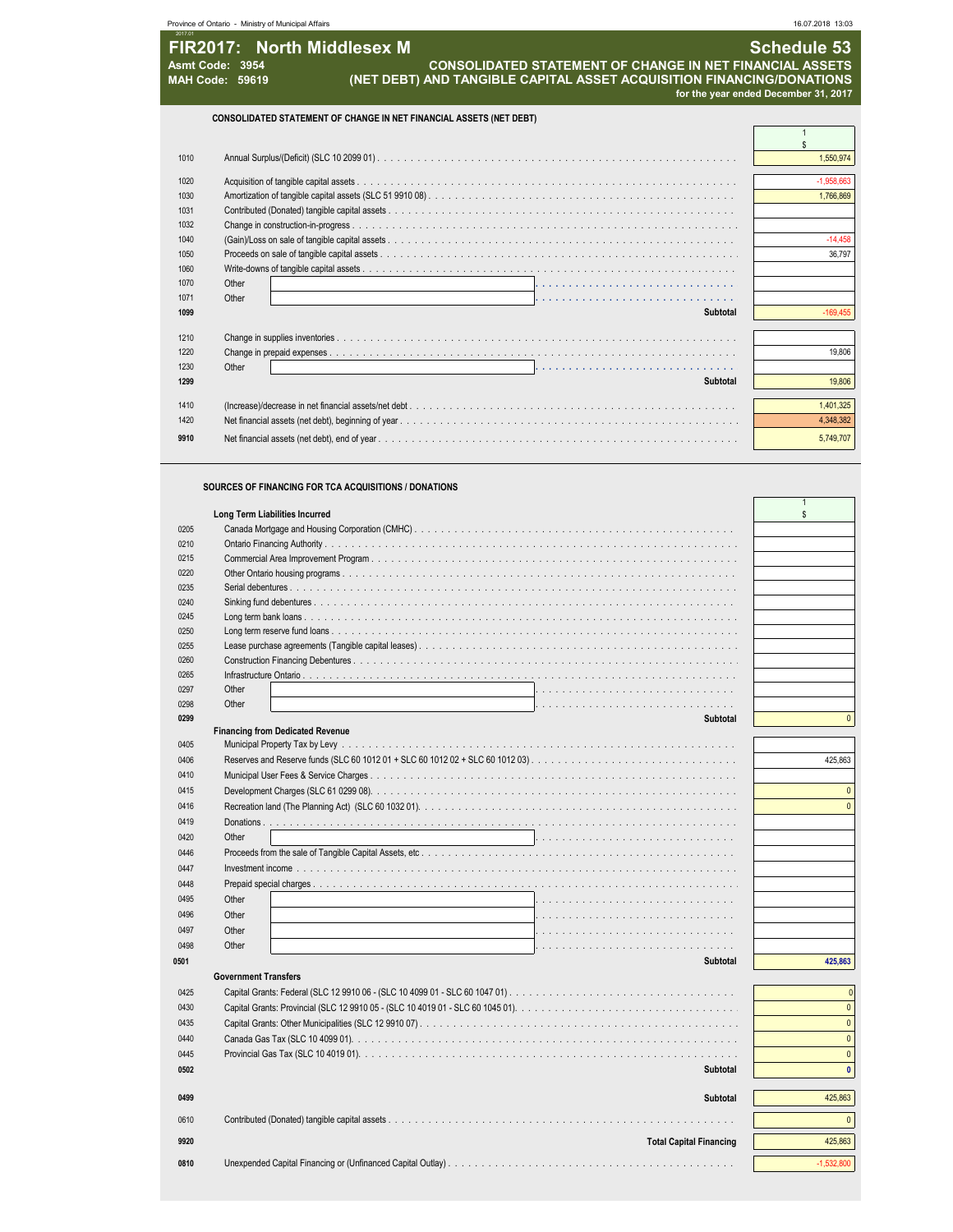| Province of Ontario - Ministry of Municipal Affairs                                                                                          | 16.07.2018 13:03                     |
|----------------------------------------------------------------------------------------------------------------------------------------------|--------------------------------------|
| FIR2017: North Middlesex M                                                                                                                   | <b>Schedule 54</b>                   |
| <b>CONSOLIDATED STATEMENT OF CASH FLOW - DIRECT METHOD</b><br>Asmt Code: 3954                                                                |                                      |
| MAH Code: 59619<br>* Municipalities must choose either the direct or indirect method. If indirect method is chosen, please use Schedule 54B. | for the year ended December 31, 2017 |
| <b>CONSOLIDATED STATEMENT OF CASH FLOW - DIRECT METHOD</b>                                                                                   |                                      |
|                                                                                                                                              |                                      |
|                                                                                                                                              | 2017                                 |
| <b>Operating Transactions</b>                                                                                                                | Actual<br>$\overline{1}$             |
| Cash received from                                                                                                                           | \$                                   |
| 0210                                                                                                                                         |                                      |
| 0220<br>Transfers                                                                                                                            |                                      |
| 0230<br>User Fees                                                                                                                            |                                      |
| 0240<br>Fees, Permits, Licenses and Fines.                                                                                                   |                                      |
| 0250                                                                                                                                         |                                      |
| 0260                                                                                                                                         |                                      |
| 0298<br>Other<br>and a strategies                                                                                                            |                                      |
| 0299<br>Subtotal                                                                                                                             |                                      |
| Cash paid for                                                                                                                                |                                      |
| 0410                                                                                                                                         |                                      |
| 0420                                                                                                                                         |                                      |
| 0430                                                                                                                                         |                                      |
| 0440                                                                                                                                         |                                      |
| 0450                                                                                                                                         |                                      |
| 0498<br>Other                                                                                                                                |                                      |
| 0499<br>Subtotal                                                                                                                             |                                      |
| Cash provided by operating transactions<br>2099                                                                                              |                                      |
| <b>Capital Transactions</b>                                                                                                                  |                                      |
| 0610                                                                                                                                         |                                      |
| 0620<br>Cash used to acquire tangible capital assets.                                                                                        |                                      |
| 0630<br>Change in construction-in-progress                                                                                                   |                                      |
| Other<br>0698                                                                                                                                |                                      |
| 0699<br>Cash applied to capital transactions                                                                                                 |                                      |
|                                                                                                                                              |                                      |
| <b>Investing Transactions</b>                                                                                                                |                                      |
| 0810<br>Proceeds from portfolio investments                                                                                                  |                                      |
| 0820<br>Portfolio investments                                                                                                                |                                      |
| 0898<br>Other                                                                                                                                |                                      |
| 0899<br>Cash provided by / (applied to) investing transactions                                                                               |                                      |
| <b>Financing Transactions</b>                                                                                                                |                                      |
| 1010                                                                                                                                         |                                      |
| 1020                                                                                                                                         |                                      |
| 1030                                                                                                                                         |                                      |
| 1031                                                                                                                                         |                                      |
| 1096<br>Other                                                                                                                                |                                      |
| 1097<br>Other                                                                                                                                |                                      |
| Other<br>1098                                                                                                                                |                                      |
| 1099<br>Cash applied to financing transactions                                                                                               |                                      |
|                                                                                                                                              |                                      |
|                                                                                                                                              |                                      |
| 1210<br>Increase in cash and cash equivalents                                                                                                |                                      |
| 1220<br>Cash and cash equivalents, beginning of year.                                                                                        |                                      |

|      |                                           | 2017<br>Actual |  |
|------|-------------------------------------------|----------------|--|
|      | Cash and cash equivalents represented by: |                |  |
| 1401 |                                           |                |  |
| 1402 |                                           |                |  |
| 1403 | Short term investments.                   |                |  |
| 1404 | Other                                     |                |  |
| 9940 |                                           |                |  |

|      | Cash:        |  |
|------|--------------|--|
| 1501 |              |  |
| 1502 |              |  |
| 1503 | Unallocated. |  |
| 9950 |              |  |
|      |              |  |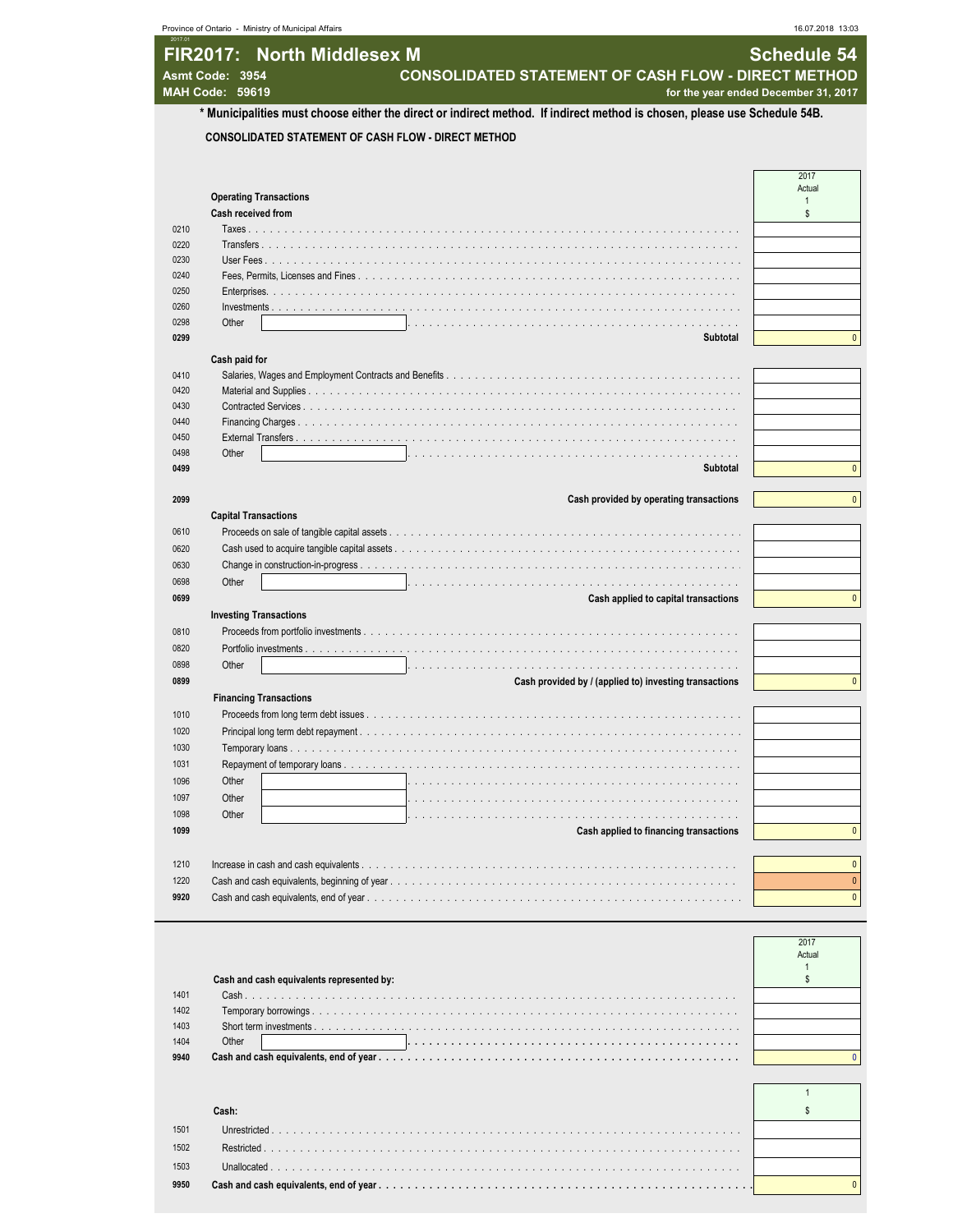1

# **FIR2017: North Middlesex M Schedule 54**

**Asmt Code: 3954 CONSOLIDATED STATEMENT OF CASH FLOW - INDIRECT METHOD**

**MAH Code: 59619 for the year ended December 31, 2017**

2017.01001

**\* Municipalities must choose either the direct or indirect method. If direct method is chosen, please use Schedule 54A. CONSOLIDATED STATEMENT OF CASH FLOW - INDIRECT METHOD**

2017 Actual 1 **Operating Transactions**  $\sim$ 2010 Annual Surplus/(Deficit) (SLC 10 2099 01). . . . . . . . . . . . . . . . . . . . . . . . . . . . . . . . . . . . . . . . . . . . . . . . . . . . . . . . . . . . . . . . . . . . . . . . . . . . . . . . . . . . . . . . . . . . . . . . . . 1,550,974 2020 Non-cash items including amortization . . . . . . . . . . . . . . . . . . . . . . . . . . . . . . . . . . . . . . . . . . . . . . . . . . . . . . . . . . . . . . . . . . . . . . . . . . . . . . . . . . . . . . . . . . . . . . . . . . 1,752,411 2021 Contributed (Donated) tangible capital assets . . 2022 Change in non-cash assets and liabilities . . . . . . . . . . . . . . . . . . . . . . . . . . . . . . . . . . . . . . . . . . . . . . . . . . . . . . . . . . . . . . . . . . . . . . . . . . . . . . . . . . . . . . . . . . . . . . . . . . 750,606 2030 Prepaid expenses . . . 2040 Change in deferred revenue 2096 Other . . . . . . . . . . . . . . . . . . . . . . . . . . . . . . . . . . . . . . . . . . . . . . . . . . . . . . . . . . . . . . . . . . . . . . . . . . . . . . 2097 Other . . . . . . . . . . . . . . . . . . . . . . . . . . . . . . . . . . . . . . . . . . . . . . . . . . . . . . . . . . . . . . . . . . . . . . . . . . . . . . 2098 Other . . . . . . . . . . . . . . . . . . . . . . . . . . . . . . . . . . . . . . . . . . . . . . . . . . . . . . . . . . . . . . . . . . . . . . . . . . . . . . **2099 Cash provided by operating transactions** 4,053,991 **Capital Transactions** 0610 Proceeds on sale of tangible capital assets . . . . . . . . . . . . . . . . . . . . . . . . . . . . . . . . . . . . . . . . . . . . . . . . . . . . . . . . . . . . . . . . . . . . . . . . . . . . . . . . . . . . . . . . . . . . . . . . . . 36,797 0620 Cash used to acquire tangible capital assets . . . . . . . . . . . . . . . . . . . . . . . . . . . . . . . . . . . . . . . . . . . . . . . . . . . . . . . . . . . . . . . . . . . . . . . . . . . . . . . . . . . . . . . . . . . . . . . . . . -1,958,663 0630 Change in construction-in-progress . . . 0698 Other . . . . . . . . . . . . . . . . . . . . . . . . . . . . . . . . . . . . . . . . . . . . . . . . . . . . . . . . . . . . . . . . . . . . . . . . . . . . . . **0699 Cash applied to capital transactions** -1,921,866 **Investing Transactions** 0810 Proceeds from portfolio investments. 0820 Portfolio investments . . . . . . . . . . . . . . . . . . . . . . . . . . . . . . . . . . . . . . . . . . . . . . . . . . . . . . . . . . . . . . . . . . . . . . . . . . . . . . . . . . . . . . . . . . . . . . . . . . 0898 Other Long Term Receivables . . . . . . . . . . . . . . . . . . . . . . . . . . . . . . . . . . . . . . . . . . . . . . . . . . . . . . . . . . . . . . . . . . . . . . . . . . . . . . 148,733 **0899 Cash provided by / (applied to) investing transactions** 148,733  **Financing Transactions** 1010 Proceeds from long term debt issues 1020 Principal long term debt repayment . . . . . . . . . . . . . . . . . . . . . . . . . . . . . . . . . . . . . . . . . . . . . . . . . . . . . . . . . . . . . . . . . . . . . . . . . . . . . . . . . . . . . . . . . . . . . . . . . . -471,251 1030 Temporary loans . . . . . . . . . . . . . . . . . . . . . . . . . . . . . . . . . . . . . . . . . . . . . . . . . . . . . . . . . . . . . . . . . . . . . . . . . . . . . . . . . . . . . . . . . . . . . . . . . . 1031 Repayment of temporary loans. 1096 Other . . . . . . . . . . . . . . . . . . . . . . . . . . . . . . . . . . . . . . . . . . . . . . . . . . . . . . . . . . . . . . . . . . . . . . . . . . . . . . 1097 Other . . . . . . . . . . . . . . . . . . . . . . . . . . . . . . . . . . . . . . . . . . . . . . . . . . . . . . . . . . . . . . . . . . . . . . . . . . . . . . 1098 Other . . . . . . . . . . . . . . . . . . . . . . . . . . . . . . . . . . . . . . . . . . . . . . . . . . . . . . . . . . . . . . . . . . . . . . . . . . . . . . **1099 Cash applied to financing transactions** -471,251 1210 Increase in cash and cash equivalents . . . . . . . . . . . . . . . . . . . . . . . . . . . . . . . . . . . . . . . . . . . . . . . . . . . . . . . . . . . . . . . . . . . . . . . . . . . . . . . . . . . . . . . . . . . . . . . . . . 1,809,607 1220 Cash and cash equivalents, beginning of year . . . . . . . . . . . . . . . . . . . . . . . . . . . . . . . . . . . . . . . . . . . . . . . . . . . . . . . . . . . . . . . . . . . . . . . . . . . . . . . . . . . . . . . . . . . . . . . . . . 6,592,190 **9920** Cash and cash equivalents, end of year . . . . . . . . . . . . . . . . . . . . . . . . . . . . . . . . . . . . . . . . . . . . . . . . . . . . . . . . . . . . . . . . . . . . . . . . . . . . . . . . . . . . . . . . . . . . . . . . . . 8,401,797

|      |                                           | 2017      |
|------|-------------------------------------------|-----------|
|      |                                           | Actual    |
|      |                                           |           |
|      | Cash and cash equivalents represented by: |           |
| 1401 |                                           | 8.220.335 |
| 1402 |                                           |           |
| 1403 |                                           | 181.462   |
| 1404 | Other                                     |           |
| 9940 |                                           | 8 401 79  |
|      |                                           |           |

#### **Cash:** Sample of the contract of the contract of the contract of the contract of the contract of the contract of the contract of the contract of the contract of the contract of the contract of the contract of the contract 1501 Unrestricted . . . . . . . . . . . . . . . . . . . . . . . . . . . . . . . . . . . . . . . . . . . . . . . . . . . . . . . . . . . . . . . . . . . . . . . . . . . . . . . . . . . . . . . . . . . . . . . . . . **7,661,620** 1502 Restricted . . . . . . . . . . . . . . . . . . . . . . . . . . . . . . . . . . . . . . . . . . . . . . . . . . . . . . . . . . . . . . . . . . . . . . . . . . . . . . . . . . . . . . . . . . . . . . . . . . **740,177** 1503 Unallocated . . . . . . . . . . . . . . . . . . . . . . . . . . . . . . . . . . . . . . . . . . . . . . . . . . . . . . . . . . . . . . . . . . . . . . . . . . . . . . . . . . . . . . . . . . . . . . . . . . **9950 Cash and cash equivalents, end of year . . . . . . . . . . . . . . . . . . . . . . . . . . . . . . . . . . . . . . . . . . . . . . . . . . . . . . . . . . . . . . . . . . . . . . . . . . . . . . . . . . . . . . . . . . . . . . . . . . 8,401,797**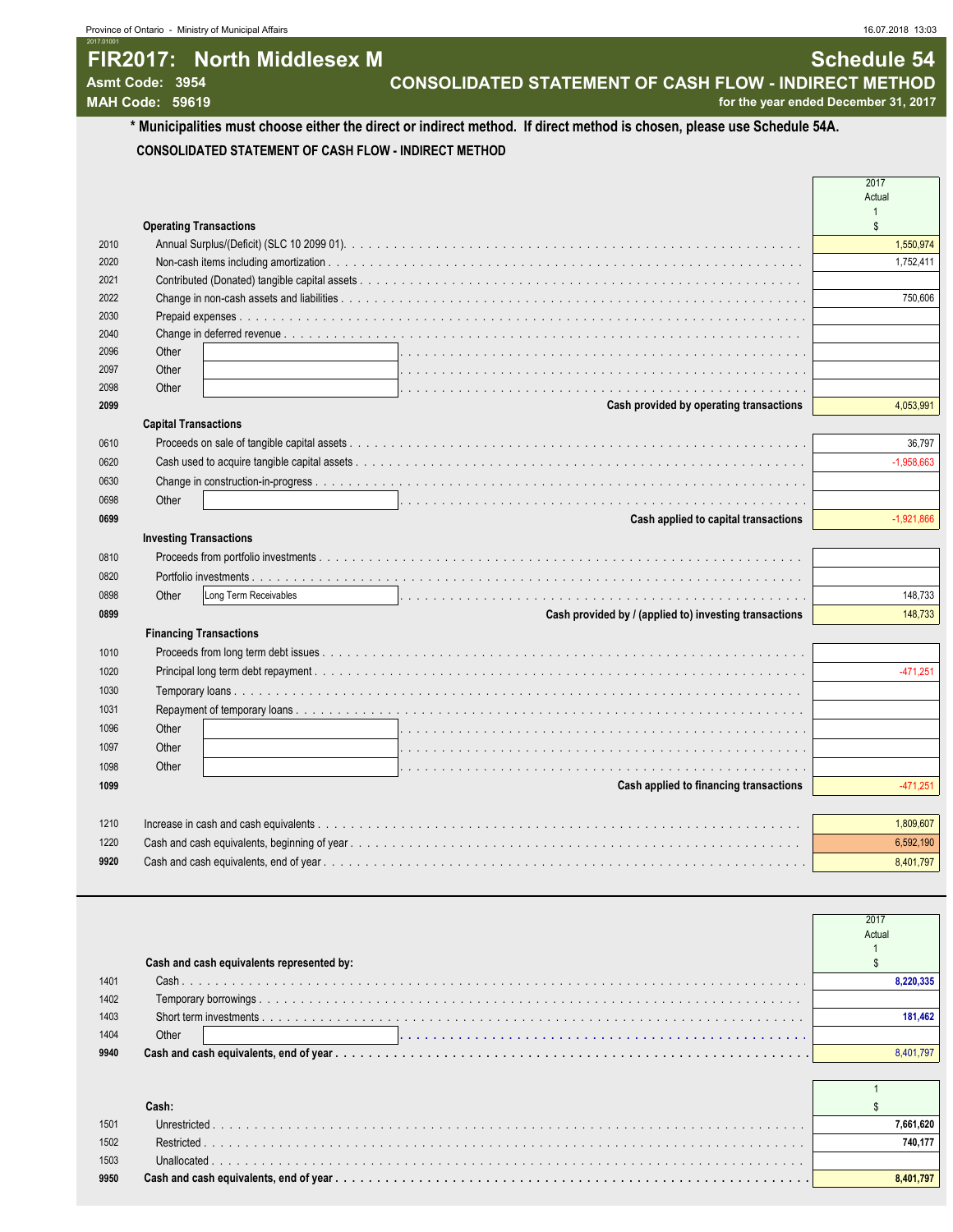## **FIR2017:** North Middlesex M<br>Asmt Code: 3954 **Schedule 60**<br>CONTINUITY OF RESERVES AND RESERVE FUNDS Asmt Code: 3954<br>**CONTINUITY OF RESERVES AND RESERVE FUNDS**<br>for the year ended December 31, 2017

**MAH Code: 59619 for the year ended December 31, 2017**

|              | 11711 VUUT. JJU IJ                                                                 |                                         |                          | ioi the year ended Deceniber 31, <b>zu</b> m |
|--------------|------------------------------------------------------------------------------------|-----------------------------------------|--------------------------|----------------------------------------------|
|              |                                                                                    | Obligatory Res. Funds, Deferred<br>Rev. | Discretionary Res. Funds | Reserves                                     |
|              |                                                                                    | $\overline{1}$                          | $\overline{2}$           | 3                                            |
| 0299         |                                                                                    | $\mathbb{S}$<br>893.833                 | $\mathbb{S}$<br>838,717  | $\mathbf{\hat{s}}$<br>8,353,016              |
|              |                                                                                    |                                         |                          |                                              |
|              |                                                                                    |                                         | 257,023                  | 2,530,373                                    |
| 0315         |                                                                                    |                                         | 257,023                  | 1,352,682<br>1,177,691                       |
| 0320         |                                                                                    |                                         |                          |                                              |
|              | Development Charges Act                                                            |                                         |                          |                                              |
| 0610<br>0620 |                                                                                    | 51,930                                  |                          |                                              |
| 0630         |                                                                                    | $\Omega$                                |                          |                                              |
| 0699         | <b>Subtotal Development Charges Act</b>                                            | 51,930                                  |                          |                                              |
| 0810         |                                                                                    |                                         |                          |                                              |
| 0820         |                                                                                    |                                         |                          |                                              |
| 0830         |                                                                                    |                                         |                          |                                              |
| 0841         |                                                                                    | 17,854                                  |                          |                                              |
| 0860         |                                                                                    |                                         |                          |                                              |
| 0861         |                                                                                    |                                         |                          |                                              |
| 0862         |                                                                                    | 206.008                                 |                          |                                              |
| 0864         |                                                                                    |                                         |                          |                                              |
| 0870         |                                                                                    |                                         |                          |                                              |
| 0895         | Other                                                                              |                                         |                          |                                              |
| 0896         | Other                                                                              |                                         |                          |                                              |
| 0897         | Other                                                                              |                                         |                          |                                              |
| 0898<br>9940 | Other                                                                              | 275.792                                 | 257.023                  |                                              |
|              | <b>TOTAL Revenues &amp; Surplus</b>                                                |                                         |                          | 2,530,373                                    |
|              | Less: Utilization of reserve funds and reserves (transfers)                        |                                         |                          |                                              |
| 1012         |                                                                                    |                                         |                          | 425,863                                      |
| 1015         |                                                                                    |                                         | 55.039                   | 391.300                                      |
| 1025         | Development Charges earned to tangible capital asset acquisition (SLC 61 0299 08). | $\Omega$                                |                          |                                              |
| 1026         |                                                                                    | $\mathbf{0}$                            |                          |                                              |
| 1032         | Recreational land (the Planning Act) earned to tangible capital asset acquisition  |                                         |                          |                                              |
| 1035         |                                                                                    |                                         |                          |                                              |
| 1042         | Deferred revenue earned (Provincial Gas Tax) for Transit (Operations).             |                                         |                          |                                              |
| 1045         |                                                                                    |                                         |                          |                                              |
| 1047         |                                                                                    |                                         |                          |                                              |
| 1055         |                                                                                    | $\Omega$                                |                          |                                              |
| 1070         |                                                                                    |                                         |                          |                                              |
|              |                                                                                    |                                         |                          |                                              |

0910 Less: Utilization (deferred revenue recognized). . . . . . . . . . . . . . . . . . . . . . . . . . 0 55,039 817,163 **Balance, end of year** . . . . . . . . . . . . . . . . . . . . . . . . . . . . . . . . . . . . . . . . . . . . . . . . . . . . . . . . . . . . . . . . . . . . . . . . . . . . . . . . . . . . . . . . . . . . . . . . . . 1,169,625 1,040,701 10,066,226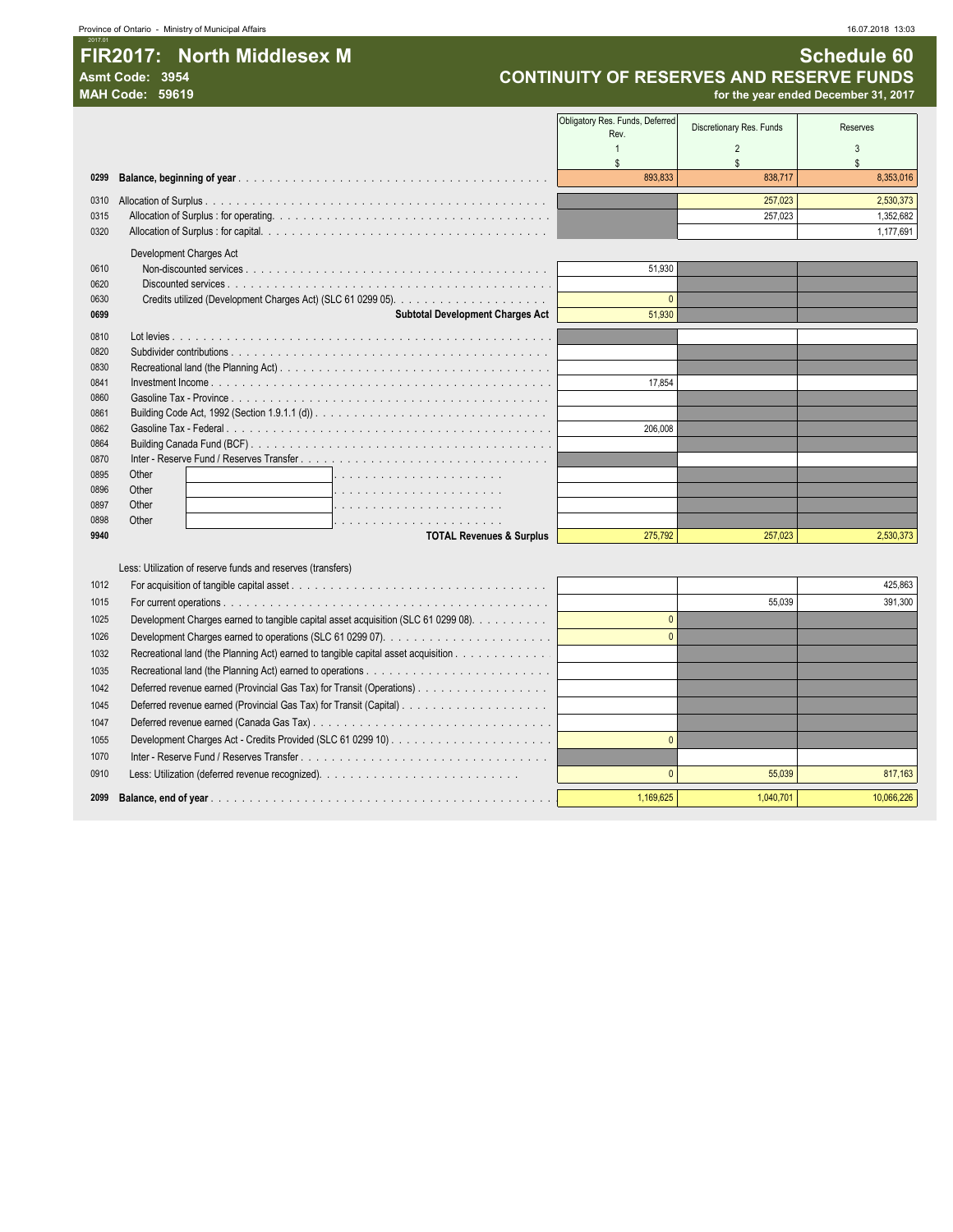### FIR2017: North Middlesex M Asmt Code: 3954

16.07.2018 13:03

**Schedule 60** 

**CONTINUITY OF RESERVES AND RESERVE FUNDS** 

|      | <b>MAH Code: 59619</b>                                                                                                               |                                         |                          | for the year ended December 31, 2017 |
|------|--------------------------------------------------------------------------------------------------------------------------------------|-----------------------------------------|--------------------------|--------------------------------------|
|      |                                                                                                                                      |                                         |                          |                                      |
|      |                                                                                                                                      | Obligatory Res. Funds, Deferred<br>Rev. | Discretionary Res. Funds | Reserves                             |
|      | Totals in line 2099 are analysed as follows:                                                                                         | 1                                       | $\overline{2}$           | 3                                    |
|      |                                                                                                                                      | \$                                      | \$                       | \$                                   |
| 5010 |                                                                                                                                      |                                         |                          | 2,226,243                            |
| 5020 |                                                                                                                                      |                                         |                          | 3,651,143                            |
|      | Asset Replacement funds for: Sewer & Water                                                                                           |                                         |                          |                                      |
| 5030 |                                                                                                                                      |                                         |                          |                                      |
| 5040 |                                                                                                                                      |                                         |                          |                                      |
| 5050 | Replacement of equipment $\ldots$ , $\ldots$ , $\ldots$ , $\ldots$ , $\ldots$ , $\ldots$ , $\ldots$ , $\ldots$ , $\ldots$ , $\ldots$ |                                         |                          | 172,925                              |
| 5060 |                                                                                                                                      |                                         |                          |                                      |
| 5070 | $insurance \ldots \ldots \ldots \ldots \ldots \ldots$                                                                                |                                         |                          | 100,000                              |
| 5080 |                                                                                                                                      |                                         |                          |                                      |
| 5090 |                                                                                                                                      |                                         |                          |                                      |
| 5091 |                                                                                                                                      |                                         |                          | 180,315                              |
| 5630 |                                                                                                                                      |                                         |                          |                                      |
| 5660 |                                                                                                                                      |                                         |                          |                                      |
| 5670 |                                                                                                                                      |                                         |                          |                                      |
| 5680 |                                                                                                                                      |                                         |                          |                                      |
|      | Per Service Purpose:                                                                                                                 |                                         |                          |                                      |
| 5205 |                                                                                                                                      |                                         | 958,335                  | 745,462                              |
| 5210 |                                                                                                                                      |                                         |                          | 1,131,070                            |
|      | Transportation services:                                                                                                             |                                         |                          |                                      |
| 5215 |                                                                                                                                      |                                         |                          | 767,713                              |
| 5216 |                                                                                                                                      |                                         |                          |                                      |
| 5220 |                                                                                                                                      |                                         |                          |                                      |
| 5221 |                                                                                                                                      |                                         |                          |                                      |
| 5222 |                                                                                                                                      |                                         |                          |                                      |
| 5223 |                                                                                                                                      |                                         |                          |                                      |
|      | Environmental services:                                                                                                              |                                         |                          |                                      |
| 5225 |                                                                                                                                      |                                         |                          | 346,648                              |
| 5230 |                                                                                                                                      |                                         |                          |                                      |
| 5235 |                                                                                                                                      |                                         |                          | 584.219                              |
| 5240 |                                                                                                                                      |                                         |                          |                                      |
| 5245 |                                                                                                                                      |                                         |                          |                                      |
| 5246 |                                                                                                                                      |                                         |                          |                                      |
| 5250 |                                                                                                                                      |                                         |                          |                                      |
| 5255 |                                                                                                                                      |                                         |                          |                                      |
| 5260 |                                                                                                                                      |                                         |                          |                                      |
|      | Recreation and cultural services:                                                                                                    |                                         |                          |                                      |
| 5265 |                                                                                                                                      |                                         |                          |                                      |
| 5266 |                                                                                                                                      |                                         |                          |                                      |
| 5271 |                                                                                                                                      |                                         |                          |                                      |
| 5274 | $\sim 100$                                                                                                                           |                                         | 67                       | 60,488                               |
| 5275 |                                                                                                                                      |                                         |                          |                                      |
| 5276 |                                                                                                                                      |                                         |                          |                                      |
| 5277 | $\sim$ $\sim$ $\sim$                                                                                                                 |                                         |                          |                                      |
| 5280 |                                                                                                                                      |                                         |                          | 100.000                              |
| 5290 | Hydro One Proceeds<br>Other                                                                                                          |                                         | 82,299                   |                                      |
|      |                                                                                                                                      |                                         |                          |                                      |
|      | <b>Obligatory Deferred Revenue:</b>                                                                                                  |                                         |                          |                                      |
| 5610 |                                                                                                                                      | 543,210                                 |                          |                                      |
| 5620 |                                                                                                                                      |                                         |                          |                                      |
| 5640 |                                                                                                                                      |                                         |                          |                                      |

| 5650 |       |         |         |
|------|-------|---------|---------|
| 5661 |       |         |         |
| 5690 |       |         |         |
| 5691 |       | 626.415 |         |
| 5692 |       |         |         |
| 5693 |       |         |         |
| 5695 | Other |         |         |
| 5696 | Other |         |         |
| 5697 | Other |         |         |
| 5698 | Other |         |         |
| 5699 | Other |         |         |
| 9930 | ΤΟΤΑΙ |         | .066.22 |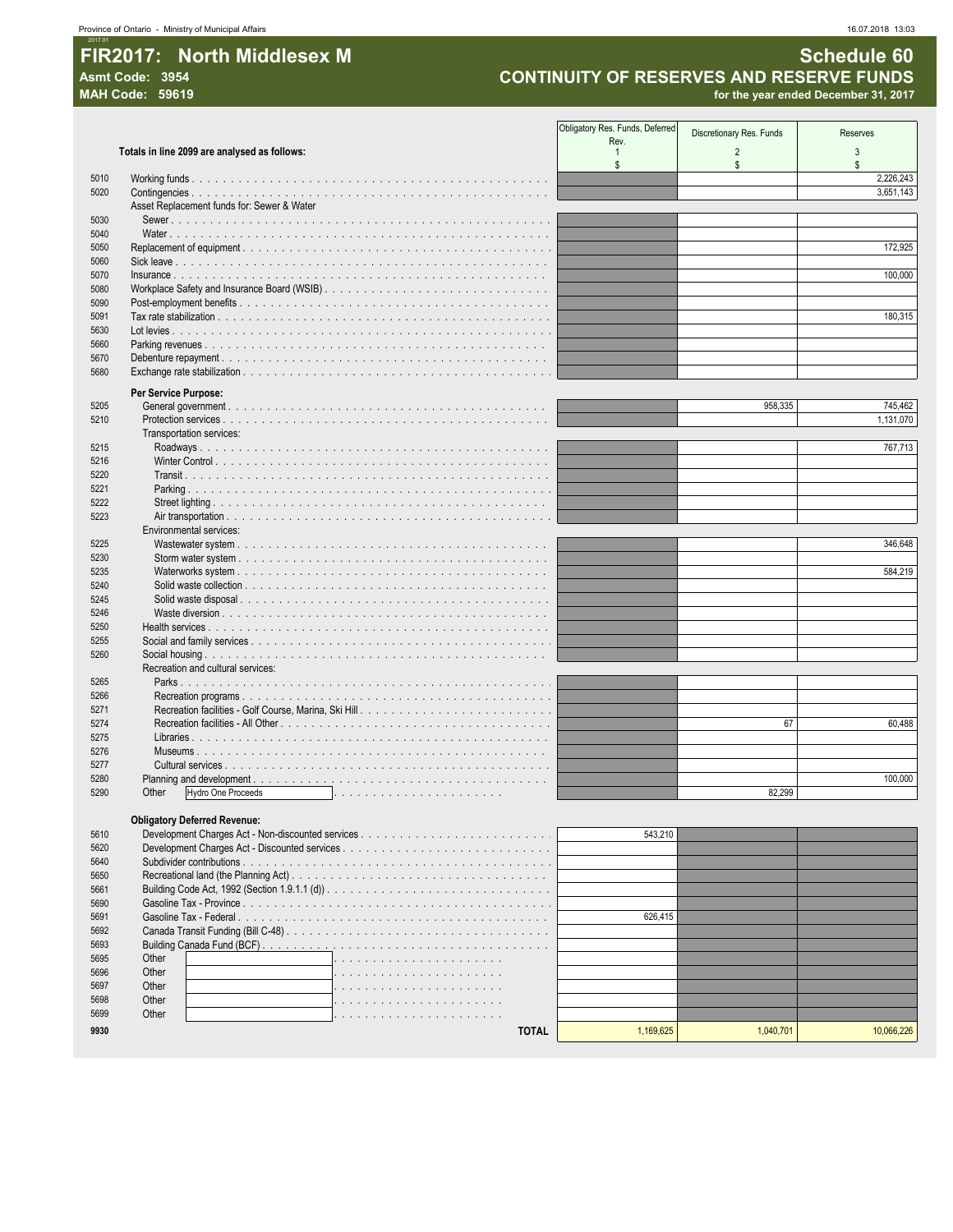#### **2018 - Province of Ontario - Ministry of Municipal Affairs** 16.07.2018 13:03

2017.01

### FIR2017: North Middlesex M<br>Asmt Code: 3954 **Schedule 61**<br>DEVELOPMENT CHARGES RESERVE FUNDS **Asmt Code: 3954 DEVELOPMENT CHARGES RESERVE FUNDS**

**MAH Code: 59619 for the year ended December 31, 2017**

|      |                            |                      |                                         |                                   | Development Charges Proceeds |                |                                             |                                                  | Development Charges Disbursements |                     |                    |                     |
|------|----------------------------|----------------------|-----------------------------------------|-----------------------------------|------------------------------|----------------|---------------------------------------------|--------------------------------------------------|-----------------------------------|---------------------|--------------------|---------------------|
|      |                            | Balance<br>January 1 | Development<br><b>Charges Collected</b> | Interest and<br>Investment Income | <b>Credits Utilized</b>      | Total          | To: Consolidated<br>Statement of Operations | To: Tangible Capital<br><b>Asset Acquisition</b> | Other Disbursements               | Credits<br>Provided | Total              | Balance December 31 |
|      |                            |                      |                                         | 3                                 | 5                            | 6              |                                             |                                                  |                                   | 10                  | 11                 | 12                  |
|      | <b>Development Charges</b> | \$.                  | \$.                                     | $\mathbb{S}$                      | $\mathbf{s}$                 | s.             | $\mathbf{s}$                                | <sub>S</sub>                                     | \$.                               | <b>S</b>            | $\mathbf{\hat{S}}$ | \$.                 |
| 0205 |                            | $\Omega$             |                                         |                                   |                              | $\mathbf{0}$   |                                             |                                                  |                                   |                     |                    | $\Omega$            |
| 0210 |                            | $\overline{0}$       |                                         |                                   |                              | $\mathbf{0}$   |                                             |                                                  |                                   |                     |                    | $\overline{0}$      |
| 0215 |                            | $\sqrt{ }$           |                                         |                                   |                              | $\Omega$       |                                             |                                                  |                                   |                     |                    | $\Omega$            |
| 0220 |                            | 49,514               | 5,656                                   | 531                               |                              | 6,187          |                                             |                                                  |                                   |                     |                    | 55,701              |
| 0225 |                            | $\mathbf{0}$         |                                         |                                   |                              | $\Omega$       |                                             |                                                  |                                   |                     |                    | $\overline{0}$      |
| 0230 | Wastewater                 | 402,359              | 36,502                                  | 3,462                             |                              | 39,964         |                                             |                                                  |                                   |                     |                    | 442,323             |
| 0235 |                            | 15,520               | 2,862                                   | 158                               |                              | 3,020          |                                             |                                                  |                                   |                     |                    | 18,540              |
| 0240 |                            | 18,387               | 3.160                                   | 192                               |                              | 3,352          |                                             |                                                  |                                   |                     |                    | 21,739              |
| 0245 | Emergency Medical Services | $\epsilon$           |                                         |                                   |                              | $\mathbf{0}$   |                                             |                                                  |                                   |                     |                    | $\overline{0}$      |
| 0250 |                            | $\Omega$             |                                         |                                   |                              | $\overline{0}$ |                                             |                                                  |                                   |                     |                    | $\overline{0}$      |
| 0255 |                            | $\Omega$             |                                         |                                   |                              | $\mathbf{0}$   |                                             |                                                  |                                   |                     |                    | $\overline{0}$      |
| 0260 |                            |                      |                                         |                                   |                              | $\mathbf{0}$   |                                             |                                                  |                                   |                     |                    | $\overline{0}$      |
| 0265 | Parkland Development.      | $\Omega$             |                                         |                                   |                              | $\mathbf{0}$   |                                             |                                                  |                                   |                     |                    | $\overline{0}$      |
| 0270 |                            | $\overline{C}$       |                                         |                                   |                              | $\mathbf{0}$   |                                             |                                                  |                                   |                     |                    | $\overline{0}$      |
| 0275 |                            | $\epsilon$           |                                         |                                   |                              | $\Omega$       |                                             |                                                  |                                   |                     |                    | $\overline{0}$      |
| 0280 |                            | 1,016                | 3,750                                   | 141                               |                              | 3,891          |                                             |                                                  |                                   |                     |                    | 4,907               |
| 0285 |                            | $\Omega$             |                                         |                                   |                              | $\mathbf{0}$   |                                             |                                                  |                                   |                     |                    | $\overline{0}$      |
| 0286 | Parking                    | $\overline{C}$       |                                         |                                   |                              | $\mathbf{0}$   |                                             |                                                  |                                   |                     |                    | $\overline{0}$      |
| 0287 |                            | $\overline{0}$       |                                         |                                   |                              | $\overline{0}$ |                                             |                                                  |                                   |                     |                    | $\overline{0}$      |
| 0288 |                            | $\overline{C}$       |                                         |                                   |                              | $\overline{0}$ |                                             |                                                  |                                   |                     |                    | $\overline{0}$      |
| 0290 | Other                      |                      |                                         |                                   |                              | $\mathbf{0}$   |                                             |                                                  |                                   |                     |                    | $\overline{0}$      |
| 0295 | Other                      | $\sqrt{ }$           |                                         |                                   |                              | $\overline{0}$ |                                             |                                                  |                                   |                     |                    | $\overline{0}$      |
| 0296 | Other                      | $\epsilon$           |                                         |                                   |                              | $\overline{0}$ |                                             |                                                  |                                   |                     |                    | $\overline{0}$      |
| 0297 | Other                      |                      |                                         |                                   |                              | $\Omega$       |                                             |                                                  |                                   |                     |                    | $\overline{0}$      |
| 0299 | <b>TOTAL</b>               | 486,796              | 51,930                                  | 4,484                             |                              | 56,414         | $\overline{0}$                              | $\sqrt{2}$                                       | $\Omega$                          |                     |                    | 543,210             |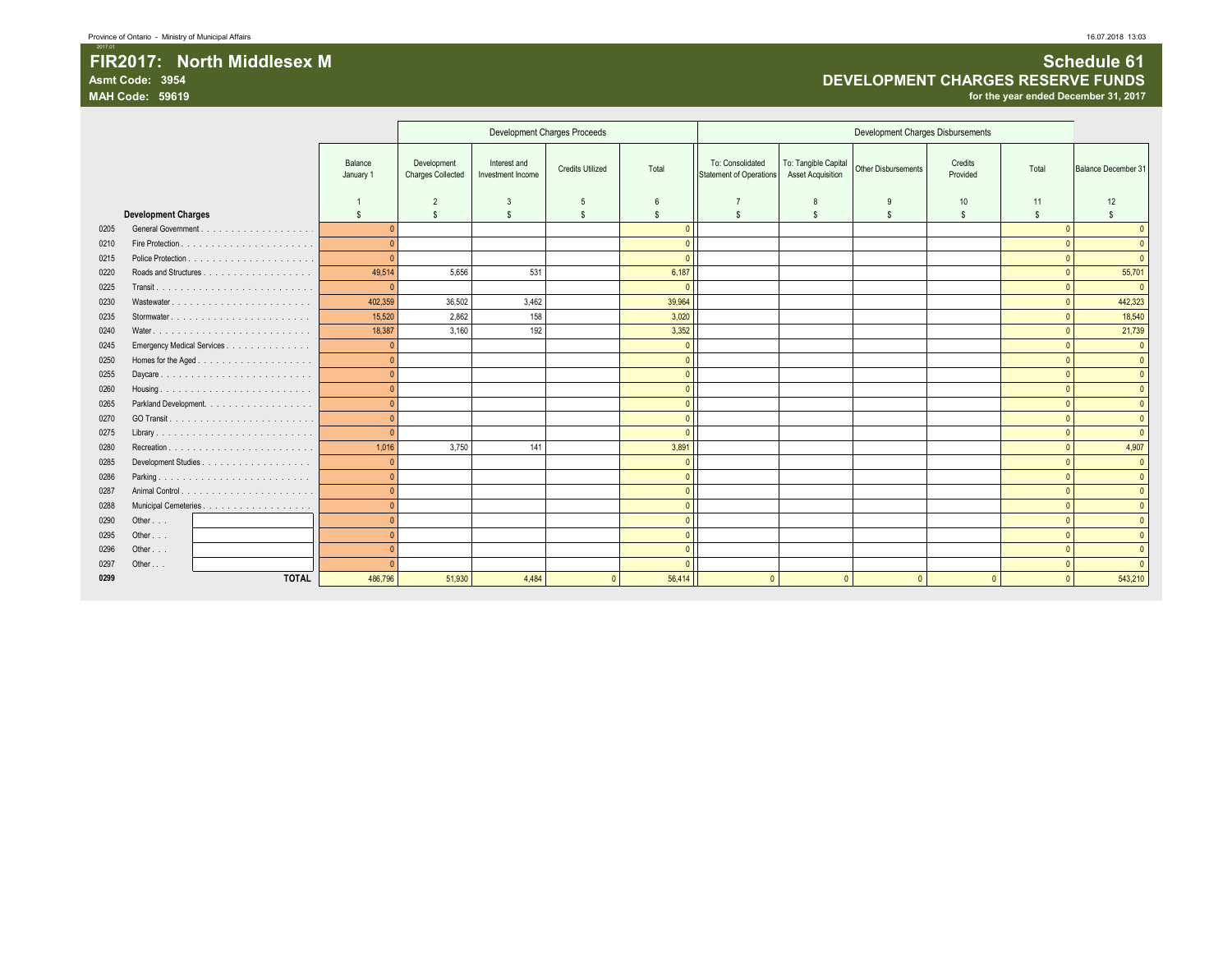# **FIR2017: North Middlesex M Schedule 62**<br>Asmt Code: 3954 **DEVELOPMENT CHARGES RATES**<br>MAH Code: 59619 for the year ended December 31, 2017

 $\overline{\phantom{0}}$ 

## **Asmt Code: 3954 DEVELOPMENT CHARGES RATES**

**MAH Code: 59619 for the year ended December 31, 2017**

|                                                                                                                                                                           |                    |                                 |                         |                         |                              |                                  |                 |                |       |       |                                       |                            |                                                                                                                                                                                          |                            |       | Sq. Foot / Sq. Metre / Per Hectare / Per Other (Please specify) |       |
|---------------------------------------------------------------------------------------------------------------------------------------------------------------------------|--------------------|---------------------------------|-------------------------|-------------------------|------------------------------|----------------------------------|-----------------|----------------|-------|-------|---------------------------------------|----------------------------|------------------------------------------------------------------------------------------------------------------------------------------------------------------------------------------|----------------------------|-------|-----------------------------------------------------------------|-------|
|                                                                                                                                                                           |                    | <b>RESIDENTIAL CHARGES (\$)</b> |                         |                         |                              |                                  |                 |                |       |       | <b>NON - RESIDENTIAL CHARGES (\$)</b> |                            |                                                                                                                                                                                          |                            |       |                                                                 |       |
|                                                                                                                                                                           |                    |                                 |                         |                         | <b>Apartments</b>            |                                  |                 |                |       |       | <b>NON Res.</b>                       | Industrial                 | Commercial                                                                                                                                                                               | Institutional              |       |                                                                 |       |
|                                                                                                                                                                           | Single<br>Detached | Semi-<br>Detached               | Other<br>Multiples      | $\leq$ $=$<br>1 Bedroom | $\geq$ $\equiv$<br>2 Bedroom | <b>Secondary</b><br><b>Units</b> | Other           | Other          | Other | Other | Sq. Foot / Sq.<br>Specify)            | Sq. Foot / Sq.<br>Specify) | Sq. Foot / Sq.<br>Metre / Per Hectar/ Metre / Per Hectar/ Metre/ Per Hectare/ Metre/ Per Hectare/<br>Per Other (Please Per Other (Please Per Other (Please Per Other (Please<br>Specify) | Sq. Foot / Sq.<br>Specify) | Other | Other                                                           | Other |
| <b>Service</b>                                                                                                                                                            | $\overline{1}$     | $\overline{2}$                  | $\overline{\mathbf{3}}$ | $\overline{4}$          | $5\phantom{.0}$              | 17                               | $6\overline{6}$ | 7 <sup>7</sup> | 8     | $9\,$ | 10 <sup>°</sup>                       | 11                         | 12                                                                                                                                                                                       | 13                         | 14    | 15                                                              | 16    |
| <b>Municipal Wide Charges</b>                                                                                                                                             |                    |                                 |                         |                         | If Other, Please Specify >   |                                  |                 |                |       |       |                                       |                            |                                                                                                                                                                                          | If Other, Please Specify > |       |                                                                 |       |
|                                                                                                                                                                           |                    |                                 |                         |                         |                              |                                  |                 |                |       |       |                                       |                            |                                                                                                                                                                                          |                            |       |                                                                 |       |
|                                                                                                                                                                           |                    |                                 |                         |                         |                              |                                  |                 |                |       |       |                                       |                            |                                                                                                                                                                                          |                            |       |                                                                 |       |
|                                                                                                                                                                           |                    |                                 |                         |                         |                              |                                  |                 |                |       |       |                                       |                            |                                                                                                                                                                                          |                            |       |                                                                 |       |
|                                                                                                                                                                           |                    |                                 |                         |                         |                              |                                  |                 |                |       |       |                                       |                            |                                                                                                                                                                                          |                            |       |                                                                 |       |
|                                                                                                                                                                           |                    |                                 |                         |                         |                              |                                  |                 |                |       |       |                                       |                            |                                                                                                                                                                                          |                            |       |                                                                 |       |
|                                                                                                                                                                           |                    |                                 |                         |                         |                              |                                  |                 |                |       |       |                                       |                            |                                                                                                                                                                                          |                            |       |                                                                 |       |
|                                                                                                                                                                           |                    |                                 |                         |                         |                              |                                  |                 |                |       |       |                                       |                            |                                                                                                                                                                                          |                            |       |                                                                 |       |
|                                                                                                                                                                           |                    |                                 |                         |                         |                              |                                  |                 |                |       |       |                                       |                            |                                                                                                                                                                                          |                            |       |                                                                 |       |
|                                                                                                                                                                           |                    |                                 |                         |                         |                              |                                  |                 |                |       |       |                                       |                            |                                                                                                                                                                                          |                            |       |                                                                 |       |
|                                                                                                                                                                           |                    |                                 |                         |                         |                              |                                  |                 |                |       |       |                                       |                            |                                                                                                                                                                                          |                            |       |                                                                 |       |
|                                                                                                                                                                           |                    |                                 |                         |                         |                              |                                  |                 |                |       |       |                                       |                            |                                                                                                                                                                                          |                            |       |                                                                 |       |
|                                                                                                                                                                           |                    |                                 |                         |                         |                              |                                  |                 |                |       |       |                                       |                            |                                                                                                                                                                                          |                            |       |                                                                 |       |
|                                                                                                                                                                           |                    |                                 |                         |                         |                              |                                  |                 |                |       |       |                                       |                            |                                                                                                                                                                                          |                            |       |                                                                 |       |
|                                                                                                                                                                           |                    |                                 |                         |                         |                              |                                  |                 |                |       |       |                                       |                            |                                                                                                                                                                                          |                            |       |                                                                 |       |
|                                                                                                                                                                           |                    |                                 |                         |                         |                              |                                  |                 |                |       |       |                                       |                            |                                                                                                                                                                                          |                            |       |                                                                 |       |
|                                                                                                                                                                           |                    |                                 |                         |                         |                              |                                  |                 |                |       |       |                                       |                            |                                                                                                                                                                                          |                            |       |                                                                 |       |
|                                                                                                                                                                           |                    |                                 |                         |                         |                              |                                  |                 |                |       |       |                                       |                            |                                                                                                                                                                                          |                            |       |                                                                 |       |
|                                                                                                                                                                           |                    |                                 |                         |                         |                              |                                  |                 |                |       |       |                                       |                            |                                                                                                                                                                                          |                            |       |                                                                 |       |
|                                                                                                                                                                           |                    |                                 |                         |                         |                              |                                  |                 |                |       |       |                                       |                            |                                                                                                                                                                                          |                            |       |                                                                 |       |
|                                                                                                                                                                           |                    |                                 |                         |                         |                              |                                  |                 |                |       |       |                                       |                            |                                                                                                                                                                                          |                            |       |                                                                 |       |
|                                                                                                                                                                           |                    |                                 |                         |                         |                              |                                  |                 |                |       |       |                                       |                            |                                                                                                                                                                                          |                            |       |                                                                 |       |
|                                                                                                                                                                           |                    |                                 |                         |                         |                              |                                  |                 |                |       |       |                                       |                            |                                                                                                                                                                                          |                            |       |                                                                 |       |
|                                                                                                                                                                           |                    |                                 |                         |                         |                              |                                  |                 |                |       |       |                                       |                            |                                                                                                                                                                                          |                            |       |                                                                 |       |
|                                                                                                                                                                           |                    |                                 |                         |                         |                              |                                  |                 |                |       |       |                                       |                            |                                                                                                                                                                                          |                            |       |                                                                 |       |
|                                                                                                                                                                           |                    |                                 |                         |                         |                              |                                  |                 |                |       |       |                                       |                            |                                                                                                                                                                                          |                            |       |                                                                 |       |
|                                                                                                                                                                           |                    |                                 |                         |                         |                              |                                  |                 |                |       |       |                                       |                            |                                                                                                                                                                                          |                            |       |                                                                 |       |
|                                                                                                                                                                           |                    |                                 |                         |                         |                              |                                  |                 |                |       |       |                                       |                            |                                                                                                                                                                                          |                            |       |                                                                 |       |
|                                                                                                                                                                           |                    |                                 |                         |                         |                              |                                  |                 |                |       |       |                                       |                            |                                                                                                                                                                                          |                            |       |                                                                 |       |
|                                                                                                                                                                           |                    |                                 |                         |                         |                              |                                  |                 |                |       |       |                                       |                            |                                                                                                                                                                                          |                            |       |                                                                 |       |
|                                                                                                                                                                           |                    |                                 |                         |                         |                              |                                  |                 |                |       |       |                                       |                            |                                                                                                                                                                                          |                            |       |                                                                 |       |
|                                                                                                                                                                           |                    |                                 |                         |                         |                              |                                  |                 |                |       |       |                                       |                            |                                                                                                                                                                                          |                            |       |                                                                 |       |
|                                                                                                                                                                           |                    |                                 |                         |                         |                              |                                  |                 |                |       |       |                                       |                            |                                                                                                                                                                                          |                            |       |                                                                 |       |
|                                                                                                                                                                           |                    |                                 |                         |                         |                              |                                  |                 |                |       |       |                                       |                            |                                                                                                                                                                                          |                            |       |                                                                 |       |
|                                                                                                                                                                           |                    |                                 |                         |                         |                              |                                  |                 |                |       |       |                                       |                            |                                                                                                                                                                                          |                            |       |                                                                 |       |
| <b>TOTAL MUNICIPAL WIDE CHARGES</b><br>1250 Are the rates being reported based on a new development charge by-law that was approved by council within the reporting year? | 0.00               | 0.00                            | 0.00                    | 0.00                    | 0.00                         | 0.00                             | 0.00            | 0.00           | 0.00  | 0.00  | 0.00                                  | 0.00                       | 0.00                                                                                                                                                                                     | 0.00                       | 0.00  | 0.00                                                            |       |

If yes(Y), please attach an electronic version of the new by-law.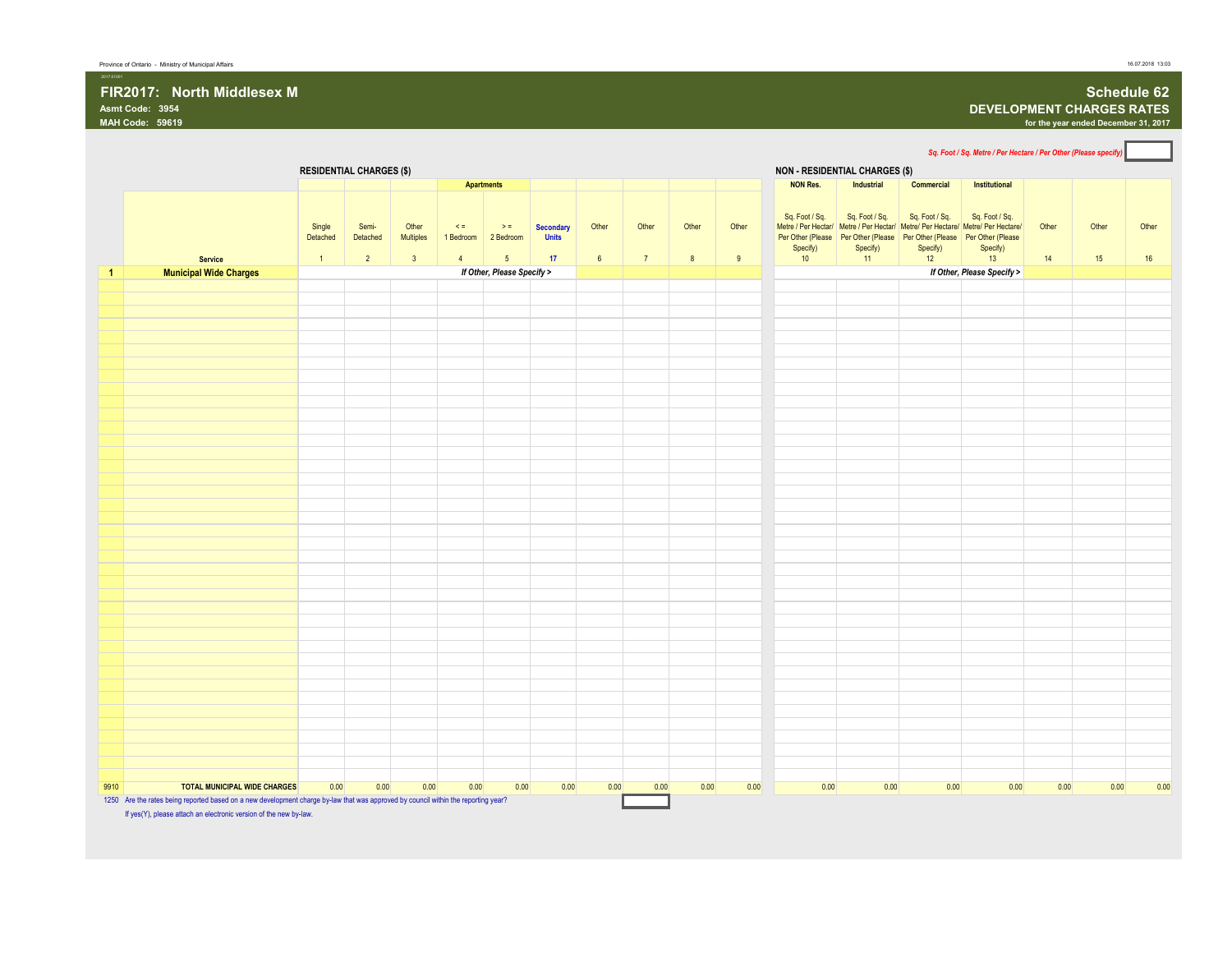|      |                                | <b>RESIDENTIAL CHARGES (\$)</b> |                                     |                                    |                                         |                                         |                          |                          |                         |            |            |                                                  | <b>NON - RESIDENTIAL CHARGES (\$)</b>                                                   |                       |                            |             |             |             |
|------|--------------------------------|---------------------------------|-------------------------------------|------------------------------------|-----------------------------------------|-----------------------------------------|--------------------------|--------------------------|-------------------------|------------|------------|--------------------------------------------------|-----------------------------------------------------------------------------------------|-----------------------|----------------------------|-------------|-------------|-------------|
|      |                                |                                 |                                     |                                    | <b>Apartments</b>                       |                                         |                          |                          |                         |            |            | <b>NON Res.</b>                                  | <b>Industrial</b>                                                                       | Commercial            | Institutional              |             |             |             |
|      | <b>Service</b>                 | Single<br>Detached              | Semi-<br>Detached<br>$\overline{2}$ | Other<br>Multiples<br>$\mathbf{3}$ | $\leq$ =<br>1 Bedroom<br>$\overline{4}$ | $>$ $=$<br>2 Bedroom<br>$5\phantom{.0}$ | Secondary<br>Units<br>17 | Other<br>$6\overline{6}$ | Other<br>$\overline{7}$ | Other<br>8 | Other<br>9 | Sq. Foot / Sq.<br>Metre (Please<br>Specify<br>10 | Sq. Foot / Sq. Metre Sq. Foot / Sq. Metre Sq. Foot / Sq. Metre<br>(Please Specify<br>11 | (Please Specify<br>12 | (Please Specify<br>13      | Other<br>14 | Other<br>15 | Other<br>16 |
| -1   | <b>Parkhill Area</b>           |                                 |                                     |                                    |                                         | If Other, Please Specify >              |                          |                          |                         |            |            |                                                  |                                                                                         |                       | If Other, Please Specify > |             |             |             |
| 530  | Roads                          | 574.00                          | 574.00                              | 447.00                             | 255.00                                  | 255.00                                  |                          |                          |                         |            |            | 0.08                                             |                                                                                         |                       |                            |             |             |             |
| 630  | Stormwater                     | 456.00                          | 456.00                              | 355.00                             | 203.00                                  | 203.00                                  |                          |                          |                         |            |            | 0.06                                             |                                                                                         |                       |                            |             |             |             |
| 690  | Wastewater                     | 3,765.00                        | 3,765.00                            | 2,935.00                           | 1,672.00                                | 1,672.00                                |                          |                          |                         |            |            | 0.52                                             |                                                                                         |                       |                            |             |             |             |
| 670  | Water                          | 452.00                          | 452.00                              | 352.00                             | 201.00                                  | 201.00                                  |                          |                          |                         |            |            | 0.06                                             |                                                                                         |                       |                            |             |             |             |
|      |                                |                                 |                                     |                                    |                                         |                                         |                          |                          |                         |            |            |                                                  |                                                                                         |                       |                            |             |             |             |
|      |                                |                                 |                                     |                                    |                                         |                                         |                          |                          |                         |            |            |                                                  |                                                                                         |                       |                            |             |             |             |
|      |                                |                                 |                                     |                                    |                                         |                                         |                          |                          |                         |            |            |                                                  |                                                                                         |                       |                            |             |             |             |
|      |                                |                                 |                                     |                                    |                                         |                                         |                          |                          |                         |            |            |                                                  |                                                                                         |                       |                            |             |             |             |
|      |                                |                                 |                                     |                                    |                                         |                                         |                          |                          |                         |            |            |                                                  |                                                                                         |                       |                            |             |             |             |
|      |                                |                                 |                                     |                                    |                                         |                                         |                          |                          |                         |            |            |                                                  |                                                                                         |                       |                            |             |             |             |
|      |                                |                                 |                                     |                                    |                                         |                                         |                          |                          |                         |            |            |                                                  |                                                                                         |                       |                            |             |             |             |
|      |                                |                                 |                                     |                                    |                                         |                                         |                          |                          |                         |            |            |                                                  |                                                                                         |                       |                            |             |             |             |
|      |                                |                                 |                                     |                                    |                                         |                                         |                          |                          |                         |            |            |                                                  |                                                                                         |                       |                            |             |             |             |
|      |                                |                                 |                                     |                                    |                                         |                                         |                          |                          |                         |            |            |                                                  |                                                                                         |                       |                            |             |             |             |
|      |                                |                                 |                                     |                                    |                                         |                                         |                          |                          |                         |            |            |                                                  |                                                                                         |                       |                            |             |             |             |
|      |                                |                                 |                                     |                                    |                                         |                                         |                          |                          |                         |            |            |                                                  |                                                                                         |                       |                            |             |             |             |
|      |                                |                                 |                                     |                                    |                                         |                                         |                          |                          |                         |            |            |                                                  |                                                                                         |                       |                            |             |             |             |
|      |                                |                                 |                                     |                                    |                                         |                                         |                          |                          |                         |            |            |                                                  |                                                                                         |                       |                            |             |             |             |
|      |                                |                                 |                                     |                                    |                                         |                                         |                          |                          |                         |            |            |                                                  |                                                                                         |                       |                            |             |             |             |
|      |                                |                                 |                                     |                                    |                                         |                                         |                          |                          |                         |            |            |                                                  |                                                                                         |                       |                            |             |             |             |
|      |                                |                                 |                                     |                                    |                                         |                                         |                          |                          |                         |            |            |                                                  |                                                                                         |                       |                            |             |             |             |
|      |                                |                                 |                                     |                                    |                                         |                                         |                          |                          |                         |            |            |                                                  |                                                                                         |                       |                            |             |             |             |
|      |                                |                                 |                                     |                                    |                                         |                                         |                          |                          |                         |            |            |                                                  |                                                                                         |                       |                            |             |             |             |
|      |                                |                                 |                                     |                                    |                                         |                                         |                          |                          |                         |            |            |                                                  |                                                                                         |                       |                            |             |             |             |
| 9910 | <b>TOTAL FOR PARKHILL AREA</b> | 5,247.00                        | 5,247.00                            | 4,089.00                           | 2,331.00                                | 2,331.00                                | 0.00                     | 0.00                     | 0.00                    | 0.00       | 0.00       | 0.72                                             | 0.00                                                                                    | 0.00                  | 0.00                       | 0.00        | 0.00        | 0.00        |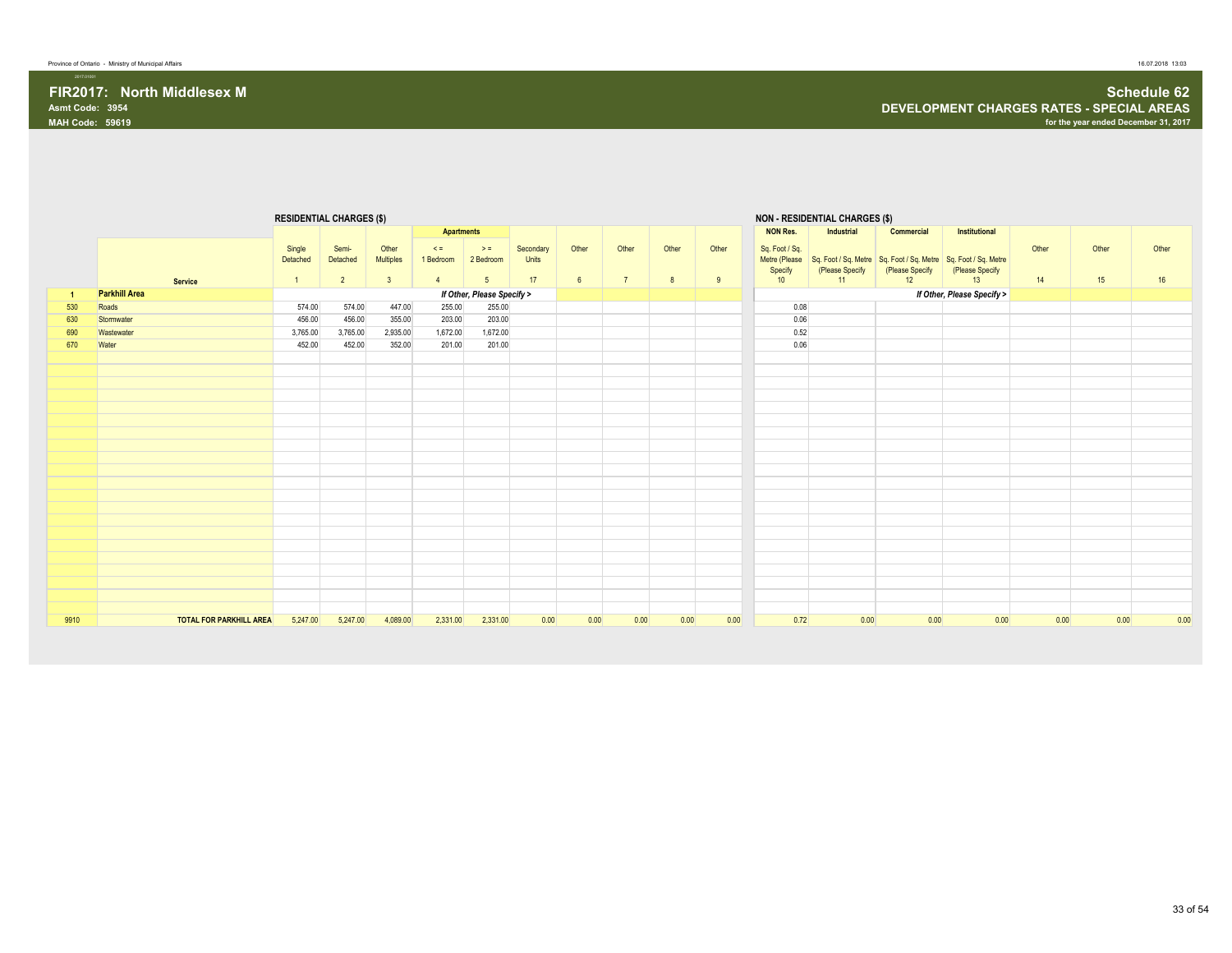|                |                                                              |                                      | <b>RESIDENTIAL CHARGES (\$)</b>     |                                               |                                         |                                                 |                          |                          |                         |            |            |                                 | <b>NON - RESIDENTIAL CHARGES (\$)</b> |                                                                                                       |                            |             |             |             |
|----------------|--------------------------------------------------------------|--------------------------------------|-------------------------------------|-----------------------------------------------|-----------------------------------------|-------------------------------------------------|--------------------------|--------------------------|-------------------------|------------|------------|---------------------------------|---------------------------------------|-------------------------------------------------------------------------------------------------------|----------------------------|-------------|-------------|-------------|
|                |                                                              |                                      |                                     |                                               | <b>Apartments</b>                       |                                                 |                          |                          |                         |            |            | <b>NON Res.</b>                 | Industrial                            | Commercial                                                                                            | Institutional              |             |             |             |
|                |                                                              | Single<br>Detached<br>$\overline{1}$ | Semi-<br>Detached<br>$\overline{2}$ | Other<br>Multiples<br>$\overline{\mathbf{3}}$ | $\leq$ =<br>1 Bedroom<br>$\overline{4}$ | $\Rightarrow$ =<br>2 Bedroom<br>$5\overline{)}$ | Secondary<br>Units<br>17 | Other<br>$6\overline{6}$ | Other<br>$\overline{7}$ | Other<br>8 | Other<br>9 | Sq. Foot / Sq.<br>Specify<br>10 | (Please Specify<br>11                 | Metre (Please Sq. Foot / Sq. Metre Sq. Foot / Sq. Metre Sq. Foot / Sq. Metre<br>(Please Specify<br>12 | (Please Specify<br>13      | Other<br>14 | Other<br>15 | Other<br>16 |
|                | <b>Service</b><br><b>Alisa Craig/Nairn/Petty St Corridor</b> |                                      |                                     |                                               |                                         | If Other, Please Specify >                      |                          |                          |                         |            |            |                                 |                                       |                                                                                                       |                            |             |             |             |
| $\overline{2}$ | Roads                                                        | 981.00                               | 981.00                              | 765.00                                        | 436.00                                  | 436.00                                          |                          |                          |                         |            |            | 0.13                            |                                       |                                                                                                       | If Other, Please Specify > |             |             |             |
| 530            |                                                              |                                      |                                     |                                               |                                         |                                                 |                          |                          |                         |            |            |                                 |                                       |                                                                                                       |                            |             |             |             |
| 630            | Stormwater                                                   |                                      |                                     |                                               |                                         |                                                 |                          |                          |                         |            |            |                                 |                                       |                                                                                                       |                            |             |             |             |
| 690            | Wastewater                                                   | 4,013.00                             | 4,013.00                            | 3,128.00                                      | 1,782.00                                | 1,782.00                                        |                          |                          |                         |            |            | 0.55                            |                                       |                                                                                                       |                            |             |             |             |
| 670            | Water                                                        | 156.00                               | 156.00                              | 122.00                                        | 69.00                                   | 69.00                                           |                          |                          |                         |            |            | 0.02                            |                                       |                                                                                                       |                            |             |             |             |
|                |                                                              |                                      |                                     |                                               |                                         |                                                 |                          |                          |                         |            |            |                                 |                                       |                                                                                                       |                            |             |             |             |
|                |                                                              |                                      |                                     |                                               |                                         |                                                 |                          |                          |                         |            |            |                                 |                                       |                                                                                                       |                            |             |             |             |
|                |                                                              |                                      |                                     |                                               |                                         |                                                 |                          |                          |                         |            |            |                                 |                                       |                                                                                                       |                            |             |             |             |
|                |                                                              |                                      |                                     |                                               |                                         |                                                 |                          |                          |                         |            |            |                                 |                                       |                                                                                                       |                            |             |             |             |
|                |                                                              |                                      |                                     |                                               |                                         |                                                 |                          |                          |                         |            |            |                                 |                                       |                                                                                                       |                            |             |             |             |
|                |                                                              |                                      |                                     |                                               |                                         |                                                 |                          |                          |                         |            |            |                                 |                                       |                                                                                                       |                            |             |             |             |
|                |                                                              |                                      |                                     |                                               |                                         |                                                 |                          |                          |                         |            |            |                                 |                                       |                                                                                                       |                            |             |             |             |
|                |                                                              |                                      |                                     |                                               |                                         |                                                 |                          |                          |                         |            |            |                                 |                                       |                                                                                                       |                            |             |             |             |
|                |                                                              |                                      |                                     |                                               |                                         |                                                 |                          |                          |                         |            |            |                                 |                                       |                                                                                                       |                            |             |             |             |
|                |                                                              |                                      |                                     |                                               |                                         |                                                 |                          |                          |                         |            |            |                                 |                                       |                                                                                                       |                            |             |             |             |
|                |                                                              |                                      |                                     |                                               |                                         |                                                 |                          |                          |                         |            |            |                                 |                                       |                                                                                                       |                            |             |             |             |
|                |                                                              |                                      |                                     |                                               |                                         |                                                 |                          |                          |                         |            |            |                                 |                                       |                                                                                                       |                            |             |             |             |
|                |                                                              |                                      |                                     |                                               |                                         |                                                 |                          |                          |                         |            |            |                                 |                                       |                                                                                                       |                            |             |             |             |
|                |                                                              |                                      |                                     |                                               |                                         |                                                 |                          |                          |                         |            |            |                                 |                                       |                                                                                                       |                            |             |             |             |
|                |                                                              |                                      |                                     |                                               |                                         |                                                 |                          |                          |                         |            |            |                                 |                                       |                                                                                                       |                            |             |             |             |
|                |                                                              |                                      |                                     |                                               |                                         |                                                 |                          |                          |                         |            |            |                                 |                                       |                                                                                                       |                            |             |             |             |
|                |                                                              |                                      |                                     |                                               |                                         |                                                 |                          |                          |                         |            |            |                                 |                                       |                                                                                                       |                            |             |             |             |
|                |                                                              |                                      |                                     |                                               |                                         |                                                 |                          |                          |                         |            |            |                                 |                                       |                                                                                                       |                            |             |             |             |
|                |                                                              |                                      |                                     |                                               |                                         |                                                 |                          |                          |                         |            |            |                                 |                                       |                                                                                                       |                            |             |             |             |
|                |                                                              |                                      |                                     |                                               |                                         |                                                 |                          |                          |                         |            |            |                                 |                                       |                                                                                                       |                            |             |             |             |
|                |                                                              |                                      |                                     |                                               |                                         |                                                 |                          |                          |                         |            |            |                                 |                                       |                                                                                                       |                            |             |             |             |
| 9910           | OTAL FOR ALISA CRAIG/NAIRN/PETTY ST CORRIDOR                 | 5,150.00                             | 5,150.00                            | 4,015.00                                      | 2,287.00                                | 2,287.00                                        | 0.00                     | 0.00                     | 0.00                    | 0.00       | 0.00       | 0.70                            | 0.00                                  | 0.00                                                                                                  | 0.00                       | 0.00        | 0.00        | 0.00        |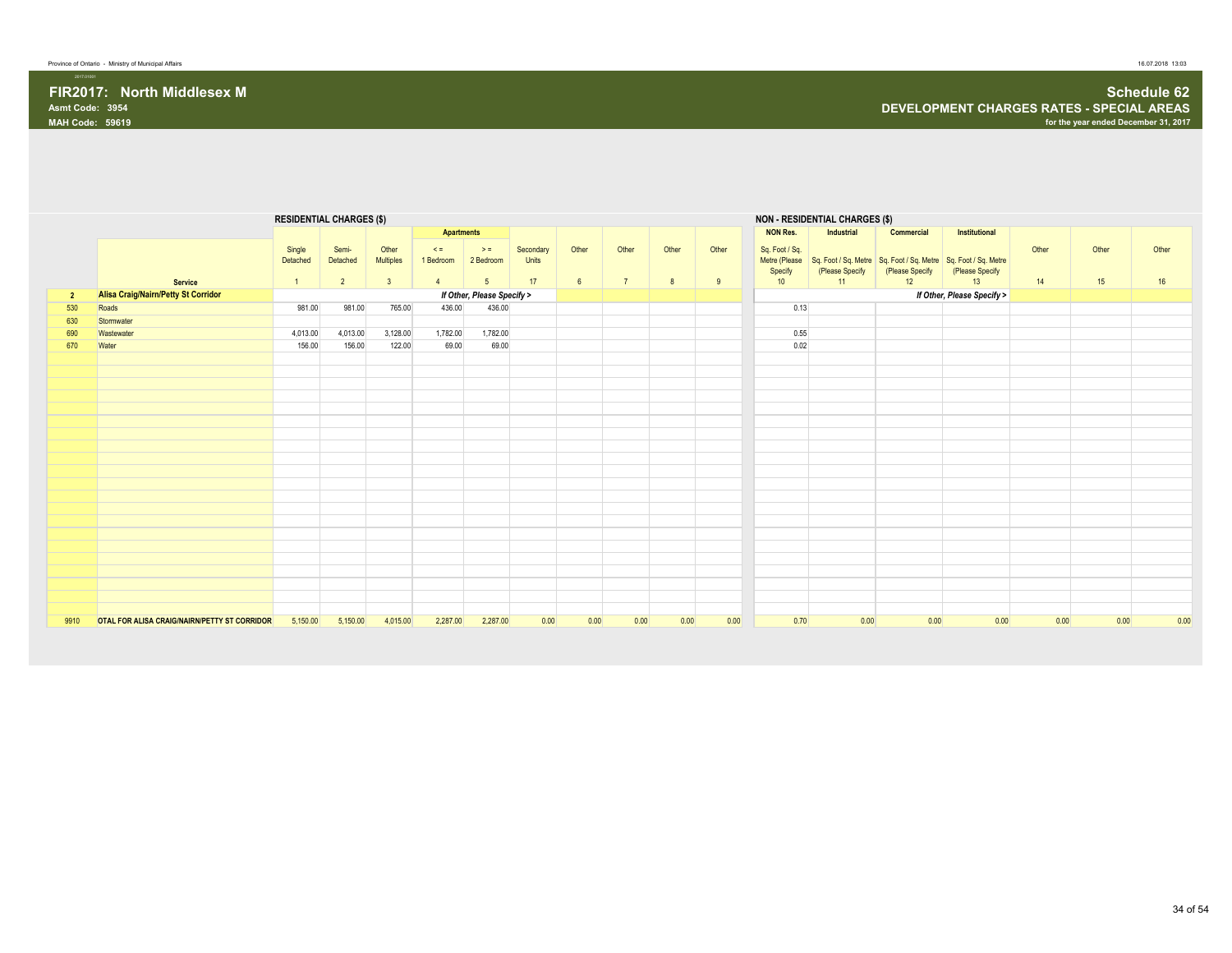|              | FIR2017: North Middlesex M<br><b>CONSOLIDATED STATEMENT OF FINANCIAL POSITION</b><br>Asmt Code: 3954<br><b>MAH Code: 59619</b> | <b>Schedule 70</b><br>for the year ended December 31, 2017 |
|--------------|--------------------------------------------------------------------------------------------------------------------------------|------------------------------------------------------------|
|              | <b>Financial Assets</b>                                                                                                        | $\mathbf{1}$                                               |
| 0299         |                                                                                                                                | $\mathbb{S}$<br>8,401,797                                  |
|              | <b>Accounts receivable</b>                                                                                                     |                                                            |
| 0410         |                                                                                                                                | 184,899                                                    |
| 0420         |                                                                                                                                |                                                            |
| 0430         |                                                                                                                                | 1,177                                                      |
| 0440         |                                                                                                                                |                                                            |
| 0450         |                                                                                                                                | 13.020                                                     |
| 0490         |                                                                                                                                | 693,694                                                    |
| 0499         | Subtotal                                                                                                                       | 892,790                                                    |
|              | Taxes receivable                                                                                                               |                                                            |
| 0610         |                                                                                                                                | 338,608                                                    |
| 0620<br>0630 |                                                                                                                                | 115,960                                                    |
|              |                                                                                                                                | 78,215                                                     |
|              |                                                                                                                                | 41,305                                                     |
|              |                                                                                                                                | 574,088                                                    |
|              | <b>Subtotal</b><br>Investments *                                                                                               |                                                            |
|              |                                                                                                                                |                                                            |
|              |                                                                                                                                |                                                            |
|              |                                                                                                                                |                                                            |
|              |                                                                                                                                |                                                            |
|              | Other                                                                                                                          |                                                            |
|              | Subtotal                                                                                                                       |                                                            |
|              |                                                                                                                                |                                                            |
|              | Debt Recoverable from Others                                                                                                   |                                                            |
|              |                                                                                                                                |                                                            |
|              |                                                                                                                                |                                                            |
|              |                                                                                                                                |                                                            |
|              |                                                                                                                                | 722.764                                                    |
|              | Other                                                                                                                          |                                                            |
|              | Subtotal                                                                                                                       | 722,764                                                    |
|              |                                                                                                                                |                                                            |
|              | <b>Other financial assets</b>                                                                                                  |                                                            |
|              |                                                                                                                                |                                                            |
|              |                                                                                                                                |                                                            |
|              |                                                                                                                                |                                                            |
|              |                                                                                                                                |                                                            |
|              |                                                                                                                                |                                                            |
|              | Other<br><b>Subtotal</b>                                                                                                       |                                                            |
| 0898         |                                                                                                                                |                                                            |
|              | <b>TOTAL Financial Assets</b>                                                                                                  |                                                            |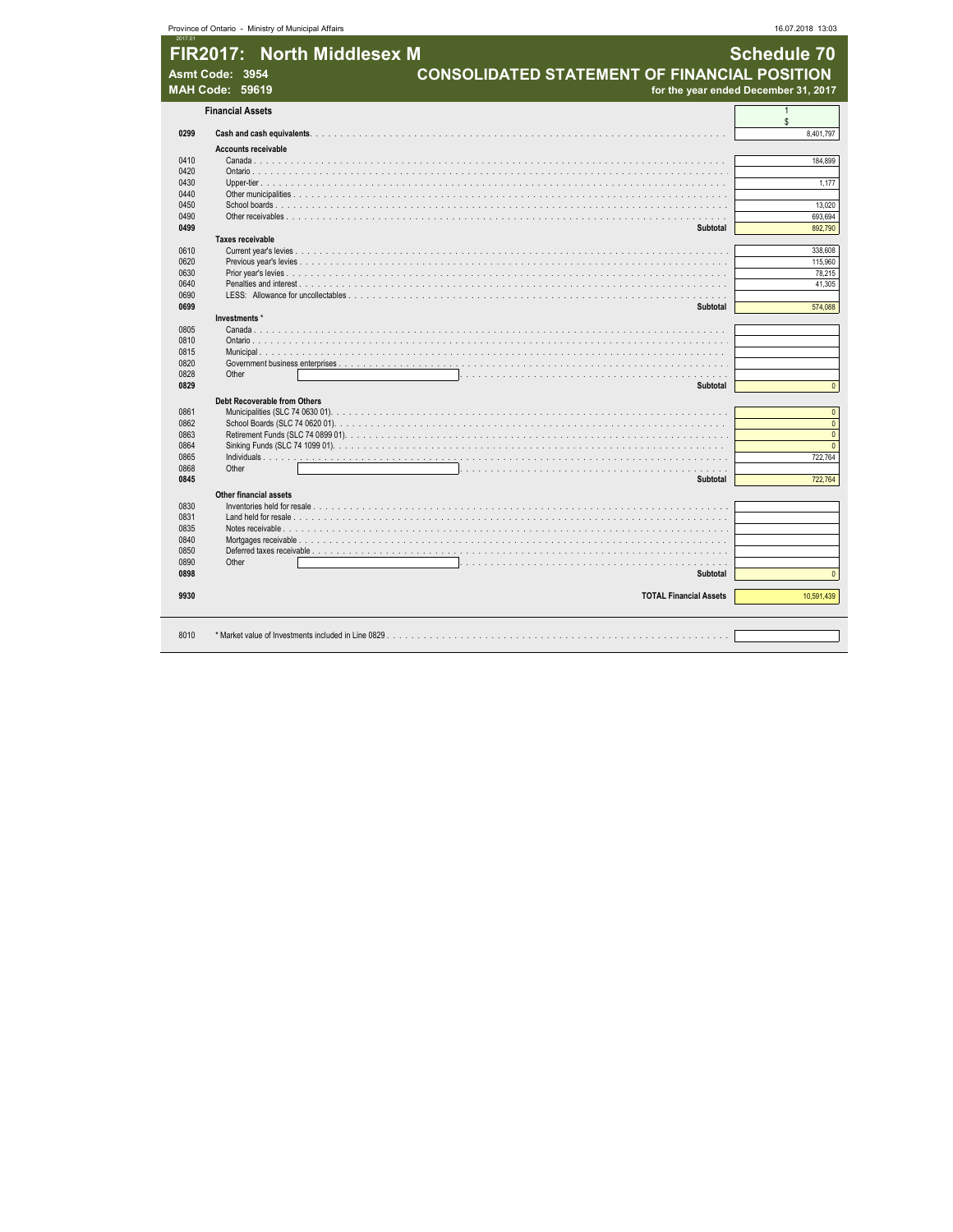|              | Province of Ontario - Ministry of Municipal Affairs |                                                                                 | 16.07.2018 13:03           |
|--------------|-----------------------------------------------------|---------------------------------------------------------------------------------|----------------------------|
|              | <b>North Middlesex M</b><br><b>FIR2017:</b>         |                                                                                 | <b>Schedule 70</b>         |
|              | Asmt Code: 3954                                     | CONSOLIDATED STATEMENT OF FINANCIAL POSITION                                    |                            |
|              | <b>MAH Code: 59619</b>                              | for the year ended December 31, 2017                                            |                            |
|              |                                                     |                                                                                 |                            |
|              | Liabilities<br><b>Temporary loans</b>               |                                                                                 | $\mathbf{1}$<br>\$         |
| 2010         |                                                     |                                                                                 |                            |
| 2020         | Tangible Capital Assets:                            |                                                                                 |                            |
| 2030         |                                                     |                                                                                 |                            |
| 2040<br>2099 |                                                     | Subtotal                                                                        | $\pmb{0}$                  |
|              | <b>Accounts Payable</b>                             |                                                                                 |                            |
| 2210<br>2220 |                                                     |                                                                                 | 26,654<br>233,347          |
| 2230         |                                                     |                                                                                 | 42,296                     |
| 2240<br>2250 |                                                     |                                                                                 | 112,544                    |
| 2260<br>2270 |                                                     |                                                                                 | 1,250,163                  |
| 2290         |                                                     |                                                                                 |                            |
| 2299         |                                                     | Subtotal                                                                        | 1,665,004                  |
| 2301         |                                                     |                                                                                 |                            |
|              | Deferred revenue                                    |                                                                                 |                            |
| 2410         |                                                     |                                                                                 | 1,169,625                  |
| 2490<br>2499 |                                                     | Subtotal                                                                        | 1,169,625                  |
|              |                                                     |                                                                                 |                            |
|              | Long term liabilities                               |                                                                                 |                            |
| 2610<br>2620 |                                                     |                                                                                 | 1,856,257                  |
| 2630<br>2640 | Other                                               |                                                                                 |                            |
| 2650         | Other                                               | .                                                                               |                            |
| 2660<br>2699 |                                                     | Subtotal                                                                        | 1,856,257                  |
|              | <b>Solid Waste Management Facility Liabilities</b>  |                                                                                 |                            |
| 2799         |                                                     |                                                                                 | 60,000                     |
| 2810         | Post employment benefits                            |                                                                                 | 41,167                     |
| 2820<br>2830 |                                                     |                                                                                 | 49,679                     |
| 2840         |                                                     |                                                                                 |                            |
| 2898<br>2899 | Other                                               | Subtotal post employment benefits                                               | 90,846                     |
|              | Liability for contaminated sites                    |                                                                                 |                            |
| 2910<br>9940 |                                                     | <b>TOTAL Liabilities</b>                                                        | 4,841,732                  |
| 9945         |                                                     | Net Financial Assets / Net Debt (Total Financial Assets LESS Total Liabilities) | 5,749,707                  |
|              |                                                     |                                                                                 |                            |
|              | <b>Non-Financial Assets</b>                         |                                                                                 | \$                         |
| 6210         |                                                     |                                                                                 | 56,068,260                 |
| 6250<br>6260 | inventories or Supplies<br>Prepaid Expenses.        |                                                                                 | 347,085                    |
| 6299         |                                                     | <b>Total Non-Financial Assets</b>                                               | 56,415,345                 |
| 9970         |                                                     | <b>Total Accumulated Surplus/(Deficit)</b>                                      | 62,165,052                 |
|              |                                                     |                                                                                 |                            |
|              | Analysis of the Accumulated Surplus/(Deficit)       |                                                                                 | 1                          |
| 6410         |                                                     |                                                                                 | \$<br>56,068,260           |
| 6420<br>6430 |                                                     |                                                                                 | 11,106,927<br>$-5,010,135$ |
| 6431         |                                                     |                                                                                 |                            |
| 5030         | Local boards                                        |                                                                                 |                            |
| 5035         |                                                     |                                                                                 |                            |
| 5040<br>5041 |                                                     |                                                                                 |                            |
| 5045<br>5050 |                                                     |                                                                                 |                            |
| 5055         |                                                     |                                                                                 |                            |
| 5060<br>5076 | Other                                               |                                                                                 |                            |
| 5077         | Other                                               |                                                                                 |                            |
| 5078<br>5079 | Other<br>Other                                      | .                                                                               |                            |
| 5098         |                                                     | <b>Total Local Boards</b>                                                       | $\pmb{0}$                  |
| 5080         |                                                     |                                                                                 | $\pmb{0}$                  |
| 6601         |                                                     |                                                                                 |                            |
| 6602         | Unfunded Landfill closure costs                     |                                                                                 |                            |
| 6603<br>6610 | Other                                               |                                                                                 |                            |
| 6620         | Other                                               |                                                                                 |                            |
| 6630<br>6640 | Other<br>Other                                      |                                                                                 |                            |
| 6699         |                                                     | <b>Total Other</b>                                                              | $\pmb{0}$                  |
| 9971         |                                                     | <b>Total Accumulated Surplus/(Deficit)</b>                                      | 62,165,052                 |
|              |                                                     |                                                                                 |                            |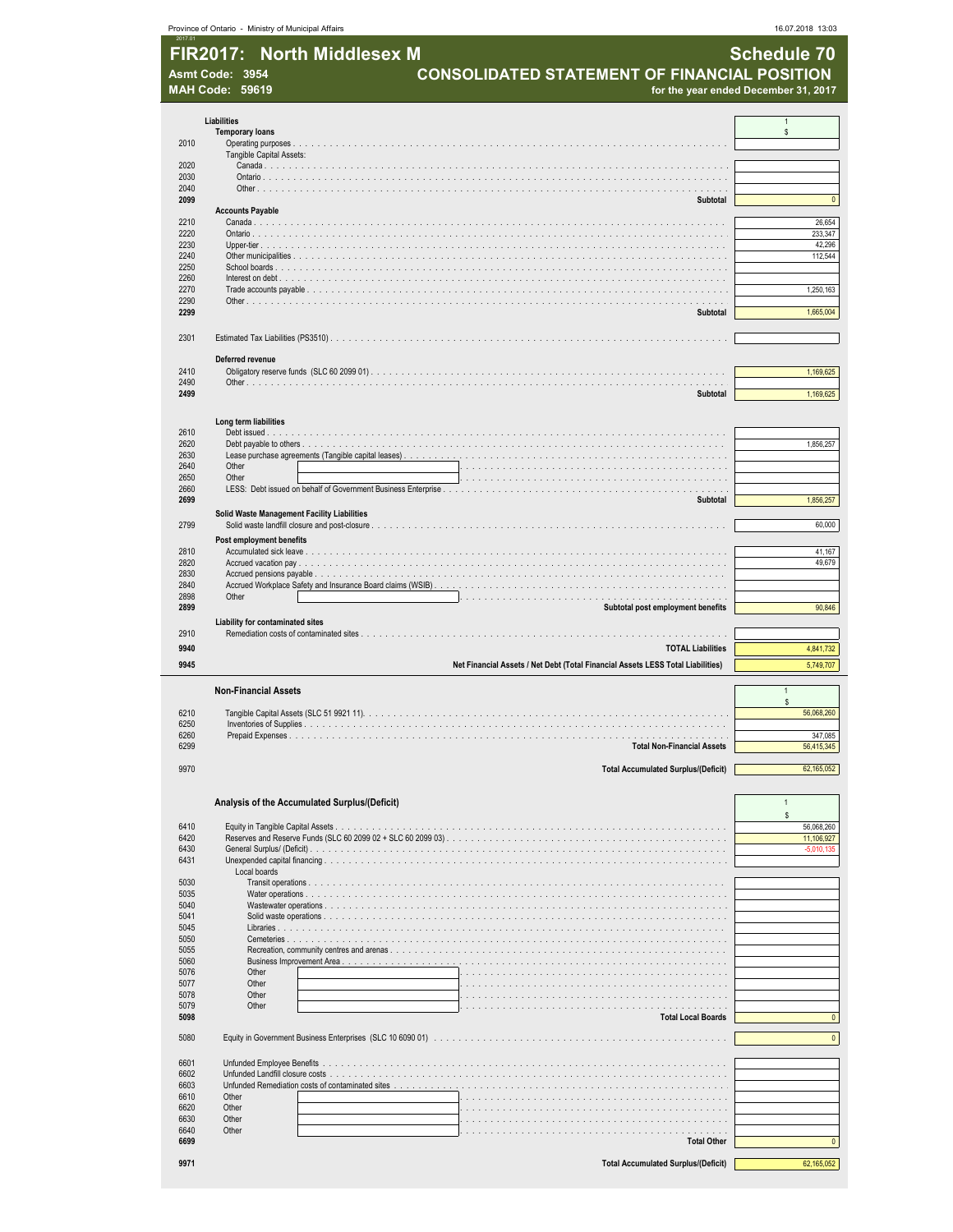## 2017.01001 FIR2017: North Middlesex M **Single/Lower-Tier ONLY** Schedule 72

**Continuity of Taxes Receivable** 9

| 0210 |                               | 660,586    |
|------|-------------------------------|------------|
| 0215 |                               |            |
| 0220 |                               | 11,721,930 |
| 0225 |                               | 113,678    |
| 0240 |                               | 11,811,950 |
| 0250 |                               | 110,156    |
| 0260 |                               |            |
| 0280 | PLUS:                         |            |
| 0290 | Taxes receivable, end of year | 574,088    |
|      | <b>Cash Collections</b>       |            |
|      |                               |            |
| 0610 |                               | 11,273,165 |
| 0620 |                               | 411.262    |
| 0630 | Penalties and interest.       | 127.523    |
| 0640 |                               |            |
| 0690 | Other                         |            |
| 0699 | <b>TOTAL Cash Collections</b> | 11.811.950 |
|      |                               |            |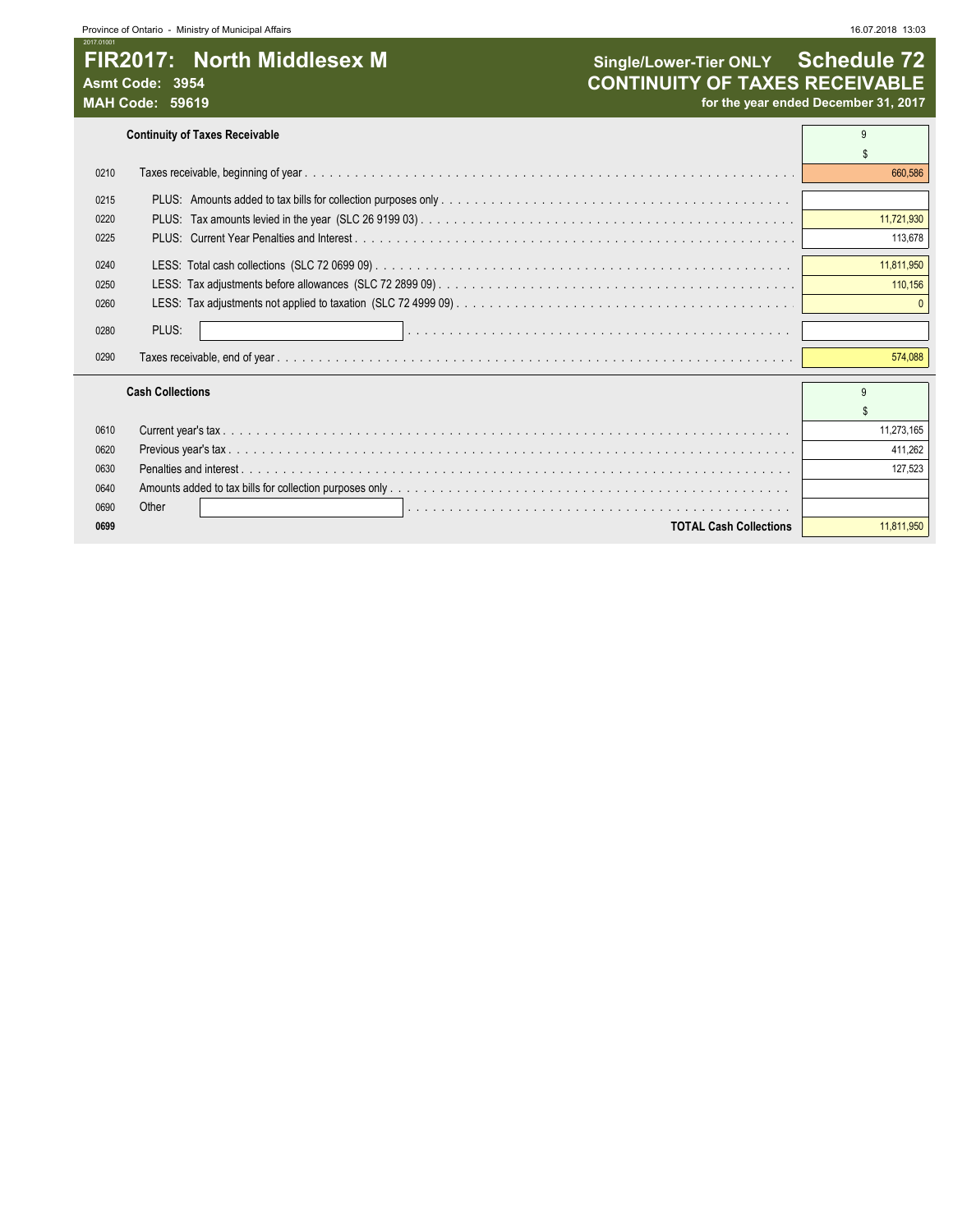# TIR2017: North Middlesex M **Single/Lower-Tier ONLY Schedule 72**<br>Asmt Code: 3954 **Single/Lower-Tier ONLY Schedule 72 Asmt Code: 3954 CONTINUITY OF TAXES RECEIVABLE**

for the year ended December 31, 2017

|      | <b>SCHOOL BOARDS</b>                                            |                  |                 |                      |                   |              |                        |                              |              |                                |
|------|-----------------------------------------------------------------|------------------|-----------------|----------------------|-------------------|--------------|------------------------|------------------------------|--------------|--------------------------------|
|      |                                                                 | English - Public | French - Public | English - Separate   | French - Separate | Other        | <b>TOTAL Education</b> | Lower-Tier (Single-<br>Tier) | Upper-Tier   | <b>TOTAL Tax</b><br>Adjustment |
|      | Tax Adjustments Applied to Taxation                             |                  | $\overline{2}$  | 3                    |                   | 5            | 6                      |                              |              |                                |
|      |                                                                 | \$               | $\mathbb{S}$    | $\mathfrak{S}$       | \$                | -S           | .\$                    | £.                           | ٩            | $\mathbf{\hat{S}}$             |
| 1099 | Municipal Act (353, 354, 357, 358, RfR)                         | 14.582           | 28              | 1,302                | 68                |              | 15,980                 | 65,431                       | 28,745       | 110,156                        |
| 1299 | Discounts for Advance Payments (Mun. Act 345(10))               |                  |                 |                      |                   |              |                        |                              |              | $\Omega$                       |
| 1499 |                                                                 |                  |                 |                      |                   |              |                        |                              |              | $\mathbf{0}$                   |
| 1699 | Tax Cancellation - Low income seniors and Disabled persons (Mur |                  |                 |                      |                   |              | $\mathbf{0}$           |                              |              | $\overline{0}$                 |
| 1810 | Rebates to Commercial properties (Mun. Act 362)                 |                  |                 |                      |                   |              | $\mathbf{0}$           |                              |              | $\overline{0}$                 |
| 1820 | Rebates to Industrial properties (Mun. Act 362)                 |                  |                 |                      |                   |              | $\mathbf{0}$           |                              |              | $\mathbf{0}$                   |
| 1899 | Subtotal                                                        | $\mathbf{0}$     | $\mathbf{0}$    | $\mathbf{0}$         | $\mathbf{0}$      | $\Omega$     | $\mathbf{0}$           | $\mathbf{0}$                 | $\mathbf{0}$ | $\mathbf{0}$                   |
| 2099 | Rebates for Charities (Mun. Act 361)                            |                  |                 |                      |                   |              | $\mathbf{0}$           |                              |              | $\overline{0}$                 |
| 2299 | Vacant Unit Rebates (Mun. Act 364)                              |                  |                 |                      |                   |              | $\mathbf{0}$           |                              |              | $\mathbf{0}$                   |
| 2399 | Reduction for Heritage Property (Mun. Act 365.2)                |                  |                 |                      |                   |              | $\Omega$               |                              |              | $\mathbf{0}$                   |
| 2890 | Other                                                           |                  |                 |                      |                   |              | $\Omega$               |                              |              | $\mathbf{0}$                   |
| 2891 | Other                                                           |                  |                 |                      |                   |              | $\mathbf{0}$           |                              |              | $\mathbf{0}$                   |
| 2892 | Other                                                           |                  |                 |                      |                   |              | $\mathbf{0}$           |                              |              | $\mathbf{0}$                   |
| 2893 | Other                                                           |                  |                 |                      |                   |              | $\Omega$               |                              |              | $\mathbf{0}$                   |
| 2899 | Tax adjustments before allowances                               | 14,582           | 28              | 1,302                | 68                | $\mathbf{0}$ | 15,980                 | 65,431                       | 28,745       | 110,156                        |
|      |                                                                 |                  |                 | <b>SCHOOL BOARDS</b> |                   |              |                        |                              |              |                                |
|      |                                                                 | English - Public | French - Public | English - Separate   | French - Separate | Other        | <b>TOTAL Education</b> | Lower-Tier (Single-<br>Tier) | Upper-Tier   | <b>TOTAL Tax</b><br>Adjustment |
|      | Tax Adjustments Not Applied to Taxation                         |                  | $\overline{2}$  | $\mathbf{3}$         | 4                 | 5            | 6                      | $\overline{7}$               | 8            | 9                              |
|      |                                                                 | \$               | $\mathbb{S}$    | \$                   | $\mathfrak{L}$    | \$           | -S                     | \$                           | S            | \$                             |
| 4010 |                                                                 |                  |                 |                      |                   |              |                        |                              |              | $\Omega$                       |
| 4210 | Tax Deferral - Low income seniors and Disabled persons (Mun. Ac |                  |                 |                      |                   |              | $\mathbf{0}$           |                              |              | $\mathbf{0}$                   |
| 4420 | Net Impact of 5% Capping Limit Program                          |                  |                 |                      |                   |              | $\Omega$               |                              |              | $\mathbf{0}$                   |
| 4890 | Other                                                           |                  |                 |                      |                   |              | $\Omega$               |                              |              | $\mathbf{0}$                   |
| 4891 | Other                                                           |                  |                 |                      |                   |              | $\Omega$               |                              |              | $\Omega$                       |

#### **Additional Information**

| 6010 |           |       |         |        |           |  |  |
|------|-----------|-------|---------|--------|-----------|--|--|
| 7010 | 1.550.365 | 3.243 | 381.466 | 10,808 | 1,945,881 |  |  |

**4999 Tax Adjustments Not Applied to Taxation** 0 0 0 0 0 0 0 0 0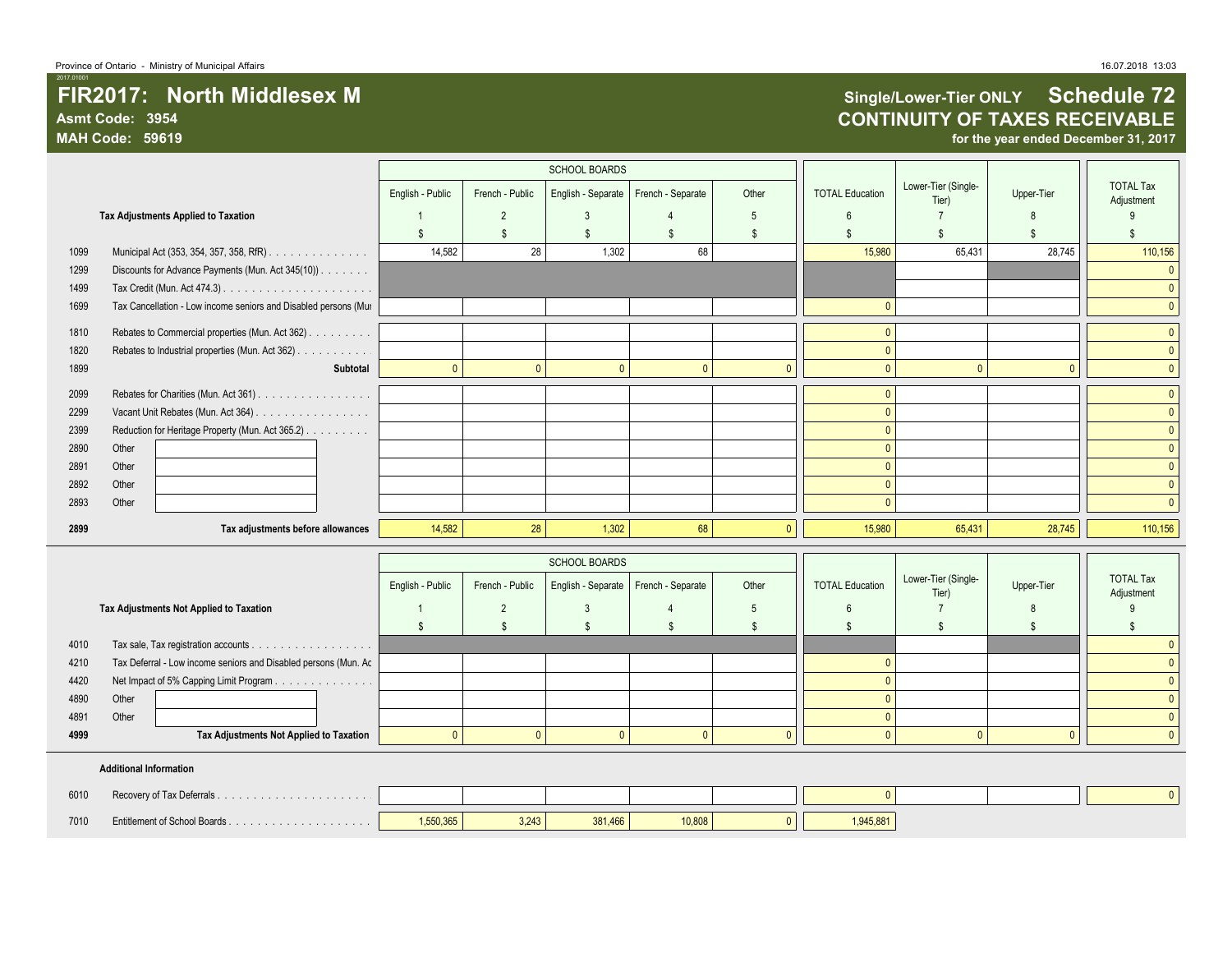| 2017.01                      | Province of Ontario - Ministry of Municipal Affairs                                                   |                                                            | 16.07.2018 13:03                     |
|------------------------------|-------------------------------------------------------------------------------------------------------|------------------------------------------------------------|--------------------------------------|
|                              | FIR2017: North Middlesex M                                                                            |                                                            | <b>Schedule 74</b>                   |
|                              |                                                                                                       | <b>LONG TERM LIABILITIES AND COMMITMENT</b>                |                                      |
|                              | Asmt Code: 3954                                                                                       |                                                            |                                      |
|                              | <b>MAH Code: 59619</b>                                                                                |                                                            | for the year ended December 31, 2017 |
|                              | 1. Debt burden of the municipality                                                                    |                                                            |                                      |
|                              |                                                                                                       |                                                            | $\mathbf{1}$                         |
|                              | All outstanding debt issued by the municipality, predecessor municipalities and consolidated entities |                                                            | \$                                   |
| 0210                         |                                                                                                       |                                                            | 710,285                              |
| 0220                         |                                                                                                       |                                                            |                                      |
| 0230                         |                                                                                                       |                                                            |                                      |
| 0297<br>0298                 | Other<br>Other                                                                                        |                                                            | 1,145,972                            |
| 0299                         | County of Middlesex                                                                                   | $\ldots$<br>Subtotal                                       | 1,856,257                            |
|                              |                                                                                                       |                                                            |                                      |
| 0499                         |                                                                                                       |                                                            |                                      |
|                              | LESS: All debt assumed by others                                                                      |                                                            |                                      |
| 0610                         |                                                                                                       |                                                            |                                      |
| 0620                         |                                                                                                       |                                                            |                                      |
| 0630                         |                                                                                                       |                                                            |                                      |
| 0640                         |                                                                                                       |                                                            |                                      |
| 0697                         | Other                                                                                                 |                                                            |                                      |
| 0698                         | Other                                                                                                 |                                                            |                                      |
| 0699                         |                                                                                                       | <b>Subtotal</b>                                            | $\mathbf{0}$                         |
|                              | LESS: Debt retirement funds                                                                           |                                                            |                                      |
| 0810<br>0820                 | Water                                                                                                 |                                                            |                                      |
| 0896                         | Other                                                                                                 |                                                            |                                      |
| 0897                         | Other                                                                                                 |                                                            |                                      |
| 0898                         | Other                                                                                                 |                                                            |                                      |
| 0899                         |                                                                                                       | Subtotal                                                   | $\mathbf{0}$                         |
|                              | LESS: Own sinking funds (Actual balances)                                                             |                                                            |                                      |
| 1010                         |                                                                                                       |                                                            |                                      |
| 1020                         |                                                                                                       |                                                            |                                      |
| 1096                         | Other                                                                                                 |                                                            |                                      |
| 1097                         | Other                                                                                                 |                                                            |                                      |
| 1098                         | Other                                                                                                 | .<br>.                                                     |                                      |
| 1099                         |                                                                                                       | <b>Subtotal</b>                                            | $\pmb{0}$                            |
| 9910                         |                                                                                                       | <b>TOTAL Net Long Term Liabilities of the Municipality</b> | 1,856,257                            |
| 1220<br>1230<br>1240<br>1250 |                                                                                                       |                                                            | 710.285                              |
| 1280                         |                                                                                                       |                                                            |                                      |
| 1297                         | County of Middlesex<br>Other                                                                          |                                                            | 1,145,972                            |
| 1298                         | Other                                                                                                 |                                                            |                                      |
| 9920                         |                                                                                                       | TOTAL Net Long Term Liabilities of the Municipality        | 1,856,257                            |
|                              |                                                                                                       |                                                            |                                      |
|                              | 3. Debt burden of the municipality: Analysed by function                                              |                                                            |                                      |
| 1405<br>1410                 | Protection services<br>Transportation services:                                                       |                                                            |                                      |
| 1415                         |                                                                                                       |                                                            |                                      |
| 1416                         |                                                                                                       |                                                            |                                      |
| 1420                         |                                                                                                       |                                                            |                                      |
| 1421                         |                                                                                                       |                                                            |                                      |
| 1422                         |                                                                                                       |                                                            |                                      |
| 1423                         | Environmental services:                                                                               |                                                            |                                      |
| 1425                         |                                                                                                       |                                                            | 659,771                              |
| 1430                         |                                                                                                       |                                                            |                                      |
| 1435                         |                                                                                                       |                                                            |                                      |
| 1440                         |                                                                                                       |                                                            |                                      |
| 1445                         |                                                                                                       |                                                            |                                      |
| 1446                         |                                                                                                       |                                                            |                                      |
| 1450                         |                                                                                                       |                                                            |                                      |
| 1455                         |                                                                                                       |                                                            |                                      |
| 1460<br>1465                 | Recreation and cultural services:                                                                     |                                                            |                                      |
| 1466                         |                                                                                                       |                                                            |                                      |
| 1471                         |                                                                                                       |                                                            |                                      |
| 1474                         |                                                                                                       |                                                            | 208,473                              |
| 1475                         |                                                                                                       |                                                            | 937,500                              |
| 1476                         | Museums.                                                                                              |                                                            |                                      |
|                              |                                                                                                       |                                                            |                                      |
| 1477                         |                                                                                                       | and and and and analysis                                   |                                      |
| 1480                         |                                                                                                       |                                                            | 50,513                               |
| 1490<br>9930                 |                                                                                                       | TOTAL Net Long Term Liabilities of the Municipality        | 1,856,257                            |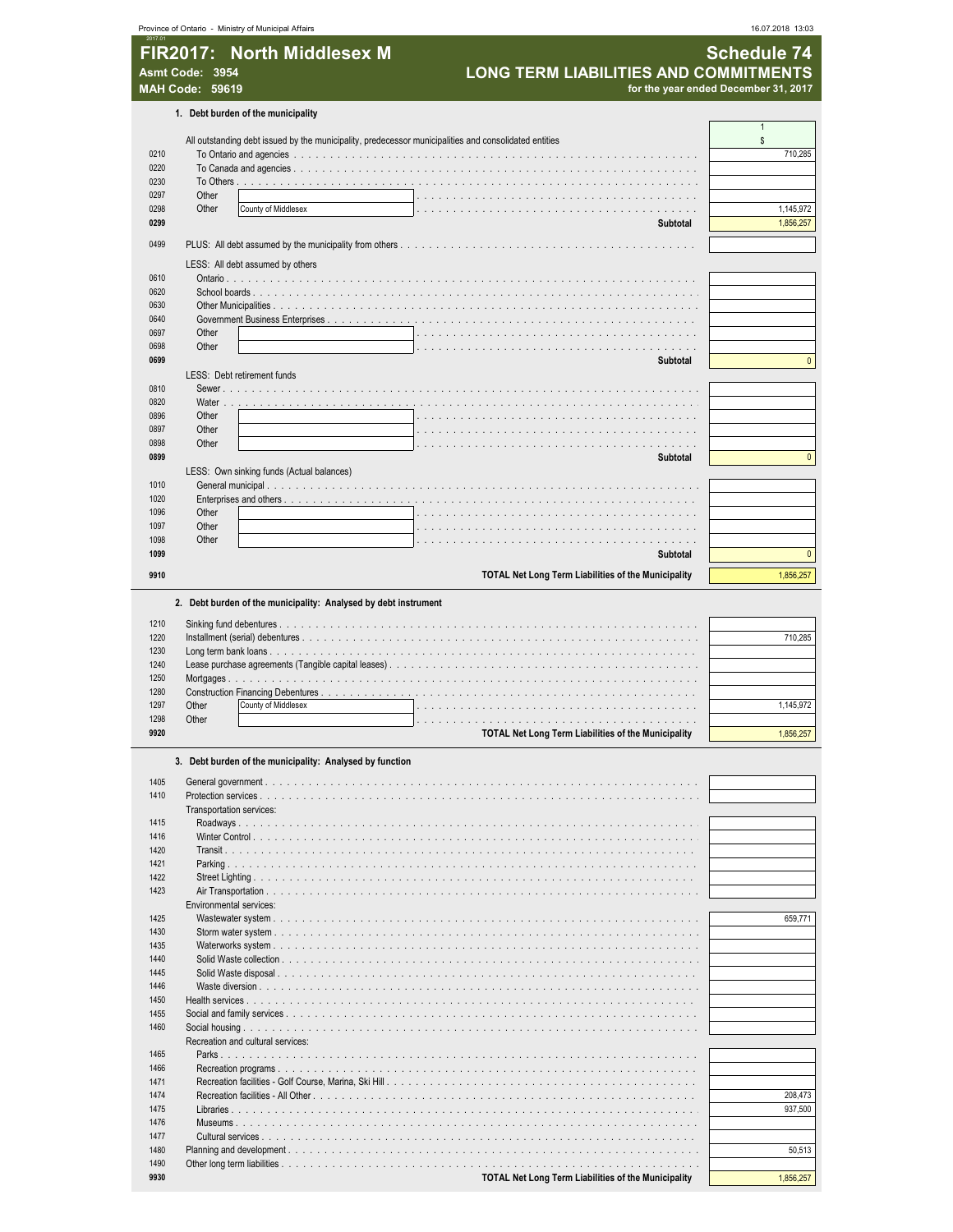|                                           | Province of Ontario - Ministry of Municipal Affairs                              |                                                                                      | 16.07.2018 13:03   |
|-------------------------------------------|----------------------------------------------------------------------------------|--------------------------------------------------------------------------------------|--------------------|
| Asmt Code: 3954<br><b>MAH Code: 59619</b> | FIR2017: North Middlesex M                                                       | <b>LONG TERM LIABILITIES AND COMMITMENTS</b><br>for the year ended December 31, 2017 | <b>Schedule 74</b> |
|                                           | 4. Debt payable in foreign currencies (net of sinking fund holdings)             |                                                                                      |                    |
|                                           | <b>US Dollars:</b>                                                               |                                                                                      |                    |
| 1610                                      |                                                                                  |                                                                                      |                    |
| 1620                                      |                                                                                  |                                                                                      |                    |
|                                           | Other currency:                                                                  |                                                                                      |                    |
| 1630<br>1640                              | Par value in                                                                     |                                                                                      |                    |
| 1650                                      |                                                                                  |                                                                                      |                    |
| 1660                                      | Par value in                                                                     |                                                                                      |                    |
|                                           |                                                                                  |                                                                                      |                    |
|                                           | 5. Interest earned on sinking funds and on debt retirement funds during the year |                                                                                      |                    |
| 1810                                      |                                                                                  |                                                                                      |                    |
|                                           | 6. Details of sinking fund balance                                               |                                                                                      |                    |
| 2010                                      |                                                                                  |                                                                                      |                    |
|                                           | Balance of own sinking funds at year end                                         |                                                                                      |                    |
| 2110                                      |                                                                                  |                                                                                      |                    |
| 2120                                      |                                                                                  |                                                                                      |                    |
| 2199                                      |                                                                                  | Subtotal                                                                             |                    |
| 2210                                      |                                                                                  |                                                                                      |                    |
| 2220                                      |                                                                                  |                                                                                      |                    |
|                                           |                                                                                  |                                                                                      |                    |
|                                           | 7. Long term commitments at year end                                             |                                                                                      |                    |
| 2410                                      |                                                                                  |                                                                                      |                    |
| 2420                                      |                                                                                  |                                                                                      |                    |
| 2430                                      |                                                                                  |                                                                                      |                    |
| 2440                                      |                                                                                  |                                                                                      |                    |
|                                           | Other                                                                            |                                                                                      |                    |
|                                           | Other                                                                            |                                                                                      |                    |
|                                           | Other                                                                            | <b>TOTAL</b>                                                                         |                    |
|                                           |                                                                                  |                                                                                      |                    |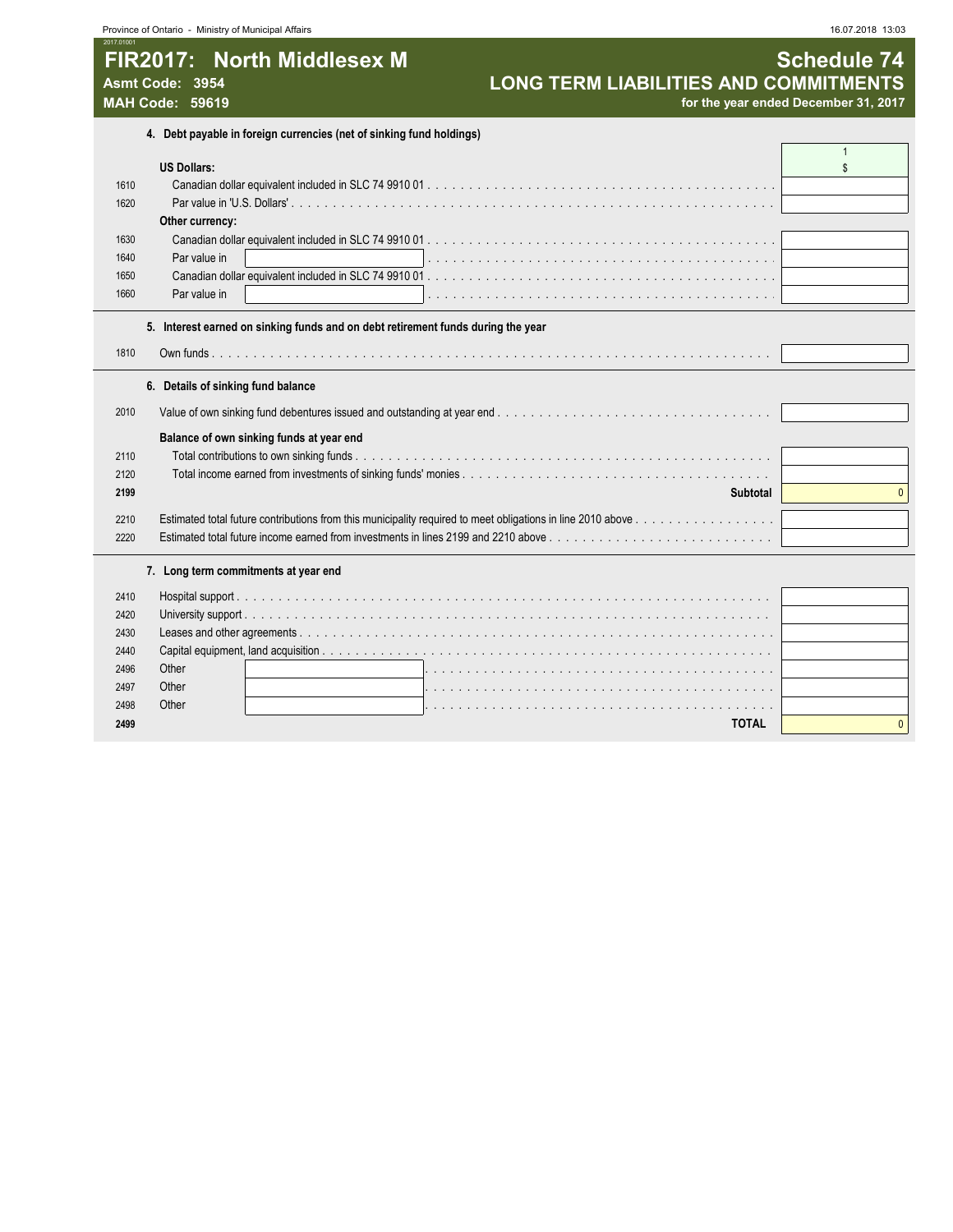#### **Asmt Code: 3954 LONG TERM LIABILITIES AND COMMITMENTS**

**MAH Code: 59619 for the year ended December 31, 2017**

|      |                                                                                            | .      | Estimated? | . | Payable Over |
|------|--------------------------------------------------------------------------------------------|--------|------------|---|--------------|
|      | 8. Contingent liabilities                                                                  |        |            |   |              |
|      |                                                                                            | Y or N | Y or N     |   | Years        |
| 2610 |                                                                                            |        |            |   |              |
| 2620 |                                                                                            |        |            |   |              |
| 2630 | Guarantees of long term indebtedness in the name of the municipality but assumed by others |        |            |   |              |
| 2640 |                                                                                            |        |            |   |              |
| 2698 | Other                                                                                      |        |            |   |              |
| 2699 | <b>TOTAL</b>                                                                               |        |            |   |              |
|      |                                                                                            |        |            |   |              |

| <b>Contingent Liabilities</b> | Is Value in Column 2<br>Estimated? | Value          | Number of Years<br>Payable Over |
|-------------------------------|------------------------------------|----------------|---------------------------------|
| 4                             |                                    | $\mathfrak{p}$ | 3                               |
| Y or N                        | Y or N                             |                | Years                           |
|                               |                                    |                |                                 |
|                               |                                    |                |                                 |
|                               |                                    |                |                                 |
|                               |                                    |                |                                 |
|                               |                                    |                |                                 |
|                               |                                    | $\Omega$       |                                 |

|                                                                 | Principal | Interest | Total |
|-----------------------------------------------------------------|-----------|----------|-------|
| 10. Debt Charges for the current year                           |           |          |       |
| Recovered from the Consolidated Statement of Operations         |           |          |       |
| 3012                                                            | 291.737   | 41.280   |       |
| 3014                                                            | 151.265   |          |       |
| 3015                                                            | 28.249    | 4.726    |       |
| 3020                                                            |           |          |       |
| Recovered from unconsolidated entities:                         |           |          |       |
| 3030                                                            |           |          |       |
| 3040                                                            |           |          |       |
| 3050                                                            |           |          |       |
| Other<br>3097                                                   |           |          |       |
| Other<br>3098                                                   |           |          |       |
| <b>TOTAL</b><br>3099                                            | 471.251   | 46,006   |       |
| Line 3099 includes:                                             |           |          |       |
| 3110                                                            |           |          |       |
| 3120                                                            |           |          |       |
| Analysis of Lease Purchase Agreements (Tangible Capital Leases) |           |          |       |
| 3140                                                            |           |          |       |
|                                                                 | Principal | Interest |       |
| 11. Long term debt refinanced                                   |           |          |       |
|                                                                 |           |          |       |
| 3410                                                            |           |          |       |
| 3420                                                            |           |          |       |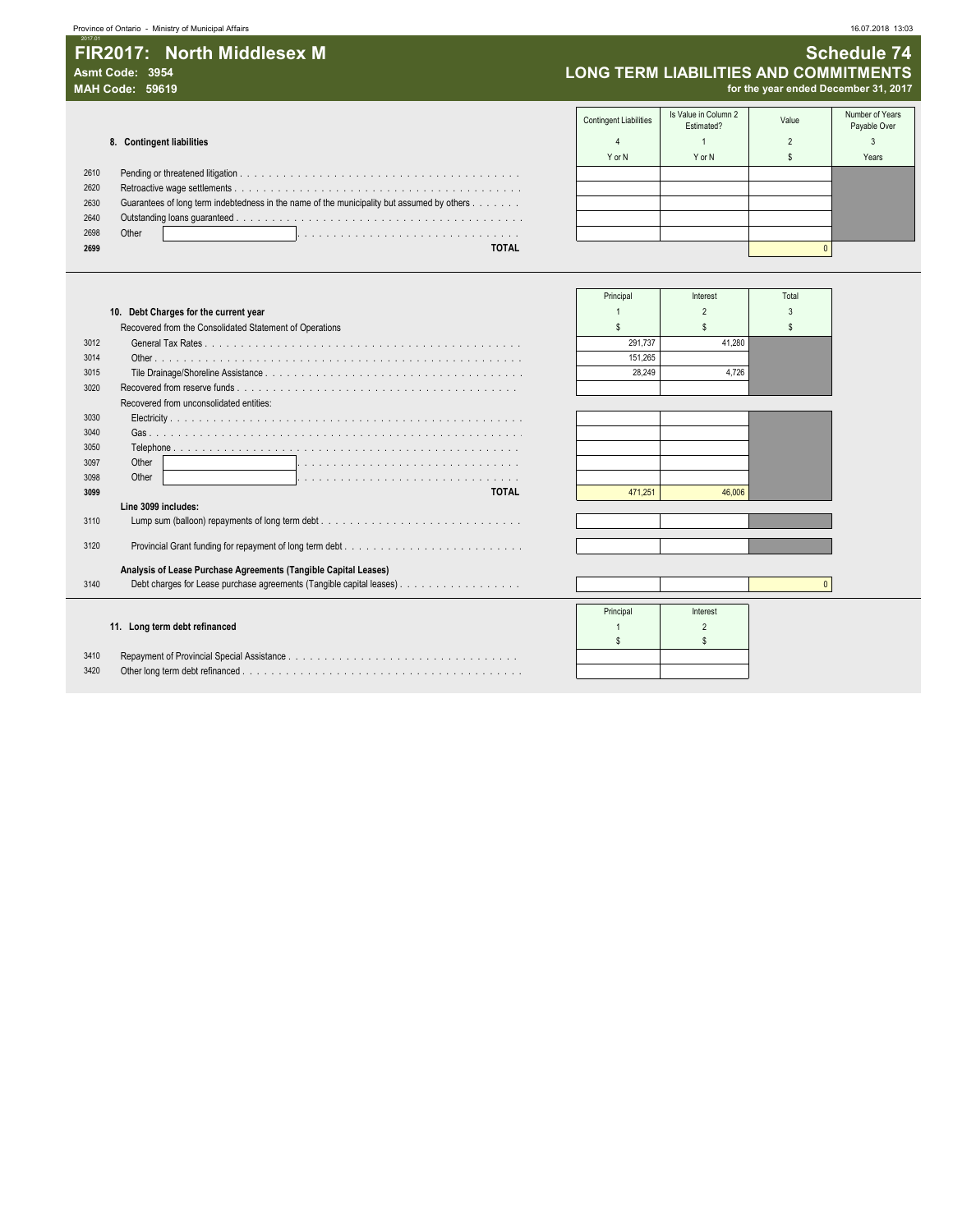### **FIR2017: North Middlesex M Schedule 74 Schedule 74 Asmt Code: 3954 LONG TERM LIABILITIES AND COMMITMENTS** for the year ended December 31, 2017

**12. Future principal and Interest payments on EXISTING debt**

|      |                                   |                                             | <b>RECOVERABLE FROM:</b> |                       |   |                                |          |            |              |  |
|------|-----------------------------------|---------------------------------------------|--------------------------|-----------------------|---|--------------------------------|----------|------------|--------------|--|
|      |                                   | <b>Consolidated Statement of Operations</b> |                          | Reserve Funds         |   | <b>Unconsolidated Entities</b> |          | All Others |              |  |
|      |                                   | Principal                                   | Interest                 | Principal<br>Interest |   | Principal<br>Interest          |          | Principal  | Interest     |  |
|      |                                   |                                             |                          |                       | 4 | 5                              | 6        |            | 8            |  |
|      |                                   |                                             |                          |                       |   | \$.                            |          |            |              |  |
| 3210 | Year 2018.                        | 63,107                                      |                          |                       |   |                                |          | 291,736    |              |  |
| 3220 | Year 2019.                        | 59,572                                      |                          |                       |   |                                |          | 291,736    |              |  |
| 3230 | Year 2020                         | 52,507                                      |                          |                       |   |                                |          | 187,500    |              |  |
| 3240 | Year 2021.                        | 48,833                                      |                          |                       |   |                                |          | 187,500    |              |  |
| 3250 | Year 2022.                        | 51,401                                      |                          |                       |   |                                |          | 187,500    |              |  |
| 3260 | Years 2023 to 2027                | 434,865                                     |                          |                       |   |                                |          |            |              |  |
| 3270 | Years 2028 onwards                |                                             |                          |                       |   |                                |          |            |              |  |
| 3280 | Int. to be earned on sink. funds. |                                             |                          |                       |   |                                |          |            |              |  |
| 3299 | <b>TOTAL</b>                      | 710,285                                     |                          | $\mathbf{0}$          |   | $\mathbf{0}$                   | $\Omega$ | 1,145,972  | $\mathbf{0}$ |  |

#### **13. Other notes**

Please list all Other Notes and forward supporting schedules as required by email to: **FIR.mah@ontario.ca** 

3601

\* Use ALT + ENTER Keys to "Return" to the next line.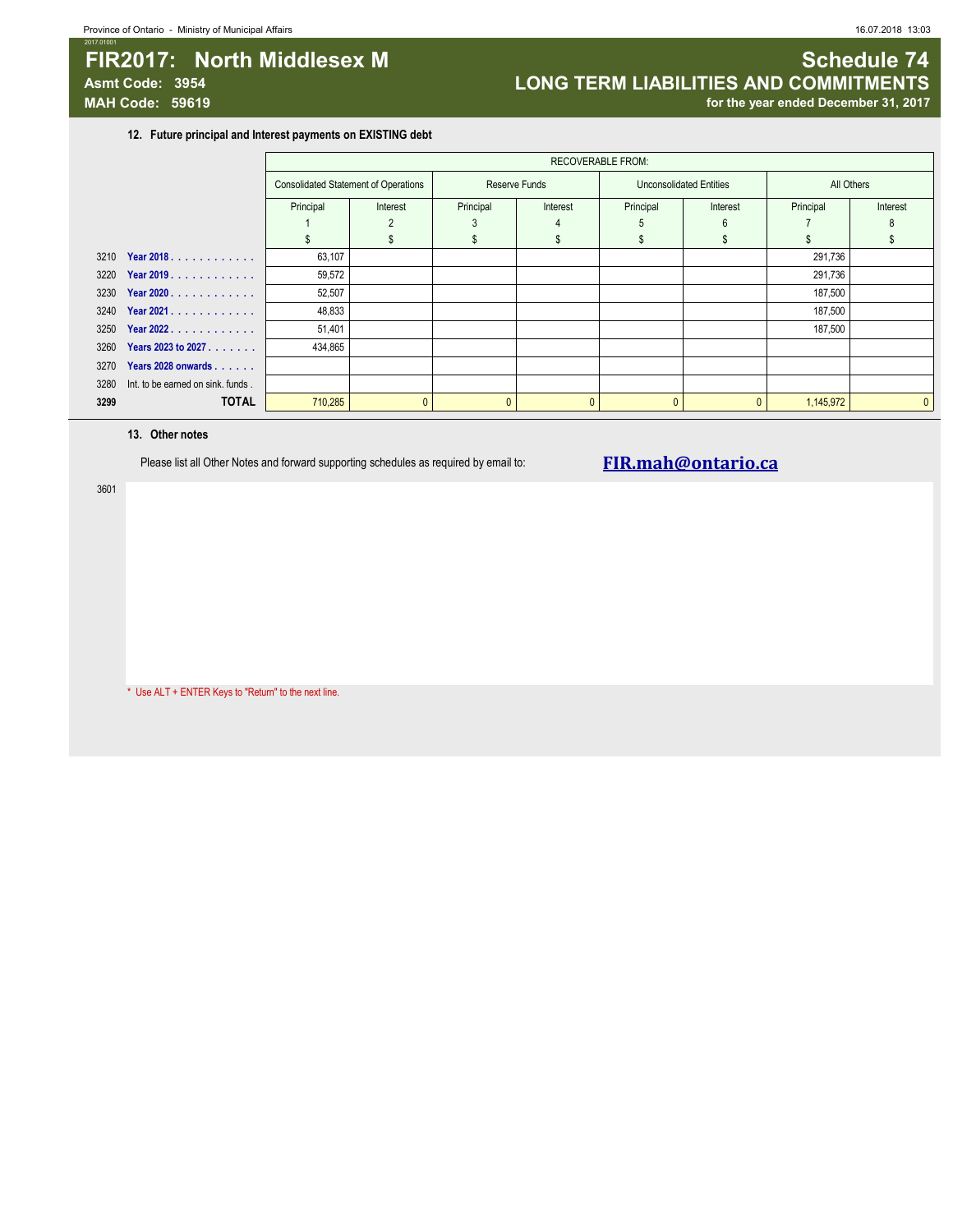## **FIR2017:** North Middlesex M **Schedule 76** and Schedule 76 Asmt Code: 3954<br>
MAH Code: 59619<br>
MAH Code: 59619<br> **GOVERNMENT BUSINESS ENTERPRISES**

for the year ended December 31, 2017

|      |                                 |          |                | Please Specify GBE |              |          |          |
|------|---------------------------------|----------|----------------|--------------------|--------------|----------|----------|
|      | STATEMENT OF FINANCIAL POSITION |          |                |                    |              |          | Total    |
|      |                                 |          | $\overline{2}$ | 3                  |              | .5       | 20       |
|      | <b>Assets</b>                   |          |                |                    |              |          |          |
| 0210 |                                 |          |                |                    |              |          |          |
| 0220 |                                 |          |                |                    |              |          |          |
| 0297 |                                 |          |                |                    |              |          |          |
| 0298 | Other<br>.                      |          |                |                    |              |          |          |
| 0299 | <b>Total Assets</b>             | $\Omega$ | $\Omega$       | $\mathbf{0}$       | $\mathbf{0}$ | $\Omega$ |          |
|      | Liabilities                     |          |                |                    |              |          |          |
| 0410 |                                 |          |                |                    |              |          |          |
| 0420 |                                 |          |                |                    |              |          |          |
| 0497 | Other.                          |          |                |                    |              |          |          |
| 0498 | Other<br>.                      |          |                |                    |              |          |          |
| 0499 | <b>Total Liabilities</b>        | $\Omega$ | n              | $\mathbf{0}$       | $\mathbf{0}$ | $\Omega$ |          |
|      |                                 |          |                |                    |              |          |          |
| 9910 | <b>Net Equity</b>               | $\Omega$ | $\mathbf{0}$   | $\mathbf{0}$       | $\mathbf{0}$ | $\Omega$ |          |
| 0610 | Municipality's Share            |          |                |                    |              |          | $\Omega$ |
|      | <b>STATEMENT OF OPERATIONS</b>  |          |                |                    |              |          |          |
| 0810 |                                 |          |                |                    |              |          |          |
| 0820 |                                 |          |                |                    |              |          |          |
| 9920 | Net Income (Loss)               |          | n              | $\Omega$           | $\mathbf{0}$ | $\Omega$ |          |
|      |                                 |          |                |                    |              |          |          |
| 1010 | Municipality's Share            |          |                |                    |              |          |          |
| 1020 | Dividends paid                  |          |                |                    |              |          |          |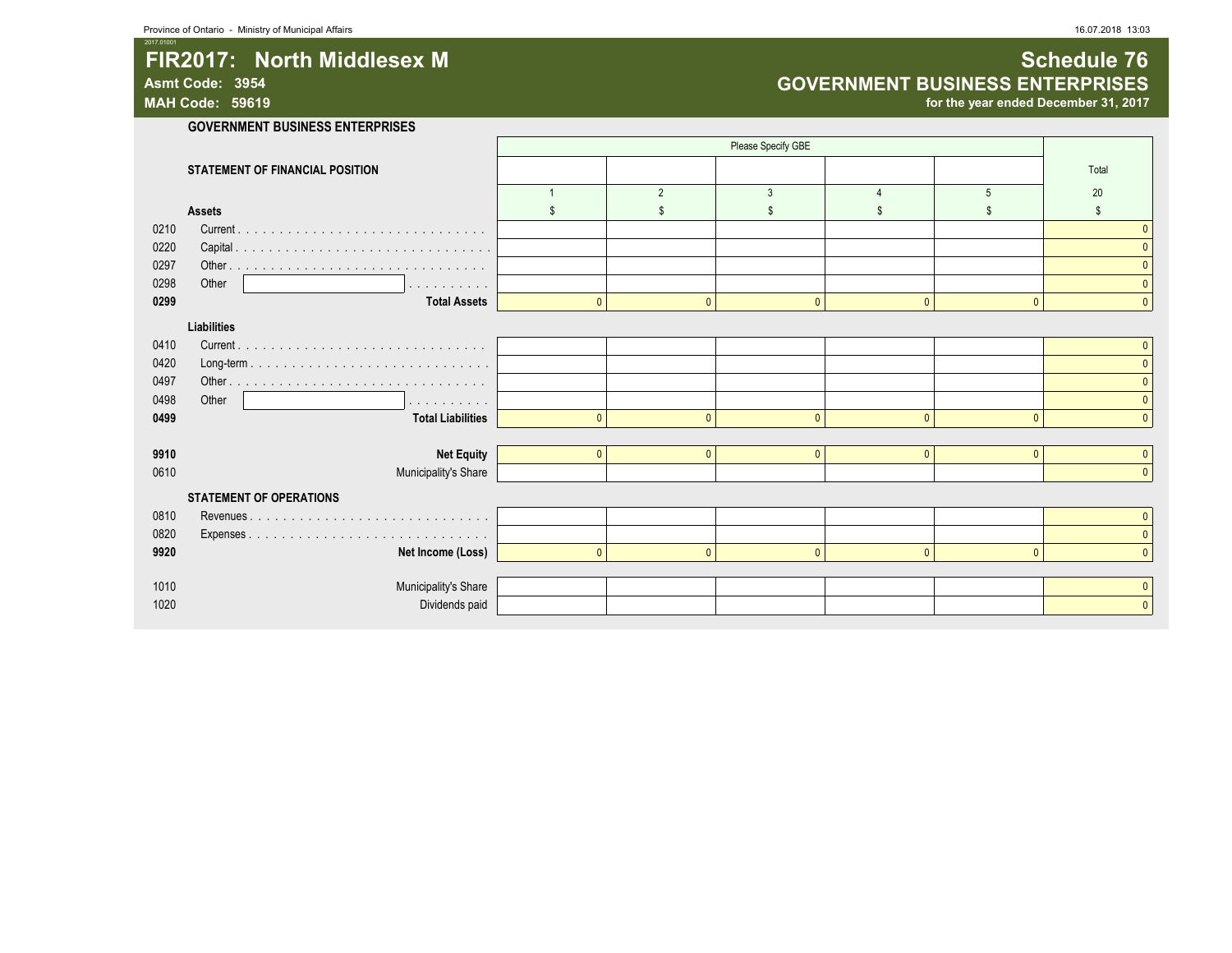# **FIR2017: North Middlesex M Schedule 79**<br>COMMUNITY IMPROVEMENT PLANS

2017.01001

#### Asmt Code: 3954 **COMMUNITY IMPROVEMENT PLANS**<br>MAH Code: 59619 *MAH* **Code: 59619** *COMMUNITY IMPROVEMENT PLANS* **MAH Code: 59619 for the year ended December 31, 2017**

|      | Community Improvement Plans (Section 28 of the Planning Act)          | Total Value of all approved<br>Grants, Loans & Tax Assistance | Number of Approved<br>Grants/Loans/Tax<br>Assistance Applications |  |
|------|-----------------------------------------------------------------------|---------------------------------------------------------------|-------------------------------------------------------------------|--|
|      |                                                                       |                                                               |                                                                   |  |
|      | Grants                                                                |                                                               |                                                                   |  |
| 2010 |                                                                       |                                                               |                                                                   |  |
| 2020 | Development/Redevelopment of Land/Buildings.                          |                                                               |                                                                   |  |
|      |                                                                       |                                                               |                                                                   |  |
|      | Loans                                                                 |                                                               |                                                                   |  |
| 2210 |                                                                       |                                                               |                                                                   |  |
| 2220 |                                                                       |                                                               |                                                                   |  |
|      |                                                                       |                                                               |                                                                   |  |
|      | Tax Assistance (per Municipal Act 365.1 ss21)                         |                                                               |                                                                   |  |
| 2410 |                                                                       |                                                               |                                                                   |  |
| 2420 |                                                                       |                                                               |                                                                   |  |
|      |                                                                       |                                                               |                                                                   |  |
|      | Long Term Commitments for Grants, Loans or Tax Assistance beyond 2017 |                                                               |                                                                   |  |
| 2610 | Year: 2018                                                            |                                                               |                                                                   |  |
| 2620 |                                                                       |                                                               |                                                                   |  |
| 2630 |                                                                       |                                                               |                                                                   |  |
| 2640 |                                                                       |                                                               |                                                                   |  |
| 2650 |                                                                       |                                                               |                                                                   |  |
| 2660 |                                                                       |                                                               |                                                                   |  |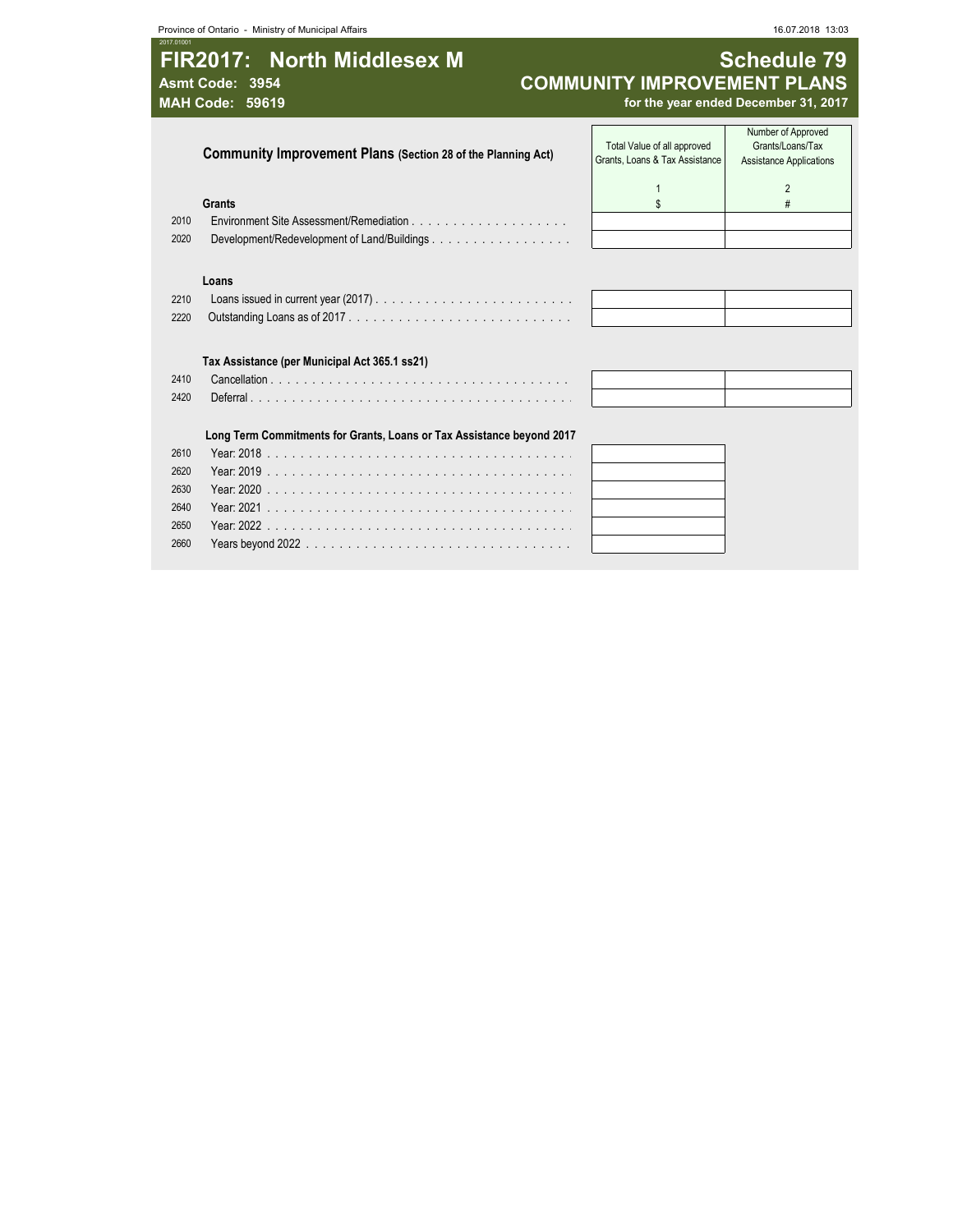|                  | FIR2017: North Middlesex M |
|------------------|----------------------------|
| Asmt Code: 3954  |                            |
| MAH Code: 59619, |                            |
|                  |                            |

16.07.2018 13:03

|              |                                              | Full-Time Funded<br>Positions | Part-Time Funded<br>Positions | Seasonal Employees |
|--------------|----------------------------------------------|-------------------------------|-------------------------------|--------------------|
|              | 1. Municipal workforce profile               | $\mathbf{1}$                  | $\overline{2}$                | 3                  |
|              | <b>Employees of the Municipality</b>         | #                             | $\#$                          | $\#$               |
| 0205         |                                              | 8.00                          |                               | 4.00               |
| 0210         |                                              | 1.00                          | 0.00                          | 0.00               |
| 0211         |                                              | 1.00                          |                               |                    |
| 0212         |                                              |                               |                               |                    |
| 0215         |                                              | 0.00                          | 0.00                          | 0.00               |
| 0216<br>0217 |                                              |                               |                               |                    |
| 0260         |                                              | 0.00                          | 0.00                          | 0.00               |
| 0261         |                                              |                               |                               |                    |
| 0262         |                                              |                               |                               |                    |
| 0263         |                                              | 0.00                          | 0.00                          | 0.00               |
| 0264         |                                              |                               |                               |                    |
| 0265         |                                              |                               |                               |                    |
| 0220         |                                              |                               |                               |                    |
| 0225         |                                              | 15.00                         |                               | 5.00               |
| 0227         |                                              | 0.00                          | 0.00                          | 0.00               |
| 0228<br>0229 | Uniform                                      |                               |                               |                    |
| 0230         |                                              |                               |                               |                    |
| 0235         |                                              |                               |                               |                    |
| 0240         |                                              |                               |                               |                    |
| 0245         |                                              | 4.00                          | 2.00                          | 12.00              |
| 0250<br>0255 |                                              |                               |                               |                    |
| 0290         |                                              | 1.00                          | 1.00                          |                    |
| 0298         | Subtotal                                     | 29.00                         | 3.00                          | 21.00              |
| 0300         |                                              |                               |                               |                    |
|              | <b>Employees of Joint Local Boards</b>       |                               |                               |                    |
| 0305         |                                              |                               |                               |                    |
| 0310         |                                              | 0.00                          | 0.00                          | 0.00               |
| 0311         |                                              |                               |                               |                    |
| 0312         |                                              |                               |                               |                    |
| 0315         |                                              | 0.00                          | 0.00                          | 0.00               |
| 0316         |                                              |                               |                               |                    |
| 0317         | $\mathbf{1}$                                 |                               |                               |                    |
| 0360<br>0361 |                                              | 0.00                          | 0.00                          | 0.00               |
| 0362         |                                              |                               |                               |                    |
| 0363         |                                              | 0.00                          | 0.00                          | 0.00               |
| 0364         | Uniform $\ldots \ldots \ldots \ldots \ldots$ |                               |                               |                    |
| 0365         |                                              |                               |                               |                    |
| 0320         | Transit                                      |                               |                               |                    |
| 0325         | Public Works                                 |                               |                               |                    |
| 0327         |                                              | 0.00                          | 0.00                          | 0.00               |
| 0328<br>0329 |                                              |                               |                               |                    |
|              |                                              |                               |                               |                    |
| 0330<br>0335 |                                              |                               |                               |                    |
| 0340         |                                              |                               |                               |                    |
| 0345         |                                              |                               |                               |                    |
| 0350         |                                              |                               |                               |                    |
| 0355<br>0390 |                                              |                               |                               |                    |
| 0398         | Subtotal                                     | 0.00                          | 0.00                          | 0.00               |
| 0399         | <b>TOTAL</b>                                 | 29.00                         | 3.00                          | 21.00              |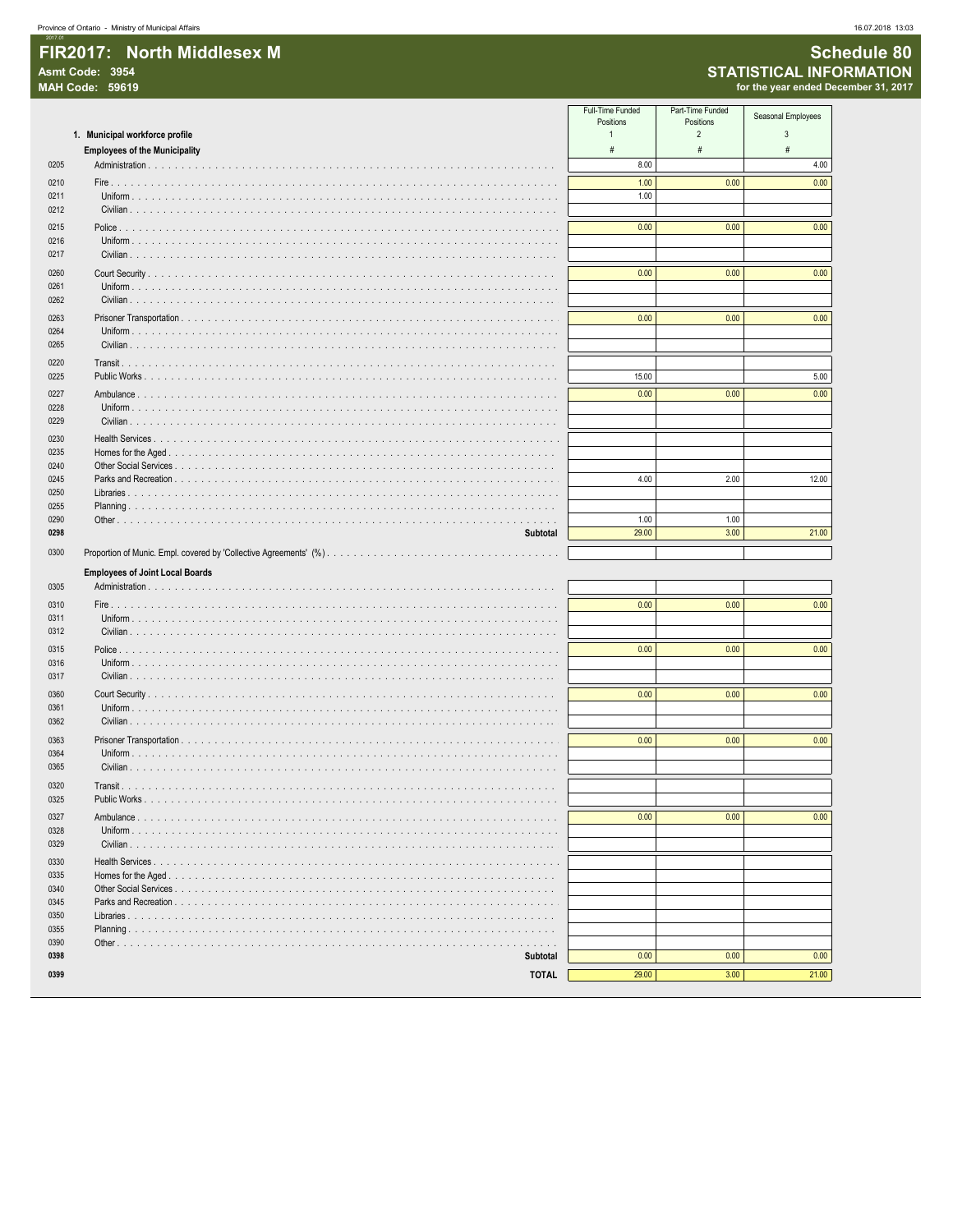| Ministry of Municipal Affairs<br>Province of Ontar | 16.07.2018 13:03 |
|----------------------------------------------------|------------------|
| <b>Contract Contract Contract Contract</b>         |                  |

| 2017.01                    |                                      |
|----------------------------|--------------------------------------|
| FIR2017: North Middlesex M | <b>Schedule 80</b>                   |
| Asmt Code: 3954            | <b>STATISTICAL INFORMATION</b>       |
| MAH Code: 59619            | for the year ended December 31, 2017 |

| Asmt Code: 3954<br><b>MAH Code: 59619</b>                      |                                     |                                                                   |                       | <b>STATISTICAL INFORMATION</b><br>for the year ended December 31, 2017 |
|----------------------------------------------------------------|-------------------------------------|-------------------------------------------------------------------|-----------------------|------------------------------------------------------------------------|
| 2. Selected investments of own sinking funds as at Dec. 31     | Own Municipality<br>\$              | Other Munic., School<br><b>Boards</b><br>$\overline{2}$<br>\$     | Provincial<br>3<br>\$ | Federal<br>S                                                           |
| 0610                                                           |                                     |                                                                   |                       |                                                                        |
| 3. Municipal procurement this year                             | Number of Contracts                 | Value of Contracts<br>$\overline{2}$                              |                       |                                                                        |
| Total construction contracts awarded.<br>1010<br>1020          | $\overline{4}$                      | $\mathbf{\hat{s}}$<br>697,500<br>527,500                          |                       |                                                                        |
| 4. Building permit information                                 | Number of Building<br>Permits<br>-1 | <b>Total Value of Building</b><br>Permits<br>$\overline{2}$<br>\$ |                       |                                                                        |
| 1210<br>1220<br>1230                                           | 13<br>$\mathbf 0$<br>188            | 4,225,000<br>13,863,800                                           |                       |                                                                        |
| 1299<br><b>Subtotal</b><br>5. Insured value of physical assets | 201                                 | 18,088,800                                                        |                       |                                                                        |
| 1410<br>1420<br>1430                                           | \$<br>40,257,154<br>5,927,546       |                                                                   |                       |                                                                        |
| 1497<br>Other<br>1498<br>Other<br>1499<br>Subtotal             | 46,184,700                          |                                                                   |                       |                                                                        |
| 6. Total Dollar Losses due to Structural Fires<br>1510         | \$<br>1,745,125                     |                                                                   |                       |                                                                        |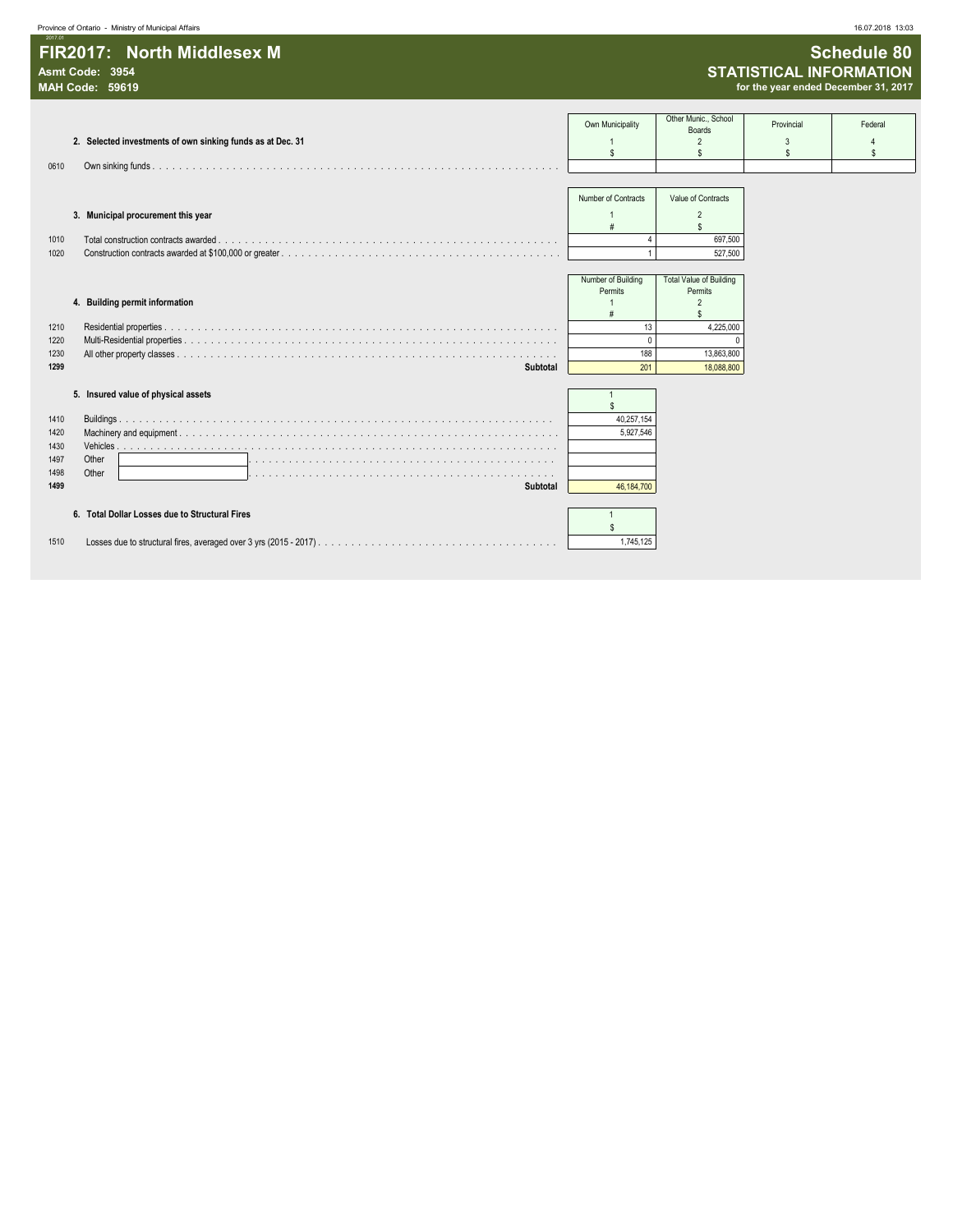## 2017.01001 **FIR2017:** North Middlesex M **Schedule 80 Asmt Code: 3954 STATISTICAL INFORMATION**

# for the year ended December 31, 2017

#### **7. Alternate service delivery arrangements**

Municipal services which the municipality currently provides through some form of alternate service delivery: (Top 10 by Operating Expenses)

|      | Municipal service  | S40 Functional Heading | S40 Line<br><b>Number</b> | <b>Statement of Operations:</b><br>Expenses | Comments                    |
|------|--------------------|------------------------|---------------------------|---------------------------------------------|-----------------------------|
|      |                    | 3                      | 2                         | 4                                           | 5                           |
|      |                    | <b>LIST</b>            |                           |                                             |                             |
| 1601 | Policing           | Police                 | 0420                      |                                             | 1,006,729 OPP Contract      |
| 1602 | Garbage Collection | Solid waste collection | 0840                      |                                             | 160,217 Bluewater Recycling |
| 1603 | Garbage Disposal   | Solid waste disposal   | 0850                      |                                             | 74,038 Bluewater Recycling  |
| 1604 | Recycling          | Waste diversion        | 0860                      |                                             | 178,446 Bluewater Recycling |
| 1605 |                    |                        |                           |                                             |                             |
| 1606 |                    |                        |                           |                                             |                             |
| 1607 |                    |                        |                           |                                             |                             |
| 1608 |                    |                        |                           |                                             |                             |
| 1609 |                    |                        |                           |                                             |                             |
| 1610 |                    |                        |                           |                                             |                             |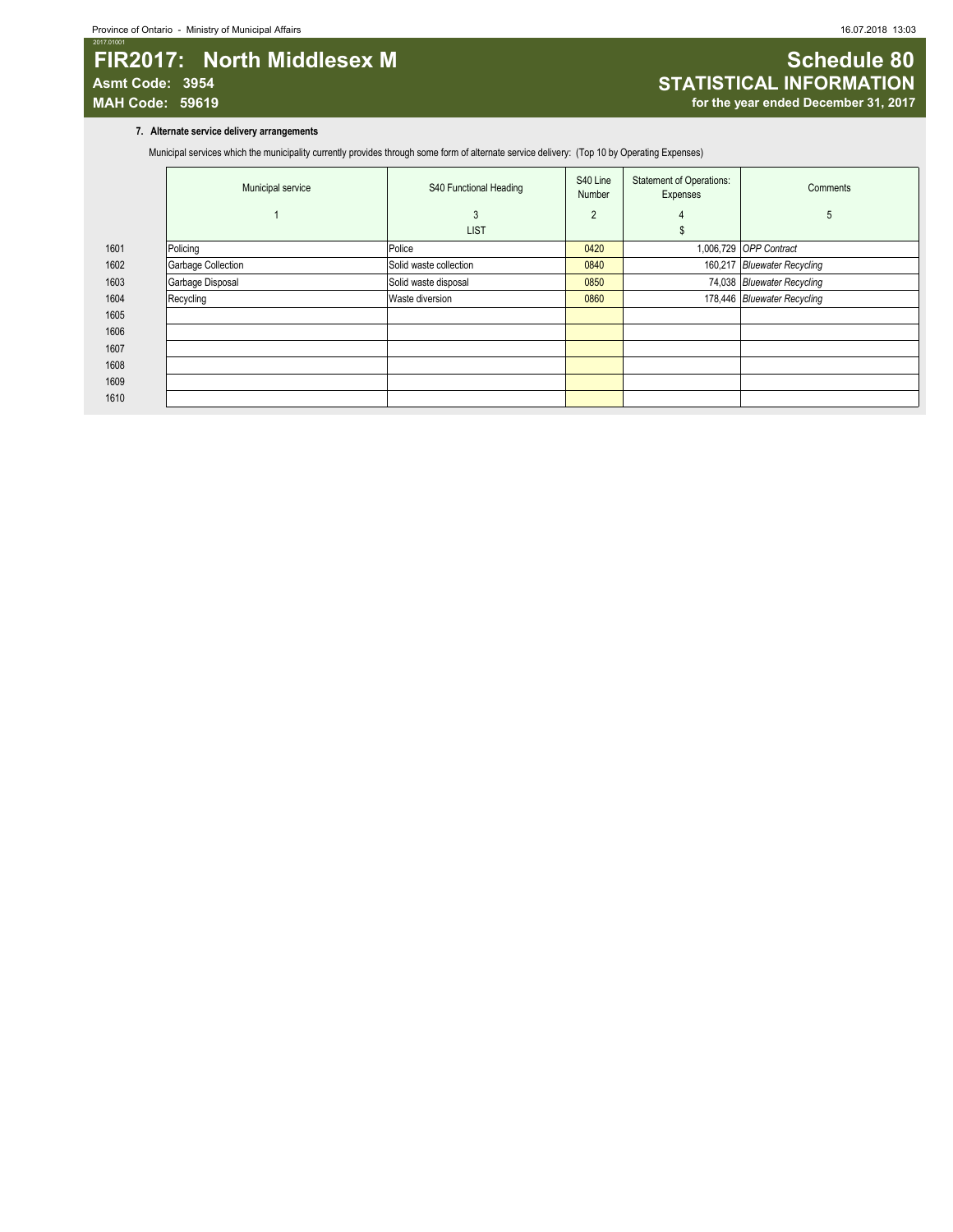## 2017.01001 **FIR2017:** North Middlesex M **Schedule 80** Schedule 80 **Asmt Code: 3954 STATISTICAL INFORMATION**

#### **8. Consolidated Local boards including Joint local boards and all local entities set up by the municipality**

#### **(I) PROPORTIONALLY CONSOLIDATED joint local boards**

|              | Name of Board or Entity | <b>Board Description</b>   | Board<br>Code | Proportion of Total<br>Munic.<br>Contributions<br>Consolidated | Municipality's Share of<br><b>Total Contributions</b> | Municipality's Share of<br>Total Fee Revenues |
|--------------|-------------------------|----------------------------|---------------|----------------------------------------------------------------|-------------------------------------------------------|-----------------------------------------------|
|              | $\mathbf{1}$            | $\mathsf 3$<br><b>LIST</b> | $\sqrt{2}$    | $\overline{\mathbf{4}}$<br>$\%$                                | $\mathbf 5$<br>\$                                     | $\,6\,$<br>\$                                 |
| 0801         |                         |                            |               |                                                                |                                                       |                                               |
| 0802         |                         |                            |               |                                                                |                                                       |                                               |
| 0803         |                         |                            |               |                                                                |                                                       |                                               |
| 0804         |                         |                            |               |                                                                |                                                       |                                               |
| 0805         |                         |                            |               |                                                                |                                                       |                                               |
| 0806         |                         |                            |               |                                                                |                                                       |                                               |
| 0807         |                         |                            |               |                                                                |                                                       |                                               |
| 0808         |                         |                            |               |                                                                |                                                       |                                               |
| 0809         |                         |                            |               |                                                                |                                                       |                                               |
| 0810         |                         |                            |               |                                                                |                                                       |                                               |
| 0811         |                         |                            |               |                                                                |                                                       |                                               |
| 0812         |                         |                            |               |                                                                |                                                       |                                               |
| 0813         |                         |                            |               |                                                                |                                                       |                                               |
| 0814         |                         |                            |               |                                                                |                                                       |                                               |
| 0815         |                         |                            |               |                                                                |                                                       |                                               |
| 0816<br>0817 |                         |                            |               |                                                                |                                                       |                                               |
| 0818         |                         |                            |               |                                                                |                                                       |                                               |
| 0819         |                         |                            |               |                                                                |                                                       |                                               |
| 0820         |                         |                            |               |                                                                |                                                       |                                               |
| 0821         |                         |                            |               |                                                                |                                                       |                                               |
| 0822         |                         |                            |               |                                                                |                                                       |                                               |
| 0823         |                         |                            |               |                                                                |                                                       |                                               |
| 0824         |                         |                            |               |                                                                |                                                       |                                               |
| 0825         |                         |                            |               |                                                                |                                                       |                                               |
| 0826         |                         |                            |               |                                                                |                                                       |                                               |
| 0827         |                         |                            |               |                                                                |                                                       |                                               |
| 0828         |                         |                            |               |                                                                |                                                       |                                               |
| 0829         |                         |                            |               |                                                                |                                                       |                                               |
| 0830         |                         |                            |               |                                                                |                                                       |                                               |
| 0831         |                         |                            |               |                                                                |                                                       |                                               |
| 0832         |                         |                            |               |                                                                |                                                       |                                               |
| 0833         |                         |                            |               |                                                                |                                                       |                                               |
| 0834         |                         |                            |               |                                                                |                                                       |                                               |
| 0835         |                         |                            |               |                                                                |                                                       |                                               |
| 0836         |                         |                            |               |                                                                |                                                       |                                               |
| 0837         |                         |                            |               |                                                                |                                                       |                                               |
| 0838         |                         |                            |               |                                                                |                                                       |                                               |
| 0839         |                         |                            |               |                                                                |                                                       |                                               |
| 0840         |                         |                            |               |                                                                |                                                       |                                               |
| 0841         |                         |                            |               |                                                                |                                                       |                                               |
| 0842<br>0843 |                         |                            |               |                                                                |                                                       |                                               |
| 0844         |                         |                            |               |                                                                |                                                       |                                               |
| 0845         |                         |                            |               |                                                                |                                                       |                                               |
| 0846         |                         |                            |               |                                                                |                                                       |                                               |
| 0847         |                         |                            |               |                                                                |                                                       |                                               |
| 0848         |                         |                            |               |                                                                |                                                       |                                               |
| 0849         |                         |                            |               |                                                                |                                                       |                                               |
|              |                         |                            |               |                                                                |                                                       |                                               |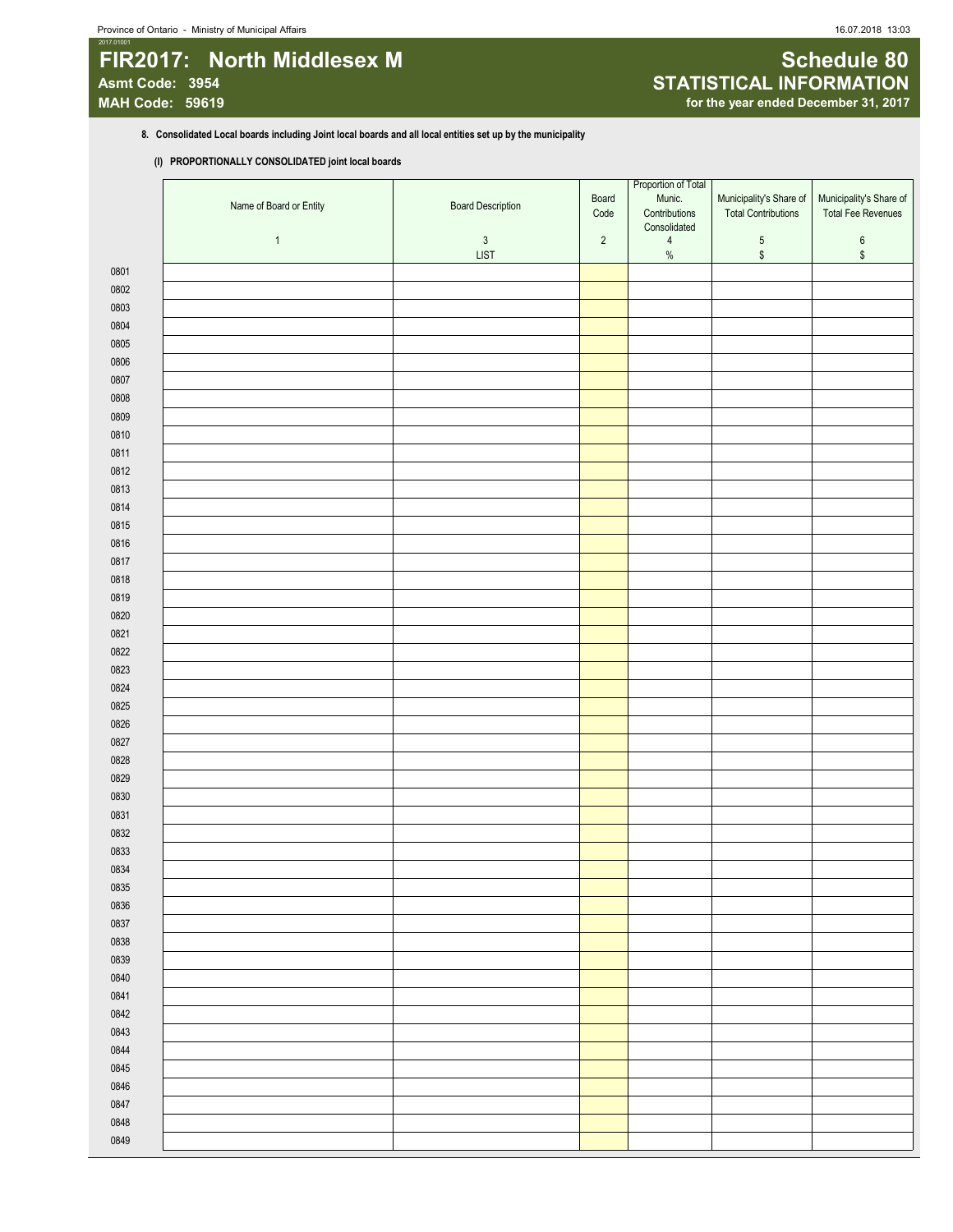## 2017.01001 **FIR2017:** North Middlesex M **Schedule 80** Schedule 80 **Asmt Code: 3954 STATISTICAL INFORMATION**

# for the year ended December 31, 2017

**(II) FULLY CONSOLIDATED local boards and any local entities set up by the municipality**

|      |                         |                           |                | Proportion of Total             |                            |                           |
|------|-------------------------|---------------------------|----------------|---------------------------------|----------------------------|---------------------------|
|      | Name of Board or Entity | <b>Board Description</b>  | Board          | Munic.                          | Municipality's Share of    | Municipality's Share of   |
|      |                         |                           | Code           | Contributions                   | <b>Total Contributions</b> | <b>Total Fee Revenues</b> |
|      |                         |                           |                | Consolidated                    |                            |                           |
|      | $\mathbf{1}$            | $\sqrt{3}$<br><b>LIST</b> | $\overline{2}$ | $\overline{\mathbf{4}}$<br>$\%$ | $\sqrt{5}$<br>$\,$         | $\boldsymbol{6}$          |
|      |                         |                           |                |                                 |                            | \$                        |
| 0851 |                         |                           |                | 100%                            |                            |                           |
| 0852 |                         |                           |                | 100%                            |                            |                           |
| 0853 |                         |                           |                | 100%                            |                            |                           |
| 0854 |                         |                           |                | 100%                            |                            |                           |
| 0855 |                         |                           |                | 100%                            |                            |                           |
| 0856 |                         |                           |                | 100%                            |                            |                           |
| 0857 |                         |                           |                | 100%                            |                            |                           |
| 0858 |                         |                           |                | 100%                            |                            |                           |
| 0859 |                         |                           |                | 100%                            |                            |                           |
| 0860 |                         |                           |                | 100%                            |                            |                           |
| 0861 |                         |                           |                | 100%                            |                            |                           |
| 0862 |                         |                           |                | 100%                            |                            |                           |
| 0863 |                         |                           |                | 100%                            |                            |                           |
| 0864 |                         |                           |                | 100%                            |                            |                           |
| 0865 |                         |                           |                | 100%                            |                            |                           |
| 0866 |                         |                           |                | 100%                            |                            |                           |
| 0867 |                         |                           |                | 100%                            |                            |                           |
| 0868 |                         |                           |                | 100%                            |                            |                           |
|      |                         |                           |                | 100%                            |                            |                           |
| 0869 |                         |                           |                |                                 |                            |                           |
| 0870 |                         |                           |                | 100%                            |                            |                           |
| 0871 |                         |                           |                | 100%                            |                            |                           |
| 0872 |                         |                           |                | 100%                            |                            |                           |
| 0873 |                         |                           |                | 100%                            |                            |                           |
| 0874 |                         |                           |                | 100%                            |                            |                           |
| 0875 |                         |                           |                | 100%                            |                            |                           |
| 0876 |                         |                           |                | 100%                            |                            |                           |
| 0877 |                         |                           |                | 100%                            |                            |                           |
| 0878 |                         |                           |                | 100%                            |                            |                           |
| 0879 |                         |                           |                | 100%                            |                            |                           |
| 0880 |                         |                           |                | 100%                            |                            |                           |
| 0881 |                         |                           |                | 100%                            |                            |                           |
| 0882 |                         |                           |                | 100%                            |                            |                           |
| 0883 |                         |                           |                | 100%                            |                            |                           |
| 0884 |                         |                           |                | 100%                            |                            |                           |
| 0885 |                         |                           |                | 100%                            |                            |                           |
| 0886 |                         |                           |                | 100%                            |                            |                           |
| 0887 |                         |                           |                | 100%                            |                            |                           |
|      |                         |                           |                | 100%                            |                            |                           |
| 0888 |                         |                           |                |                                 |                            |                           |
| 0889 |                         |                           |                | 100%                            |                            |                           |
| 0890 |                         |                           |                | 100%                            |                            |                           |
| 0891 |                         |                           |                | 100%                            |                            |                           |
| 0892 |                         |                           |                | 100%                            |                            |                           |
| 0893 |                         |                           |                | 100%                            |                            |                           |
| 0894 |                         |                           |                | 100%                            |                            |                           |
| 0895 |                         |                           |                | 100%                            |                            |                           |
| 0896 |                         |                           |                | 100%                            |                            |                           |
| 0897 |                         |                           |                | 100%                            |                            |                           |
| 0898 |                         |                           |                | 100%                            |                            |                           |
| 0899 |                         |                           |                | 100%                            |                            |                           |
|      |                         |                           |                |                                 |                            |                           |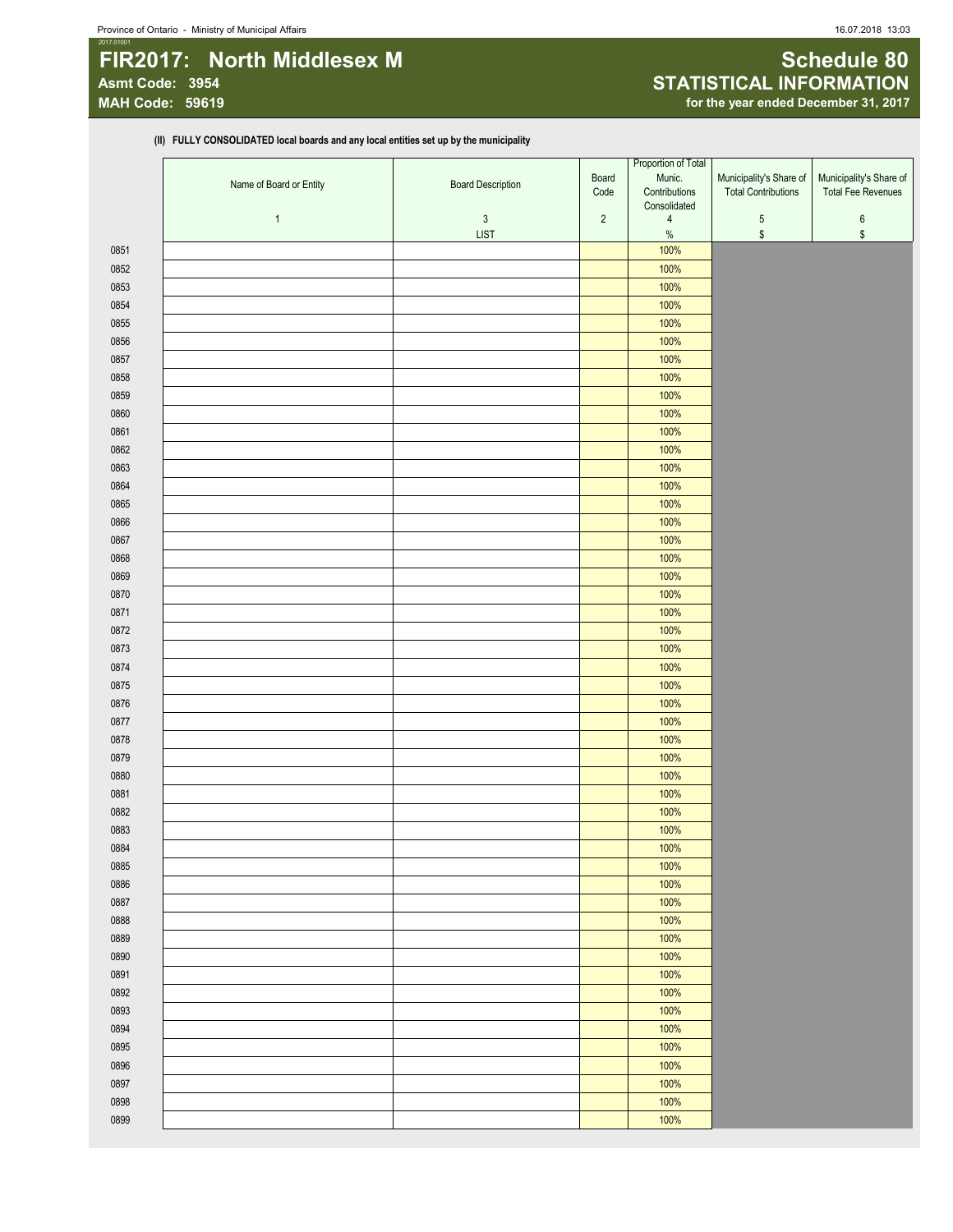Province of Ontario - Ministry of Municipal Affairs 16.07.2018 13:03

2017.01

| FIR2017: North Middlesex M | Schedule 80                          |
|----------------------------|--------------------------------------|
| Asmt Code: 3954            | <b>STATISTICAL INFORMATION</b>       |
| <b>MAH Code: 59619</b>     | for the year ended December 31, 2017 |
|                            |                                      |

|              |                                                                                                                                                                                                                                                        | Column                                       | Column                         | Column                                    | Description                |
|--------------|--------------------------------------------------------------------------------------------------------------------------------------------------------------------------------------------------------------------------------------------------------|----------------------------------------------|--------------------------------|-------------------------------------------|----------------------------|
|              | 9. Building Permit Information (Performance Measures)                                                                                                                                                                                                  | $\overline{1}$                               | $\overline{2}$                 | $\mathbf{3}$                              | $\Delta$                   |
|              |                                                                                                                                                                                                                                                        | $\dot{H}$                                    |                                | #                                         | LIST                       |
| 1300         |                                                                                                                                                                                                                                                        |                                              |                                |                                           | Applicant's Declared Value |
| 1302         |                                                                                                                                                                                                                                                        |                                              |                                |                                           |                            |
|              |                                                                                                                                                                                                                                                        |                                              |                                |                                           |                            |
|              |                                                                                                                                                                                                                                                        |                                              |                                |                                           |                            |
|              | <b>Total Value of Construction Activity</b>                                                                                                                                                                                                            | \$                                           |                                |                                           |                            |
| 1304         |                                                                                                                                                                                                                                                        | 18,088,800                                   |                                |                                           |                            |
|              |                                                                                                                                                                                                                                                        |                                              |                                |                                           |                            |
|              | Review of Complete Building Permit Applications: Median number of working days to review a complete building                                                                                                                                           | <b>Median Number</b><br>of Working Days      |                                |                                           |                            |
|              | permit application and issue a permit or not issue a permit, and provide all reasons for refusal (by Category):                                                                                                                                        |                                              |                                |                                           |                            |
|              |                                                                                                                                                                                                                                                        | #                                            |                                |                                           |                            |
| 1306         |                                                                                                                                                                                                                                                        | 5                                            |                                |                                           |                            |
|              | Reference: provincial standard is 10 working days                                                                                                                                                                                                      |                                              |                                |                                           |                            |
| 1308         |                                                                                                                                                                                                                                                        | 10                                           |                                |                                           |                            |
|              | Reference : provincial standard is 15 working days                                                                                                                                                                                                     |                                              |                                |                                           |                            |
|              |                                                                                                                                                                                                                                                        |                                              |                                |                                           |                            |
| 1310         | Reference : provincial standard is 20 working days                                                                                                                                                                                                     | 10                                           |                                |                                           |                            |
|              |                                                                                                                                                                                                                                                        |                                              |                                |                                           |                            |
| 1312         | Category 4 : Complex Buildings (post disaster buildings, including hospitals, power/water,                                                                                                                                                             | $\overline{10}$                              |                                |                                           |                            |
|              |                                                                                                                                                                                                                                                        |                                              |                                |                                           |                            |
|              | Note : If no complete applications were submitted and accepted for a Category on lines 1306 to 1312, please leave the<br>cell blank and do not enter zero.                                                                                             |                                              |                                |                                           |                            |
|              |                                                                                                                                                                                                                                                        |                                              |                                |                                           |                            |
|              |                                                                                                                                                                                                                                                        | Number of Complete                           | Number of Incomplete           | otal Number of Complete<br>and Incomplete |                            |
|              |                                                                                                                                                                                                                                                        | Applications                                 | Applications                   | Applications                              |                            |
|              |                                                                                                                                                                                                                                                        |                                              | $\overline{2}$                 | $\overline{3}$                            |                            |
|              | <b>Number Of Building Permit Applications</b>                                                                                                                                                                                                          | #                                            | $\#$                           | $\#$                                      |                            |
| 1314         |                                                                                                                                                                                                                                                        | 13                                           | $\Omega$                       | 13                                        |                            |
| 1316         | Category 2: Small Buildings (small commercial/industrial not exceeding 3 storeys/600 square metres).                                                                                                                                                   | 10                                           | $\mathbf 0$                    | 10 <sup>°</sup>                           |                            |
|              |                                                                                                                                                                                                                                                        |                                              |                                |                                           |                            |
| 1318         |                                                                                                                                                                                                                                                        | $\mathbf{0}$                                 | $\theta$                       | $\mathbf{0}$                              |                            |
|              | Category 4 : Complex Buildings (post disaster buildings, including hospitals, power/water,                                                                                                                                                             |                                              |                                |                                           |                            |
| 1320         |                                                                                                                                                                                                                                                        | $\theta$                                     | $\theta$                       | $\mathbf{0}$                              |                            |
| 1322         | Subtotal                                                                                                                                                                                                                                               | 23                                           | $\overline{0}$                 | 23 <sup>°</sup>                           |                            |
|              |                                                                                                                                                                                                                                                        |                                              |                                |                                           |                            |
|              | Note: Zero should be entered on lines 1314 to 1320 in column 1 if no complete applications were submitted and accepted for a category.<br>Zero should be entered in column 2 if no incomplete applications were submitted and accepted for a category. |                                              |                                |                                           |                            |
|              |                                                                                                                                                                                                                                                        |                                              |                                |                                           |                            |
|              |                                                                                                                                                                                                                                                        |                                              |                                |                                           |                            |
|              |                                                                                                                                                                                                                                                        | Residential Units within<br>Settlement Areas | <b>Total Residential Units</b> | <b>Total Secondary Units</b>              |                            |
|              |                                                                                                                                                                                                                                                        |                                              |                                |                                           |                            |
|              | 10. Planning and Development                                                                                                                                                                                                                           |                                              | $\overline{\phantom{a}}$       | $\overline{\mathbf{3}}$                   |                            |
|              | Land Use Planning (using building permit information)                                                                                                                                                                                                  | $\dot{H}$                                    | #                              | 亜                                         |                            |
| 1350<br>1352 |                                                                                                                                                                                                                                                        | $\Omega$<br>$\mathbb O$                      | $\Omega$<br>$\Omega$           | $\mathbf{0}$<br>$\mathbf{0}$              |                            |
| 1354         |                                                                                                                                                                                                                                                        | $\mathbb O$                                  |                                |                                           |                            |
| 1356         |                                                                                                                                                                                                                                                        |                                              |                                |                                           |                            |

1358 **Subtotal** 0 0 **0** Hectares 1 **Land Designated for Agricultural Purposes** # 1370 Hectares of land designated for agricultural purposes in the Official Plan as of December 31, 2017. . . . . . . . . . . . . . . . . . . . . . . . . . . . . . . . . . . . . . . . . . . . . . . . . . . . . . . . . . . . . . . . 51,874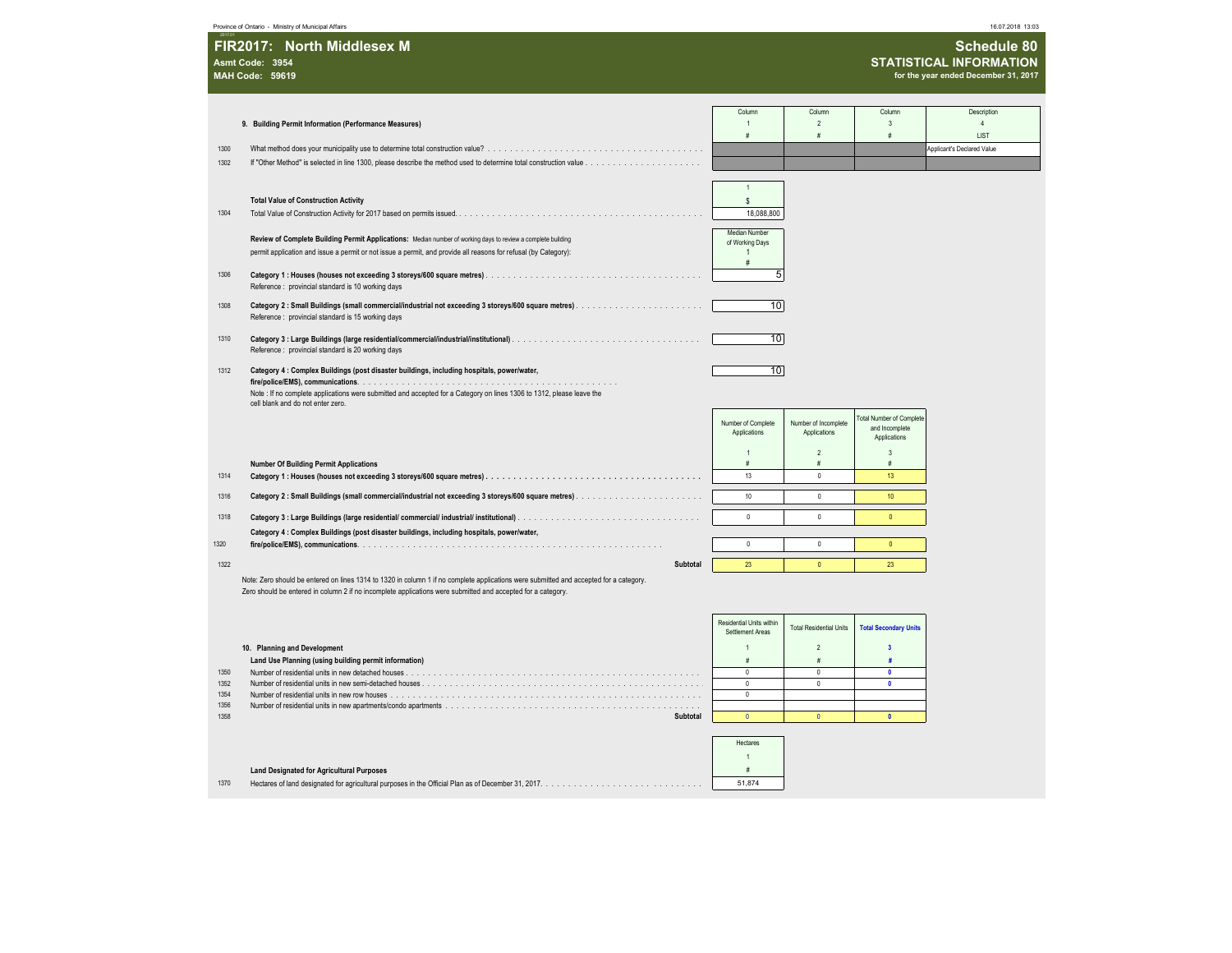|              | Province of Ontario - Ministry of Municipal Affairs            |                                                           |                          |                        | 16.07.2018 13:03                     |  |
|--------------|----------------------------------------------------------------|-----------------------------------------------------------|--------------------------|------------------------|--------------------------------------|--|
|              | FIR2017: North Middlesex M                                     |                                                           |                          |                        | Schedule 80                          |  |
|              | Asmt Code: 3954                                                |                                                           |                          |                        | <b>STATISTICAL INFORMATION</b>       |  |
|              | <b>MAH Code: 59619</b>                                         |                                                           |                          |                        | for the year ended December 31, 2017 |  |
|              | 11. Transportation Services                                    | $\overline{1}$                                            |                          |                        |                                      |  |
| 1710         |                                                                | #<br>204                                                  |                          |                        |                                      |  |
| 1720         |                                                                |                                                           |                          |                        |                                      |  |
|              |                                                                | 204                                                       |                          |                        |                                      |  |
|              |                                                                | Column                                                    | Column<br>$\overline{2}$ | Column<br>3            | Description<br>$\overline{4}$        |  |
| 1722         |                                                                | #                                                         | #                        | #                      | LIST<br>N                            |  |
| 1725         |                                                                |                                                           |                          |                        | PCI Method 2013                      |  |
| 1730         |                                                                | 726                                                       |                          |                        |                                      |  |
| 1740         |                                                                | 880                                                       |                          |                        |                                      |  |
| 1750         |                                                                |                                                           |                          |                        |                                      |  |
| 1755         |                                                                |                                                           |                          |                        |                                      |  |
| 1760         |                                                                | 1,128,224                                                 |                          |                        |                                      |  |
|              |                                                                |                                                           |                          |                        |                                      |  |
|              |                                                                | Number of structures<br>where the condition<br>of primary |                          |                        |                                      |  |
|              |                                                                | components is rated                                       | <b>Total Number</b>      |                        |                                      |  |
|              |                                                                | as good to very<br>good, requiring only                   |                          |                        |                                      |  |
|              |                                                                | repair<br>$\mathbf{1}$                                    | $\overline{2}$           |                        |                                      |  |
|              | Rating Of Bridges And Culverts                                 | #                                                         | #                        |                        |                                      |  |
| 1765<br>1766 |                                                                | 30<br>41                                                  | 37<br>46                 |                        |                                      |  |
| 1767         | Subtotal                                                       | 71                                                        | 83                       |                        |                                      |  |
|              |                                                                | Column<br>$\overline{1}$                                  | Column<br>$\overline{2}$ | Column<br>$\mathbf{3}$ | Description<br>$\overline{4}$        |  |
|              |                                                                | #                                                         | $\#$                     | #                      | LIST                                 |  |
| 1768<br>1769 |                                                                |                                                           |                          |                        | <b>OSIM 2017</b>                     |  |
|              | 12. Environmental Services                                     | $\overline{1}$                                            |                          |                        |                                      |  |
| 1810         |                                                                | $\#$<br>$\overline{2}$                                    |                          |                        |                                      |  |
| 1815<br>1820 |                                                                | 32<br>468.010                                             |                          |                        |                                      |  |
| 1825         |                                                                | 0.471                                                     |                          |                        |                                      |  |
| 1835         |                                                                | 24                                                        |                          |                        |                                      |  |
| 1840         |                                                                |                                                           |                          |                        |                                      |  |
| 1845<br>1850 |                                                                | 0.000<br>8                                                |                          |                        |                                      |  |
| 1855         |                                                                | 410                                                       |                          |                        |                                      |  |
| 1860         |                                                                | 33,000                                                    |                          |                        |                                      |  |
| 1865<br>1870 |                                                                | 650<br>18,160                                             |                          |                        |                                      |  |
|              | 13. Recreation Services                                        | $\mathbf{1}$                                              |                          |                        |                                      |  |
|              |                                                                | #                                                         |                          |                        |                                      |  |
| 1910<br>1920 |                                                                | 2<br>3.366                                                |                          |                        |                                      |  |
| 1930         |                                                                | 13                                                        |                          |                        |                                      |  |
|              |                                                                |                                                           |                          |                        |                                      |  |
|              |                                                                | $\overline{1}$                                            |                          |                        |                                      |  |
|              | 14. Other Revenue (Used for the calculation of Operating Cost) | \$                                                        |                          |                        |                                      |  |
| 2310<br>2320 |                                                                |                                                           |                          |                        |                                      |  |
| 2330<br>2340 |                                                                |                                                           |                          |                        |                                      |  |
|              |                                                                |                                                           |                          |                        |                                      |  |
| 2370         |                                                                | 33,933,875                                                |                          |                        |                                      |  |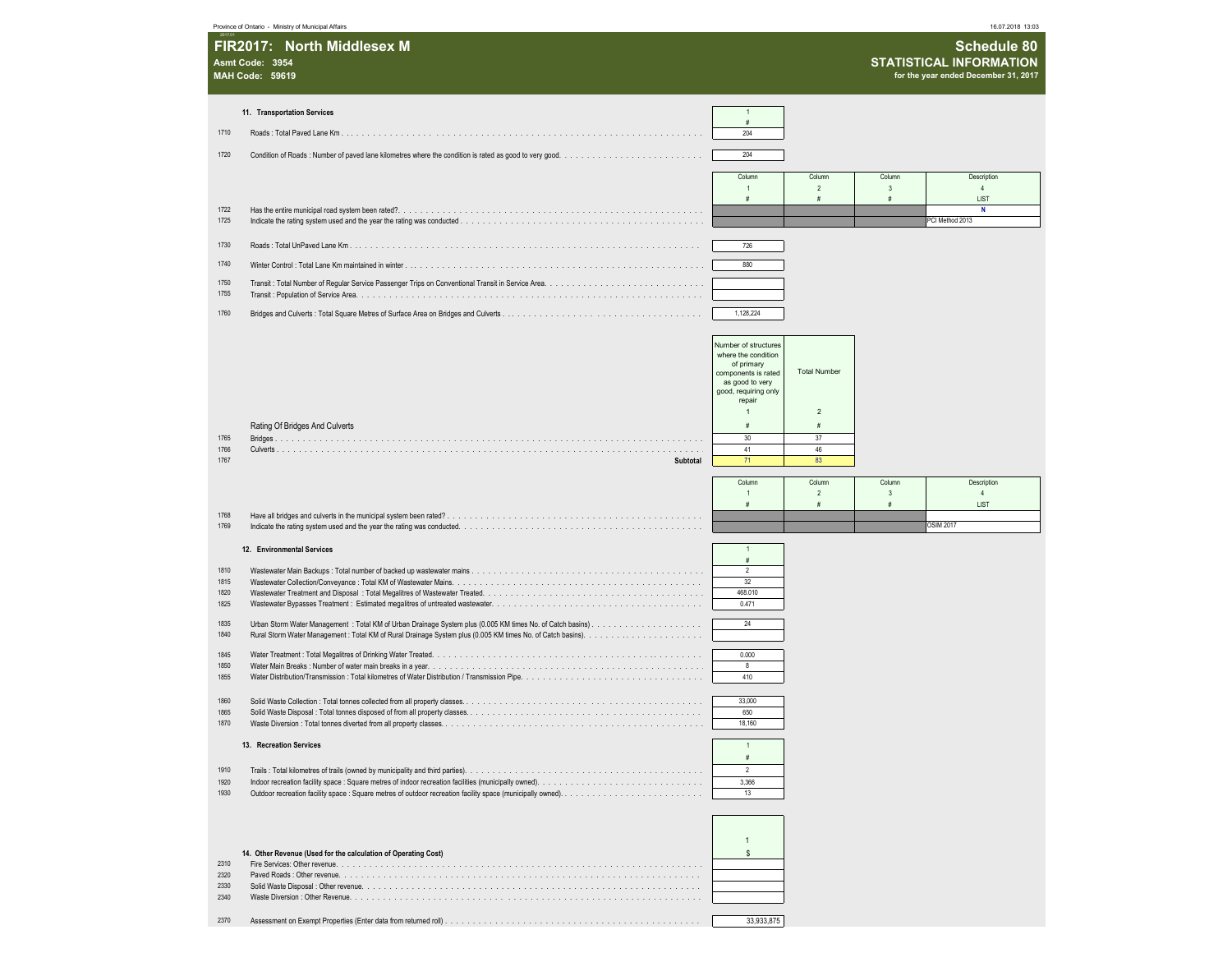Province of Ontario - Ministry of Municipal Affairs **Annual Debt Repayment Debt Repayment Limitia** Province of Ontario - Ministry of Municipal Affairs 16.07.2018 13:03

| 2017.01 | <b>FIR2017: North Middlesex M</b><br>Asmt Code: 3954<br><b>MAH Code: 59619</b>                                                                                            | <b>ANNUAL DEBT REPAYMENT LIMIT</b><br>based on the information reported for the year ended December 31, 2017 | <b>Schedule 81</b> |
|---------|---------------------------------------------------------------------------------------------------------------------------------------------------------------------------|--------------------------------------------------------------------------------------------------------------|--------------------|
|         | NOTE: THE ESTIMATED ANNUAL REPAYMENT LIMIT IS EFFECTIVE JANUARY 01, 2019<br>Please note that fees and revenues for Homes for the Aged are not reflected in this estimate. |                                                                                                              |                    |
|         | DETERMINATION OF ANNUAL DEBT REPAYMENT LIMIT                                                                                                                              |                                                                                                              |                    |
|         | Debt Charges for the Current Year                                                                                                                                         |                                                                                                              |                    |
| 0210    |                                                                                                                                                                           |                                                                                                              | 471,251            |
| 0220    |                                                                                                                                                                           |                                                                                                              | 46,006             |
| 0299    |                                                                                                                                                                           | Subtotal                                                                                                     | 517,257            |
| 0610    | Payments for Long Term Commitments and Liabilities financed from the consolidated statement of                                                                            |                                                                                                              |                    |
|         |                                                                                                                                                                           |                                                                                                              |                    |
| 9910    |                                                                                                                                                                           | <b>Total Debt Charges</b>                                                                                    | 517,257            |

|      | <b>Excluded Debt Charges</b>             |         |  |
|------|------------------------------------------|---------|--|
| 1010 |                                          |         |  |
| 1020 |                                          |         |  |
| 1030 |                                          |         |  |
| 1040 |                                          |         |  |
| 1050 |                                          |         |  |
| 1060 |                                          |         |  |
| 1099 | Subtotal                                 |         |  |
| 1410 |                                          | 32.975  |  |
| 1411 |                                          |         |  |
|      |                                          |         |  |
| 1420 | <b>Total Debt Charges to be Excluded</b> | 32,975  |  |
| 9920 | <b>Net Debt Charges</b>                  | 484,282 |  |

| 1610 |                                     | 13,571,059 |
|------|-------------------------------------|------------|
|      | <b>Excluded Revenue Amounts</b>     |            |
| 2010 |                                     | 4,726      |
| 2210 |                                     | 2.115.811  |
| 2220 |                                     |            |
| 2225 |                                     |            |
| 2226 |                                     |            |
| 2230 |                                     | 21,502     |
|      |                                     |            |
| 2240 |                                     | 14,458     |
| 2250 |                                     |            |
| 2251 |                                     |            |
| 2253 |                                     |            |
| 2252 |                                     |            |
| 2254 |                                     |            |
| 2299 | Subtotal                            | 2,151,771  |
| 2410 |                                     |            |
| 2610 | <b>Net Revenues</b>                 | 11,414,562 |
| 2620 | 25% of Net Revenues                 | 2,853,641  |
| 9930 | ESTIMATED ANNUAL REPAYMENT LIMIT    | 2,369,359  |
|      | For Illustration Purposes Only      |            |
|      | <b>Annual Interest Rate</b><br>Term |            |
|      | $vears =$                           |            |

1

 $\sqrt{ }$ 

 $\overline{\phantom{a}}$